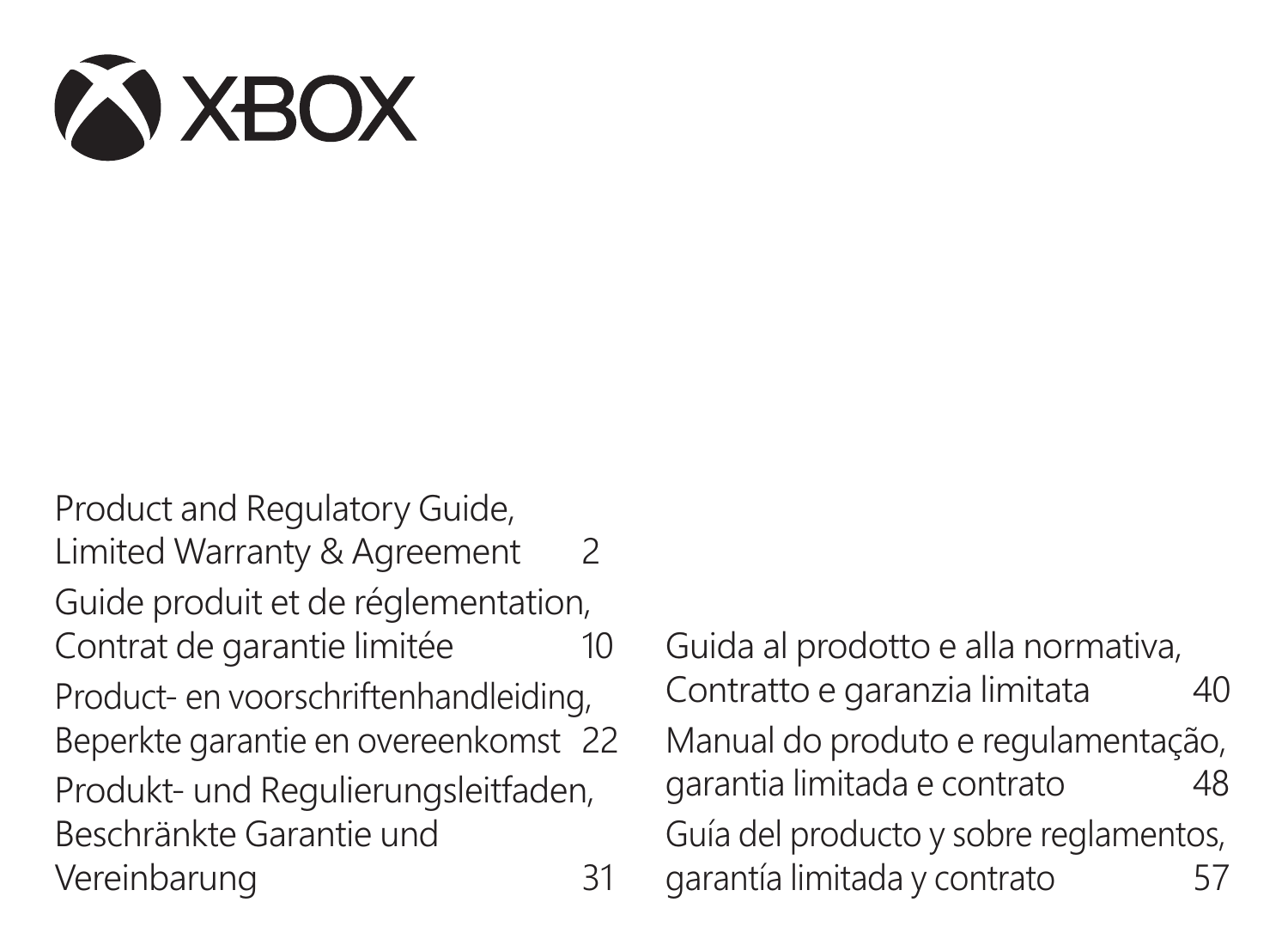

### **XBOX CONSOLE PRODUCT GUIDE, LIMITED WARRANTY & AGREEMENT**

#### **YOU MUST ACCEPT LIMITED WARRANTY, MICROSOFT SERVICES AGREEMENT, AND SOFTWARE LICENSE TERMS**

By purchasing or using your Microsoft Product, you agree to:

- Manufacturer's Limited Warranty at support.microsoft.com/warranty. Please read the summary starting on page 7.
- Microsoft Services Agreement at microsoft.com/msa. It governs use of Xbox online service and Microsoft Studio games and apps.
- Software License Agreement at xbox.com/slt.

Please read these agreements. If you do not accept them, do not set up or use your xbox product (console or accessory). Return the xbox product to microsoft or your retailer for a refund. For xbox console and accessory product manuals, go to xbox.com/support/manual. Your console may or may not contain an optical disc drive.

#### **This symbol identifies safety and health information in this product guide**

### **WARNING: READ SAFETY AND HEALTH INFORMATION**

Microsoft products are developed to be safe and effective. Please read this guide for important safety and health information about your device and for the terms of the Limited Warranty that applies to your device. The guide is intended to help you be more comfortable and productive while using this device. Failure to follow the instructions for proper set up, use, and care for your device can increase the risk of serious personal injury, death, or property damage.

You can find additional support at support.microsoft.com.

#### **NOTICE: Read use instructions**

Failure to properly set up, use, and care for this product can increase the risk of damage to your device or devices.

Read this guide and keep all printed guides for future reference.

#### **Initial console setup and updates**

Broadband Internet (1.5 Mbps down/768 Kbps up), a Microsoft account, and Xbox profile required for initial online set-up, downloads/mandatory updates (some significant), and some features (including retention of gameplay settings and information). 4K streaming requires 18-24 Mbps download speed. ISP fees apply (xbox.com/consoles/gettingstarted).

For answers to questions about console setup, troubleshooting steps, and Xbox Customer Support contact information, visit support.microsoft.com.

### **WARNING: AC power supply and power cord safety**

Always select and use an appropriate AC power supply and/or power cord for your device. Failure to take the following precautions can result in serious personal injury or death from electric shock or fire or in damage to your device.

To select an appropriate power source for your device:

- We recommend you use genuine Microsoft power supply units (PSUs) and AC power cords. A genuine Microsoft PSU and/or AC power cord was provided with your device. Genuine Microsoft PSUs or AC power cord can also be purchased from a Microsoft-authorized retailer and at https://store.microsoft.com/devices.
- Use only AC power provided by a standard (mains) wall outlet. Do not use non-standard power sources, such as generators or inverters, even if the voltage and frequency appear acceptable.
- Confirm that your electrical outlet provides the type of power indicated for your device (in terms of voltage [V] and frequency [Hz]). If you are unsure of the type of power supplied to your home, consult a qualified electrician.
- Do not overload your wall outlet, extension cord, power strip, or other electrical receptacle. Confirm that they are rated to handle the total current (in amps [A]) drawn by your device and any other devices using the same circuit.
- For devices where the AC prongs may be folded for storage, make sure its prongs are fully extended before plugging the AC power supply for your device into the power (mains) outlet.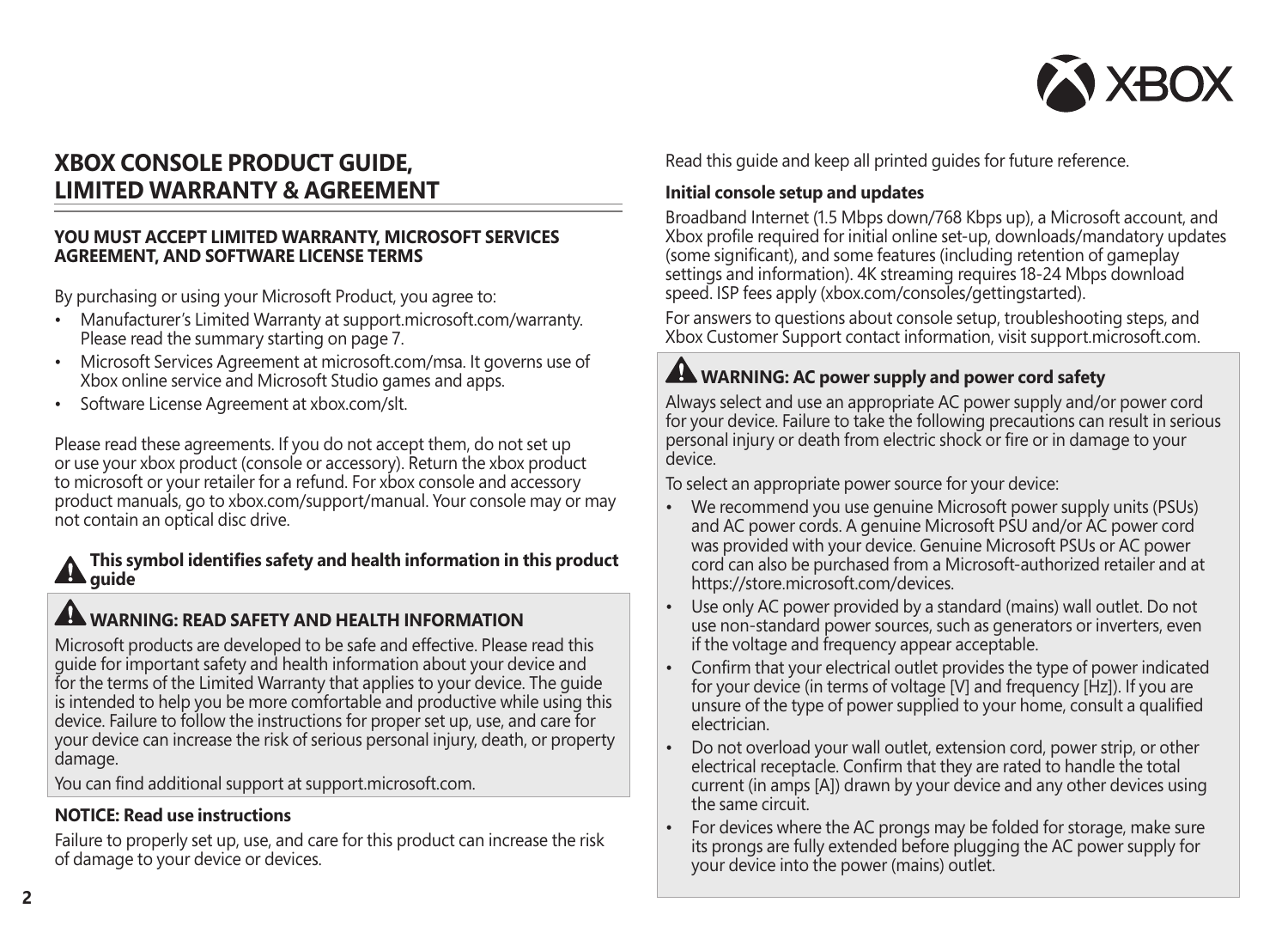• For devices equipped with power cords with removable prongs and a universal power supply, make sure the prong assembly is properly configured for the power outlet and fully seated into the power supply before plugging the AC power supply into a power (mains) outlet.

## **ALCAUTION: Cable and cord safety**

Exposed device cables and cords pose a potential tripping hazard. Arrange all cables and cords so that people and pets are not likely to trip over or accidentally pull on them as they move around or walk through the area. Do not allow children to play with cables and cords. To avoid damaging the cords and cables:

- Protect cords from being walked on or crushed.
- Protect cords from being pinched or sharply bent, particularly where they connect to a wall power (mains) outlet, the power supply unit, and your device.
- Do not jerk, knot, sharply bend, stretch, or otherwise abuse the power cords. Do not wrap your power cord too tightly, especially around the power brick. Instead, wrap it using loose coils rather than tight angles.
- When positioning your device or PSU make sure that the cords are not bent sharply and that the connectors are not pushed against a wall or hard surface.
- Do not expose power cords to heat sources.
- Do not allow pets or children to bite or chew on power cords.
- When disconnecting the power cord, pull on the plug—do not pull on the cord.
- Inspect your power cords and cables regularly. If a power cord or cable becomes warm, frayed, cracked or damaged in any way, stop using it immediately. We recommend that you replace your damaged power cord or cable with a genuine Microsoft replacement power or cable.
- Unplug your charging cable or cord during lightning storms or when unused for long periods.

# **WARNING: General battery safety**

Your device uses disposable or rechargeable batteries. Improper use or misuse of disposable or rechargeable batteries may cause injury, death, property damage, and may damage your device or its accessories as a result of battery fluid leakage, fire, overheating, or explosion.

Battery fluid is corrosive and may be toxic. It can cause burns and may be harmful or fatal if swallowed.

To reduce the risk of injury when using disposable or rechargeable batteries:

- Keep batteries out of the reach of children.
- Charge rechargeable batteries only with the charger provided with your device. Using an improper charging method may result in fire or explosion.
- Immediately remove old, weak, or worn out batteries from your device. Recycle or dispose of old, weak, or worn batteries in accordance with local, regional, or national law or regulation.
- Remove the batteries from your device before storing your device for an extended period.
- Avoid contact with battery fluid. If a battery leaks:
	- $^{\circ}$  Keep the leaked fluid from touching your skin, eyes, clothes, or other surfaces. If the battery fluid contacts your skin, eyes, or clothes, immediately wash the affected area with water and contact your doctor or other medical provider as appropriate.
	- - Carefully remove all batteries by reversing the battery installation instructions provided with your device.
	- - Before inserting new batteries, thoroughly clean the battery compartment with a dry cloth, or follow the battery manufacturer's recommendations for cleanup.
- We recommend that you use Microsoft approved battery packs. Replace the disposable or rechargeable batteries supplied with your device with batteries of the same type and rating.
- Do not disassemble, crush, open, puncture, shred, short external contacts or circuits, expose to temperature above 40 °C (104 °F), or dispose of batteries in fire or water.
- Do not mix new and old batteries or batteries of different types (for example, carbon-zinc and alkaline batteries).
- Do not allow metal objects to touch the battery terminals on the device; they can become hot and cause burns.
- Do not carry or place batteries or battery packs together with other metal objects.
- Do not leave a battery-powered device in direct sunlight for an extended period.
- Do not immerse batteries in water or allow them to become wet.
- Do not use a battery if it has become wet. Do not attempt to dry a battery or battery pack with a hair dryer, in a conventional oven, or in a microwave oven.
- Do not connect batteries directly to wall outlets or car cigarette-lighter sockets.
- Do not strike, throw, step on, or subject batteries to severe physical shock.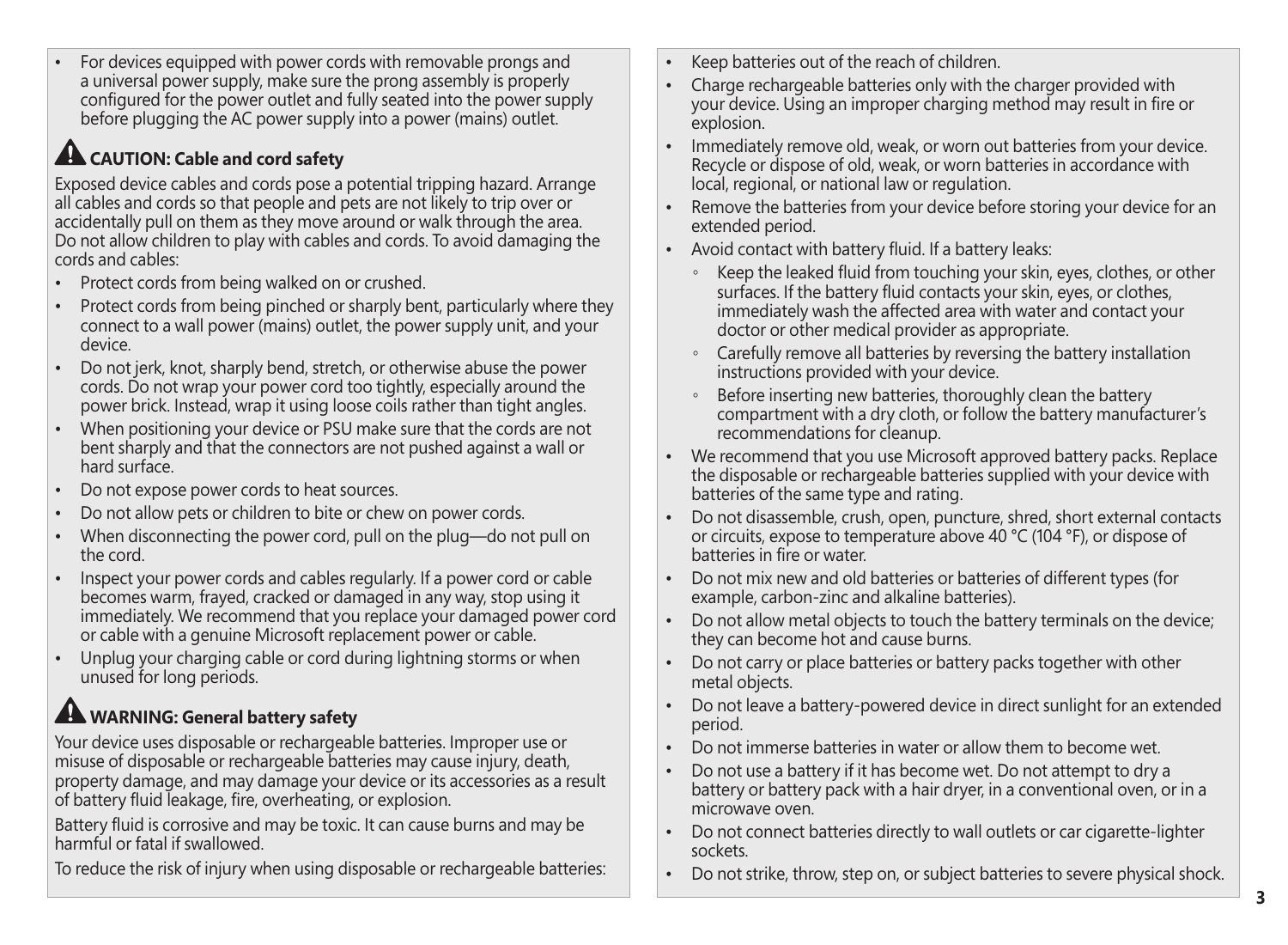- Do not modify or remanufacture, attempt to insert foreign objects into the battery, immerse or expose to water or other liquids, expose to fire, explosion or other hazard.
- Do not recharge batteries near a fire or in extremely hot conditions.
- Dropping your device or its battery, especially on a hard surface, can damage the device and its battery. We recommend that you seek professional assistance to inspect your device if you believe damage has occurred.
- Never use a damaged battery. If your battery appears scratched, or nicked, immediately place it aside and dispose of it properly. Use of a damaged battery can cause electrical shorts, overheating, and other component failures.

### **WARNING: Battery replacement and device repairs (user replaceable batteries)**

Batteries in devices with user-replaceable batteries can be changed by opening the battery receptacle and following the battery replacement instructions in the Quick Start Guide. Microsoft recommends that you seek professional assistance for all other device repairs, and that you use caution if undertaking do-it-yourself repairs. Opening and/or repairing your device can present electric shock, device damage, fire, and personal injury risks, and other hazards.

# **WARNING: Risk in repairs**

Opening and/or repairing your device can present electric shock, device damage, fire, and personal injury risks, and other hazards. Microsoft recommends that you seek professional assistance for device repairs, and that you use caution if undertaking do-it-yourself repairs.

# **AL NOTICE: Handling**

Handle your Microsoft device with care. It is made of metal and plastic and has sensitive electronic components inside. Your device can be damaged if dropped, burned, punctured, or crushed, or if it comes in contact with liquid. If you suspect damage to your device or its battery, discontinue use of your device, as it may cause overheating or injury.

# **AN** NOTICE: Third-party compatibility

Some third-party accessories may be incompatible with your device or are potentially counterfeit. Use of incompatible or counterfeit accessories, batteries, and charging devices could result in damage to your device and pose a possible risk of fire, explosion, or battery failure leading to serious

injuries, damage to your device, or other serious hazards.

## **AM** WARNING: Cleaning

The risk of fire, shock or damage to your Microsoft device during cleaning might be reduced by taking the following precautions:

- Unplug all cables and turn your device off before cleaning.
- Only clean the exterior of your device.
- Clean your device with a dry cloth.
- For devices with fans, vents, ports or similar openings:
	- - Gently clean the exterior surface of the fan, vent or other opening to remove any dust buildup.
	- -Do not insert objects into the fan, vents, ports, or other opening.
	- -Do not attempt to clean connectors through immersion in liquids. Only gently wipe and dry with a clean cloth.

# **WARNING: Usage**

To reduce the risk of fire, shock or damage to your device, do not expose your device to rain, snow or other types of moisture. Do not use your device near water or in a damp or excessively humid location (e.g. near a shower, bathtub, sink, or swimming pool, or in a damp basement). To keep your device in prime operating condition:

- Do not use your device near heat sources, food, excessive dirt, dust, oil, chemicals, or in strong direct sunlight.
- Do not place objects on top of your device.
- Use only attachments/accessories specified by Microsoft or equivalents.
- For devices with fans, vents, ports or similar openings:
	- $\circ$  Do not cover or insert objects into the fan, vents, ports, or other opening.
	- -Do not allow dust to build up on the fan, vent or other openings.
	- -Do not place your device in narrow or cramped space.
- Do not dry your device with a hair dryer; clothes dryer; or a conventional, toaster, or microwave oven. If your device becomes wet, gently wipe the exterior with a clean, dry cloth.
- Do not use compressed air.
- Do not use DVD head cleaner devices.

### **NOTICE: Disc use**

To avoid jamming the disc drive and possibly damaging your discs or device: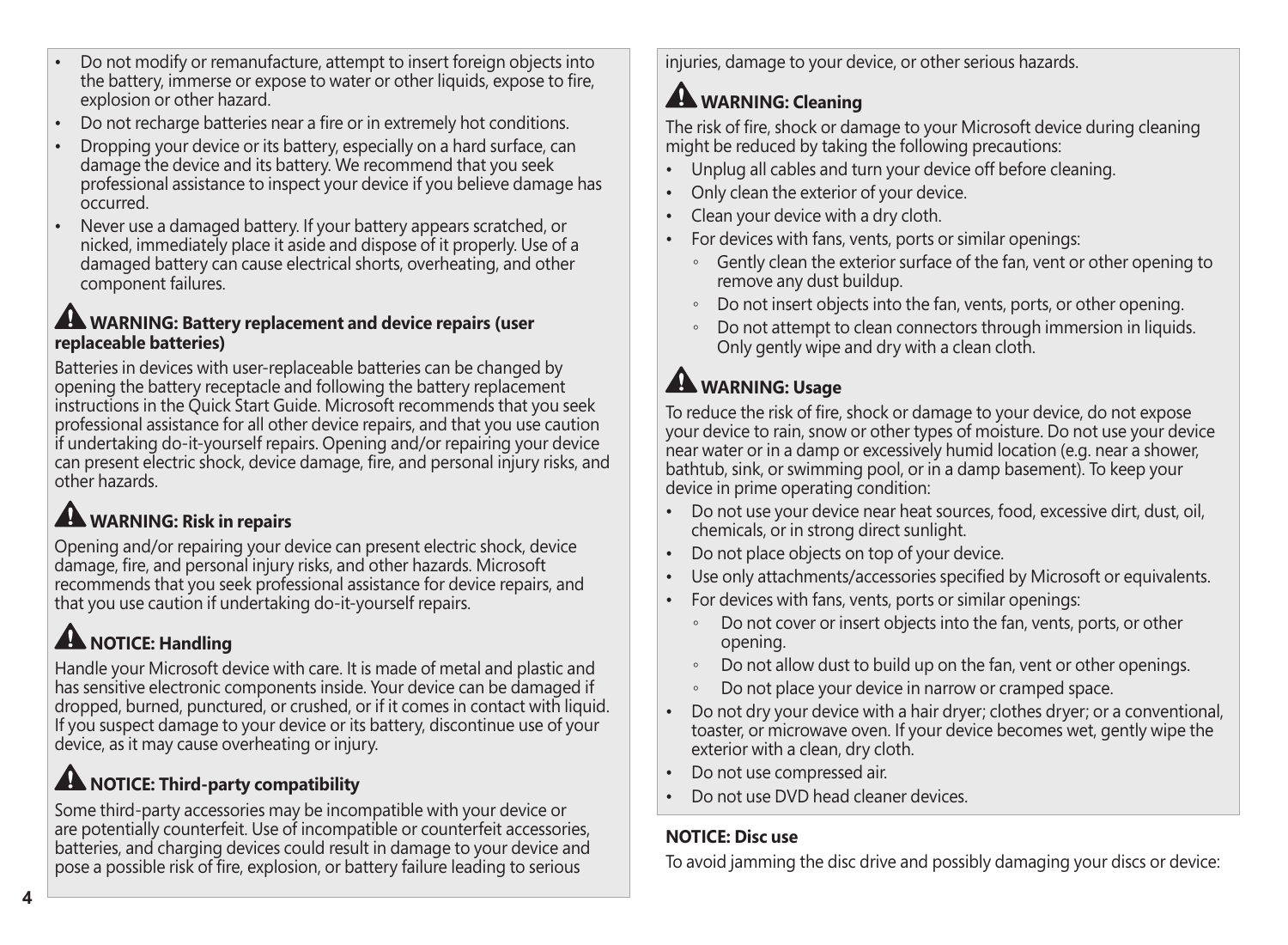- Always remove discs before moving the device.
- Never use cracked discs. They can shatter and jam or damage internal parts inside your device.
- Always return discs to their storage containers when they are not in the disc drive. Do not store discs in direct sunlight, near a heat source, or on your Xbox Series X. Always handle discs by their edges. To clean game and other discs:
	- Hold discs by the edges; do not touch the disc surface with your fingers.
	- Clean discs using a soft cloth, lightly wiping from the center outward.
	- - Do not use solvents; they can damage the disc. Do not use disccleaning devices.

### **Avoid smoke and dust**

Do not use the console in smoky or dusty locations. Smoke and dust can damage the console, particularly the optical disc drive.

#### **Metallic objects and stickers**

Do not place metallic items or stickers near or on the Xbox console, as they can interfere with controller, networking, and eject and power buttons.

Stationary images in video games can "burn" into some TV screens, creating a permanent shadow. Consult your TV owner's manual of manufacturer before playing games.

# **WARNING: Photosensitive seizures**

Some people may experience a seizure when exposed to flashing lights or patterns in moving images or video games. Even people who have no history of seizures or epilepsy may have an undiagnosed condition that can cause "photosensitive seizures" while watching moving images or video games.

These seizures may have a variety of symptoms, including lightheadedness, altered vision, eye or face twitching, jerking or shaking of arms or legs, disorientation, confusion, or momentary loss of awareness. Photosensitive seizures may also cause loss of consciousness or convulsions that can lead to injury from falling or striking nearby objects. Immediately stop playing and consult a doctor if you experience any of these symptoms. Parents should watch for or ask their children about the above symptoms — children and teenagers are more likely than adults to experience these seizures. The risk of photosensitive seizures may be reduced by taking the following precautions:

- Sit farther from the video screen
- Use a smaller video screen.
- Play in a well-lit room.
- Do not play when you are drowsy or fatigued.

If you or any of your relatives have a history of seizures or epilepsy, consult a doctor before playing.

### **WARNING: Musculoskeletal disorders**

Use of electronic input devices may be linked to serious injuries or disorders. When using a computer, as with many activities, you may experience occasional discomfort in your hands, arms, shoulders, neck, or other parts of your body. However, if you experience symptoms such as persistent or recurring discomfort, pain, throbbing, aching, tingling, numbness, burning sensation, or stiffness, DO NOT IGNORE THESE WARNING SIGNS. PROMPTLY SEE A QUALIFIED HEALTH PROFESSIONAL, even if symptoms occur when you are not working at your computer. Symptoms like these can be associated with painful and sometimes permanently disabling injuries or disorders of the nerves, muscles, tendons, or other parts of the body.

These musculoskeletal disorders (MSDs) include carpal tunnel syndrome, tendonitis, tenosynovitis, and other conditions. While researchers are not yet able to answer many questions about MSDs, there is general agreement that many factors may be linked to their occurrence, including: overall health, stress and how one copes with it, medical and physical conditions, and how a person positions and uses his or her body during work and other activities (including use of a keyboard or mouse). The amount of time a person performs an activity may also be a factor.

Some guidelines that may help you work more comfortably with your device and possibly reduce your risk of experiencing an MSD can be found at https://support.microsoft.com and xbox.com/playhealthy (Healthy Gaming Guide).

## **WARNING: Choking hazard**

This device may contain small parts that may be a choking hazard to children under 3 years. Keep small parts away from children.

### **WARNING: Using video gaming accessories**

Make sure children using video gaming accessories with their Xbox console play safely, within their limits, and that they understand proper use of the console and accessories.

# **AL CAUTION: Device stability**

Do not place your device on uneven or unstable surfaces. Be sure to hold it securely when it is carried and not via an accessory, cable, or cord. Failure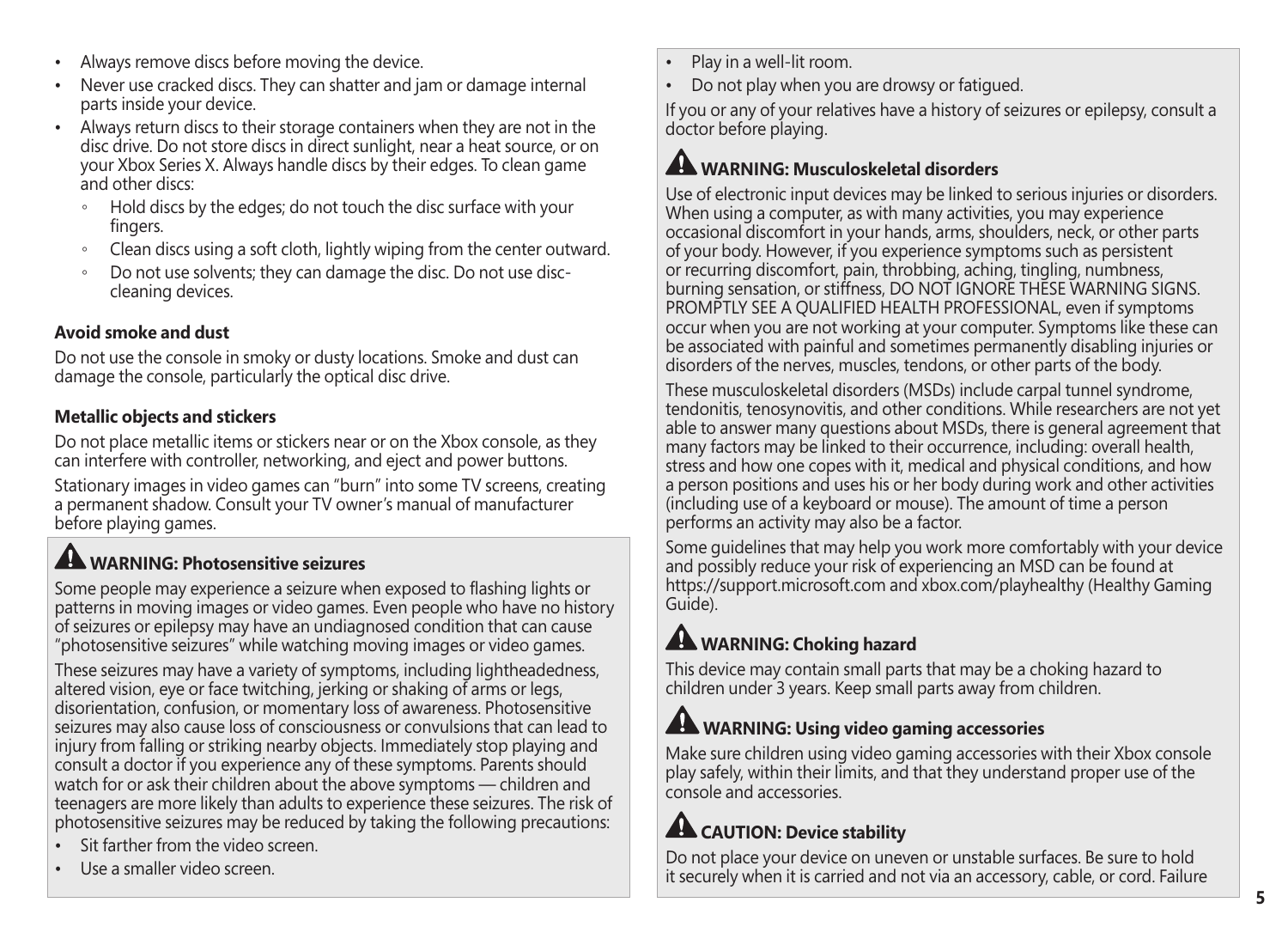to hold your device securely could cause it to fall or hit a person or object, which could damage your device, damage other property, or cause personal injury.

### **Position your Xbox**

Your console may be used in either vertical or horizontal position (note the small feet on the console that apply to each position). When changing position, power down your console (and if your console contains an optical disc drive, remove any discs). If you need to change the location of your console, remove any discs, power down the system and remove all cables before moving the console.

### **Prevent the console from overheating:**

- Do not block any ventilation openings on the console. Do not place the console on a bed, sofa, or other soft surface that may block openings. Do not place the console in a confined space, such as a bookcase, rack, or stereo cabinet, unless the space is well ventilated.
- Do not place the console near any heat sources, such as radiators, heat registers, stoves, or amplifiers.
- Using the Xbox console in an environment where the external temperature varies widely and quickly might damage the console. When moved to a location with a temperature difference of 11ºC (20ºF) or more from the previous location, allow the console to come to room temperature before turning it on. The console's operating temperature is +5ºC (+41ºF) to +35ºC (+95ºF).

# **AL CAUTION: Hearing safety**

Frequent or extended exposure to loud noise or sounds when using a headset or headphones can cause temporary or permanent hearing loss. Individual susceptibility to noise-induced hearing loss and potential hearing problems varies. Also, the sound volume produced by a device may vary depending on the nature of the sound, device settings, and the headset or headphones used. As a result, there is no single volume setting that is appropriate for everyone or for every combination of sound, settings, and equipment.

Here are a few common-sense recommendations to minimize your exposure to loud noises or sounds when using a headset or headphones with your device:

• Minimize your time listening to loud sound. All of the sound you are exposed to each day adds up. At maximum volume, listening to music or other content on your device with a headset or headphones can permanently damage your hearing in 15 minutes. If you are exposed

to other loud sounds also, it takes less time listening at high volumes to cause hearing damage.

- The more time you spend exposed to loud sounds, the more likely you are to damage your hearing. The louder the sound, the less time that is required to damage your hearing.
- Always turn the volume on your device down before plugging a headset or headphones into your device. Set the volume loud enough to hear clearly in quiet surroundings, and no louder.
- Do not increase the volume after you start listening. Your ears can adapt over time so that high volume sounds normal, but the high volume could still damage your hearing.
- Do not increase the volume to block outside noise. The combination of outside noise and sound from your headset or headphones can damage your hearing. Sealed or noise-cancelling headphones can reduce outside noise so that you don't have to turn up the volume.
- If you can't understand someone nearby speaking normally, turn down the volume. Sound that drowns out normal speech can damage your hearing. Even with sealed or noise-cancelling headphones, you should be able to hear nearby people speak.
- To minimize the potential for hearing damage, keep the volume low enough that you can carry on a conversation with people nearby.
- Headphones and headsets can attract dangerous objects like staples and paper clips. Always check your headset or headphones before use.
- Use of a headset or headphones while driving may be prohibited or restricted in your area: check your local laws and requlations for further information.

Finally, be aware of hearing loss symptoms. It's a good idea to have your hearing checked regularly by an audiologist. Stop using a headset or headphones with your device and have your hearing checked if:

- You experience any hearing loss symptoms.
- You hear ringing in your ears.
- Your speech sounds muffled, dull, or flat.

## **WARNING: Exposure to radio frequency (RF) energy**

Devices that contain Wi-Fi and Bluetooth® radio transmitters have been designed, manufactured and tested to meet the Federal Communications Commission (FCC), Industry Canada and European guidelines for RF exposure and Specific Absorption Rate.

To ensure that your exposure to RF energy generated by the Wi-Fi and Bluetooth radios does not exceed the exposure limits set forth by these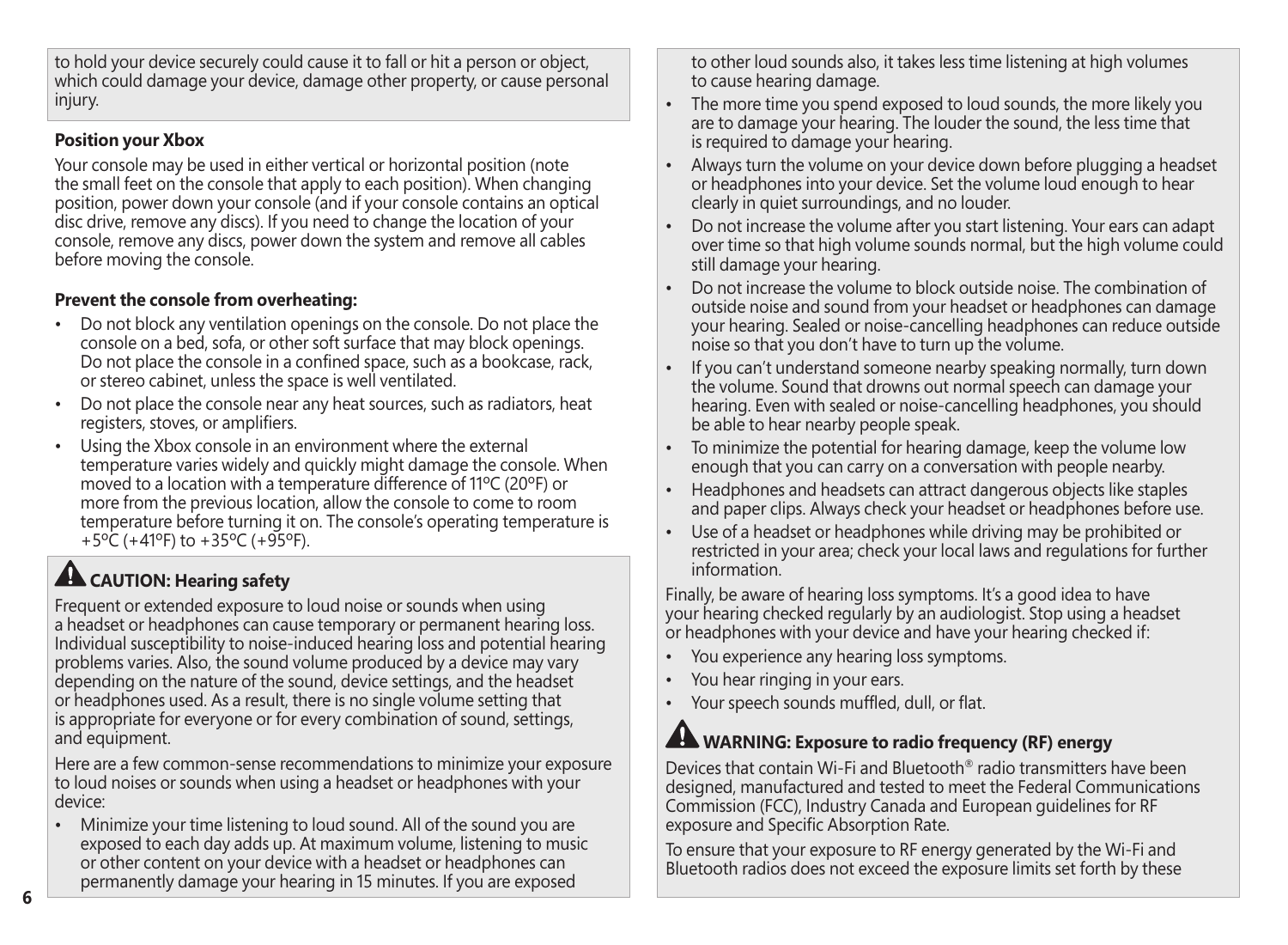guidelines, orient devices with display screens such that the display side is not directly in contact with your body (i.e. placing the display side face down on your lap or upper body).

Additional information about RF safety can be found on the FCC website at http://www.fcc.gov/oet/rfsafety and the Industry Canada website at http://www.ic.gc.ca/eic/site/smt-gst.nsf/eng/sf01904.html.

## **WARNING: Personal medical devices**

Radio-frequency emissions and magnetic fields from electronic equipment can negatively affect the operation of other electronic equipment, causing them to malfunction. Although your device is designed, tested, and manufactured to comply with regulations governing radio frequency emission in countries such as the United States, Canada, the European Union, and Japan, the wireless transmitters and electrical circuits in the device may cause unintentional interference in other electronic equipment.

Persons with pacemakers should always take the following precautions:

- The American Heart Association recommends that a minimum separation of 15 cm (6 inches) be maintained between a wireless device and a pacemaker to avoid potential interference with the pacemaker.
- If you use your mobile device with a case or holder select one without metallic parts.
- Do not carry your device in a chest pocket.
- If you have any reason to suspect that interference is occurring immediately turn off your device.

If you use a medical device other than a pacemaker, consult the device manufacturer or your physician for information and instructions about the use of other electronic devices near your medical device.

# **NOTICE: Wireless devices aboard aircraft**

Before boarding any aircraft or packing a wireless device in luggage that will be checked, remove the batteries from the wireless device (if removable) or turn the wireless device off (if it has an on/off switch). Listen for the in-flight announcement that tells you if you can use your device during a flight.

In-flight wireless use is at the discretion of the airline.

# **WARNING: Radiofrequency interference**

Although your device has been tested for safety and compatibility, it contains a radio that could affect other electronic equipment or medical devices (such as pacemakers) under certain circumstances, causing them to malfunction and result in possible injury or death.

- Turn off your device in any location where instructed to do so.
- Follow all crew instructions while on an aircraft. Turn off your device and/or turn on airplane mode as instructed by the crew, including for any wireless devices packed in your luggage. Consult airline staff or the crew about using your device in flight.
- Follow all the facility rules and posted instructions in areas where cellular or wireless network use is prohibited.

#### **SUMMARY OF MANUFACTURER'S LIMITED WARRANTY**

Please read the entire Limited Warranty at support.microsoft.com/warranty. By purchasing or using the Microsoft Product, you agree to its terms.

Microsoft warrants that the Microsoft Product will not malfunction under normal use conditions for **one year (90 days for Xbox accessories)** from the date of original purchase from an authorized retailer. The warranty excludes normal wear and tear, cosmetic damage, damage caused by external causes including being dropped, exposed to liquid, inadequate ventilation, use not in accordance with Microsoft's instructions, hacking, viruses or other malware, and damage caused by repairs or modifications by someone other than Microsoft or a Microsoft-authorized service provider. **If your local law gives you any implied warranty, including of merchantability, its duration is the same as this warranty. Some states, provinces, or countries do not allow limitations on how long an implied warranty lasts, so the above limitation may not apply to you.** To obtain warranty service, first use the troubleshooting tips at support.microsoft.com. If they do not solve your problem, follow the online process at support.microsoft.com.

Other exclusions and limitations apply.

**This warranty gives you specific contractual rights and is in addition to, not in place of, any statutory rights you may have under local consumer or other laws applicable to you. You may also have other rights which vary from state to state or by province or country. Other than as permitted by law, Microsoft does not exclude, limit, or suspend other rights you may have, including those that may arise from the nonconformity of a sales contract.**

#### **REGULATORY INFORMATION**

- Not intended for use in machinery, medical or industrial applications.
- This product is for use with NRTL Listed (UL, CSA, ETL, etc.), and/or IEC/EN 60950-1 or IEC/EN 62368-1 compliant (CE marked) Information Technology equipment.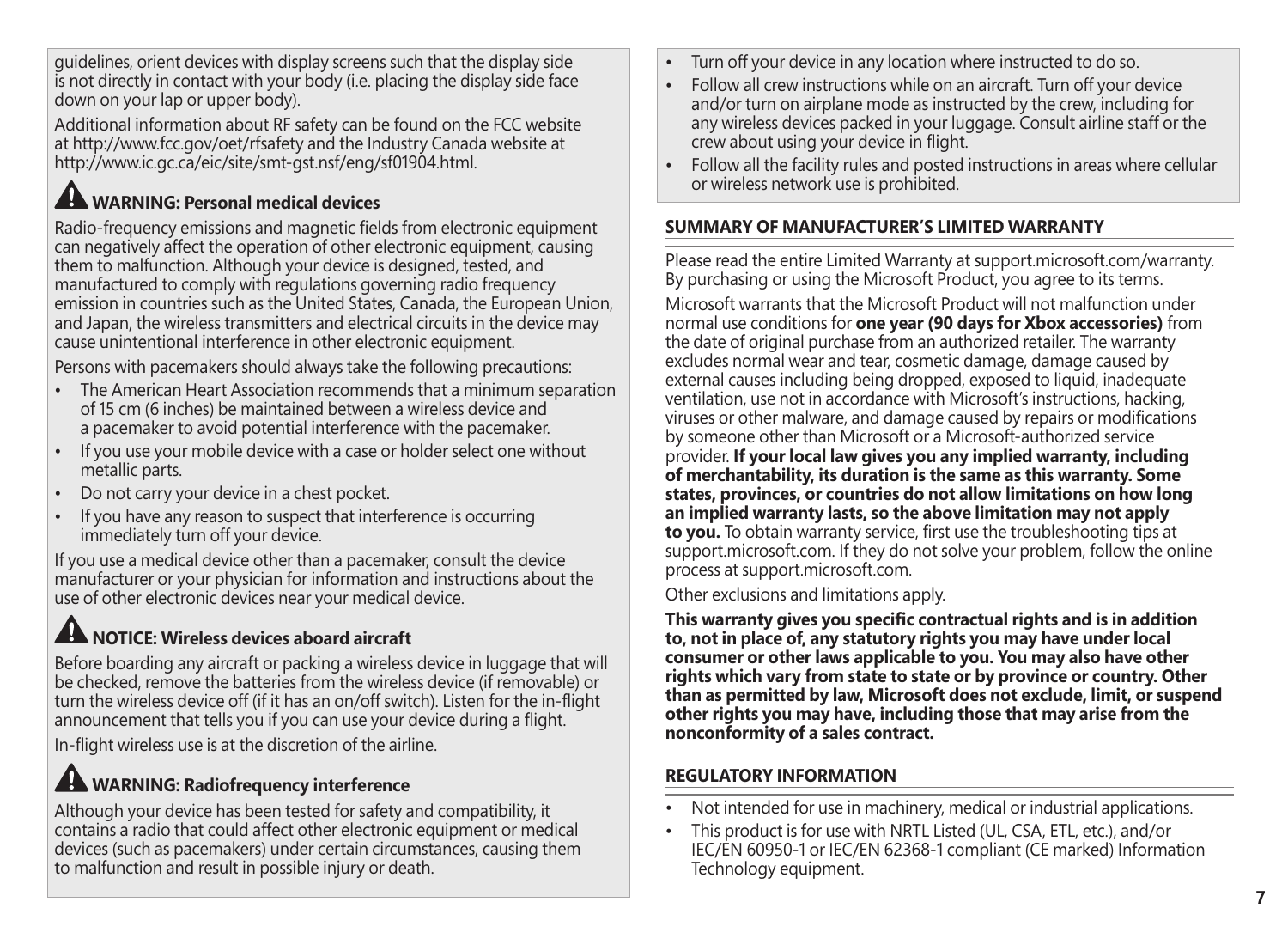- No serviceable parts included.
- Operating temperature: +5ºC (41ºF) to +35ºC (+95ºF).

#### **Exposure to Radio Frequency (RF) Energy**

Models 1882, 1883, 1914: this device contains radio transmitters and has been designed, manufactured and tested to meet the Federal Communications Commission (FCC), Innovation, Science and Economic Development Canada (ISED), and European requirements for RF exposure and Specific Absorption Rate.

Models 1882, 1883: This device should be installed and operated with minimum distance of 20cm between the radiator and your body. Product Specific Absorption Rate (SAR) information is available at sar.microsoft.com

FCC website at https://www.fcc.gov/general/radio-frequency-safety-0 ISED website at https://www.ic.gc.ca/eic/site/smt-gst.nsf/eng/sf01904.html

The radio frequency bands of operation for Model 1882 and the associated maximum transmit power are as follows:

Model 1888 WLAN 2.4-2.483GHz, 20.5 dBm EIRP WLAN 5.15-5.25GHz, 24 dBm EIRP WLAN 5.25-5.35GHz, 24.5 dBm EIRP WLAN 5.47-5.725GHz, 25.5 dBm EIRP WLAN 5.725-5.85GHz, 14.5 dBm EIRP

Model 1889 WLAN 2.412-2.462GHz, 12.5 dBm EIRP WLAN 5.15-5.25GHz, 16.5 dBm EIRP WLAN 5.725-5.85GHz, 15 dBm EIRP

The radio frequency bands of operation for Model 1883 and the associated maximum transmit power are as follows:

Model 1884 WLAN 2.4-2.483GHz, 23 dBm EIRP WLAN 5.15-5.25GHz, 22 dBm EIRP WLAN 5.25-5.35GHz, 21.5 dBm EIRP WLAN 5.47-5.725GHz, 22 dBm EIRP WLAN 5.725-5.85GHz, 13.5 dBm EIRP

Model 1885 WLAN 2.412-2.462GHz, 15.5dBm EIRP WLAN 5.15-5.25GHz, 17 dBm EIRP

#### WLAN 5.725-5.85GHz, 14.5 dBm EIRP

The radio frequency bands of operation for Model 1914 and the associated maximum nominal transmit power are as follows:

WLAN 2.400 to 2.4835 GHz : 8.2dBm EIRP WLAN 5.15 to 5.25 GHz : 13.27dBm EIRP WLAN 5.25 to 5.35 GHz : 13.9dBm EIRP WLAN 5.47 to 5.725 GHz : 13.62dBm EIRP WLAN 5.725 to 5.85 GHz : 13.43dBm EIRP Bluetooth LE 2.400 to 2.4835 GHz : 7.24dBm EIRP

Company: Microsoft Ireland Operations Limited Address: One Microsoft Place South County Business Park Dublin D18 P521 Country: Ireland Telephone number: +353 1 295 3826 Fax number: +353 1 706 4110

| F<br>W    |    |           |           |                |  |
|-----------|----|-----------|-----------|----------------|--|
| <b>BF</b> | DK | GR        | FS.       | FR             |  |
| IE        | IT | LU        | <b>NL</b> | AT             |  |
| PT        | FI | <b>SE</b> | GB        | N <sub>O</sub> |  |
| DE        | CH | PL        | HU        | <b>SK</b>      |  |
| CZ        | CY | IS        | <b>RO</b> | SI             |  |
| FF        | IV | IT        | MT        | П              |  |
| BG        | TR | <b>HR</b> |           |                |  |

5.15-5.35GHz indoor use only.

### **Simplified EU Declaration of Conformity**

Models 1882, 1883, 1914: Hereby, Microsoft Corporation, declares that this product is in compliance with Directive 2014/53/EU.

The full text of the EU Declaration of Conformity is available at the following internet address: aka.ms/eucompliancedoc.

Full Declaration of Conformity also contains information such as Software and Accessories that impact radio compliance with the above directive.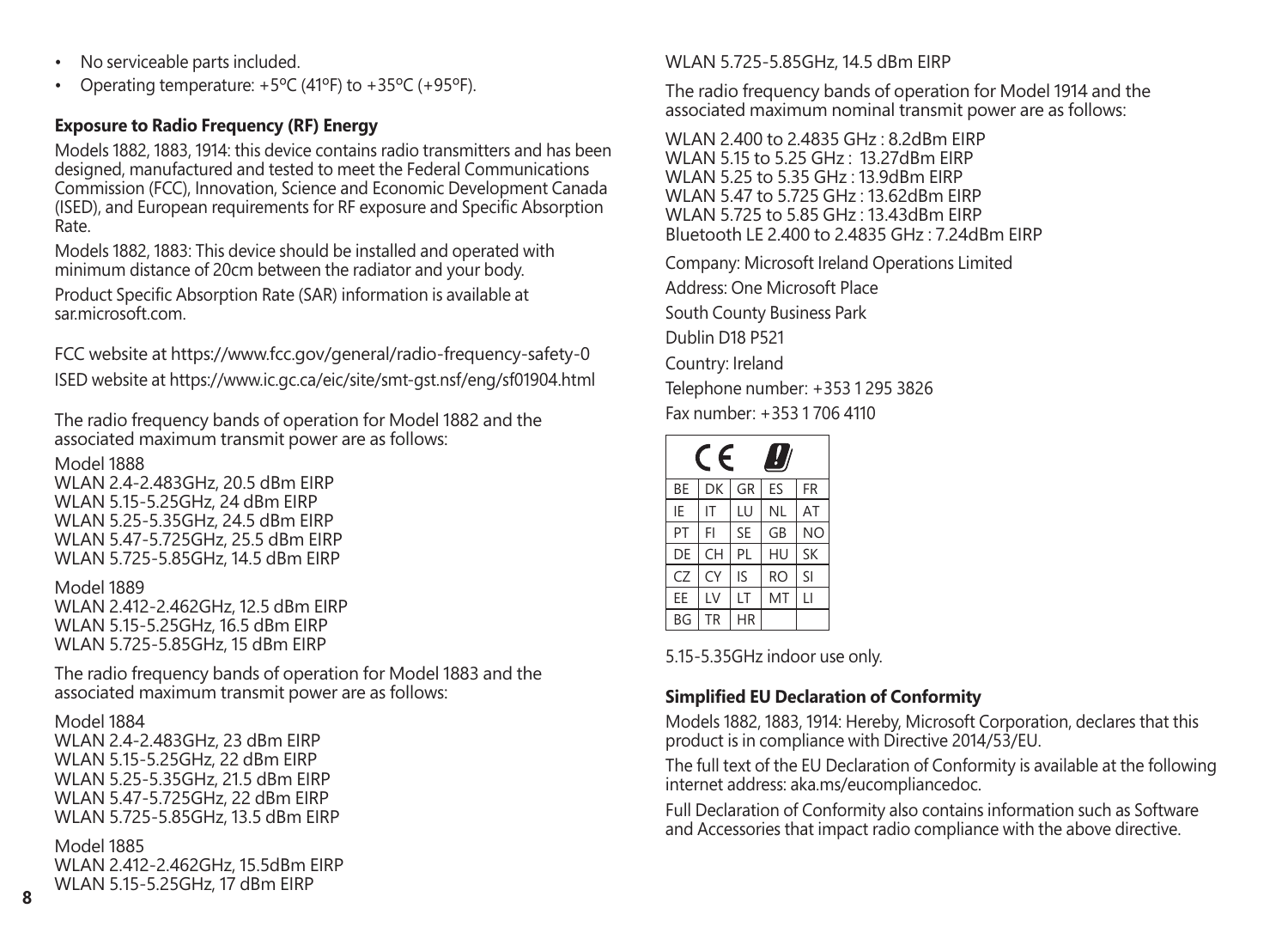#### **Disposal of waste batteries and electrical and electronic equipment**



This symbol on the product or its batteries or its packaging means that this product and any batteries it contains must not be disposed of with your household waste. Instead, it is your responsibility to hand this over to an applicable collection point for the recycling of batteries and electrical and electronic equipment.

This separate collection and recycling will help to conserve natural resources and prevent potential negative consequences for human health and the environment due to the possible presence of hazardous substances in batteries and electrical and electronic equipment, which could be caused by inappropriate disposal. For more information about where you should drop off your batteries and electrical and electronic waste, please contact your local city/municipality office, your household waste disposal service, or the shop where you purchased this product. Contact erecycle@microsoft.com for more information about waste from electrical and electronic equipment and waste batteries.

This product may use Lithium, NiMH, or alkaline batteries.

### **Copyright**

Information and views expressed in this document, including URL and other Internet website references, may change without notice. This document does not provide you with any legal rights to any intellectual property in any Microsoft product. You may copy and use this document for your internal, reference purposes.

© 2020 Microsoft, the Microsoft logo, Xbox, Xbox 360, Xbox One, Xbox Series X, Xbox Series S, and the Xbox logos are trademarks of the Microsoft group of companies. HDMI, the HDMI logo and High-Definition Multimedia Interface are trademarks or registered trademarks of HDMI Licensing LLC. Dolby, Dolby Vision, Dolby Atmos, and the double-D symbol are registered trademarks of Dolby Laboratories Licensing Corporation. Manufactured under license from Dolby Laboratories. Manufactured under license from DTS, Inc. DTS, the Symbol, DTS and the Symbol together, DTS:X, and the DTS:X logo are registered trademarks or trademarks of DTS, Inc. in the United States and/ or other countries. © DTS, Inc. All Rights Reserved. For consoles containing a Blu-ray™ optical disc drive: Blu-ray Disc™, Blu-ray™, Ultra HD Blu-ray™ word marks and logos are trademarks of the Blu-ray Disc Association.





Xbox Series X



For answers to common questions, troubleshooting steps, and Xbox Customer Support contact information, visit support.microsoft.com.

 $dts \leq$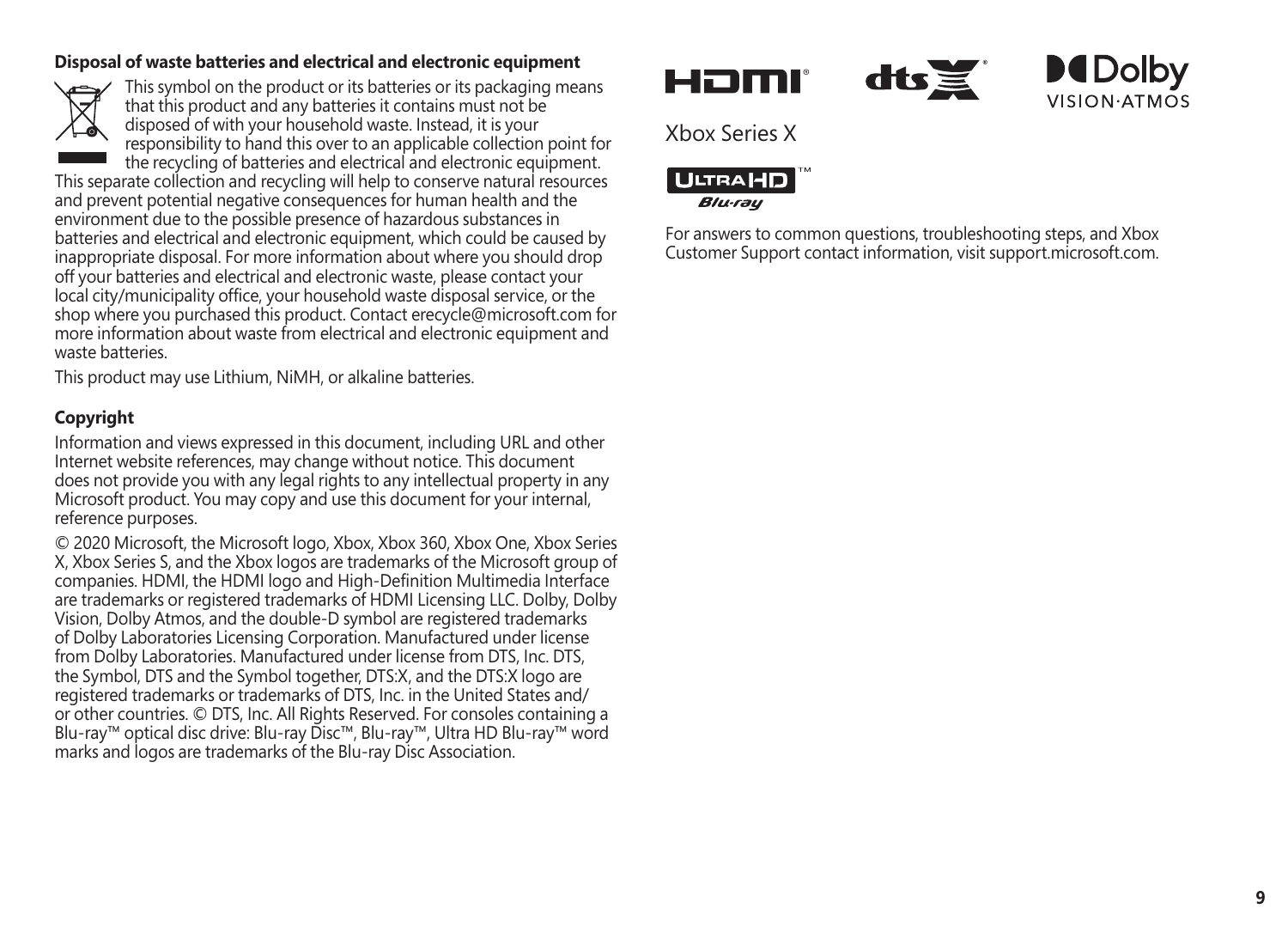

### **GUIDE PRODUIT DE LA CONSOLE XBOX, CONTRAT DE GARANTIE LIMITÉE**

#### **VOUS DEVEZ ACCEPTER LA GARANTIE LIMITÉE, LES TERMES DU CONTRAT DE SERVICES MICROSOFT ET LES CONDITIONS DE LICENCE DES LOGICIELS**

En achetant ou en utilisant votre produit Microsoft, vous acceptez :

- Garantie limitée du fabricant sur support.microsoft.com/warranty. Veuillez lire le résumé à partir de la page 16.
- Soumis au contrat de services Microsoft sur microsoft.com/msa. Il régit l'utilisation du service en ligne Xbox et des jeux et applications Microsoft Studio.
- Le contrat de licence logiciel à l'adresse xbox.com/slt.

Veuillez consulter ces documents. Si vous ne souhaitez pas accepter ces termes, n'installez ou n'utilisez pas votre produit Xbox (console ou accessoire). Renvoyez les produits Xbox à Microsoft ou à votre revendeur pour en obtenir un remboursement. Pour obtenir les manuels des consoles et des accessoires Xbox, rendez-vous sur xbox.com/support/manual. Votre console peut être équipée d'un lecteur de disque optique ou non.

#### **Ce symbole indique les messages relatifs à la sécurité et à la santé au sein de ce guide produit.**

#### **AVERTISSEMENT : VEUILLEZ LIRE LES INFORMATIONS RELATIVES À LA SANTÉ ET À LA SÉCURITÉ**

Les produits Microsoft sont développés de façon à garantir leur sécurité et leur efficacité. Veuillez lire ce guide pour obtenir des informations importantes sur la sécurité et la santé concernant votre appareil et pour connaître les termes de la garantie limitée qui s'y applique. Ce guide a pour but de vous aider à être plus à l'aise et plus productif lorsque vous utilisez cet appareil. Le non-respect des instructions d'installation, d'utilisation et d'entretien de votre appareil peut accroître le risque de blessures graves, de mort ou de dommages matériels.

Des informations complémentaires sont disponibles sur la page

#### support.microsoft.com.

#### **REMARQUE : veuillez consulter le mode d'emploi**

Une installation non conforme, une utilisation inappropriée et un entretien insuffisant peuvent accroître le risque d'endommager le ou les appareils.

Veuillez consulter ce guide et conserver tous les guides imprimés pour pouvoir vous y reporter ultérieurement.

#### **Configuration initiale et mises à jour de la console**

Internet haut débit (1,5 Mbits/s descendants / 768 Kbits/s ascendants recommandés), compte Microsoft et profil Xbox requis pour la configuration en ligne initiale, les téléchargements et mises à jour obligatoires (dont certaines importantes) ainsi que pour certaines fonctionnalités (notamment la conservation des paramètres et informations de jeu). Pour le streaming en 4K, une vitesse de téléchargement de 18 à 24 Mbits/s est requise. Frais FAI applicables (xbox.com/consoles/gettingstarted).

Pour obtenir des réponses à vos questions concernant la configuration de la console, connaître les procédures de dépannage et les coordonnées du service clientèle Xbox, rendez-vous sur le site support.microsoft.com.

#### **AVERTISSEMENT : sécurité de l'alimentation secteur et du cordon d'alimentation**

Choisissez et utilisez systématiquement une alimentation et/ou un câble adaptés à votre appareil. Le non-respect des précautions suivantes pourrait entraîner des blessures graves risquant d'entraîner la mort par électrocution ou incendie, ou d'endommager votre appareil.

Pour choisir une source d'alimentation appropriée pour votre appareil :

- Nous vous recommandons d'utiliser des blocs et des cordons d'alimentation de marque Microsoft. Un bloc et/ou un cordon d'alimentation Microsoft authentique ont été fournis avec votre appareil. Vous pouvez également vous procurer des blocs ou des cordons d'alimentation Microsoft auprès d'un revendeur agréé par Microsoft ou sur https://store.microsoft.com/devices.
- Utilisez uniquement l'alimentation électrique fournie par une prise murale standard. N'utilisez pas de sources d'alimentation non standard, telles que des générateurs ou des onduleurs, même si la tension et la fréquence semblent convenir.
- Vérifiez que votre prise électrique fournit le type d'alimentation adapté à votre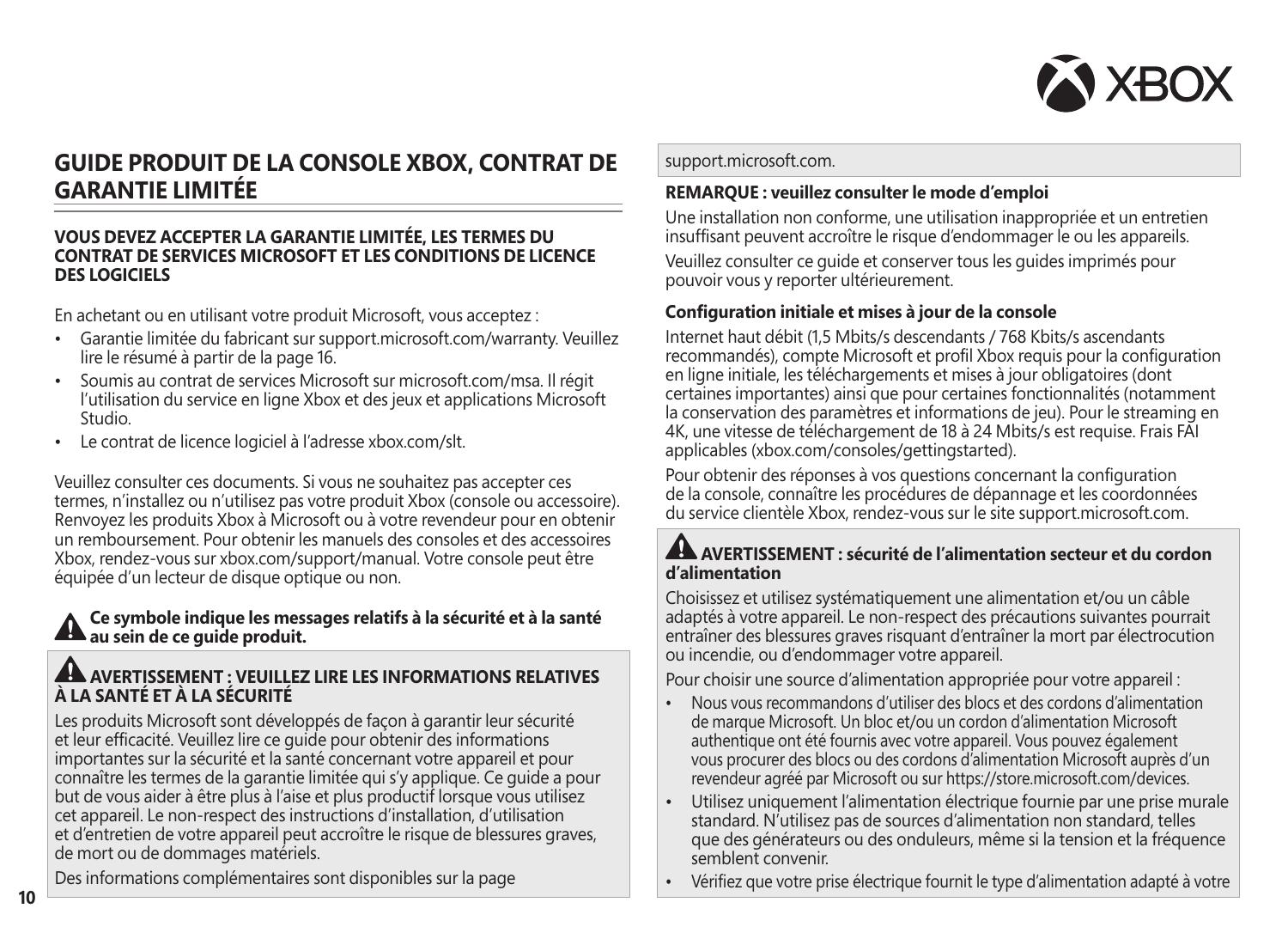appareil (en termes de tension [V] et de fréquence [Hz]). En cas de doute quant à l'alimentation électrique de votre domicile, consultez un électricien.

- Ne surchargez pas votre prise murale, votre rallonge, votre multiprise ou toute autre prise électrique. Assurez-vous que votre installation électrique est conçue pour supporter le courant total (en ampères [A]) consommé par votre appareil et par tous les autres appareils sur le même circuit électrique.
- Pour les appareils dont les broches d'alimentation peuvent être rabattues pour le stockage, assurez-vous que ces dernières sont complètement déployées avant de brancher l'appareil dans la prise de courant (secteur).
- Pour les appareils équipés d'un cordon d'alimentation à broches amovibles et d'un système d'alimentation universel, assurez-vous que les broches sont correctement configurées et raccordées avant de procéder au branchement dans la prise de courant (secteur).

## **ATTENTION : sécurité relative aux câbles et aux cordons**

Les câbles et cordons exposés de l'appareil présentent un risque potentiel de trébuchement. Placez tous les câbles et cordons de façon à ce que les personnes et les animaux domestiques ne risquent pas de trébucher dessus ou de les débrancher accidentellement lorsqu'ils se déplacent à proximité. Ne laissez pas les enfants jouer avec les câbles et les cordons. Pour éviter des dommages au niveau des câbles et des cordons :

- Protégez les cordons pour éviter qu'ils ne soient piétinés ou écrasés.
- Protégez les cordons de tout pincement ou de toute pliure excessive, en particulier lorsqu'ils sont branchés à une prise murale (secteur), au bloc d'alimentation et à votre appareil.
- Ne tirez pas brusquement sur les cordons d'alimentation, n'y faites pas de nœuds, ne les pliez pas de manière excessive, ne les étirez pas et ne les malmenez pas de toute autre manière que ce soit. Ne serrez pas trop fort le cordon d'alimentation lorsque vous l'enroulez, en particulier autour du bloc d'alimentation. Enroulez-le plutôt en faisant de grandes boucles au lieu de le plier.
- Lorsque vous positionnez votre appareil ou votre bloc d'alimentation, assurez-vous que les cordons ne sont pas pliés brusquement et que les connecteurs ne sont pas poussés contre un mur ou une surface dure.
- N'exposez pas les cordons d'alimentation à des sources de chaleur.
- Ne laissez pas les animaux domestiques ou les enfants mordre ou mâcher les cordons d'alimentation.
- Lorsque vous débranchez le cordon d'alimentation, tirez sur la prise et non sur le cordon.
- Vérifiez régulièrement vos câbles et cordons d'alimentation. Si un câble

ou un cordon d'alimentation chauffe, s'effiloche, se fissure ou s'endommage de quelque manière que ce soit, cessez immédiatement de l'utiliser. Nous vous recommandons de remplacer votre câble ou cordon d'alimentation endommagé par un modèle Microsoft authentique.

• Débranchez votre câble ou cordon d'alimentation en cas d'orage ou si vous ne l'utilisez pas pendant une période prolongée.

#### **AVERTISSEMENT : informations générales de sécurité relatives aux piles et aux batteries**

Votre appareil utilise des piles jetables ou des batteries rechargeables. Une utilisation incorrecte des piles jetables ou des batteries rechargeables risque d'entraîner l'écoulement du liquide qu'elles contiennent, une surchauffe, un incendie ou une explosion pouvant causer des lésions sérieuses, la mort, des dégâts matériels ou l'endommagement du produit ou des accessoires associés.

Le liquide des piles ou de la batterie est corrosif et peut être toxique. Il peut causer des brûlures et peut être nocif ou mortel en cas d'ingestion.

Pour réduire le risque de blessure lorsque vous utilisez des piles jetables ou des batteries rechargeables :

- Tenez les piles/batteries hors de portée des enfants.
- Ne rechargez les piles ou la batterie qu'avec le chargeur fourni avec l'appareil. Le chargement des piles ou de la batterie de manière inappropriée peut provoquer des explosions ou des incendies.
- Retirez immédiatement les piles/batteries anciennes, faibles ou usées de votre appareil. Recyclez ou mettez au rebut les piles/batteries usagées ou affaiblies, conformément à la réglementation locale, régionale ou nationale de traitement des déchets.
- Retirez les piles/batteries de votre appareil avant de le ranger pour une période prolongée.
- Évitez tout contact avec le liquide de la pile/batterie. Si une pile ou une batterie fuit :
	- $^{\circ}$  Évitez tout contact entre le liquide et votre peau, vos yeux, vos vêtements ou d'autres surfaces. Si le liquide de la pile ou de la batterie entre en contact avec votre peau, vos yeux ou vos vêtements, rincez immédiatement la zone avec de l'eau et contactez votre médecin ou tout autre professionnel de santé, le cas échéant.
	- - Retirez soigneusement toutes les piles/batteries en inversant les instructions d'installation des piles/batteries fournies avec votre appareil.
	- - Avant d'insérer une nouvelle pile ou batterie, nettoyez soigneusement le compartiment à l'aide d'un chiffon sec ou suivez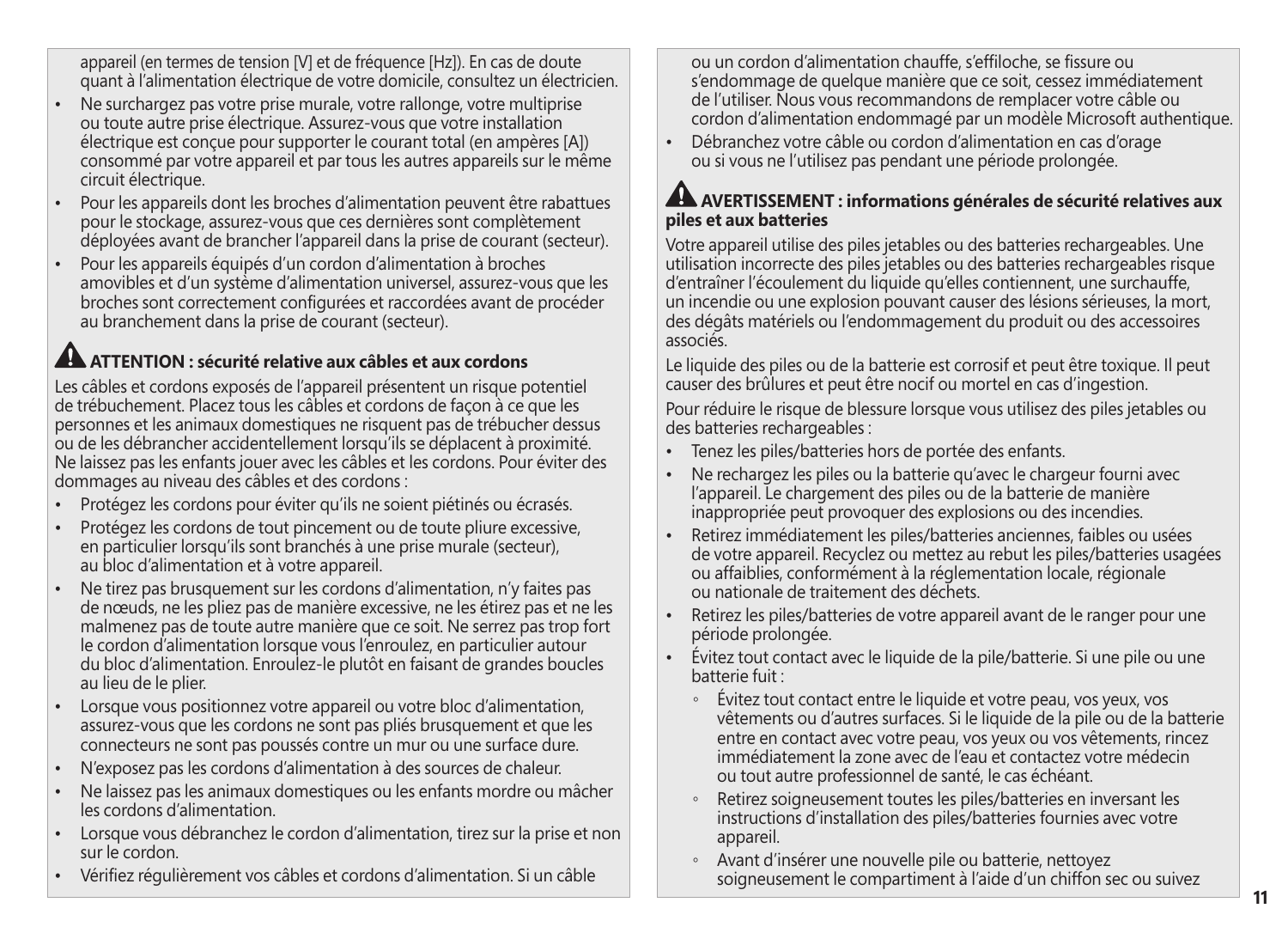les recommandations du fabricant de la pile/batterie concernant le nettoyage.

- Nous vous recommandons d'utiliser les batteries rechargeables approuvées par Microsoft. Remplacez les piles jetables ou batteries rechargeables fournies avec votre appareil par des piles ou une batterie du même type et du même calibre.
- Ne démontez, n'écrasez, n'ouvrez, ne percez et ne dégradez jamais les piles, ne provoquez pas de court-circuit, ne les exposez pas à des températures supérieures à 40 °C (104 °F), ne les jetez pas au feu ou dans un liquide.
- Ne mélangez pas des piles/batteries neuves et anciennes ou des piles/ batteries de types différents (par exemple, des piles/batteries carbone-zinc et alcalines).
- Ne laissez pas des objets métalliques toucher les bornes de la batterie de l'appareil ; elles peuvent chauffer et provoquer des brûlures.
- Ne transportez pas et ne stockez pas les piles ou la batterie avec d'autres objets métalliques.
- Ne laissez pas un appareil alimenté par piles ou par batterie à la lumière directe du soleil pendant une période prolongée.
- Ne plongez pas les piles ou la batterie dans l'eau et ne les mouillez pas.
- N'utilisez pas une pile ou une batterie si elle est mouillée. N'essayez pas de sécher une pile ou une batterie avec un sèche-cheveux, un four traditionnel ou un four à micro-ondes.
- Ne branchez pas les piles/batteries directement sur des prises murales ou des prises allume-cigare de voiture.
- Veillez à ne pas taper sur les piles, à ne pas les lancer, marcher dessus ou à leur faire subir des chocs physiques importants.
- Ne tentez pas de modifier ou de reconditionner les piles ou la batterie, d'y insérer des objets étrangers, de les immerger ou de les exposer à de l'eau ou d'autres liquides, de les exposer aux flammes, à une explosion ou d'autres dangers.
- Ne rechargez pas les piles ou la batterie à proximité d'un feu ou dans des conditions de température extrêmes.
- La chute de votre appareil ou de ses piles ou de sa batterie, en particulier sur une surface dure, peut les endommager. Nous vous recommandons de demander de l'aide à un professionnel pour inspecter votre appareil si vous pensez qu'il a subi des dommages.
- N'utilisez jamais de piles ou une batterie ayant subi des dommages. Si vos piles ou votre batterie semblent rayées ou entaillées, mettez-les immédiatement de côté et jetez-les de manière appropriée. L'utilisation de piles ou d'une batterie endommagées peut provoquer des courts-circuits

électriques, une surchauffe et d'autres défaillances des composants.

#### **AVERTISSEMENT : remplacement des piles ou de la batterie (remplaçables par l'utilisateur) et réparation de l'appareil**

Vous pouvez changer les piles ou la batterie des appareils équipés de piles ou d'une batterie remplaçables par l'utilisateur en ouvrant le compartiment des piles ou de la batterie et en suivant les instructions de remplacement du Guide de démarrage rapide. Microsoft vous recommande de faire appel à un professionnel pour réparer vos appareils, et de faire preuve de prudence si vous entreprenez des réparations vous-même. L'ouverture ou la réparation de votre appareil peut notamment vous exposer à un risque de décharge électrique, de détérioration de l'appareil, d'incendie et de dommages corporels.

## **AVERTISSEMENT : risque en réparation**

L'ouverture ou la réparation de votre appareil peut notamment vous exposer à un risque de décharge électrique, de détérioration de l'appareil, d'incendie et de dommages corporels. Microsoft vous recommande de solliciter l'aide d'un professionnel pour réparer cet appareil et d'agir avec prudence si vous entreprenez vous-même des réparations.

# **REMARQUE : manipulation**

Manipulez votre appareil Microsoft avec soin. Il est constitué de métal, de verre et de plastique et contient des composants électroniques fragiles. Il peut être endommagé en cas de chute, de brûlure, de perforation, d'écrasement ou de contact avec un liquide. Si vous soupçonnez votre appareil ou sa batterie d'être endommagés, cessez de l'utiliser afin d'éviter une surchauffe ou des blessures.

# **REMARQUE : compatibilité avec les tiers**

Certains accessoires tiers peuvent être incompatibles avec votre appareil ou peuvent être des produits de contrefaçon. L'utilisation d'appareils de charge, de batteries et d'accessoires incompatibles ou contrefaits peut endommager votre appareil et provoquer des risques d'incendie, d'explosion ou de défaillance de la batterie entraînant des blessures graves, des dommages à votre appareil ou d'autres dangers sérieux.

# **AVERTISSEMENT : nettoyage**

Le risque d'incendie, de choc ou d'endommagement de votre appareil Microsoft pendant le nettoyage peut être réduit en prenant les précautions suivantes :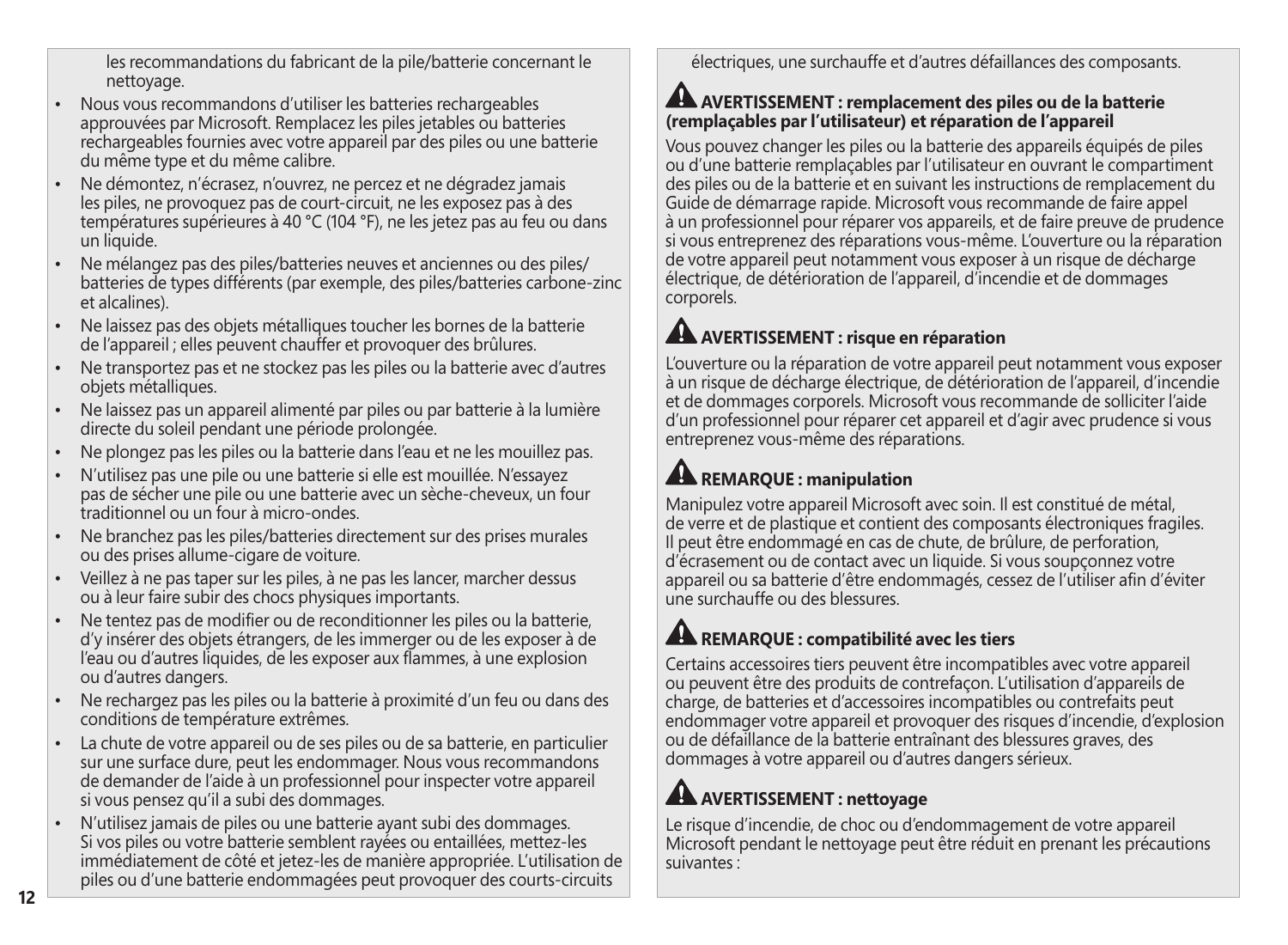- Débranchez tous les câbles et mettez votre appareil hors tension avant de le nettoyer.
- Nettoyez uniquement l'extérieur de votre appareil.
- Nettoyez votre appareil à l'aide d'un chiffon sec.
- Pour les appareils avec ventilateurs, aérations, ports ou ouvertures similaires :
	- Nettoyez délicatement la surface extérieure du ventilateur, de l'aération ou de toute autre ouverture pour retirer tout amas de poussière.
	- N'insérez pas d'objets dans le ventilateur, les aérations, les ports ou dans toute autre ouverture.
	- N'essayez pas de nettoyer les connecteurs par immersion dans des liquides. Essuyez et séchez délicatement à l'aide d'un chiffon propre.

# **AVERTISSEMENT : utilisation**

Pour réduire le risque d'incendie, de choc ou d'endommagement de votre appareil, ne l'exposez pas à la pluie, à la neige ou à d'autres types d'humidité. N'utilisez pas votre appareil près de l'eau ou dans un endroit humide ou excessivement humide (par exemple, près d'une douche, d'une baignoire, d'un lavabo, d'une piscine ou dans un sous-sol humide). Pour maintenir votre appareil en parfait état de fonctionnement :

- N'utilisez pas votre appareil à proximité de sources de chaleur, de nourriture, de saleté excessive, de poussière, d'huile, de produits chimiques ou sous la lumière directe et forte du soleil.
- Ne placez pas d'objets sur votre appareil.
- N'utilisez que les supports et accessoires recommandés par Microsoft ou des produits équivalents.
- Pour les appareils avec ventilateurs, aérations, ports ou ouvertures similaires :
	- Ne couvrez pas et n'insérez pas d'objets dans le ventilateur, les aérations, les ports ou dans toute autre ouverture.
	- Ne laissez pas la poussière s'accumuler sur le ventilateur, l'aération ou les autres ouvertures.
	- Ne placez pas votre appareil dans un espace étroit ou exigu.
- Ne séchez pas votre appareil à l'aide d'un sèche-cheveux, d'un sèchelinge, d'un grille-pain, d'un four traditionnel ou d'un four à micro-ondes. Si votre appareil est mouillé, essuyez délicatement l'extérieur à l'aide d'un chiffon propre et sec.
- N'utilisez pas d'air comprimé.
- N'utilisez aucun appareil de nettoyage de tête de lecture de DVD.

### **REMARQUE : utilisation des disques**

Pour éviter de bloquer le lecteur de disque et risquer d'endommager les disques ou la console :

- Retirez toujours les disques avant de déplacer l'appareil.
- N'utilisez jamais de disques fissurés. Ils risquent de se briser et de bloquer ou endommager les pièces internes de votre appareil.
- Replacez toujours les disques dans leur boîtier ou matériel de stockage lorsque vous les retirez du lecteur. N'exposez pas les disques directement à la lumière du soleil, ne les laissez pas près d'une source de chaleur ou sur votre Xbox Series X. Manipulez toujours les disques en les tenant par les bords. Pour nettoyer les jeux et autres disques :
	- Prenez les disques par les bords, ne touchez pas la surface d'un disque avec les doigts.
	- - Nettoyez les disques avec un chiffon doux non pelucheux, en les essuyant doucement du centre vers l'extérieur.
	- $^{\circ}$  N'utilisez aucun solvant ; ils peuvent endommager le disque. N'utilisez aucun appareil de nettoyage de tête de lecture de disque.

### **Évitez la fumée et la poussière**

N'utilisez pas la console dans des endroits poussiéreux ou enfumés. La poussière et la fumée peuvent endommager la console, en particulier le lecteur de disque optique.

#### **Objets métalliques et autocollants**

Ne placez aucun objet métallique ou autocollant à proximité ou sur la console Xbox, car cela peut créer des interférences avec la manette, la connexion réseau et les boutons d'éjection et d'alimentation.

Les images fixes des jeux vidéo peuvent se fondre avec l'écran du téléviseur, créant ainsi une ombre permanente. Consultez le manuel d'utilisation du fabricant de votre téléviseur avant de jouer à des jeux.

## **AVERTISSEMENT : crises d'épilepsie photosensible**

Certaines personnes sont susceptibles de faire une crise d'épilepsie lorsqu'elles sont exposées à des lumières ou à des motifs clignotants dans des images en mouvement ou des jeux vidéo. Même les personnes qui n'ont jamais eu de crise d'épilepsie peuvent présenter une sensibilité non diagnostiquée, susceptible de provoquer chez elles ces « crises d'épilepsie photosensible » lorsqu'elles regardent des images en mouvement ou des jeux vidéo.

Ces crises peuvent avoir plusieurs symptômes, par exemple des vertiges, une altération de la vision, des tics nerveux affectant les yeux ou le visage, des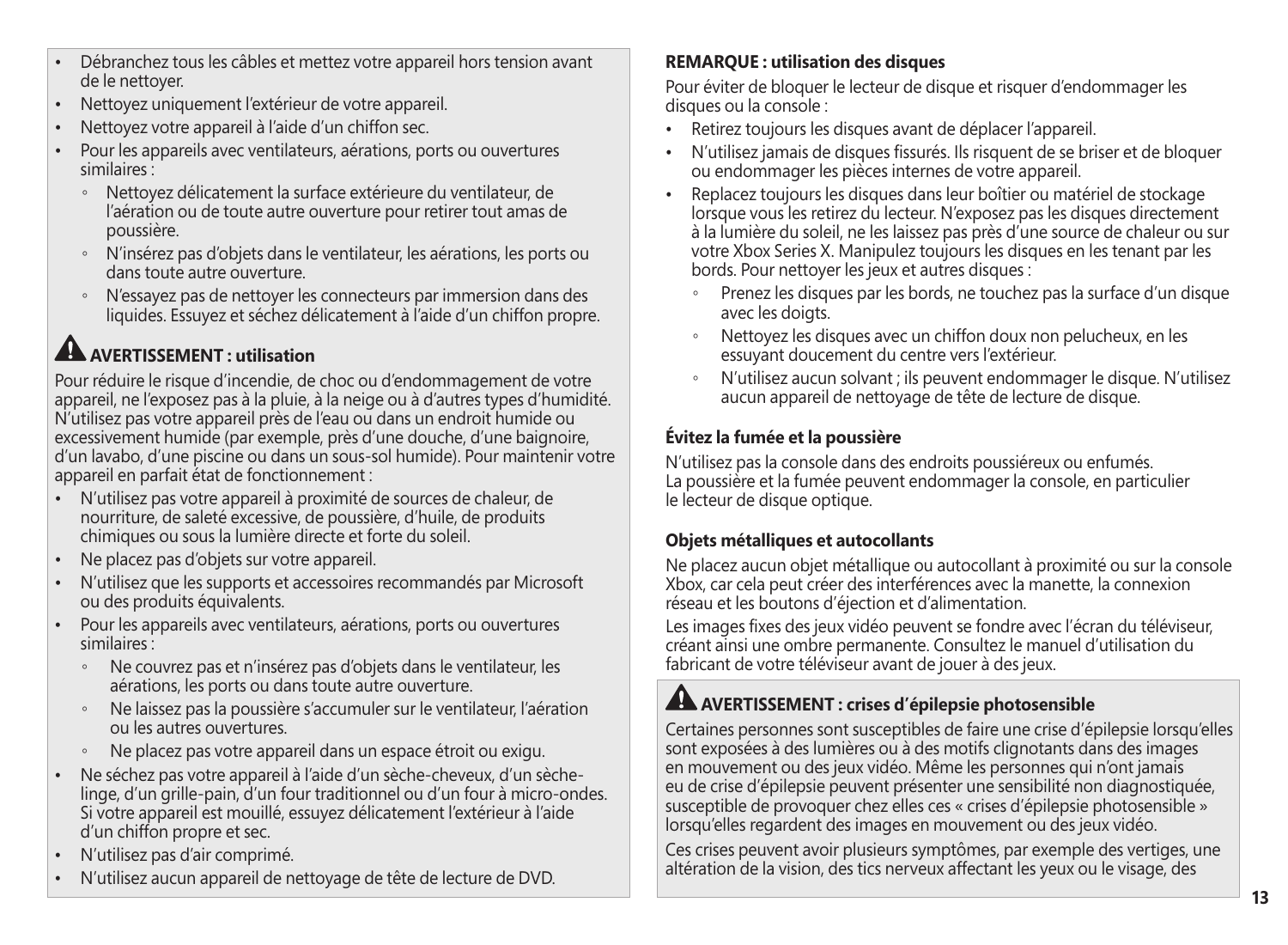mouvements incontrôlés des bras ou des jambes, une perte d'orientation, une confusion mentale ou une perte de conscience momentanée. Ces crises peuvent également provoquer une perte de connaissance ou des convulsions pouvant entraîner des blessures si la personne tombe ou heurte des objets placés à proximité. Si vous présentez un de ces symptômes, cessez immédiatement de jouer et consultez un médecin. Il est conseillé aux parents de surveiller leurs enfants ou de leur demander s'ils ressentent des symptômes similaires ; les enfants et les adolescents sont plus sujets à ce type de crise que les adultes. Les précautions suivantes peuvent aider à réduire les risques de crise d'épilepsie photosensible :

- Maintenez une distance raisonnable par rapport à l'écran.
- Utilisez un écran de petite taille.
- Jouez dans une pièce bien éclairée.
- Ne jouez pas lorsque vous ressentez de la fatigue ou un état de somnolence.

Si un membre de votre famille ou vous-même avez des antécédents d'épilepsie, consultez un médecin avant de jouer.

# **AVERTISSEMENT : troubles musculo-squelettiques**

L'apparition de blessures ou de troubles graves peut être liée à l'utilisation des appareils électroniques. Lorsque vous utilisez un ordinateur, comme dans le cadre de nombreuses activités, il se peut que vous éprouviez une gêne occasionnelle au niveau des mains, des bras, des épaules, du cou ou d'autres parties du corps. Toutefois, si des symptômes persistants ou récurrents de gêne, de douleur, d'élancement, de picotement, d'engourdissement, de sensation de brûlure ou de rigidité musculaire se faisaient sentir, NE LES NÉGLIGEZ PAS. CONSULTEZ UN MÉDECIN SANS TARDER, même si les symptômes apparaissent lorsque vous ne travaillez pas sur votre ordinateur. De tels symptômes peuvent être associés à des blessures douloureuses, parfois invalidantes de manière irréversible, ou à des troubles du système nerveux, des muscles, des tendons ou d'autres parties du corps.

Ces troubles musculo-squelettiques incluent notamment le syndrome du canal carpien, la tendinite et la ténosynovite. Bien que de nombreuses questions relatives aux troubles musculo-squelettiques demeurent encore sans réponse, la plupart des chercheurs estiment que l'état de santé global, le stress et la manière dont on y fait face, les conditions médicales et physiques, et la manière dont une personne se positionne et se sert de son corps au travail et dans d'autres activités (notamment l'utilisation du clavier et de la souris) sont des facteurs pouvant être liés à leur apparition. Le temps consacré à une activité peut également être un facteur.

Vous trouverez des conseils pour améliorer votre confort d'utilisation et

peut-être réduire le risque d'apparition des troubles musculo-squelettiques sur https://support.microsoft.com et sur xbox.com/playhealthy (guide du jeu vidéo sans risque).

## **AVERTISSEMENT : risque d'étouffement**

Cet appareil peut contenir des pièces de petite taille pouvant constituer un risque d'asphyxie pour les enfants de moins de 3 ans. Maintenez les petits éléments hors de la portée des enfants.

# **AVERTISSEMENT : utilisation d'accessoires de jeux vidéo**

Assurez-vous que les enfants qui utilisent des accessoires de jeu vidéo avec leur console Xbox jouent en toute sécurité, dans leurs limites, et qu'ils comprennent en quoi consiste une utilisation correcte de la console et des accessoires.

# **ATTENTION : stabilité de l'appareil**

Ne placez pas votre appareil sur des surfaces inégales ou instables. Lorsque vous le portez, assurez-vous de le tenir fermement, sans utiliser d'accessoire, de câble ou de cordon. En ne tenant pas correctement votre appareil, vous risquez de le faire tomber, de heurter une personne ou un objet et ainsi d'endommager l'appareil lui-même, d'autres objets ou de causer des blessures.

### **Position de votre Xbox**

Votre console peut être utilisée en position verticale ou horizontale (sur la console, de petits pieds permettent de s'adapter à chaque position). Lorsque vous changez de position, mettez votre console hors tension (et si votre console contient un lecteur de disque optique, retirez le disque qu'il contient). Si vous devez déplacer votre console vers un autre emplacement, retirez les disques, mettez la console hors tension et retirez tous les câbles avant de déplacer la console.

#### **Pour éviter que la console ne surchauffe :**

- N'obstruez pas les orifices d'aération de la console. Ne placez pas la console sur un lit, un divan ou une autre surface souple qui pourrait obstruer les orifices d'aération. Ne placez pas la console dans un espace restreint ou fermé, tel qu'une étagère, un casier ou un meuble de rangement, à moins que l'espace ne soit suffisamment ventilé.
- Ne placez pas la console près d'une source de chaleur (radiateurs, bouches de chaleur, cuisinières ou amplificateurs, par exemple).
- Utiliser la console Xbox dans un environnement où la température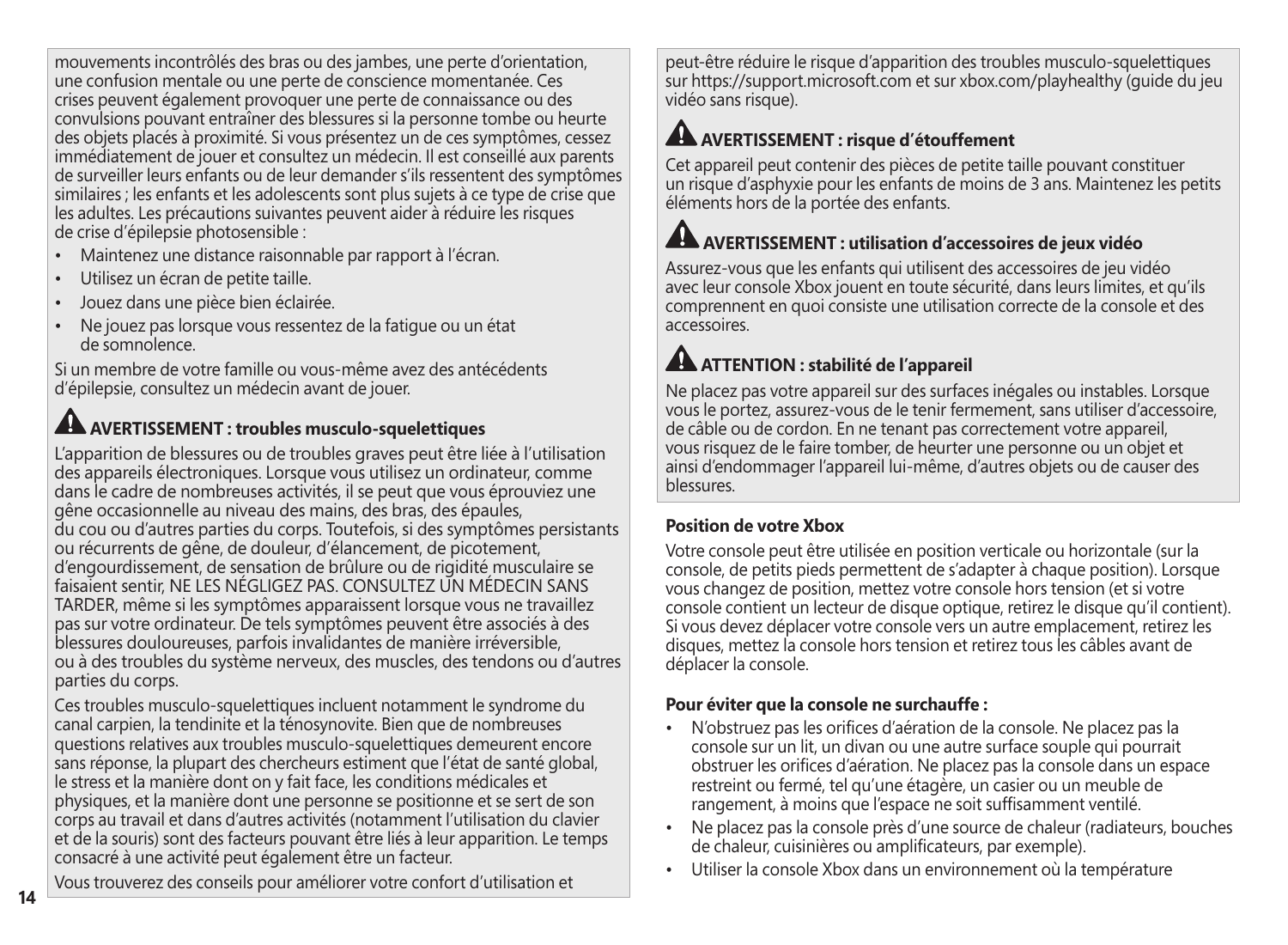externe varie considérablement et rapidement peut endommager la console. Lorsque vous déplacez la console dans un lieu où la température est supérieure ou inférieure de 11 °C (20 °F) ou plus que le lieu initial, laissez la console s'adapter à la température ambiante avant de l'allumer. Température de fonctionnement de la console :

+5 °C (+41 °F) à +35 °C (+95 °F).

## **A ATTENTION : sécurité auditive**

L'exposition fréquente ou prolongée à du bruit ou des sons forts lors de l'utilisation d'un casque peut causer une perte d'audition temporaire ou permanente. La vulnérabilité à une perte de l'audition due au bruit et à des problèmes auditifs potentiels varie selon les personnes. En outre, le volume sonore produit par un appareil peut varier en fonction de la nature du son, des réglages de l'appareil et du casque ou des écouteurs utilisés. Par conséquent, il n'existe aucun réglage de volume unique qui convienne à tous les utilisateurs ou à toutes les combinaisons de son, de réglages et d'équipement.

Voici quelques recommandations de bon sens pour réduire votre exposition aux sons ou aux bruits forts lorsque vous utilisez un casque avec votre appareil :

- Limitez le temps passé à écouter des sons à un volume élevé. Tous les sons auxquels vous êtes exposé chaque jour s'additionnent. L'écoute de musique ou d'autres contenus au volume maximal sur votre appareil à l'aide d'un casque ou d'écouteurs peut endommager votre audition de façon permanente en 15 minutes. Si vous êtes exposé à d'autres sons forts, votre ouïe risque d'être endommagée plus rapidement lorsque vous écoutez à volume élevé.
- Plus vous exposez vos oreilles à des sons forts sur la durée, plus vous risquez d'endommager votre ouïe. Plus le volume du son est élevé, plus votre ouïe sera endommagée rapidement.
- Baissez toujours le volume de votre appareil avant d'y brancher un casque. Réglez le volume de manière à entendre clairement le son dans un environnement calme et pas plus fort.
- N'augmentez pas le volume après avoir commencé l'écoute. Avec le temps, vos oreilles peuvent s'adapter à un volume élevé jusqu'à ce qu'il paraisse normal. Ceci n'élimine toutefois pas les risques de dommages pour votre audition.
- N'augmentez pas le volume pour couvrir les bruits extérieurs. La combinaison des bruits extérieurs et du son de votre casque ou de vos écouteurs peut endommager votre audition. Les écouteurs antibruit ou fermés peuvent étouffer les bruits extérieurs de façon à vous éviter d'augmenter le volume.
- Si vous n'entendez pas les personnes qui parlent normalement à côté

de vous, baissez le volume. Les sons qui couvrent des paroles prononcées à volume normal peuvent endommager votre ouïe. Vous devriez être en mesure d'entendre parler les personnes proches de vous avec des écouteurs antibruit ou fermés.

- Pour réduire les risques de dommages auditifs, maintenez le volume suffisamment bas pour pouvoir tenir une conversation avec les personnes situées à proximité.
- Les casques peuvent attirer des objets dangereux comme des agrafes et des trombones. Vérifiez toujours votre casque ou vos écouteurs avant utilisation.
- Au volant, l'utilisation d'un casque est susceptible d'être interdite ou restreinte dans votre pays. Vérifiez la législation et la réglementation en vigueur pour de plus amples informations.

Enfin, sachez reconnaître les symptômes de la perte auditive. Nous vous recommandons de consulter régulièrement un audiologiste pour vérifier votre audition. Cessez d'utiliser un casque avec votre appareil et faites vérifier votre ouïe si vous rencontrez les problèmes suivants :

- vous présentez des symptômes de perte auditive ;
- vous entendez un bourdonnement ;
- votre voix vous semble étouffée, sourde ou monotone.

# **AVERTISSEMENT : exposition aux radiofréquences (RF)**

Les appareils contenant des émetteurs radio Wi-Fi et Bluetooth® ont été conçus, fabriqués et testés pour répondre aux directives européennes, à celles de la FCC (Federal Communications Commission) et d'ISDE (Innovation, Sciences et Développement économique Canada) concernant l'exposition aux radiofréquences et le débit d'absorption spécifique (DAS).

Pour garantir que votre exposition à l'énergie RF générée par les émetteurs radio Wi-Fi et Bluetooth ne dépasse pas les limites autorisées par ces directives, orientez l'appareil de façon à ce que l'écran ne soit pas directement en contact avec votre corps, par exemple posé à l'envers sur vos genoux ou sur votre poitrine.

D'autres renseignements sur les mesures de sécurité liées à l'exposition aux radiofréquences sont disponibles sur le site web de la FCC (http://www.fcc.gov/oet/rfsafety) et sur le site web de l'ISDE (http://www.ic.gc.ca/eic/site/smt-gst.nsf/eng/sf01904.html).

# **AVERTISSEMENT : dispositifs médicaux personnels**

Les émissions de radiofréquences et les champs magnétiques des appareils électroniques peuvent perturber le fonctionnement d'autres appareils électroniques et provoquer des dysfonctionnements. Bien que l'appareil ait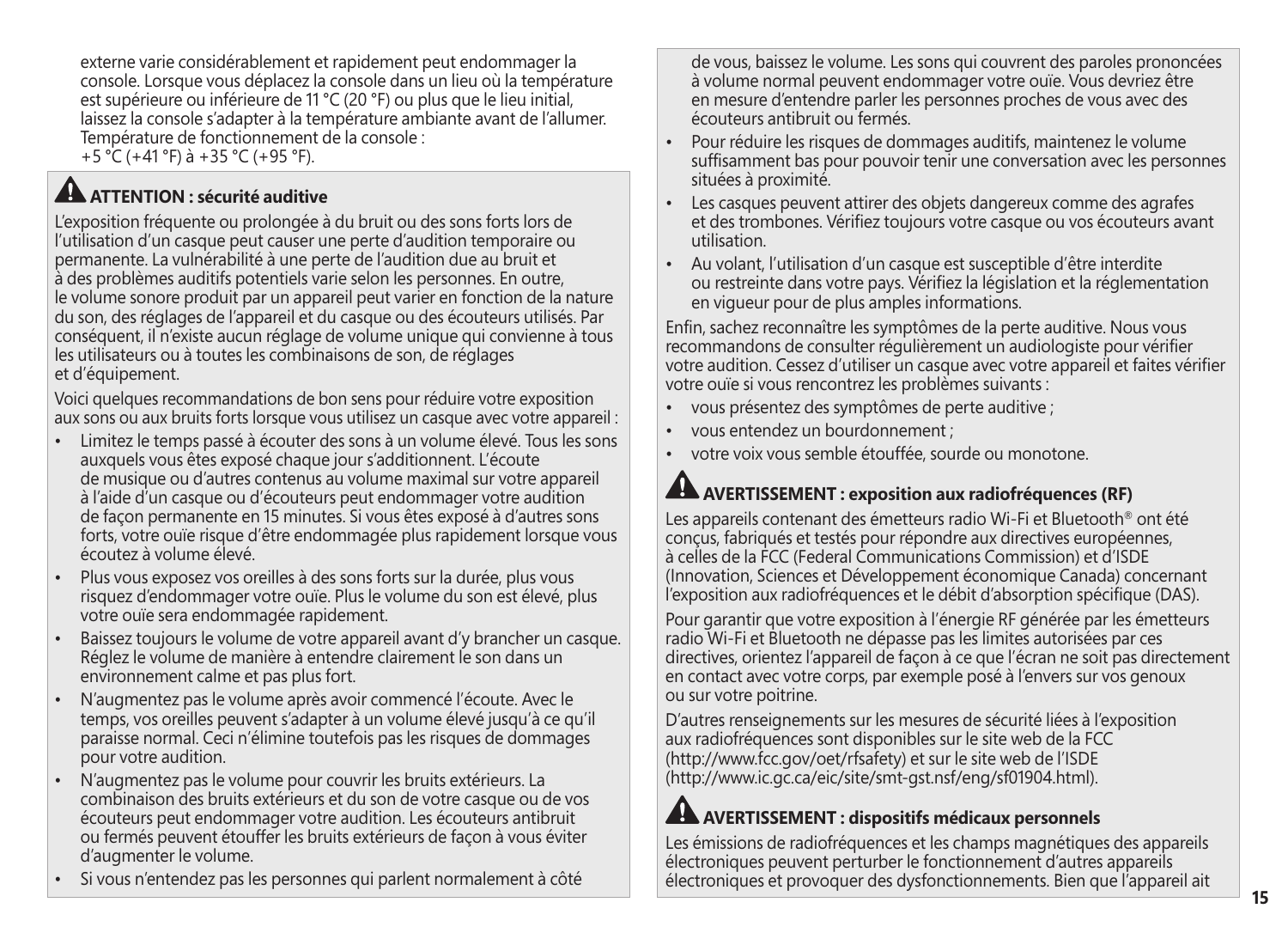été conçu, testé et fabriqué en conformité avec la réglementation régissant les émissions de radiofréquences notamment aux États-Unis, au Canada, dans les pays de l'Union européenne et au Japon, les circuits électriques et les émetteurs sans fil de l'appareil risquent de causer des interférences avec d'autres appareils électroniques.

Les personnes portant un stimulateur cardiaque doivent toujours prendre les précautions suivantes :

- L'American Heart Association (organisme à but non lucratif américain qui finance la recherche sur les maladies cardiaques) recommande de maintenir un écart minimum de 15 cm entre un appareil sans fil et un stimulateur cardiaque afin d'éviter tout risque d'interférence.
- Si vous utilisez votre appareil mobile avec un boîtier ou un support, choisissez-en un sans pièces métalliques.
- Ne transportez pas votre appareil dans une poche de poitrine.
- Si vous avez des raisons de suspecter la présence d'interférences, éteignez immédiatement l'appareil.

Si vous utilisez un dispositif médical autre qu'un stimulateur cardiaque, consultez le fabricant ou votre médecin pour obtenir des informations et instructions quant à l'utilisation d'autres appareils électroniques à proximité de celui-ci.

### **REMARQUE : utilisation d'appareils sans fil à bord d'un avion**

Avant de monter à bord d'un avion ou de mettre un dispositif sans fil dans vos bagages, retirez toutes les piles/batteries (si amovibles) contenues dans le dispositif sans fil ou mettez le dispositif sans fil hors tension (s'il est muni d'un interrupteur marche/arrêt). Écoutez les instructions du personnel d'équipage qui vous indiquent si vous êtes autorisé ou non à utiliser votre appareil en vol.

L'autorisation ou non des appareils sans fil en vol est laissée à la discrétion de la compagnie aérienne.

# **AVERTISSEMENT : interférences radioélectriques**

Bien que la sécurité et la conformité de votre appareil aient été testées, celui-ci contient des émetteurs radio qui pourraient, dans certaines situations, perturber le fonctionnement d'autres appareils électriques ou dispositifs médicaux (tels que les stimulateurs cardiaques), entraînant des dysfonctionnements susceptibles de causer des blessures ou la mort.

- Éteignez votre appareil dans les lieux où la réglementation en vigueur l'exige.
- À bord d'un avion, respectez l'ensemble des instructions de l'équipage. Éteignez votre appareil et/ou réglez-le sur le mode avion, conformément aux instructions du personnel de bord. Ceci s'applique également aux

appareils sans-fil qui se trouvent dans vos bagages. Renseignez-vous auprès de la compagnie aérienne ou du personnel de bord pour connaître les modalités d'utilisation de votre appareil en vol.

• Suivez l'ensemble des règles des lieux où vous vous trouvez et les instructions affichées dans les zones où l'utilisation du réseau cellulaire ou sans fil est interdite.

### **GARANTIE LIMITÉE DU FABRICANT**

Cette garantie limitée du fabricant (« Garantie ») vous est accordée par Microsoft Ireland Operations Limited, One Microsoft Place, South County Business Park, Leopardstown, Dublin 18, Irlande (« Microsoft »).

**EN RELATION AVEC LA LOI SUR LA CONSOMMATION.** CETTE GARANTIE VOUS OCTROIE DES DROITS CONTRACTUELS SPÉCIFIQUES ET, EN PLUS ET NON À LA PLACE DE, DES DROITS STATUTAIRES, DONT VOUS POUVEZ JOUIR EN VERTU DE LA LOI SUR LA CONSOMMATION OU D'AUTRES LOIS QUI VOUS SONT APPLICABLES. VOUS POUVEZ BÉNÉFICIER ÉGALEMENT D'AUTRES DROITS QUI VARIENT D'UN ÉTAT, D'UNE PROVINCE OU D'UN PAYS À L'AUTRE. AUTRES QUE CEUX AUTORISÉS PAR LA LOI, MICROSOFT N'EXCLUT PAS, NE LIMITE PAS ET NE SUSPEND PAS D'AUTRES DROITS DONT VOUS BÉNÉFICIEZ, Y COMPRIS CEUX QUI PEUVENT ÊTRE CAUSÉS PAR LA NON-CONFORMITÉ D'UN CONTRAT DE VENTE.

#### **Pour les consommateurs français**

Indépendamment de la présente garantie, Microsoft reste tenu de la garantie légale de conformité mentionnée aux articles L. 217-4 à L. 217-12 du code de la consommation et de celle relative aux défauts de la chose vendue, dans les conditions prévues aux articles 1641 à 1648 et 2232 du code civil.

Article L. 217-4 du code de la consommation : « *Le vendeur livre un bien conforme au contrat et répond des défauts de conformité existant lors de la délivrance.*

*Il répond également des défauts de conformité résultant de l'emballage, des instructions de montage ou de l'installation lorsque celle-ci a été mise à sa charge par le contrat ou a été réalisée sous sa responsabilité ».*

Article L. 217-5 du code de la consommation : *« Le bien est conforme au contrat : 1° S'il est propre à l'usage habituellement attendu d'un bien semblable et,* 

*le cas échéant :*

*- s'il correspond à la description donnée par le vendeur et possède les qualités que celui-ci a présentées à l'acheteur sous forme d'échantillon ou de modèle ;*

*- s'il présente les qualités qu'un acheteur peut légitimement attendre eu*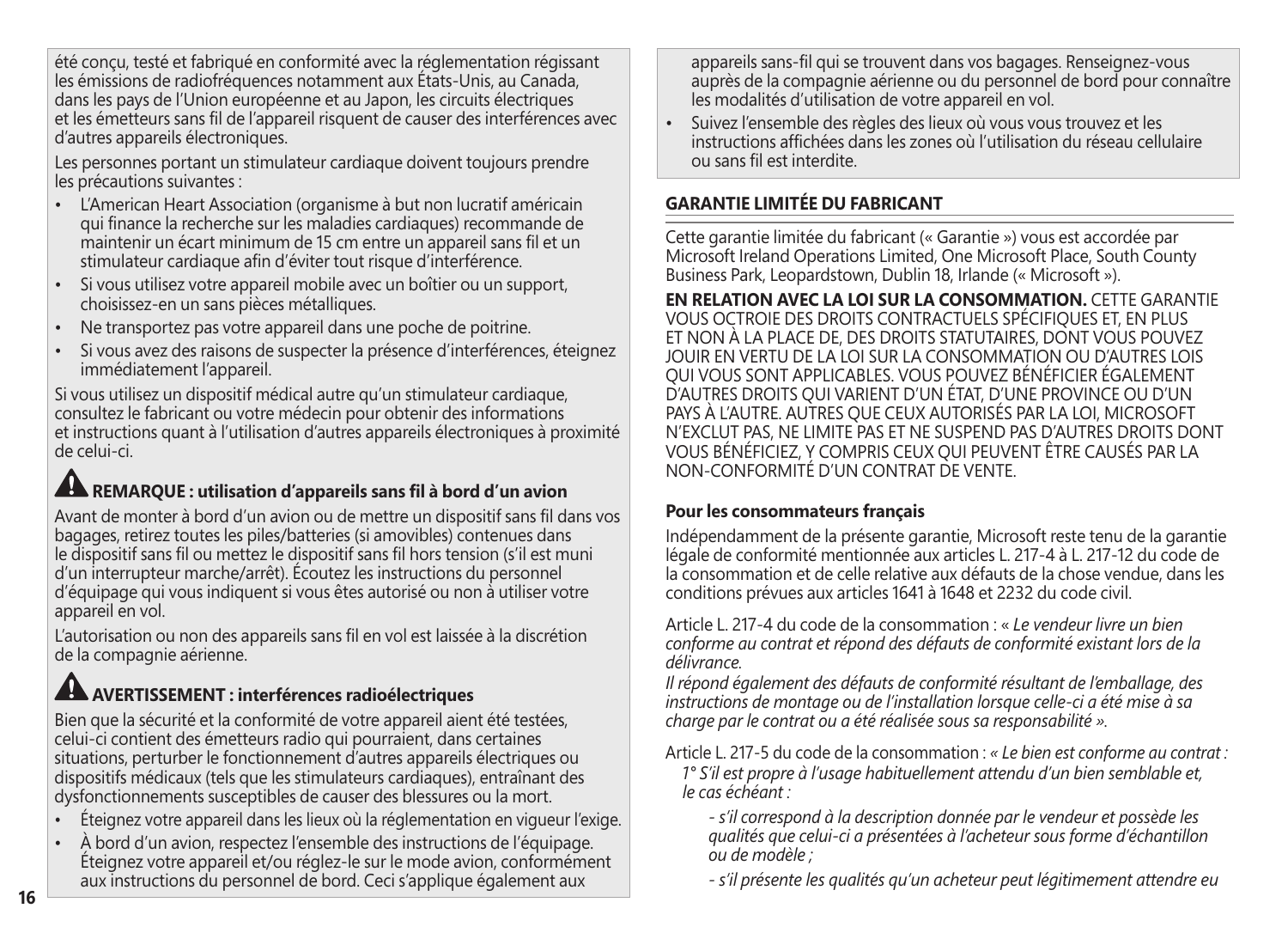*égard aux déclarations publiques faites par le vendeur, par le producteur ou par son représentant, notamment dans la publicité ou l'étiquetage ;*

*2° Ou s'il présente les caractéristiques définies d'un commun accord par les parties ou est propre à tout usage spécial recherché par l'acheteur, porté à la connaissance du vendeur et que ce dernier a accepté ».*

Article L. 217-12 du code de la consommation : *« L'action résultant du défaut de conformité se prescrit par deux ans à compter de la délivrance du bien ».*

Article L. 217-16 du code de la consommation : *« Lorsque l'acheteur demande au vendeur, pendant le cours de la garantie commerciale qui lui a été consentie lors de l'acquisition ou de la réparation d'un bien meuble, une remise en état couverte par la garantie, toute période d'immobilisation d'au moins sept jours vient s'ajouter à la durée de la garantie qui restait à courir. Cette période court à compter de la demande d'intervention de l'acheteur* 

*ou de la mise à disposition pour réparation du bien en cause, si cette mise à disposition est postérieure à la demande d'intervention ».*

Article 1641 du code civil : *« Le vendeur est tenu de la garantie à raison des défauts cachés de la chose vendue qui la rendent impropre à l'usage auquel on la destine, ou qui diminuent tellement cet usage que l'acheteur ne l'aurait pas acquise, ou n'en aurait donné qu'un moindre prix, s'il les avait connus ».*

Article 1648, alinéa 1 du code civil : *« L'action résultant des vices rédhibitoires doit être intentée par l'acquéreur dans un délai de deux ans à compter de la découverte du vice ».*

#### **1. Définitions**

- (a) Un « Produit Microsoft » se rapporte à un matériel de Microsoft authentique, acheté auprès de Microsoft, d'un détaillant ou d'un revendeur agréé. Certains matériels de Microsoft ont leurs propres garanties limitées au lieu de celle-ci.
- (b) Le terme « Conditions Normales d'Utilisation » désigne des conditions d'utilisation définies comme normales dans le manuel et toute autre documentation de support en ligne fourni(e) par Microsoft pour le Produit Microsoft.

#### **2. Durée**

Sans préjudice des droits juridiques (statutaires) dont vous pouvez bénéficier en vertu de la législation locale, la présente Garantie dure un an à compter de la date d'achat d'origine de Microsoft, d'un détaillant ou d'un revendeur agréé, à moins qu'une heure différente n'apparaisse ci-dessous :

### **3. Territoire**

Cette Garantie sera valide dans le pays au sein de l'Espace économique

européen (EEE), de la Suisse et du Royaume-Uni, où le Produit Microsoft a été acheté auprès de Microsoft, d'un détaillant ou d'un revendeur agréé.

### **4. Garantie**

- (a) Microsoft garantit que le Produit Microsoft ne sera pas défaillant en raison d'un défaut de fabrication ou de matériau dans des Conditions Normales d'Utilisation.
- (b) Sous réserve de droits juridiques (statutaires) en vertu de la législation locale, la présente Garantie est la seule garantie ou condition contractuelle que Microsoft attribue pour votre Produit Microsoft. Aucun tiers n'est habilité à fournir de garanties au nom de Microsoft.
- (c) SI VOTRE RÉGLEMENTATION LOCALE VOUS ACCORDE DES GARANTIES IMPLICITES, Y COMPRIS UNE GARANTIE IMPLICITE DE QUALITÉ OU D'ADÉQUATION À UN USAGE PARTICULIER, LA DURÉE DE LADITE GARANTIE EST LIMITÉE À CETTE GARANTIE. CERTAINS ÉTATS, PROVINCES OU PAYS N'AUTORISENT PAS LES LIMITATIONS PORTANT SUR LA DURÉE D'UNE GARANTIE IMPLICITE, DE SORTE QUE LA LIMITATION CI-DESSUS PEUT NE PAS VOUS ÊTRE APPLICABLE.

### **5. Comment bénéficier du service de Garantie**

Avant d'offrir des services de garantie, Microsoft ou ses représentants peuvent vous demander de fournir une preuve d'achat pour le Produit Microsoft.

- (a) Avant de contacter le service client, essayez les opérations de dépannage recommandées à l'adresse support.microsoft.com.
- (b) Si les conseils de dépannage ne permettent pas de résoudre votre problème, suivez le processus en ligne à l'adresse support.microsoft.com/devices.
- (c) **Sauvegarde des données ou des programmes et suppression des informations confidentielles.** Avant d'envoyer votre Produit Microsoft à Microsoft pour dépannage, veillez à effectuer les opérations suivantes :
	- I. EFFECTUEZ UNE COPIE DE TOUTES LES DONNÉES OU PROGRAMMES QUE VOUS SOUHAITEZ ENREGISTRER. MICROSOFT N'EST PAS RESPONSABLE DE VOS DONNÉES OU PROGRAMMES ET LES EFFACERA.
	- II. SUPPRIMEZ TOUTES LES DONNÉES QUE VOUS CONSIDÉREZ COMME CONFIDENTIELLES. MICROSOFT N'EST PAS RESPONSABLE DE LA CONFIDENTIALITÉ DE VOS INFORMATIONS SI VOUS LES LAISSEZ SUR VOTRE APPAREIL.

Vous pouvez bénéficier du service de garantie dans l'Espace économique européen (EEE), la Suisse et le Royaume-Uni, en vertu de la présente Garantie sans payer les frais d'expédition et de manutention. En dehors de cette région, les options du service de garantie peuvent être limitées. Si une option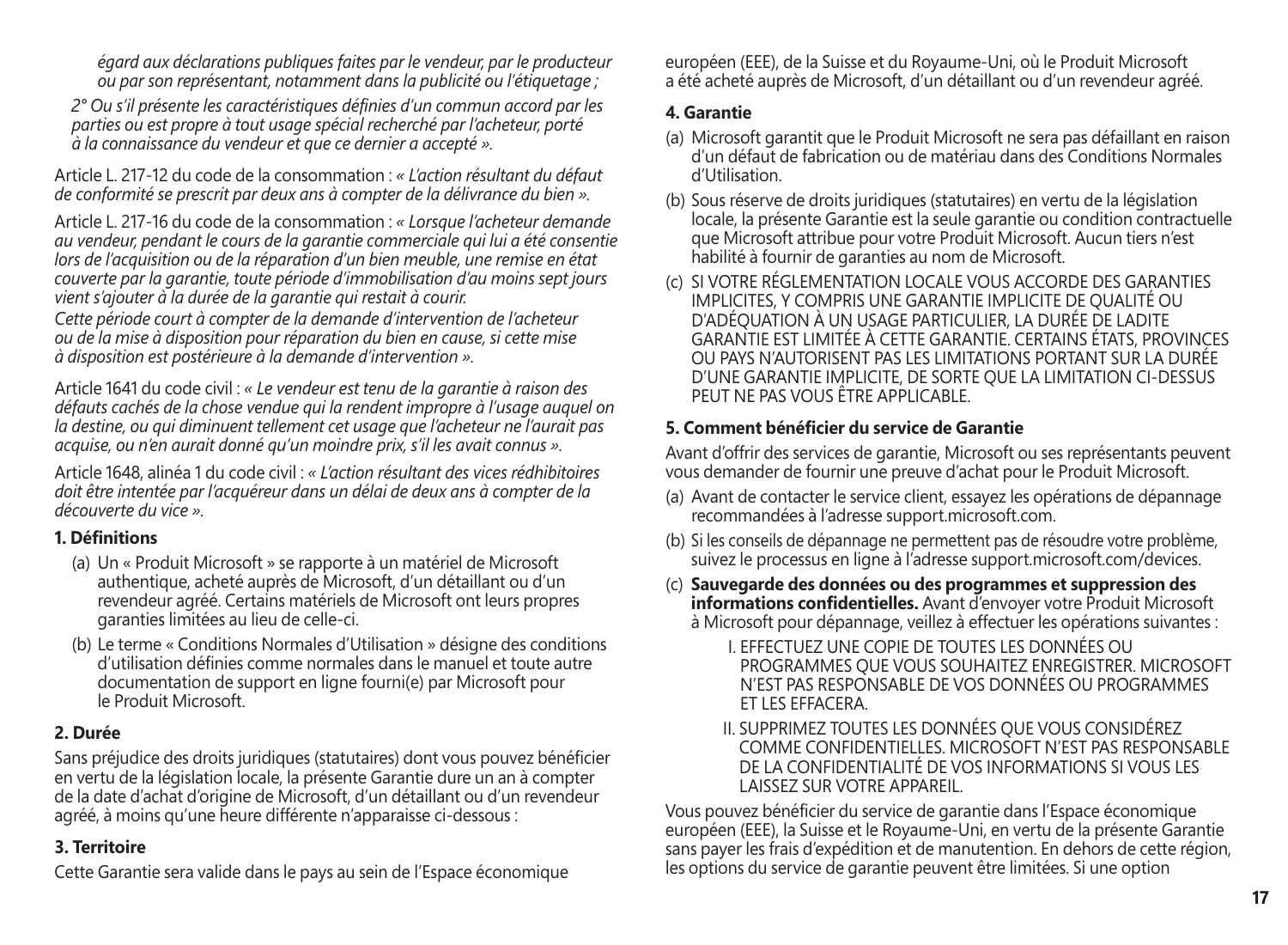de service donnée n'est pas disponible pour le Produit Microsoft dans ledit pays, Microsoft ou son représentant informe si vous avez besoin de soumettre votre demande de service au pays où le Produit a été acheté, vous avertit des autres frais d'expédition et de manutention applicables, et demande votre approbation avant la prestation.

### **6. Responsabilités de Microsoft**

Sans porter atteinte et sans limiter ou restreindre les droits et les demandes que vous pourriez avoir en vertu de la législation locale, dans le cadre de votre contrat (achat), les responsabilités de Microsoft en vertu de la présente Garantie sont les suivantes :

- (a) Si Microsoft détermine que le Produit Microsoft n'a pas fonctionné correctement dans des Conditions Normales d'Utilisation pendant la période de Garantie en raison d'un défaut de matériau ou de fabrication, Microsoft, (à sa discrétion) pourra réparer ou remplacer la pièce défectueuse, ou rembourser le prix d'achat en échange du Produit Microsoft retourné. La réparation peut utiliser des pièces neuves ou remises à neuf et le remplacement peut se faire avec un produit neuf ou reconditionné. Lors du remplacement du produit, Microsoft peut utiliser le même modèle ou, s'il n'est pas disponible, le modèle le plus proche de la forme, des fonctionnalités et des performances d'origine, à l'entière discrétion de Microsoft. Le Produit Microsoft ou toutes les pièces de votre Produit Microsoft, que Microsoft a remplacé, deviennent la propriété de Microsoft.
- (b) Après réparation ou remplacement, votre Produit Microsoft sera couvert par la présente Garantie pour la période de garantie restante ou quatre-vingt-dix (90) jours à compter de leur livraison.
- (c) IL INCOMBE À MICROSOFT DE RÉPARER, REMPLACER OU REMBOURSER LE PRODUIT MICROSOFT, CE QUI CONSTITUE VOTRE RECOURS EXCLUSIF EN VERTU DE LA PRÉSENTE GARANTIE.
- (d) Si votre Produit Microsoft tombe en panne après la période de Garantie ou s'il est autrement exclu de la présente Garantie, Microsoft risque de vous facturer des frais pour ses efforts (qu'ils soient fructueux ou pas) en vue de diagnostiquer et de dépanner les problèmes.

### **7. Exclusions de la Garantie**

Microsoft exclut toute responsabilité en vertu de la présente Garantie, et la présente Garantie ne s'applique pas (y compris les services payants) à ce qui suit :

- (a) un Produit Microsoft non acheté auprès de Microsoft, d'un détaillant ou d'un revendeur agréé ;
- (b) des dommages causés par l'utilisation des produits, des applications

ou des services non fabriqués, concédés sous licence ou fournis par Microsoft (y compris, notamment, des jeux et des accessoires qui ne sont pas fabriqués ou concédés sous licence par Microsoft, des jeux « piratés », etc.) ;

- (c) un Produit Microsoft, dont le numéro de série ou le code IMEI a été modifié ou supprimé ;
- (d) des dommages résultant de facteurs externes (y compris, par exemple, une chute, une exposition aux liquides ou une ventilation inadéquate) ;
- (e) des dommages résultant d'une utilisation non conforme au manuel d'utilisation ou à toute autre instruction fournie par Microsoft ;
- (f) des dommages résultant de réparations ou de modifications effectuées par une personne autre que Microsoft ou un fournisseur de services agréé de Microsoft ;
- (g) des rayures, des entailles, d'autres dommages cosmétiques, ou dommages raisonnablement prévisibles en raison de l'usure normale ;
- (h) des dommages résultant du piratage, de l'infiltration, de virus ou d'autres programmes malveillants, ou d'un accès non autorisé aux services, comptes, systèmes informatiques ou réseaux ; ou
- un Produit Microsoft dont le logiciel ou le matériel a été modifié pour adapter ses fonctionnalités à l'aide de codes malveillants, de programmes malveillants, de robots, de vers, de chevaux de Troie, de portes dérobées, d'exploits, de tricheries, de fraudes, de piratages, de diagnostics masqués ou d'autres mécanismes :
	- i. pour désactiver les mécanismes de sécurité ou de protection des contenus ;
	- ii. pour octroyer à l'utilisateur un avantage injuste ou dégrader l'expérience d'autres utilisateurs dans les jeux en ligne ;
	- iii. pour duper ou frauder Microsoft ou d'autres ; ou
	- iv. pour nuire au produit ou à nos systèmes.

La présente Garantie s'applique uniquement si votre Produit Microsoft est utilisé avec le système d'exploitation Microsoft préinstallé dans votre Produit Microsoft, ou toute version actuelle ou ultérieure de ce système d'exploitation.

La présente Garantie ne s'applique pas aux (a) pièces d'usure destinées à réduire les effets du temps, comme la capacité de charge réduite de la batterie due à la fin de vie normale du produit, à moins que la défaillance soit due à un défaut de fabrication ou de matériau, ou (b) une carte SIM, tout système cellulaire ou tout autre réseau ou système sur la base duquel fonctionne votre Produit Microsoft.

La présente Garantie ne s'applique à aucun logiciel distribué par Microsoft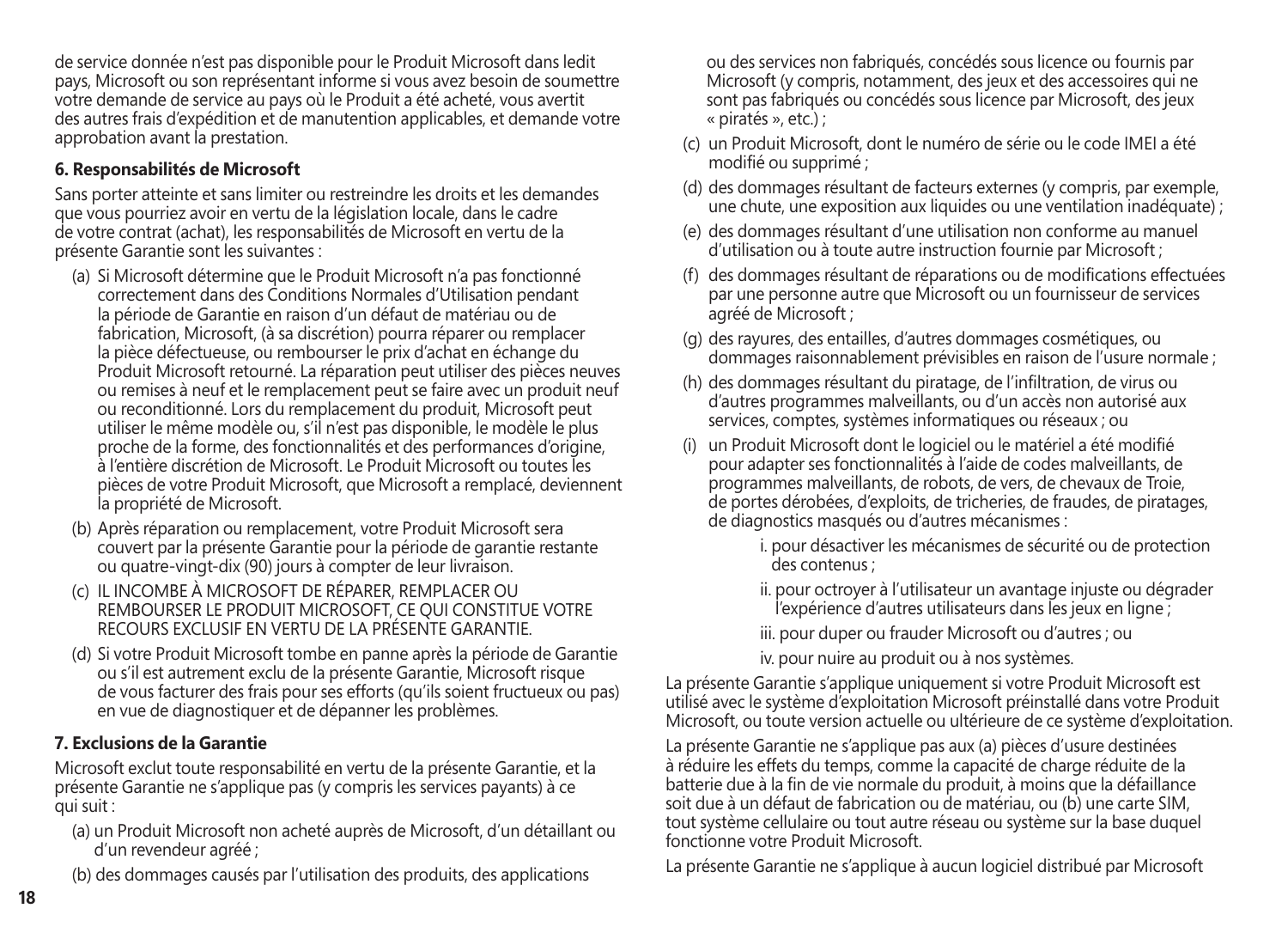avec le Produit Microsoft.

Microsoft ne garantit pas que l'utilisation du Produit Microsoft fonctionnera de manière ininterrompue, régulière, sécurisée ou exempte d'erreurs, ni qu'aucune perte de données ne se produira.

Le présent Article 7 ne limite ou ne restreint pas les droits ou les demandes que vous pourriez avoir en vertu de la législation locale, dans le cadre de votre contrat (achat).

#### **8. EXCLUSION DE CERTAINS DOMMAGES ET LIMITATION DES TYPES DE RESPONSABILITÉ**

EN VERTU DE LA PRÉSENTE GARANTIE, MICROSOFT NE PEUT ÊTRE TENUE responsable D'AUCUN DOMMAGE ACCESSOIRE, INCIDENT, SPÉCIAL OU INDIRECT, D'AUCUNE PERTE DE DONNÉES, DE DONNÉES PERSONNELLES, D'INFORMATIONS CONFIDENTIELLES OU DE BÉNÉFICES, NI D'AUCUNE INCAPACITÉ À UTILISER VOTRE PRODUIT MICROSOFT. CES EXCLUSIONS S'APPLIQUENT QUAND BIEN MÊME MICROSOFT AURAIT ÉTÉ AVISÉE DE LA POSSIBILITÉ DE TELS DOMMAGES ET UN RECOURS NE PRODUIRAIT PAS D'EFFET. CERTAINS ÉTATS, PROVINCES OU PAYS N'AUTORISENT PAS L'EXCLUSION DE GARANTIES OU LA LIMITATION DE RESPONSABILITÉ POUR LES DOMMAGES INDIRECTS OU ACCESSOIRES, DE SORTE QUE LA LIMITATION OU L'EXCLUSION CI-DESSUS PEUT NE PAS VOUS ÊTRE APPLICABLE.

SI VOUS POUVEZ PRÉTENDRE À UN RECOURS AU-DELÀ D'UNE RÉPARATION, D'UN REMPLACEMENT OU D'UN REMBOURSEMENT, VOIR L'ARTICLE 6(c), LA RESPONSABILITÉ DE MICROSOFT NE PEUT PAS DÉPASSER LE PRIX D'ACHAT VERSÉ POUR LE PRODUIT MICROSOFT (SI APPLICABLE).

LE PRÉSENT ARTICLE 8 NE S'APPLIQUE PAS AUX DEMANDES QUE VOUS POURRIEZ AVOIR EN VERTU DE LA LÉGISLATION LOCALE, DANS LE CADRE DE VOTRE CONTRAT (ACHAT).

#### **9. Conditions supplémentaires**

Toutes les parties de cette Garantie s'appliquent dans la limite permise par la réglementation locale en vigueur. Si un tribunal ou un arbitre juge que Microsoft ne peut pas faire valoir une clause de la présente Garantie, telle qu'elle est formulée, cette clause pourra être remplacée par des termes qui illustrent l'intention économique souhaitée le plus possible par rapport à la clause en vertu de la loi concernée ou comme défini par les dispositions légales, mais les autres clauses de la Garantie ne seront en rien modifiées.

#### **10. Droit applicable**

La présente Garantie est régie par, et doit être interprétée selon, la législation du pays où a été acheté le Produit Microsoft, nonobstant toute disposition régissant les conflits de lois.

#### **11. Plus d'informations**

Pour en savoir plus sur votre Garantie et prendre connaissance des informations requises pour le traitement de vos demandes de garantie, veuillez consulter le site : support.microsoft.com/warranty.

### **INFORMATIONS RÉGLEMENTAIRES**

- Cet appareil n'est pas destiné à une utilisation en milieu médical technique ou industriel.
- Ce produit est destiné à être utilisé avec des matériels de traitement de l'information homologués NRTL (UL, CSA, ETL, etc.) et/ou conformes à la norme CEI/EN 60950-1 ou CEI/EN 62368-1 (avec label CE).
- Aucune pièce pouvant faire l'objet de réparations n'est incluse.
- Température de fonctionnement :  $+5$  °C ( $+41$  °F) à  $+35$  °C ( $+95$  °F).

### **Exposition à l'énergie RF (radiofréquences)**

Modèles 1882, 1883, 1914 : cet appareil contient des transmetteurs radio et a été conçu, fabriqué et testé pour répondre aux exigences de la FCC (Federal Communications Commission), à celles de l'ISED (Innovation, Sciences et Développement économique) du Canada et aux exigences européennes quant à l'exposition aux RF et aux taux d'absorption spécifiques.

Modèles 1882, 1883 : cet appareil doit être placé et utilisé à une distance minimale de 20 cm de votre corps.

Les informations relatives au débit d'absorption spécifique (DAS) de ce produit sont disponibles sur la page sar.microsoft.com.

Site Web de la FCC (en anglais) :

https://www.fcc.gov/general/radio-frequency-safety-0

Site Web d'ISDE : https://www.ic.gc.ca/eic/site/smt-gst.nsf/eng/sf01904.html

Les bandes de fréquences radio pour le modèle 1882, ainsi que les puissance de transmission nominales maximales associées sont caractérisées comme suit :

Modèle 1888 WLAN 2.4-2.483GHz, 20.5 dBm EIRP WLAN 5.15-5.25GHz, 24 dBm EIRP WLAN 5.25-5.35GHz, 24.5 dBm EIRP WLAN 5.47-5.725GHz, 25.5 dBm EIRP WLAN 5.725-5.85GHz, 14.5 dBm EIRP

Modèle 1889 WLAN 2.412-2.462GHz, 12.5 dBm EIRP WLAN 5.15-5.25GHz, 16.5 dBm EIRP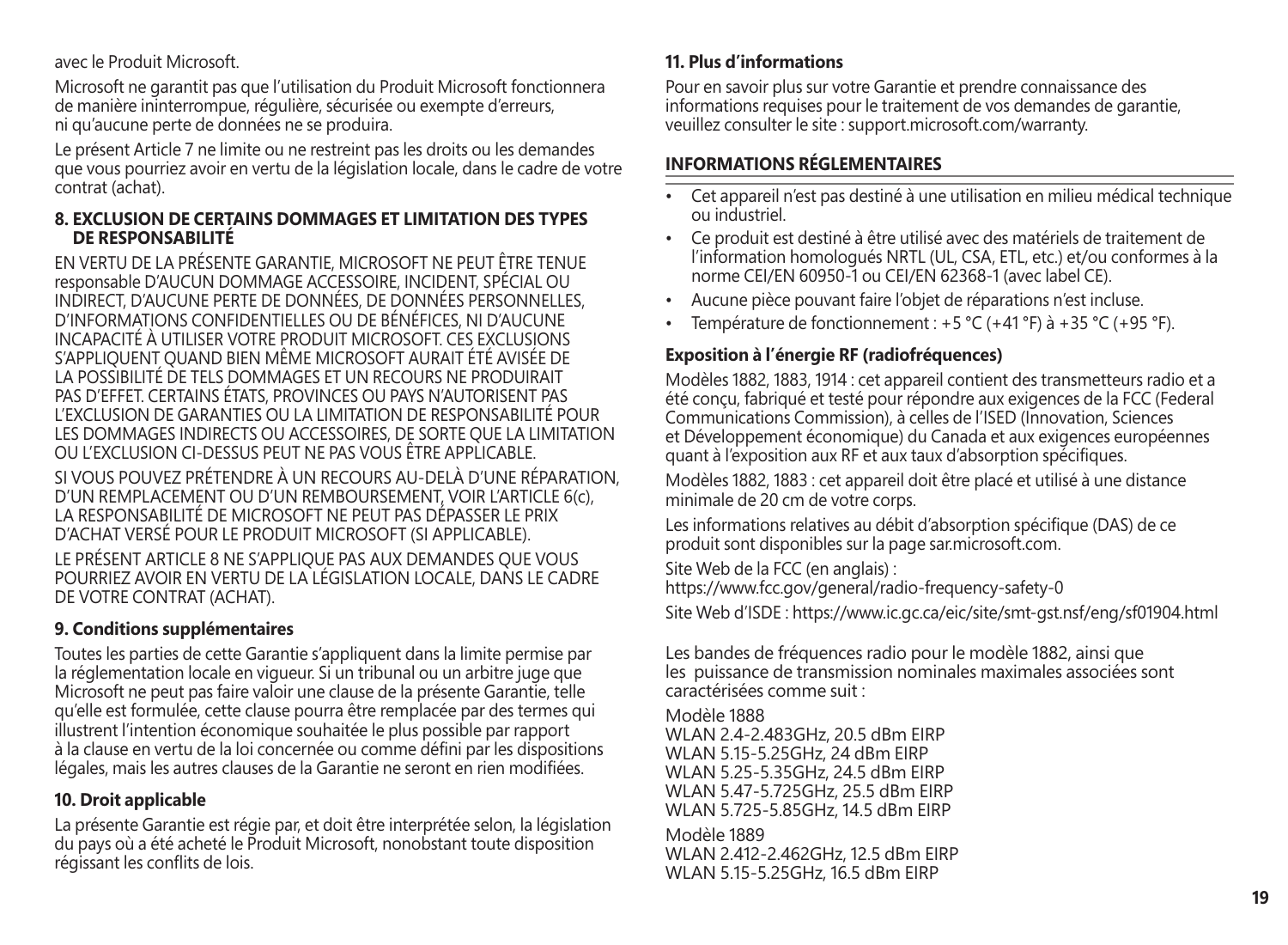#### WLAN 5.725-5.85GHz, 15 dBm EIRP

Les bandes de fréquences radio pour le modèle 1883, ainsi que les puissance de transmission nominales maximales associées sont caractérisées comme suit :

Modèle 1884 WLAN 2.4-2.483GHz, 23 dBm EIRP WLAN 5.15-5.25GHz, 22 dBm EIRP WLAN 5.25-5.35GHz, 21.5 dBm EIRP WLAN 5.47-5.725GHz, 22 dBm EIRP WLAN 5.725-5.85GHz, 13.5 dBm EIRP

Modèle 1885 WLAN 2.412-2.462GHz, 15.5dBm EIRP WLAN 5.15-5.25GHz, 17 dBm FIRP WLAN 5.725-5.85GHz, 14.5 dBm EIRP

Les bandes de fréquences radio pour le modèle 1914, ainsi que les puissance de transmission nominales maximales associées sont caractérisées comme suit :

WI AN 2.400 to 2.4835 GHz : 8.2dBm EIRP WLAN 5.15 to 5.25 GHz : 13.27dBm EIRP WLAN 5.25 to 5.35 GHz : 13.9dBm EIRP WLAN 5.47 to 5.725 GHz : 13.62dBm EIRP WLAN 5.725 to 5.85 GHz : 13.43dBm EIRP Bluetooth LE 2.400 to 2.4835 GHz : 7.24dBm EIRP

Société : Microsoft Ireland Operations Limited

Adresse : One Microsoft Place

South County Business Park

Dublin D18 P521

Pays : Irlande

Téléphone : +353 1 295 3826

Fax : +353 1 706 4110

| F<br>$\ddot{\phantom{0}}$ |    |           |           |                |  |
|---------------------------|----|-----------|-----------|----------------|--|
| BE                        | DK | GR        | FS.       | <b>FR</b>      |  |
| IE                        | IT | ш         | ΝI        | AT             |  |
| PT                        | FI | <b>SE</b> | GB        | N <sub>O</sub> |  |
| DE                        | CH | PL        | HU        | <b>SK</b>      |  |
| CZ                        | CY | IS        | <b>RO</b> | SI             |  |
| EE                        | LV | LT        | MT        | Ц              |  |
| BG                        | TR | HR        |           |                |  |

5.15 - 5.35 GHz pour un usage en intérieur uniquement.

#### **Déclaration de conformité UE simplifiée**

Modèles 1882, 1883, 1914 : par la présente, Microsoft Corporation déclare que ce produit est conforme aux exigences de la directive 2014/53/EU.

Le texte intégral de la déclaration de conformité UE est disponible à l'adresse suivante : aka.ms/eucompliancedoc.

La déclaration de conformité complète contient également des informations telles que les logiciels et les accessoires qui peuvent avoir une incidence sur la conformité des équipements hertziens avec la directive ci-dessus.

#### **Élimination des piles et batteries usagées ainsi que des déchets d'équipements électriques et électroniques**



Ce symbole sur le produit, son emballage ou sur ses piles/batteries indique que le produit et les piles/batteries qu'il contient ne doivent pas être jetés avec vos ordures ménagères. Vous êtes responsable de son dépôt dans un point de collecte approprié pour le recyclage des piles et des équipements électriques et électroniques. La collecte

séparée et le recyclage contribuent à préserver les ressources naturelles et à éviter les effets négatifs potentiels sur la santé humaine et sur l'environnement en raison de la présence possible de substances dangereuses dans les piles, les batteries et les équipements électriques ou électroniques, qui pourraient être dus à une élimination incorrecte. Pour obtenir de plus amples renseignements sur les points de collecte des piles, des batteries et des équipements électriques et électroniques, veuillez contacter votre administration locale, votre service de ramassage d'ordures ménagères ou le magasin où vous avez acheté ce produit. Contactez erecycle@microsoft.com pour plus d'informations sur l'élimination des déchets électriques et électroniques et des piles usagées.

Ce produit peut utiliser des piles au lithium, NiMH ou alcalines.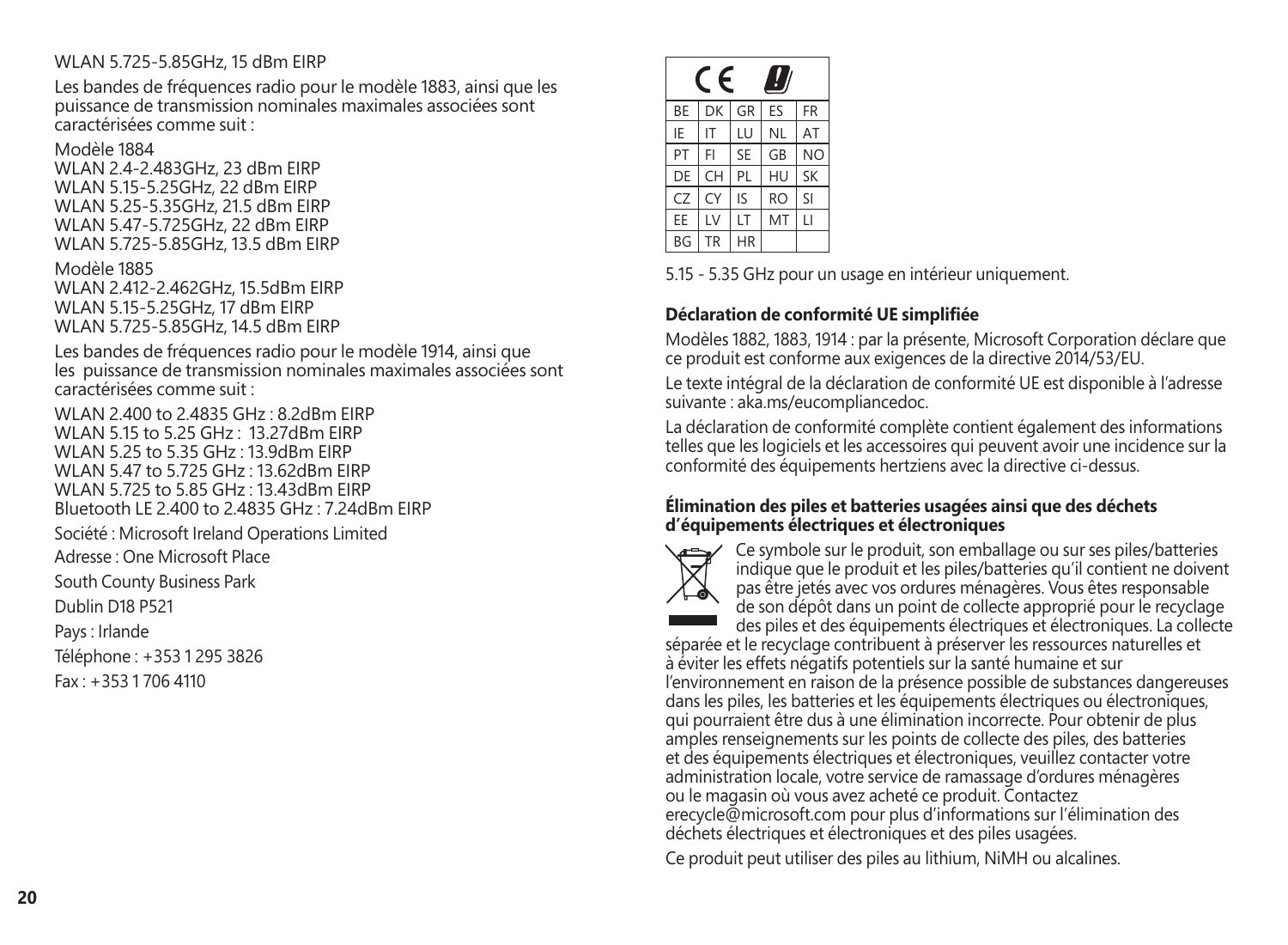### **Copyright**

Les informations et les opinions figurant dans ce document, y compris les URL et d'autres références à des sites web Internet, sont susceptibles d'être modifiées sans préavis. Ce document ne vous donne aucun droit légal sur la propriété intellectuelle de tout produit Microsoft. Vous êtes libre de copier et d'utiliser ce document à des fins de références internes.

© 2020 Microsoft, le logo Microsoft, Xbox, Xbox 360, Xbox One, Xbox Series X, Xbox Series S et les logos Xbox sont des marques commerciales du groupe Microsoft. HDMI, le logo HDMI et High-Definition Multimedia Interface sont des marques commerciales ou déposées de HDMI Licensing LLC. Dolby, Dolby Vision, Dolby Atmos et le symbole du double D sont des marques déposées de Dolby Laboratories Licensing Corporation. Fabriqué sous licence accordée par Dolby Laboratories. Fabriqué sous licence accordée par DTS, Inc. DTS, son symbole, DTS et son symbole, DTS:X et le logo DTS:X sont des marques déposées ou des marques commerciales de DTS, Inc. aux États-Unis et/ou dans d'autres pays. © DTS, Inc. Tous droits réservés. Pour les consoles contenant un lecteur de disque optique Blu-ray™ : les marques et logos Blu-ray Disc™, Blu-ray™ et Ultra HD Blu-ray™ sont des marques commerciales de la Blu-ray Disc Association.





Xbox Series X



Pour obtenir des réponses aux questions les plus fréquentes et pour connaître les procédures de dépannage ainsi que les coordonnées du service clientèle Xbox, consultez le site support.microsoft.com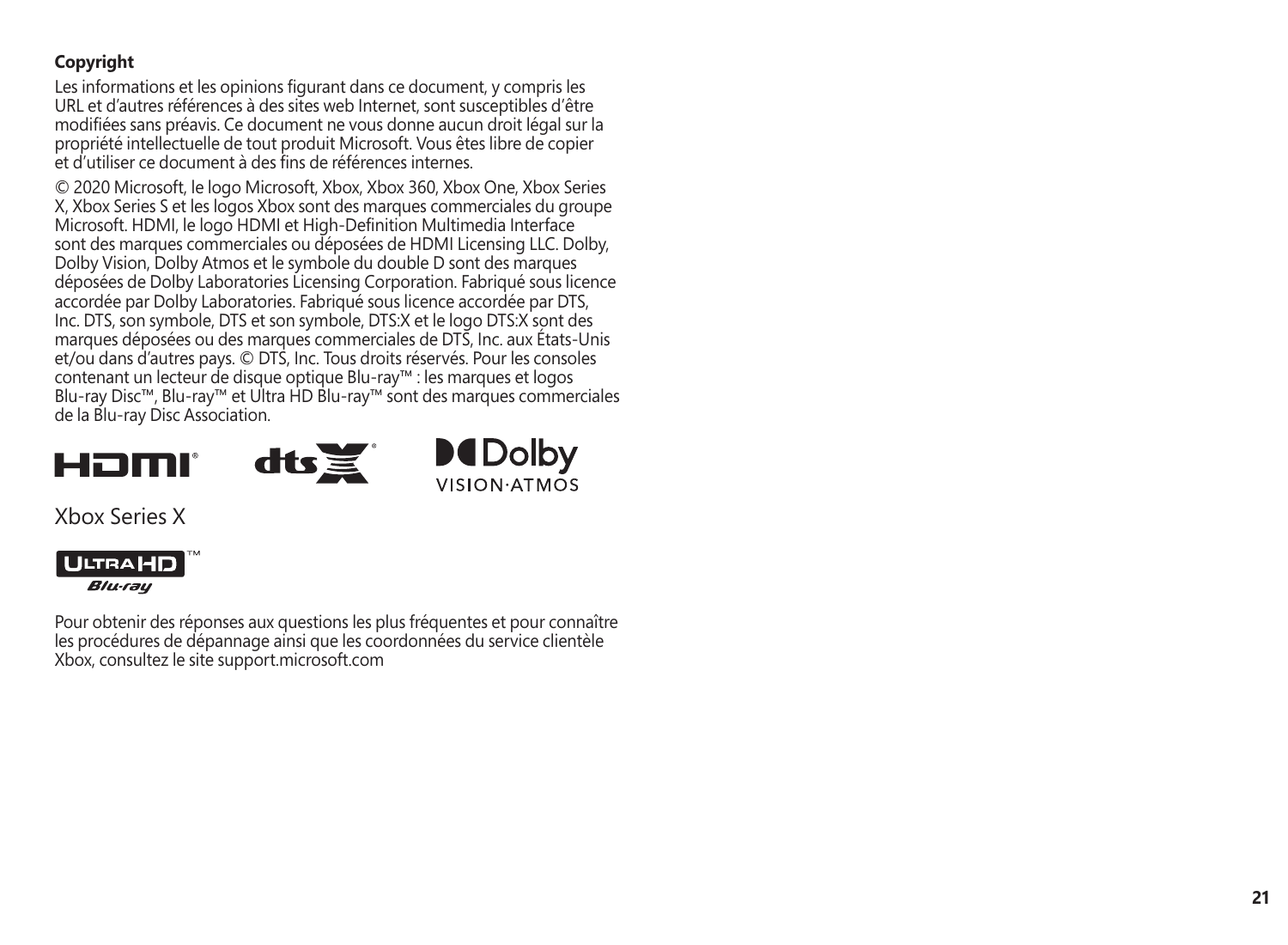

### **PRODUCTHANDLEIDING XBOX-CONSOLE, BEPERKTE GARANTIE EN OVEREENKOMST**

#### **JE DIENT DE BEPERKTE GARANTIE, MICROSOFT-SERVICESOVEREENKOMST EN SOFTWARELICENTIEVOORWAARDEN TE ACCEPTEREN**

Door de aankoop of het gebruik van je Microsoft-product ga je akkoord met het volgende:

- Beperkte fabrieksgarantie op support.microsoft.com/warranty. Lees de samenvatting vanaf pagina 28.
- Valt onder de Microsoft-servicesovereenkomst op microsoft.com/msa. Deze overeenkomst regelt het gebruik van de Xbox online service en Microsoft Studio-games en -apps.
- Softwarelicentieovereenkomst op xbox.com/slt.

Lees deze overeenkomsten. Als je deze niet accepteert, mag je je Xbox-product (console of accessoire) niet installeren of gebruiken. Stuur het Xbox-product terug naar Microsoft of je leverancier voor terugbetaling. Ga naar xbox.com/support/manual voor producthandleidingen van Xbox-consoles en -accessoires. Je console bevat mogelijk een optisch disc-station.

#### **Dit symbool duidt op veiligheids- en statusinformatie in deze producthandleiding**

### **WAARSCHUWING: LEES VEILIGHEIDS- EN GEZONDHEIDSINFORMATIE**

Microsoft-producten zijn ontwikkeld om veilig en effectief te zijn. Lees deze handleiding voor belangrijke veiligheids- en gezondheidsinformatie over het apparaat en voor de voorwaarden van de beperkte garantie die op het apparaat van toepassing is. Het doel van deze handleiding is een veiliger en comfortabeler gebruik van dit apparaat. Het niet opvolgen van de instructies voor het correct installeren, gebruiken en onderhouden van het apparaat kan het risico op ernstig persoonlijk letsel, overlijden of materiële schade vergroten.

Je kunt extra ondersteuning vinden op support.microsoft.com.

#### **OPMERKING: Lees de instructies voor gebruik**

Als je dit product niet goed installeert, gebruikt en onderhoudt, kan dit het risico op schade aan de/het apparaat/apparaten vergroten.

Lees deze handleiding goed door en bewaar alle gedrukte handleidingen voor toekomstig gebruik.

#### **Eerste installatie van console en updates**

Breedbandinternet (1,5 Mbps voor downloaden/768 Kbps voor uploaden), een Microsoft-account en Xbox Live-profiel zijn nodig voor de eerste online-installatie en voor downloads/verplichte updates (waarvan sommige aanzienlijk) en voor sommige functies (waaronder behoud van instellingen en gegevens voor gameplay). Voor 4K-streaming is een downloadsnelheid van 18-24 Mbps vereist. Kosten zijn afhankelijk van de internetprovider (xbox.com/consoles/gettingstarted).

Voor antwoorden op vragen over het installeren van je console, probleemoplossing en de contactgegevens van de Xbox-klantenservice ga je naar support.microsoft.com

#### **WAARSCHUWING: Veiligheid van wisselstroomvoeding en netsnoeren**

Kies en gebruik altijd een geschikte wisselstroomvoeding en/of netsnoer voor het apparaat. Als je nalaat de volgende voorzorgsmaatregelen te treffen, kan dit leiden tot ernstig letsel of de dood door een elektrische schok of brand, of schade aan het apparaat.

Een geschikte voedingsbron kiezen voor het apparaat:

- Wij adviseren om originele voedingen (PSU's) en netsnoeren van Microsoft te gebruiken. Het apparaat is geleverd met een originele voeding (PSU) en/of netsnoer van Microsoft. Originele voedingen (PSU's) of netsnoeren van Microsoft kunnen ook worden aangeschaft bij een door Microsoft erkende leverancier en op https://store.microsoft.com/devices.
- Gebruik alleen wisselstroom uit een standaard stopcontact. Gebruik uitsluitend een standaardvoeding, dus nooit een generator of omvormer, zelfs niet als de spanning en frequentie aanvaardbaar lijken.
- Controleer of het stopcontact het type stroom levert dat voor het apparaat is bedoeld (in spanning [V] en frequentie [Hz]). Als je niet zeker bent van het type stroomvoorziening in je huis, raadpleeg dan een erkend elektricien.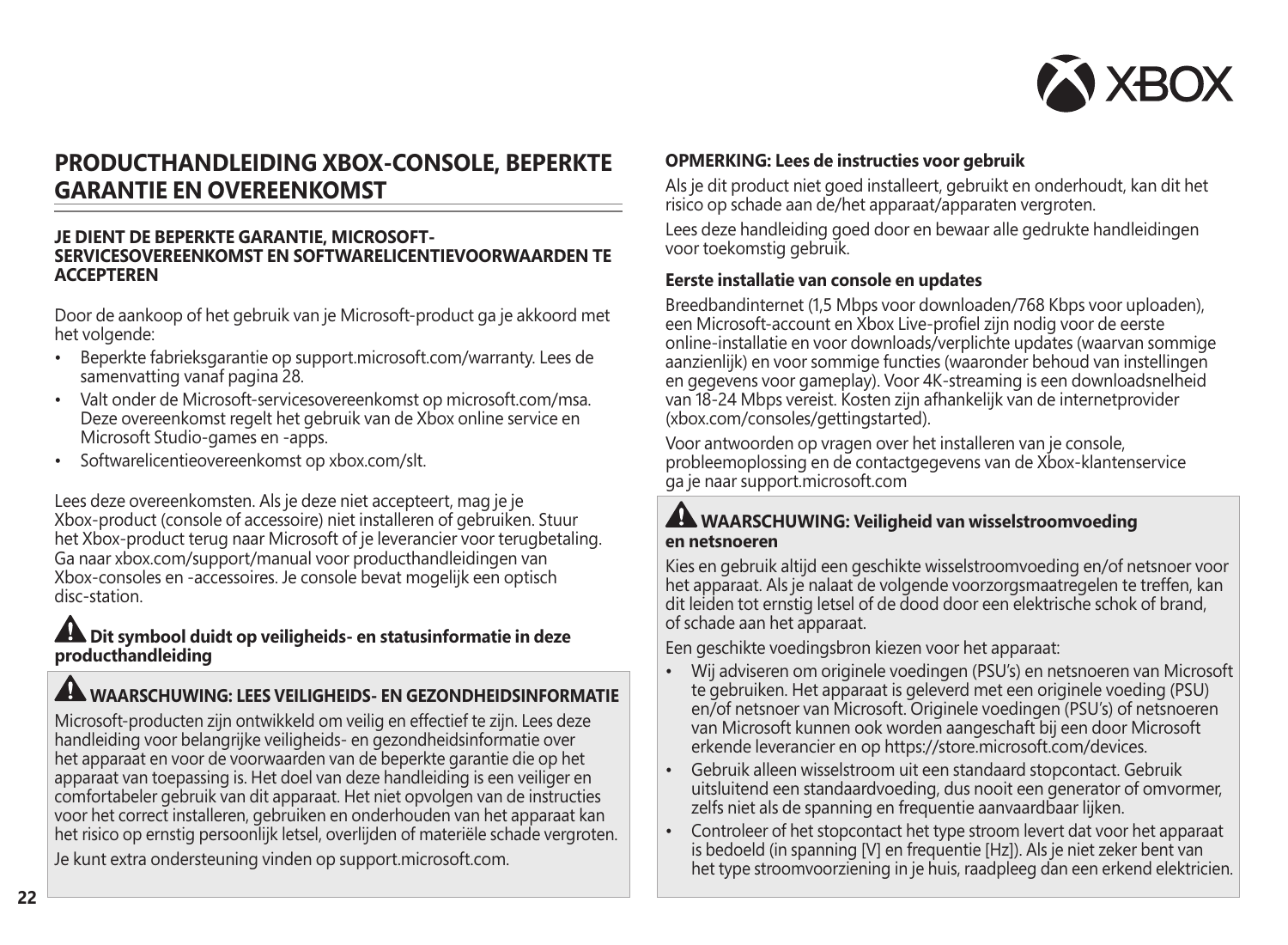- Let erop dat je het stopcontact, het verlengsnoer, de contactdoos of een ander elektrisch contact niet overbelast. Controleer of de voedingsbron de stroomsterkte (in ampère [A]) aankan die het apparaat en eventuele andere apparaten in dezelfde groep gebruiken.
- Bij apparaten met een stekker met inklapbare contactpunten moet je ervoor zorgen dat de contactpunten volledig zijn uitgeklapt voordat je de wisselstroomvoeding van het apparaat in het stopcontact steekt.
- Bij apparaten die zijn uitgerust met een netsnoer met verwijderbare pinnen en een universele voeding, moet je ervoor zorgen dat de pinnen correct zijn geconfigureerd voor het stopcontact en volledig in de voeding zitten voordat je de stekker van de wisselstroomvoeding in een stopcontact steekt.

## **LET OP: Veiligheid van kabels en snoeren**

Vrij liggende kabels en snoeren van apparaten vormen een potentieel struikelgevaar. Positioneer kabels en snoeren zodanig dat mensen en huisdieren er niet gemakkelijk over kunnen struikelen of er per ongeluk aan kunnen trekken als ze door het gebied lopen. Laat kinderen niet met kabels en snoeren spelen. Schade aan snoeren en kabels kan als volgt worden voorkomen:

- Zorg ervoor dat er niet kan worden gestapt op snoeren of dat deze klem komen te zitten.
- Zorg ervoor dat snoeren niet bekneld raken of sterk worden geplooid, vooral niet bij de aansluiting op het wandstopcontact (netstroom), de voeding en je apparaat.
- Ga voorzichtig met de netsnoeren om. Ga er niet aan trekken of rekken en leg er geen knopen of scherpe bochten in. Wikkel het netsnoer niet te strak, vooral niet rond de adapter. Leg het snoer in losse lussen in plaats van in scherpe hoeken.
- Zorg er bij het plaatsen van het apparaat of de voeding voor dat de netsnoeren niet te scherp buigen en dat de aansluitingen niet tegen een muur of hard oppervlak drukken.
- Stel de netsnoeren niet bloot aan warmtebronnen.
- Laat huisdieren of kinderen niet op netsnoeren bijten of kauwen.
- Trek bij het loskoppelen van het netsnoer niet aan het snoer, maar aan de stekker.
- Controleer de netsnoeren en stroomkabels regelmatig. Als een netsnoer of stroomkabel warm wordt, is versleten, scheurt of op enigerlei wijze beschadigd raakt, stop dan onmiddellijk het gebruik ervan. Wij raden je aan om je beschadigde netsnoer of stroomkabel te vervangen door een origineel netsnoer of originele stroomkabel van Microsoft.

• Haal de stekker van de oplaadkabel of het snoer uit het stopcontact tijdens onweersbuien of wanneer je deze voor langere tijd niet gebruikt.

# **WAARSCHUWING: Veiligheid van batterijen**

In het apparaat zitten wegwerpbatterijen of oplaadbare batterijen. Ongepast of verkeerd gebruik van wegwerpbatterijen of oplaadbare batterijen kan leiden tot letsel, de dood, materiële schade en schade aan het apparaat of de accessoires als gevolg van het lekken van batterijvloeistof, brand, oververhitting of explosie.

De batterijvloeistof is corrosief en kan giftig zijn. Deze kan brandwonden veroorzaken en kan bij inslikken schadelijk of dodelijk zijn.

Om het risico op letsel bij het gebruik van wegwerpbatterijen of oplaadbare batterijen te beperken, moet je je aan het volgende houden:

- Houd batterijen buiten het bereik van kinderen.
- Laad oplaadbare batterijen alleen op met de bij het apparaat geleverde lader. Het onjuist opladen kan leiden tot brand of een explosie.
- Verwijder onmiddellijk oude, zwakke of versleten batterijen uit het apparaat. Recycle oude, zwakke of versleten batterijen of gooi ze weg in overeenstemming met de lokale, regionale of nationale wet- of regelgeving.
- Verwijder de batterijen uit het apparaat wanneer je deze voor langere tijd opbergt.
- Vermijd contact met de batterijvloeistof. Als een batterij lekt:
	- $^{\circ}$  Voorkom contact van de gelekte vloeistof met je huid, ogen, kleding of andere oppervlakken. Als de batterijvloeistof in contact komt met je huid, ogen of kleding, spoel dan het betreffende gebied onmiddellijk af met water en neem contact op met je arts of andere medische zorgverlener, indien van toepassing.
	- - Verwijder alle batterijen door de met het apparaat meegeleverde instructies voor het plaatsen van batterijen in omgekeerde volgorde uit te voeren.
	- - Reinig het batterijvak grondig met een droge doek of volg de aanbevelingen van de batterijfabrikant voor reiniging voordat ie nieuwe batterijen plaatst.
- Wij raden je aan gebruik te maken van door Microsoft goedgekeurde batterijen. Vervang de wegwerpbatterijen of oplaadbare batterijen die bij het apparaat zijn geleverd door batterijen van hetzelfde type en dezelfde waarde.
- Voor de batterijen geldt: niet uit elkaar halen, indeuken, kapotdrukken, openen, doorboren, versnipperen, kortsluiten, blootstellen aan een temperatuur van meer dan 40 °C of in vuur of water gooien.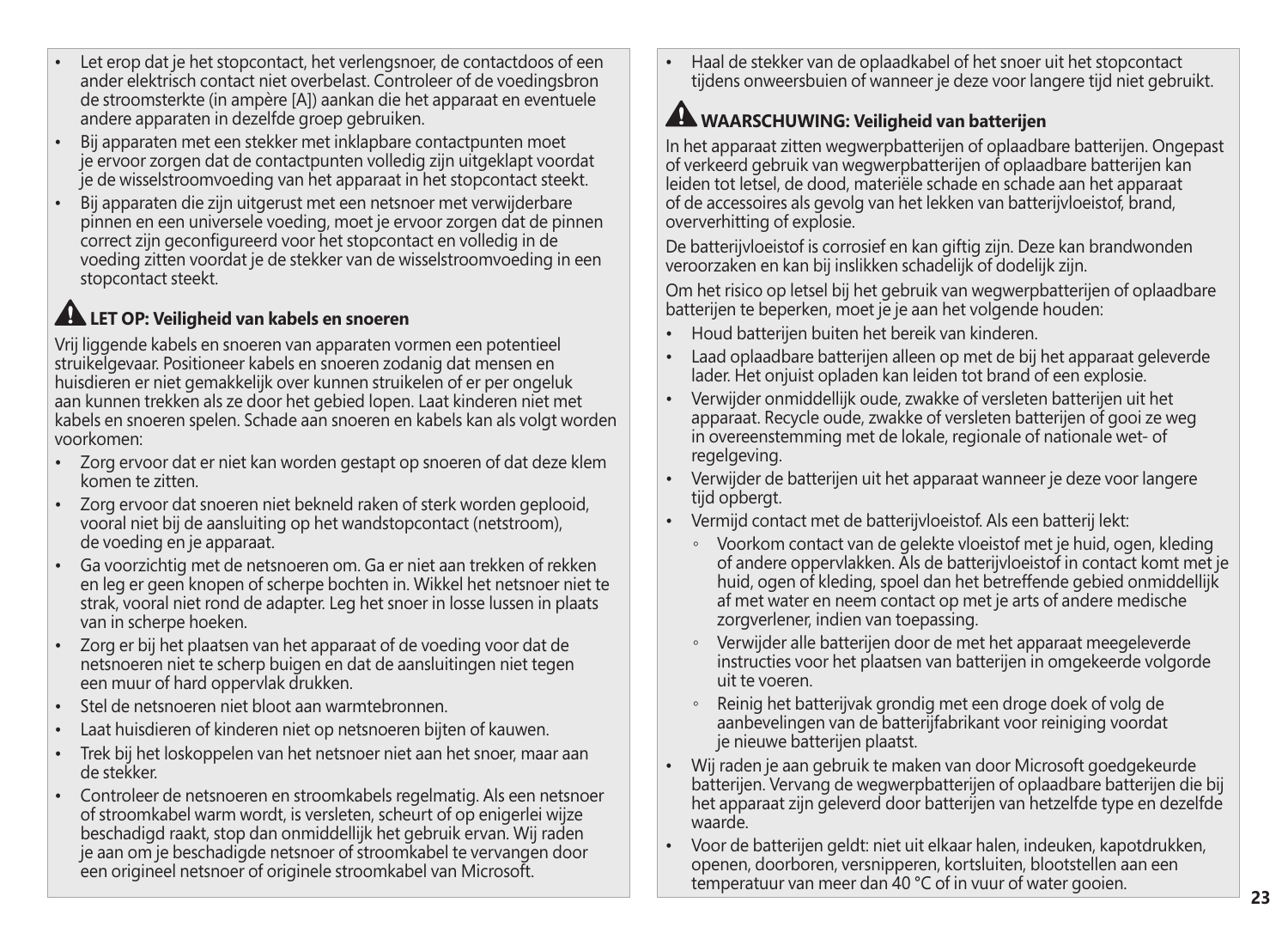- Gebruik geen nieuwe en oude batterijen of verschillende soorten batterijen (bijvoorbeeld zink-koolstof- en alkalinebatterijen) door elkaar.
- Zorg ervoor dat de batterijpolen op het apparaat nooit in contact komen met metalen voorwerpen. Deze kunnen heet worden en brandwonden veroorzaken.
- Draag of bewaar batterijen niet samen met andere metalen voorwerpen.
- Laat het apparaat niet gedurende langere tijd achter in direct zonlicht.
- Dompel batterijen niet onder in water en laat ze niet nat worden.
- Gebruik een batterij niet als deze nat is geworden. Probeer een batterij niet met een haardroger, in een normale oven of in een magnetron te drogen.
- Sluit batterijen niet rechtstreeks aan op een stopcontact of de sigarettenaansteker in een auto.
- Gooi niet met de batterijen, werp ze nergens tegen aan, ga er niet op staan en stel ze niet bloot aan ernstige fysieke schokken.
- Probeer de batterij niet aan te passen of opnieuw te fabriceren, probeer geen vreemde voorwerpen in de batterij in te brengen, dompel ze niet onder in of stel ze niet bloot aan water of andere vloeistoffen, en stel ze niet bloot aan brand, explosie of andere gevaren.
- Laad batterijen niet op in de buurt van open vuur of bij extreem hoge temperaturen.
- Uw apparaat en de batterij kunnen beschadigd raken als de batterij valt, vooral op een harde ondergrond. Wij raden je aan professionele hulp in te roepen om het apparaat te inspecteren als je denkt dat er schade is opgetreden.
- Gebruik nooit een beschadigde batterij. Als een batterij krassen of deuken vertoont, verwijder deze dan onmiddellijk en gooi deze weg volgens de regels. Het gebruik van een beschadigde batterij kan kortsluiting, oververhitting en defecten aan andere onderdelen veroorzaken.

### **WAARSCHUWING: Vervanging van batterijen en reparatie van het apparaat (vervangbare batterijen)**

Als je de batterij in het apparaat zelf kunt vervangen, open dan het batterijvak en volg de daarvoor geldende instructies in de snelstartgids. Microsoft raadt aan om professionele hulp te zoeken voor alle andere reparaties van het apparaat en voorzichtig te werk te gaan wanneer je zelf reparaties uitvoert. Het openen en/of repareren van het apparaat kan een elektrische schok, schade aan het apparaat, brand, persoonlijk letsel en andere gevaren veroorzaken.

# **WAARSCHUWING: Risico bij reparatie**

Het openen en/of repareren van het apparaat kan een elektrische schok, schade aan het apparaat, brand, persoonlijk letsel en andere gevaren veroorzaken. Microsoft raadt aan om professionele hulp te zoeken voor reparaties van het apparaat en voorzichtig te werk te gaan wanneer je zelf reparaties uitvoert.

# **AL OPMERKING: Omgang**

Ga voorzichtig om met je Microsoft-apparaat. Het is gemaakt van metaal en kunststof en heeft gevoelige elektronische componenten binnenin. Het apparaat kan beschadigd raken als het valt, wordt verbrand, doorboord of geplet of als het in contact komt met vloeistof. Als je vermoedt dat het apparaat of de batterij is beschadigd, dien je het gebruik van het apparaat te staken in verband met het risico op oververhitting of letsel.

# **AL OPMERKING: Compatibiliteit met accessoires van derden**

Sommige accessoires van derden zijn mogelijk niet compatibel met het apparaat of zijn mogelijk nagemaakt. Het gebruik van incompatibele of nagemaakte accessoires, batterijen en oplaadapparaten kan leiden tot schade aan je apparaat en vormen mogelijk risico op brand, explosie of batterijuitval met ernstig letsel, schade aan je apparaat of andere ernstige gevaren tot gevolg.

## *M* WAARSCHUWING: Reinigen

Het risico op brand, elektrische schok of schade aan je Microsoftapparaat tijdens het reinigen kan worden beperkt door de volgende voorzorgsmaatregelen te nemen:

- Haal alle kabels uit het stopcontact en schakel het apparaat uit voordat ie het gaat reinigen.
- Reinig alleen de buitenkant van het apparaat.
- Reinig het apparaat met een droge doek.
- Voor apparaten met ventilatoren, ventilatieopeningen, poorten of soortgelijke openingen:
	- - Reinig voorzichtig het buitenoppervlak van de ventilator, ventilatieopening of andere opening om stofafzetting te verwijderen.
	- - Steek geen voorwerpen in de ventilator, ventilatieopeningen, poorten of andere openingen.
	- $^\circ$  Probeer de aansluitingen niet te reinigen door ze onder te dompelen in een vloeistof. Neem voorzichtig af en gebruik een schone doek voor het drogen.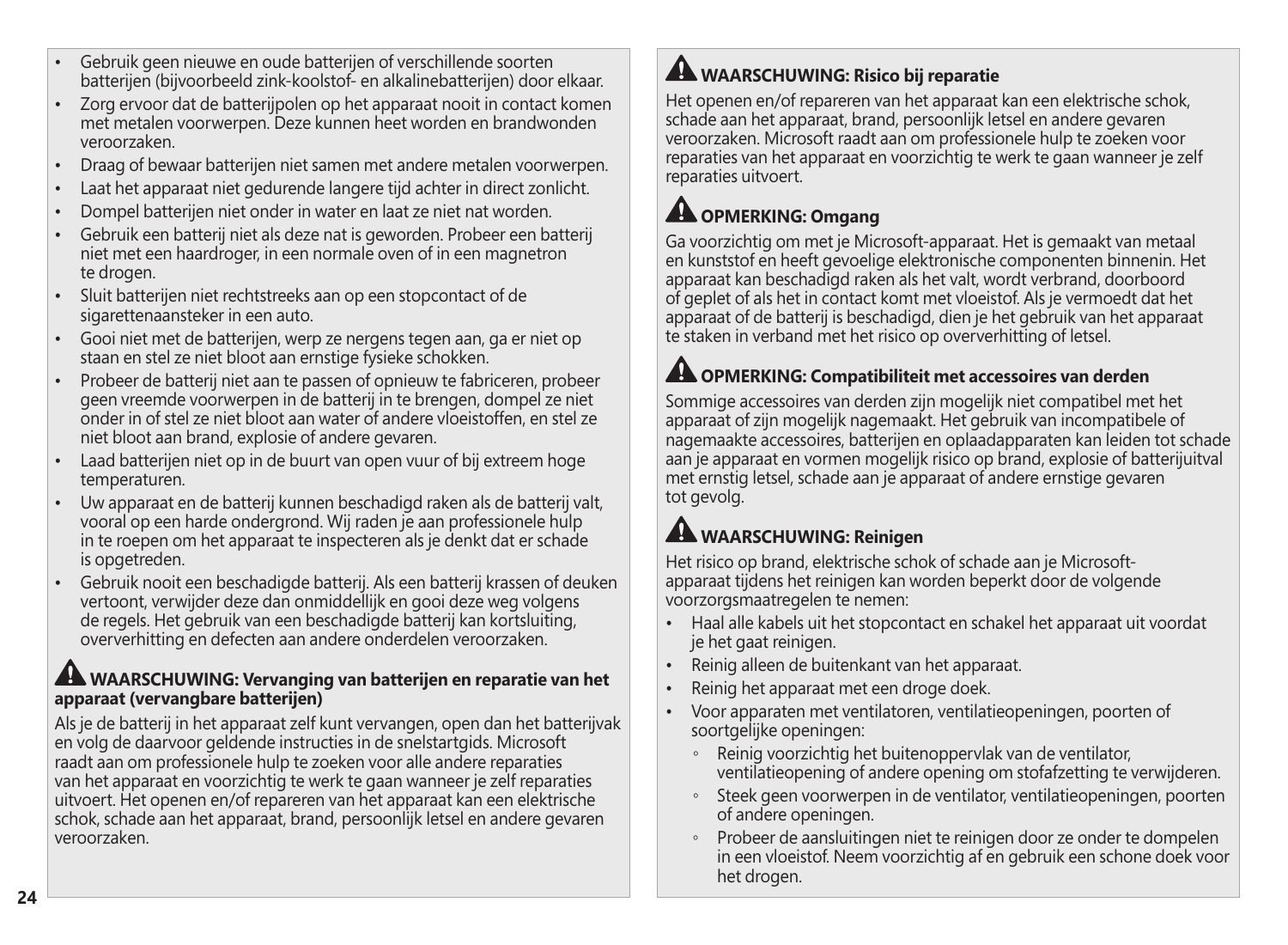# **WAARSCHUWING: Gebruik**

Het apparaat mag niet worden blootgesteld aan regen, sneeuw of een andere vochtige omgeving, zodat het risico op brand, schokken of schade aan het apparaat beperkt blijft. Gebruik het apparaat niet in de buurt van water of in een vochtige of extreem vochtige omgeving (bijv. bij een douche, bad, wastafel of zwembad of in een vochtige kelder). Je kunt het apparaat in optimaal werkende staat houden door het volgende in acht te nemen:

- Gebruik het apparaat niet in de buurt van warmtebronnen, voedsel, overmatig vuil, stof, olie, chemicaliën of in de nabijheid van sterk direct zonlicht.
- Plaats geen voorwerpen op het apparaat.
- Gebruik alleen door Microsoft gespecificeerde hulpstukken/accessoires of equivalenten daarvan.
- Voor apparaten met ventilatoren, ventilatieopeningen, poorten of soortgelijke openingen:
	- - Bedek de ventilator, ventilatieopeningen, poorten of andere openingen niet en steek geen voorwerpen in.
	- Zorg ervoor dat zich geen stof op de ventilator, ventilatieopening of andere openingen ophoopt.
	- Plaats het apparaat niet in een smalle of krappe ruimte.
- Droog het apparaat niet met een haar- of wasdroger of met een normale oven, broodrooster of magnetron. Als het apparaat nat wordt, veeg dan de buitenkant voorzichtig af met een schone, droge doek.
- Gebruik geen perslucht.
- Gebruik geen dvd-kopreinigers.

### **OPMERKING: Gebruik van discs**

Houd het volgende in acht om te voorkomen dat het disc-station vastloopt en leidt tot schade aan discs of het apparaat:

- Verwijder discs altijd uit het apparaat voordat je het verplaatst.
- Vermijd te allen tijde het gebruik van discs met barsten. Deze kunnen uit elkaar barsten en ertoe leiden dat het apparaat vastloopt of dat interne onderdelen beschadigen.
- Berg discs altijd weer op in het hoesje als ze niet in het disc-station zitten. Leg discs niet in direct zonlicht, in de buurt van een warmtebron, of op je Xbox Series X. Houd de discs altijd aan de randen vast. Denk aan het volgende bij het reinigen van (game)discs:
	- Houd discs aan de randen vast en raak het disc-oppervlak niet met je vingers aan.
- - Reinig de disc met een zachte doek, waarbij je voorzichtig vanuit het midden naar de buitenkant veegt.
- $\circ$  Gebruik geen oplosmiddelen; deze kunnen de disc beschadigen. Gebruik geen middelen om schijfkoppen te reinigen.

### **Rook en stof vermijden**

Gebruik de console niet op rokerige of stoffige plaatsen. Rook en stof kunnen de console beschadigen, met name het optische schijf-station.

#### **Metalen voorwerpen en stickers**

Plaats geen metalen voorwerpen of stickers in de buurt van of op de Xbox-console omdat dit de controller, het netwerk, de uitwerp- en aan-uitknop kan belemmeren.

Stilstaande beelden in videogames kunnen in sommige televisieschermen inbranden, waardoor een blijvende schaduw ontstaat. Raadpleeg de handleiding van de fabrikant van uw tv voordat u gaat gamen.

# **WAARSCHUWING: Lichtgevoeligheids-aanvallen**

Sommige mensen kunnen een aanval krijgen wanneer ze worden blootgesteld aan knipperende lampjes of patronen in bewegende beelden of videogames. Zelfs mensen die nooit last hebben gehad van een aanval of epilepsie, kunnen een nog niet eerder opgemerkte aandoening hebben die lichtgevoeligheids-aanvallen kan veroorzaken tijdens het bekijken van bewegende beelden of videogames.

Dergelijke aanvallen kunnen gepaard gaan met verschillende symptomen, zoals lichtheid in het hoofd, veranderd zicht, spasmes van de ogen of het gezicht, schokken of trillen van armen of benen, oriëntatieverlies, verwardheid of tijdelijke bewusteloosheid. Lichtgevoeligheids-aanvallen kunnen ook verlies van bewustzijn of stuiptrekkingen veroorzaken die weer kunnen leiden tot letsel doordat de persoon valt of voorwerpen in de buurt raakt. Stop onmiddellijk met spelen en raadpleeg een arts als u een van deze symptomen vertoont. Ouders moeten extra alert zijn op dergelijke symptomen bij hun kinderen; kinderen en tieners lopen een groter risico op dit soort aanvallen dan volwassenen. Het risico op lichtgevoeligheids-aanvallen kan worden beperkt door de volgende voorzorgsmaatregelen te nemen:

- Ga verder van het beeldscherm weg zitten.
- Gebruik een kleiner beeldscherm.
- Speel in een goed verlichte ruimte.
- Speel niet wanneer je slaperig of moe bent.

Raadpleeg een arts voordat je begint met spelen als jij of een van je familieleden eerder last heeft gehad van aanvallen of epilepsie.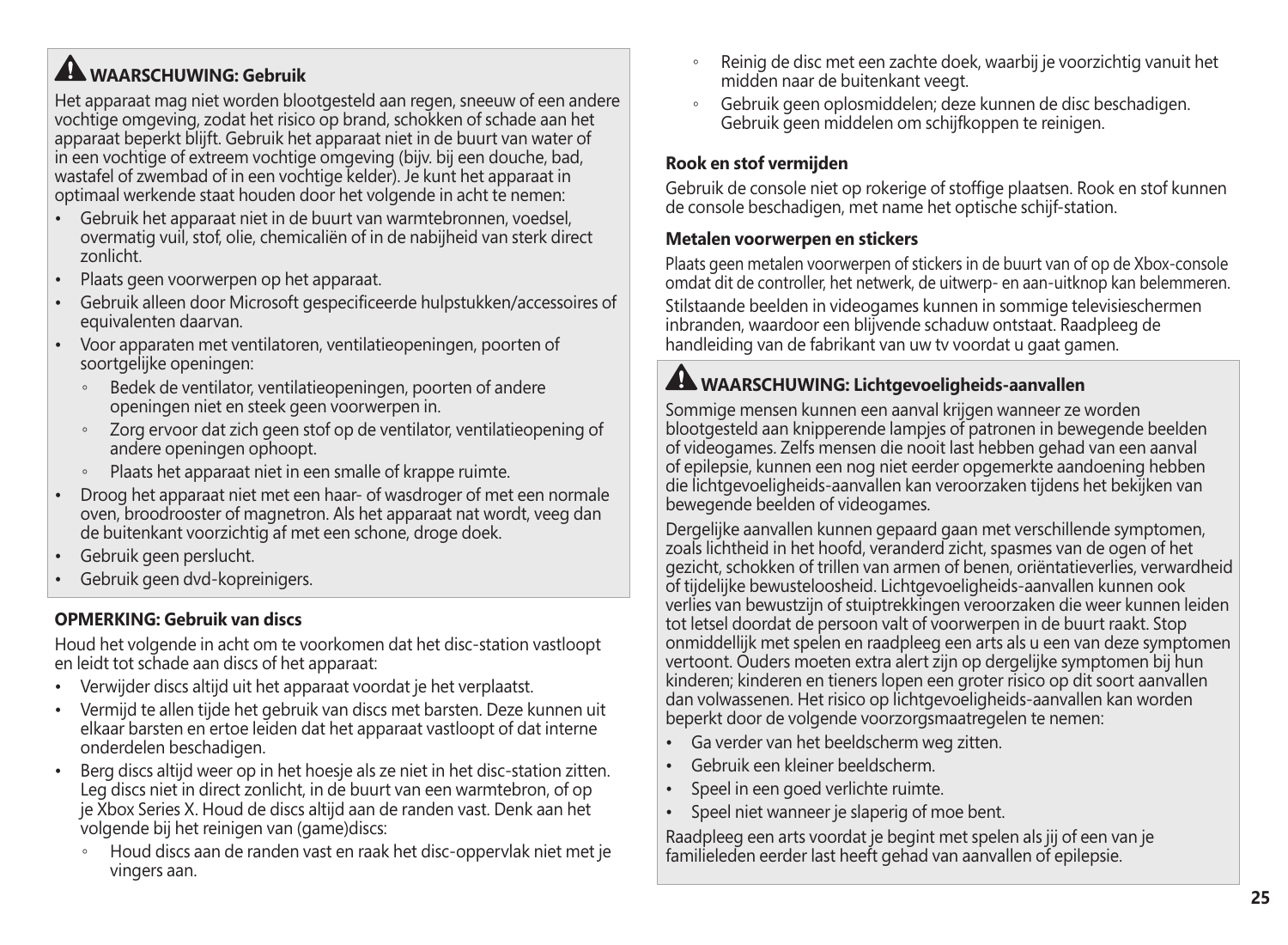# **WAARSCHUWING: Spier- en skeletaandoeningen**

Het gebruik van elektronische invoerapparaten kan in verband worden gebracht met ernstig letsel of ernstige aandoeningen. Net zoals bij veel andere activiteiten kun je bij het gebruik van een computer af en toe last krijgen van je handen, armen, schouders, nek of andere lichaamsdelen. Als je echter symptomen ervaart als aanhoudende of terugkerende last, pijn, tintelingen, stijfheid of een brandend gevoel NEGEER DEZE WAARSCHUWINGSSIGNALEN DAN NIET. RAADPLEEG ONMIDDELLIJK EEN ARTS, zelfs als de symptomen zich voordoen wanneer je niet met de computer werkt. Dergelijke symptomen kunnen worden veroorzaakt door pijnlijke en soms tot blijvend invaliderende verwondingen of aandoeningen van de zenuwen, spieren, pezen of andere lichaamsdelen.

Deze aandoeningen van het bewegingsapparaat zijn onder andere het carpaletunnelsyndroom, tendinitis en tenosynovitis. Hoewel wetenschappers heel wat vragen over aandoeningen van het bewegingsapparaat nog niet kunnen beantwoorden, wordt algemeen aangenomen dat ze verband kunnen houden met heel wat factoren, zoals: de algemene gezondheid, stress en hoe we hiermee omgaan, medische en lichamelijke aandoeningen en de lichaamshouding tijdens het werk en andere activiteiten (met inbegrip van het gebruik van een toetsenbord of muis). Ook hoe lang een persoon een bepaalde activiteit uitvoert, kan een factor zijn.

Enkele richtlijnen aan de hand waarvan je comfortabeler met je computer kunt werken en het risico op een spier- en skeletaandoening mogelijk kunt beperken, zijn te vinden op https://support.microsoft.com en xbox.com/playhealthy (Healthy Gaming Guide).

# **WAARSCHUWING: Verstikkingsgevaar**

Dit apparaat kan kleine onderdelen bevatten die een verstikkingsgevaar kunnen vormen voor kinderen jonger dan 3 jaar. Houd kleine onderdelen uit de buurt van kinderen.

# **WAARSCHUWING: Gebruik van videogame-accessoires**

Zorg ervoor dat kinderen die videogame-accessoires bij hun Xbox-console gebruiken veilig en binnen hun grenzen spelen en dat ze weten hoe ze de console en de accessoires moeten gebruiken.

## **LET OP: Stabiliteit van het apparaat**

Plaats je apparaat niet op oneffen of onstabiele oppervlakken. Houd het apparaat goed vast als je het verplaatst en verplaats het niet via een kabel, snoer of accessoire. Als je het apparaat niet goed vasthoudt, kan het vallen of een persoon of voorwerp raken, wat kan leiden tot schade aan het apparaat of aan andere eigendommen, of tot persoonlijk letsel.

### **Plaatsen van je Xbox**

Je kunt de console zowel verticaal als horizontaal neerzetten (voor beide zitten voetjes op de console). Zet je console eerst uit voordat je hem verplaatst. Mocht je console beschikken over een optisch disc-station, verwijder dan eerst ook eventuele discs. Als je de console wilt verplaatsen, zet het systeem dan eerst uit en verwijder eventuele discs en alle kabels.

### **Voorkom dat console oververhit raakt:**

- Blokkeer de ventilatieopeningen op de console niet. Plaats de console niet op een bed, zitbank of een ander zacht oppervlak dat de openingen kan blokkeren. Plaats de console niet in een afgesloten ruimte, zoals een boekenkast, rek of stereomeubel, tenzij de ruimte goed geventileerd is.
- Plaats de console niet in de nabijheid van een warmtebron, zoals een radiator, verwarmingsrooster, kachel of versterker.
- Als je de Xbox-console gebruikt in een omgeving waar de buitentemperatuur sterk en snel varieert, kan dat de console beschadigd raken. Als je de console verplaatst naar een locatie met een temperatuurverschil van 11 ºC of meer ten opzichte van de eerdere locatie, laat de console dan op kamertemperatuur komen alvorens je deze inschakelt. Bedrijfstemperatuur van de console: +5ºC tot +35ºC.

# **ALLET OP: Gehoorbescherming**

Regelmatige of langdurige blootstelling aan lawaai of geluid bij gebruik van een headset of hoofdtelefoon kan tijdelijk of permanent gehoorverlies veroorzaken. Individuele vatbaarheid voor gehoorverlies door lawaai en potentiële gehoorproblemen kan verschillen. Ook kan het geluidsvolume van een apparaat variëren afhankelijk van de aard van het geluid, de apparaatinstellingen en de gebruikte headset of hoofdtelefoon. Als gevolg daarvan is geen enkele volume-instelling geschikt voor iedereen of voor elke combinatie van geluid, instellingen en apparatuur.

Hier volgen een aantal aanbevelingen om de blootstelling aan harde geluiden te beperken wanneer je een headset of hoofdtelefoon met je apparaat gebruikt:

• Luister zo min mogelijk naar hard geluid. Al het geluid waaraan je elke dag wordt blootgesteld telt mee. Bij een maximaal volume kan het luisteren naar muziek of ander geluid op het apparaat met een headset of hoofdtelefoon je gehoor binnen 15 minuten beschadigen. Als je wordt blootgesteld aan andere harde geluiden verkort dat de tijd waarop je naar een hard volume kan luisteren zonder gehoorschade op te lopen nog meer.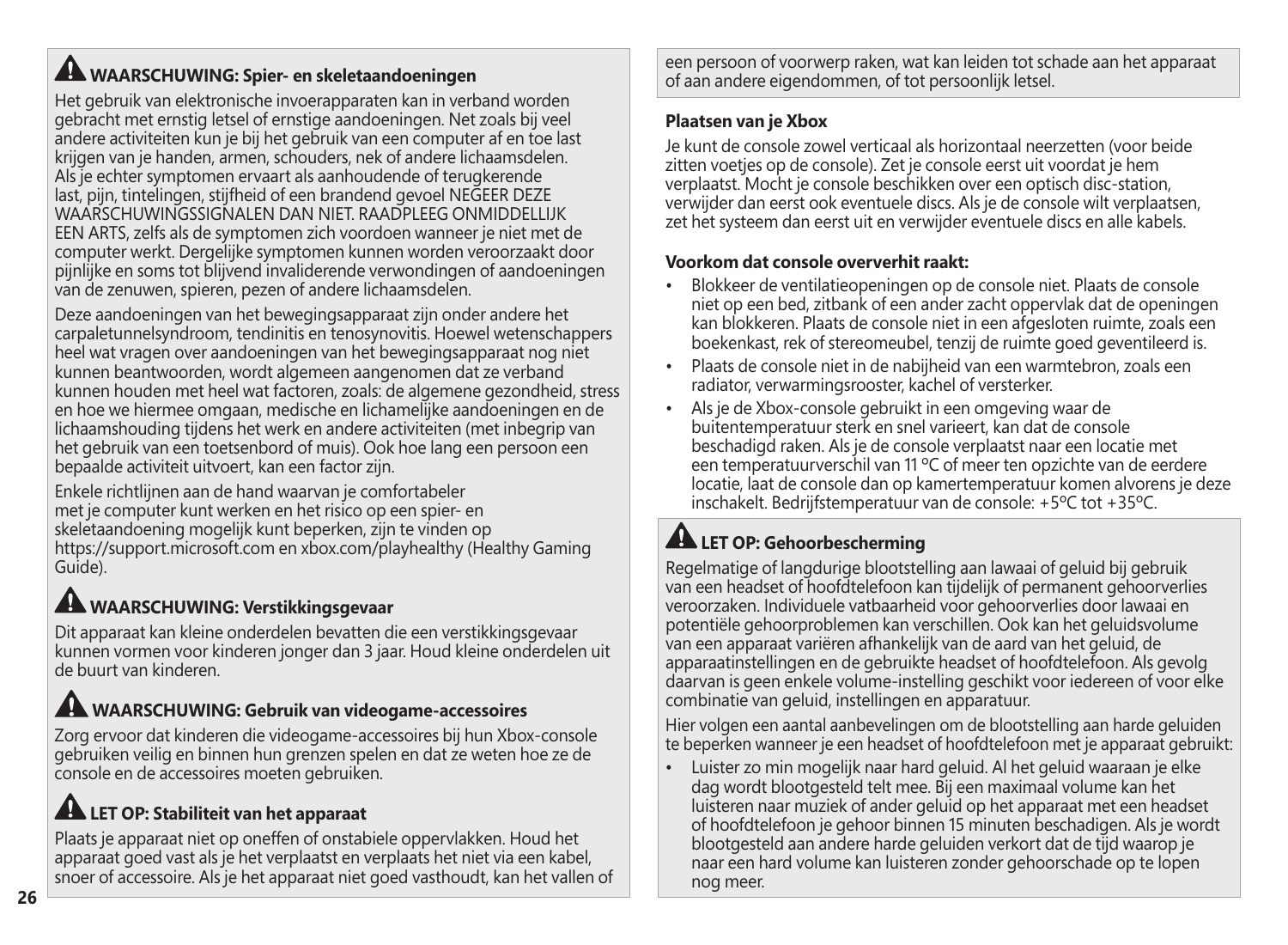- Hoe langer je wordt blootgesteld aan harde geluiden, des te groter de kans dat je gehoor beschadigd raakt. Hoe harder het geluid, hoe sneller je gehoor beschadigd kan raken.
- Schakel het volume van je apparaat altijd uit voordat je een headset of hoofdtelefoon op je apparaat aansluit. Stel het volume zo in dat je het geluid duidelijk hoort in een stille omgeving, en stel het volume niet harder in dan dat.
- Zet tijdens het luisteren het volume niet harder. Je oren passen zich na verloop van tijd aan. Daardoor kan een hoog volume normaal klinken, maar desondanks je gehoor beschadigen.
- Zet het volume niet harder om geluiden van buitenaf te blokkeren. De combinatie van geluiden van buitenaf en het geluid van je headset of hoofdtelefoon kan je gehoor beschadigen. Geluiddempende hoofdtelefoons of hoofdtelefoons met ruisonderdrukking kunnen het geluid van buiten dempen zodat u het volume niet hoger hoeft te zetten.
- Als je iemand die van dichtbij tegen je spreekt niet kunt verstaan, zet dan het volume lager. Geluid dat een normaal gespreksniveau overstemt, kan uw gehoor beschadigen. Zelfs met een afgesloten hoofdtelefoon of een hoofdtelefoon met ruisonderdrukking moet je mensen die zich in jouw nabijheid bevinden kunnen horen spreken.
- Als je de kans op gehoorschade wilt beperken, moet je het volume zo laag zetten dat je nog een gesprek kunt voeren met mensen die bij je in de buurt staan.
- Hoofdtelefoons en headsets kunnen gevaarlijke voorwerpen zoals nietjes en paperclips aantrekken. Controleer je headset of hoofdtelefoon altijd voor gebruik.
- Het gebruik van een headset of hoofdtelefoon tijdens het rijden is mogelijk in jouw land verboden of beperkt. Controleer de plaatselijke wet- en regelgeving voor meer informatie.

Let ten slotte op symptomen van gehoorschade. Het is verstandig je gehoor regelmatig te laten controleren door een audicien. Stop met het gebruik van een headset of hoofdtelefoon en laat je gehoor testen als:

- Je symptomen van gehoorverlies ervaart.
- Je een pieptoon in je oren hoort.
- Je eigen stem dof, mat of vlak klinkt.

#### **WAARSCHUWING: Blootstelling aan radiofrequentie-energie (RF-energie)**

Apparaten die Wi-Fi- en Bluetooth®-radiozenders bevatten, zijn ontworpen, geproduceerd en getest om te voldoen aan de Amerikaanse FCC-richtlijnen (Federal Communications Commission), de Canadese Industry Canadarichtlijnen en de Europese richtlijnen voor RF-blootstelling en specifieke absorptiesnelheid.

Om te voorkomen dat je wordt blootgesteld aan een grotere hoeveelheid door Wi-Fi- en Bluetooth-radio's gegenereerde RF-energie dan de in deze richtlijnen voorgeschreven blootstellingslimieten, moet je een apparaat met een scherm zodanig plaatsen dat de beeldschermzijde niet direct in contact komt met je lichaam, bijvoorbeeld met beeldschermzijde naar beneden op je schoot of bovenlichaam.

Ga voor meer informatie over RF-veiligheid naar de website van de FCC, http://www.fcc.gov/oet/rfsafety, en naar de website van Industry Canada http://www.ic.gc.ca/eic/site/smt-gst.nsf/eng/sf01904.html.

## **WAARSCHUWING: Persoonlijke medische hulpmiddelen**

Radiofrequentie-emissies en magnetische velden van elektronische apparatuur kunnen een negatief effect hebben op de werking van andere elektronische apparatuur, waardoor deze niet goed werkt. Hoewel bij het ontwerpen, testen en produceren van het apparaat rekening is gehouden met de regelgeving betreffende radiofrequentie-emissie in landen en regio's als de Verenigde Staten, Canada, de Europese Unie en Japan, kunnen de draadloze zenders en elektrische circuits in het apparaat onbedoelde storing in andere elektronische apparatuur veroorzaken.

Mensen met een pacemaker moeten altijd de volgende voorzorgsmaatregelen nemen:

- De AHA (American Heart Association) raadt aan om een afstand van minimaal 15 cm aan te houden tussen een draadloos apparaat en een pacemaker om storing bij de pacemaker te voorkomen.
- Als je je mobiele apparaat met een hoesje of houder wilt gebruiken, neem er dan een zonder metalen onderdelen.
- Draag het apparaat niet in een borstzak.
- Als je vermoedt dat er sprake is van interferentie, moet je het apparaat onmiddellijk uitschakelen.

Als je een ander medisch hulpmiddel dan een pacemaker gebruikt, raadpleeg dan de fabrikant van het hulpmiddel of je arts voor informatie en instructies over het gebruik van andere elektronische apparaten in de buurt van je medische hulpmiddel.

## **AL OPMERKING: Draadloze apparaten aan boord van vliegtuigen**

Voordat je aan boord van een vliegtuig gaat of een draadloos apparaat inpakt in je bagage die wordt gecontroleerd, moet je de batterijen uit het draadloze apparaat verwijderen (indien mogelijk) of het draadloze apparaat uitschakelen (als het apparaat een aan-uitschakelaar heeft). Luister naar de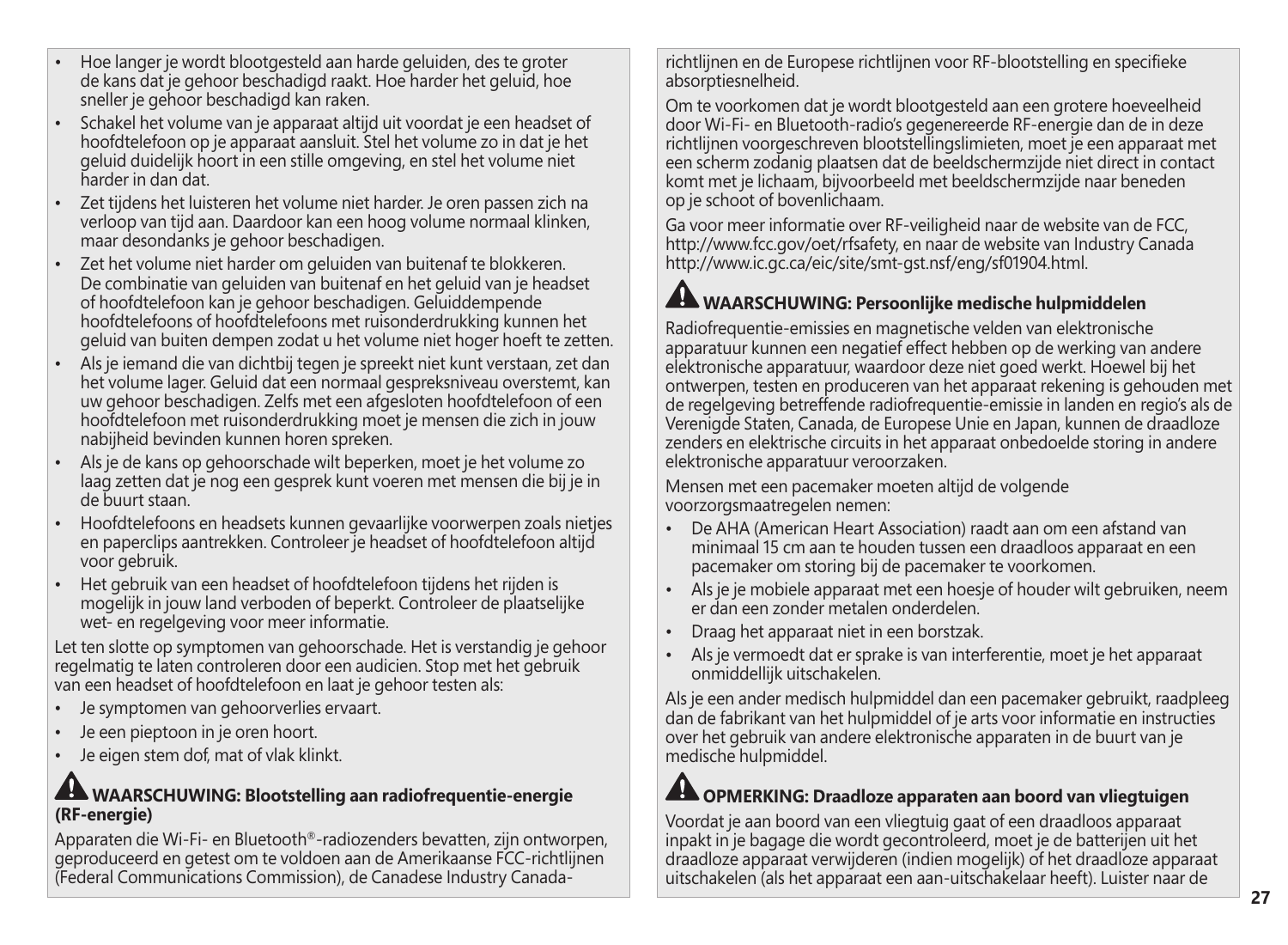instructies tijdens de vlucht om erachter te komen of je je apparaat wel of niet tijdens de vlucht mag gebruiken.

Of je een apparaat tijdens de vlucht draadloos mag gebruiken, wordt bepaald door de luchtvaartmaatschappij.

### **WAARSCHUWING: Interferentie door radiofrequentie**

Hoewel je apparaat is getest op veiligheid en compatibiliteit, bevat het een radio die onder bepaalde omstandigheden andere elektronische apparatuur of medische hulpmiddelen (zoals pacemakers) kan aantasten, wat kan leiden tot defecten aan de betreffende apparatuur/hulpmiddelen en mogelijk tot de dood.

- Schakel je apparaat altijd uit op locaties waar dit wordt gevraagd.
- Volg alle instructies van de bemanning in een vliegtuig. Schakel het apparaat uit en/of zet de vliegtuigmodus aan volgens de instructies van de bemanning, ook bij draadloze apparaten die zich in je bagage bevinden. Vraag het personeel van de luchtvaartmaatschappij of de bemanning naar het gebruik van het apparaat tijdens de vlucht.
- Volg alle regels en gepubliceerde instructies van faciliteiten op in gebieden waar het gebruik van mobiele of draadloze netwerken verboden is.

### **OVERZICHT VAN BEPERKTE FABRIEKSGARANTIE**

Lees de volledige Beperkte Garantie op support.microsoft.com/warranty. Door de aankoop of het gebruik van het Microsoft-product gaat u akkoord met de voorwaarden ervan.

Microsoft garandeert dat het Microsoft-product onder normale gebruiksomstandigheden niet defect zal raken gedurende **een jaar (90 dagen voor Xbox accessories)** na de datum van oorspronkelijke aankoop bij een erkende leverancier. De garantie is niet van toepassing op normale slijtage, cosmetische schade, schade veroorzaakt door externe oorzaken, waaronder het laten vallen, blootstelling aan vloeistoffen, onvoldoende ventilatie, gebruik dat niet in overeenstemming is met de instructies van Microsoft, hacken, virussen of andere malware, en schade die wordt veroorzaakt door reparaties of modificaties door een andere persoon dan Microsoft of een door Microsoft erkende dienstverlener. **Als uw plaatselijk recht u impliciete garanties geeft, met inbegrip van een impliciete garantie terzake verkoopbaarheid, is de duur ervan gelijk aan deze garantie. Sommige staten, provincies of landen staan geen beperkingen toe op de duur van een impliciete garantie, zodat de bovenstaande beperking mogelijk niet op u van toepassing is.** Om garantieservice te verkrijgen, dient u eerst de tips voor het oplossen van problemen op

support.microsoft.com te gebruiken. Als deze tips uw probleem niet oplossen, volg dan het online proces op support.microsoft.com.

Andere uitsluitingen en beperkingen zijn van toepassing.

**Deze garantie geeft u specifieke contractuele rechten en is een aanvulling op, en geen vervanging van, wettelijke rechten die u mogelijk heeft onder plaatselijk consumenten- of ander recht dat op u van toepassing is. U kunt ook andere rechten hebben die van staat tot staat of per provincie of land verschillen. Anders dan wettelijk is toegestaan, sluit Microsoft geen andere rechten uit, beperkt Microsoft geen andere rechten of schort Microsoft geen andere rechten op die u mogelijk heeft, met inbegrip van de rechten die kunnen voortvloeien uit de niet-conformiteit van een verkoopovereenkomst.**

#### **INFORMATIE OVER REGELGEVING**

- Niet bedoeld voor gebruik bij machinale, medische of industriële toepassingen.
- Dit product is geschikt voor gebruik met IT-apparatuur die voldoet aan de eisen van de NRTL (UL, CSA, ETL en dergelijke) en/of IEC/EN 60950-1 of IEC/EN 62368-1 (met CE-logo).
- Bevat geen onderdelen die gerepareerd kunnen worden.
- Gebruikstemperatuur: +5 ºC tot +35 ºC.

### **Blootstelling aan radiofrequentie-energie (RF-energie)**

Modellen 1882, 1883, 1914: dit apparaat bevat radiozenders en is ontworpen, geproduceerd en getest om te voldoen aan de eisen van de Federal Communications Commission (FCC), Innovation, Science and Economic Development Canada (ISED) en de Europese vereisten voor RF-blootstelling en specifieke absorptiesnelheid.

Modellen 1882, 1883: Houd een afstand van 20 cm tussen de radiator en je lichaam aan bij installatie en gebruik van dit apparaat.

Informatie over het SAR-niveau van dit product is beschikbaar op sarmicrosoft.com

De website van de FCC,

https://www.fcc.gov/general/radio-frequency-safety-0

De website van de ISED,

https://www.ic.gc.ca/eic/site/smt-gst.nsf/eng/sf01904.html

De bandbreedtes waarop de radiofrequenties kunnen opereren voor het model 1882 en het bijbehorende maximale nominale transmissievermogen zijn als volgt: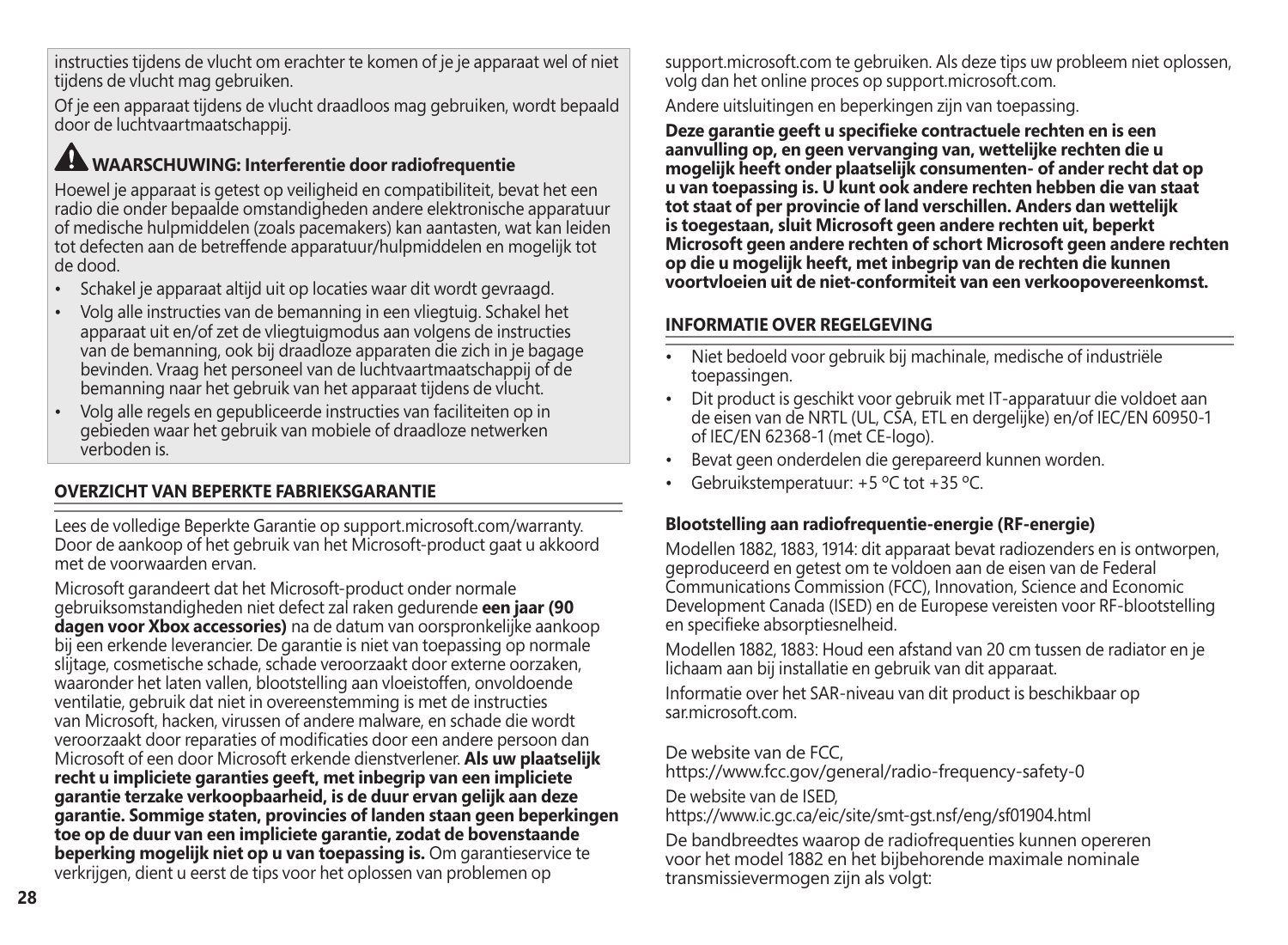Model 1888 WLAN 2,4-2,483GHz, 20,5 dBm EIRP WLAN 5,15-5,25GHz, 24 dBm EIRP WLAN 5,25-5,35GHz, 24,5 dBm EIRP WLAN 5,47-5,725GHz, 25,5 dBm EIRP WLAN 5,725-5,85GHz, 14,5 dBm EIRP

Model 1889 WLAN 2,412-2,462GHz, 12,5 dBm EIRP WLAN 5,15-5,25GHz, 16,5 dBm EIRP WLAN 5,725-5,85GHz, 15 dBm EIRP

De bandbreedtes waarop de radiofrequenties kunnen opereren voor het model 1883 en het bijbehorende maximale nominale transmissievermogen en toleranties zijn als volgt: Model 1884 WLAN 2.4-2.483GHz, 23 dBm EIRP

WLAN 5.15-5.25GHz, 22 dBm EIRP WLAN 5.25-5.35GHz, 21.5 dBm EIRP WLAN 5.47-5.725GHz, 22 dBm EIRP WLAN 5.725-5.85GHz, 13.5 dBm EIRP Model 1885 WLAN 2.412-2.462GHz, 15.5dBm EIRP WLAN 5.15-5.25GHz, 17 dBm EIRP WLAN 5.725-5.85GHz, 14.5 dBm EIRP

De bandbreedtes waarop de radiofrequenties kunnen opereren voor het model 1914 en het bijbehorende maximale nominale transmissievermogen zijn als volgt:

WLAN 2,400 to 2,4835 GHz : 8,2dBm EIRP WLAN 5,15-5,25GHz : 13,27dBm EIRP WLAN 5,25-5,35GHz : 13,9dBm EIRP WLAN 5,47-5,725GHz : 13,43dBm EIRP Bluetooth LE 2,400 to 2,4835 GHz : 7,24dBm EIRP

Bedrijf: Microsoft Ireland Operations Limited

Adres: One Microsoft Place

South County Business Park

Dublin D18 P521

Land: Ierland

Telefoonnummer: +353 1 295 3826

Fax: +353 1 706 4110

| $\epsilon$<br>Ш |    |           |           |                |  |
|-----------------|----|-----------|-----------|----------------|--|
| <b>BF</b>       | DK | GR        | ES        | FR             |  |
| IE              | IT | LU        | NL        | AT             |  |
| PT              | FI | <b>SE</b> | GB        | N <sub>O</sub> |  |
| DE              | CH | PL        | HU        | <b>SK</b>      |  |
| CZ              | CY | IS        | <b>RO</b> | SI             |  |
| EE              | IV | IT        | MT        | П              |  |
| <b>BG</b>       | TR | HR        |           |                |  |

5,15-5,35 GHz Alleen voor gebruik binnenshuis.

#### **Vereenvoudigde EU-verklaring van overeenstemming**

Modellen 1882, 1883, 1914: Hierbij verklaart Microsoft Corporation dat dit product voldoet aan de Richtlijn 2014/53/EU.

De volledige tekst van de EU-verklaring van overeenstemming is beschikbaar op het volgende internetadres: aka.ms/eucompliancedoc.

De volledige verklaring van overeenstemming bevat tevens informatie, zoals software en accessoires die radioconformiteit met de bovenstaande richtlijn beïnvloeden.

#### **Oude batterijen en elektrische en elektronische apparatuur afvoeren**



Dit symbool op het product of de batterijen of de verpakking betekent dat dit product en de batterijen die het bevat niet met het huisvuil mogen worden verwijderd. In plaats daarvan bent u er verantwoordelijk voor dat deze worden ingeleverd bij een geschikt inzamelingspunt voor het recyclen van batterijen en elektrische en

elektronische apparatuur. Door deze afzonderlijke inzameling en recycling dragen we bij aan het behoud van natuurlijke hulpbronnen en voorkomen we negatieve gevolgen voor de menselijke gezondheid en het milieu als gevolg van de mogelijke aanwezigheid van gevaarlijke stoffen in batterijen en elektrische en elektronische apparatuur, die kunnen ontstaan als dergelijk afval niet op de juiste wijze wordt verwerkt. Neem contact op met je gemeente, de lokale dienst voor de verwerking van huisvuil of de winkel waar je dit product hebt gekocht voor meer informatie over het weggooien van batterijen en elektrisch en elektronisch afval. Neem contact op met erecycle@microsoft.com voor meer informatie over afval van elektrische en elektronische apparatuur.

Dit product kan gebruikmaken van lithium-, NiMH- of alkalinebatterijen.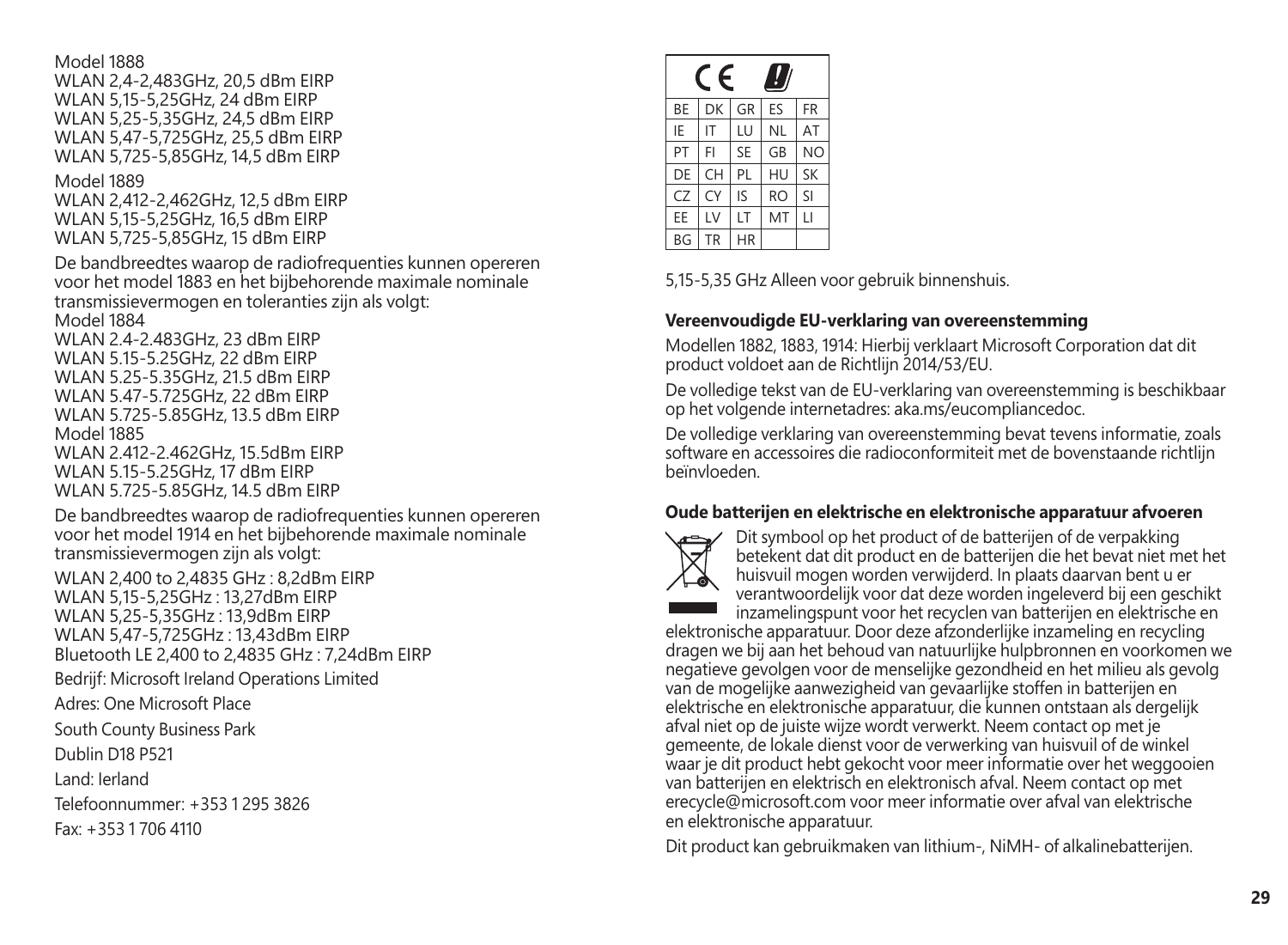### **Copyright**

Informatie en standpunten die in dit document worden weergegeven, inclusief verwijzingen naar URL's en andere internetwebsites, kunnen zonder kennisgeving worden gewijzigd. Aan dit document kunnen geen wettelijke rechten worden ontleend met betrekking tot eventuele intellectuele eigendomsrechten ten aanzien van Microsoft-producten. Je mag dit document voor interne referentiedoeleinden kopiëren en gebruiken.

© 2020 Microsoft, the Microsoft logo, Xbox, Xbox 360, Xbox One, Xbox Series X, Xbox Series S en de Xbox-logo's zijn handelsmerken van de Microsoftbedrijvengroep. HDMI, het HDMI-logo en High-Definition Multimedia Interface zijn handelsmerken of gedeponeerde handelsmerken van HDMI Licensing LLC. Dolby, Dolby Vision, Dolby Atmos en het dubbele-D-symbool zijn geregistreerde handelsmerken van Dolby Laboratories Licensing Corporation. Gemaakt onder licentie van Dolby Laboratories. Gemaakt onder licentie van DTS, Inc. DTS, het Symbool, DTS en het Symbool gezamenlijk, DTS:X en het DTS:X-logo zijn gedeponeerde handelsmerken of handelsmerken van DTS, Inc. in de Verenigde Staten en/of andere landen. © DTS, Inc. Alle rechten voorbehouden. Bij consoles met een Blu-ray™-optisch disc-station: Blu-ray Disc™, Blu-ray™, Ultra HD Blu-ray™-woordmerken en logo's zijn handelsmerken van de Blu-ray Disc Association.

# Həmi





Xbox Series X



Ga voor antwoorden op veelgestelde vragen, probleemoplossing en de contactgegevens van de Xbox-klantenservice naar support.microsoft.com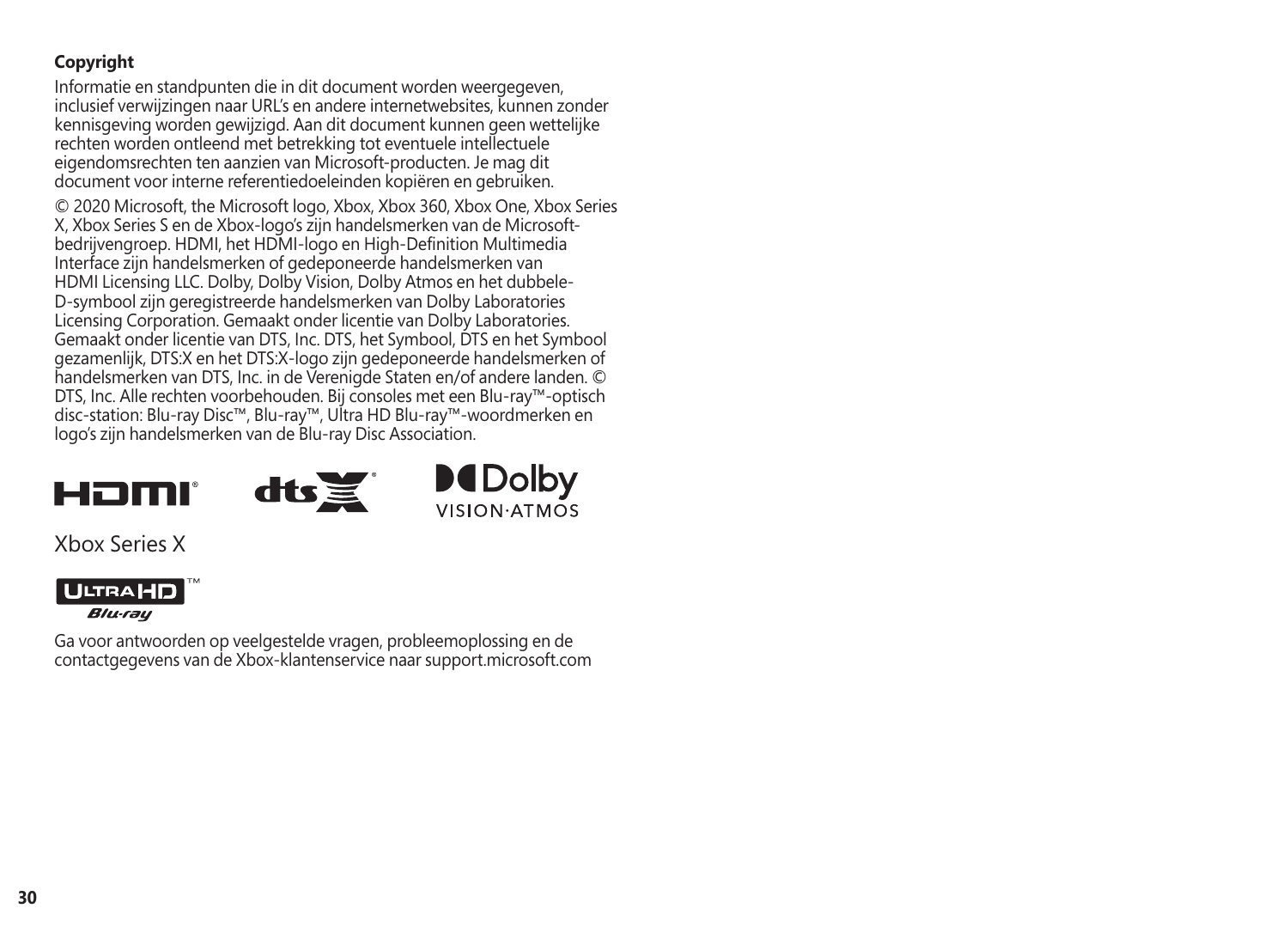

### **PRODUKTLEITFADEN XBOX-KONSOLE, BESCHRÄNKTE GARANTIE & VEREINBARUNG**

#### **SIE MÜSSEN DIE EINGESCHRÄNKTE GARANTIE, DIE DIENSTLEISTUNGSVEREINBARUNG VON MICROSOFT UND DIE SOFTWARE-LIZENZBEDINGUNGEN AKZEPTIEREN.**

Mit dem Kauf oder der Nutzung Ihres Microsoft-Produkts erklären Sie sich mit Folgendem einverstanden:

- Eingeschränkte Herstellergarantie unter support.microsoft.com/warranty. Lesen Sie bitte die Zusammenfassung ab Seite 37.
- Microsoft-Servicevereinbarung unter microsoft.com/msa. Sie regelt die Nutzung des Online-Dienstes von Xbox sowie der Spiele und Anwendungen von Microsoft Studio.
- Software-Lizenzvertrag auf xbox.com/slt.

Bitte lesen Sie diese Vereinbarungen. Wenn Sie diese nicht akzeptieren, richten Sie Ihr Xbox-Produkt (Konsole oder Zubehör) nicht ein oder verwenden Sie es nicht. Geben Sie das Xbox-Produkt an Microsoft oder Ihren Händler zurück, um eine Rückerstattung zu erhalten. Unter xbox.com/support/manual finden Sie Handbücher für Xbox-Konsolen und Zubehörprodukte. Ihre Konsole enthält möglicherweise ein optisches Laufwerk.

#### **Dieses Symbol kennzeichnet Hinweise zu Sicherheit und Gesundheit in diesem Produkthandbuch.**

#### **WARNUNG: LESEN SIE DIE INFORMATIONEN ZUR SICHERHEIT UND GESUNDHEIT.**

Microsoft-Produkte wurden entwickelt, um sicher und effektiv zu sein. Bitte lesen Sie dieses Handbuch, um wichtige Sicherheits- und Gesundheitsinformationen zu Ihrem Gerät und die für Ihr Gerät geltende Garantiebestimmung zu erhalten. Die Anleitung soll Ihnen helfen, dieses Gerät bequemer und produktiver zu nutzen. Die Nichtbefolgung der Sicherheitshinweise und eine nicht ordnungsgemäße Einrichtung, Nutzung und Handhabung dieses Produkts kann möglicherweise schwere Verletzungen oder Todesfälle nach sich ziehen oder zu Sachschäden führen. Weitere Unterstützung finden Sie unter support.microsoft.com.

#### **HINWEIS: Lesen Sie die Gebrauchsanweisung.**

Die falsche Einrichtung, Verwendung und Pflege des Produkts können das Risiko für Schäden an den Geräten zur Folge erhöhen.

Lesen Sie diese Anleitung und bewahren Sie alle gedruckten Anleitungen zum späteren Nachschlagen auf.

#### **Anfängliches Setup der Konsole und Updates**

Breitband-Internetzugang (1,5 Mbit/s Downstream/768 Kbit/s Upstream), ein Microsoft-Konto und ein Xbox-Profil werden für die Online-Ersteinrichtung, Downloads, (einige signifikante) obligatorische Updates und bestimmte Features (einschließlich Speicherung der Spieleinstellungen und -informationen) benötigt. 4K-Streaming erfordert eine Download-Geschwindigkeit von 18-24 Mbit/s. ISP-Gebühren gelten (xbox.com/consoles/gettingstarted).

Antworten auf Fragen zur Einrichtung der Konsole, Schritte zur Fehlerbehebung und Kontaktinformationen für den Xbox Kundensupport finden Sie unter support.microsoft.com.

### **WARNUNG: Sicherheitshinweise zu Netzteil und Kabel**

Wählen Sie immer ein geeignetes Netzteil bzw. Kabel zur Verwendung mit Ihrem Gerät. Die Nichtbeachtung der folgenden Vorsichtsmaßnahmen kann zu schweren Verletzungen oder zum Tod durch Stromschlag oder Feuer oder zur Beschädigung Ihres Geräts führen.

So wählen Sie eine geeignete Stromquelle für Ihr Gerät aus:

- Wir empfehlen die Verwendung von Original Microsoft-Netzteilen und Netzkabeln. Ein originales Microsoft-Netzteil und/oder Netzkabel ist im Lieferumfang Ihres Geräts enthalten. Originale Microsoft-Netzteile oder Netzkabel können auch bei einem von Microsoft autorisierten Händler und unter https://store.microsoft.com/devices erworben werden.
- Verwenden Sie nur Wechselstrom, der über eine normale (Netz-) Steckdose zugeführt wird. Verwenden Sie keine nicht standardmäßigen Stromquellen, wie Generatoren oder Wechselrichter. Dies gilt auch dann, wenn Spannung und Frequenz den Nennwerten entsprechen.
- Stellen Sie sicher, dass Ihre Steckdose die Stromart bereitstellt, die für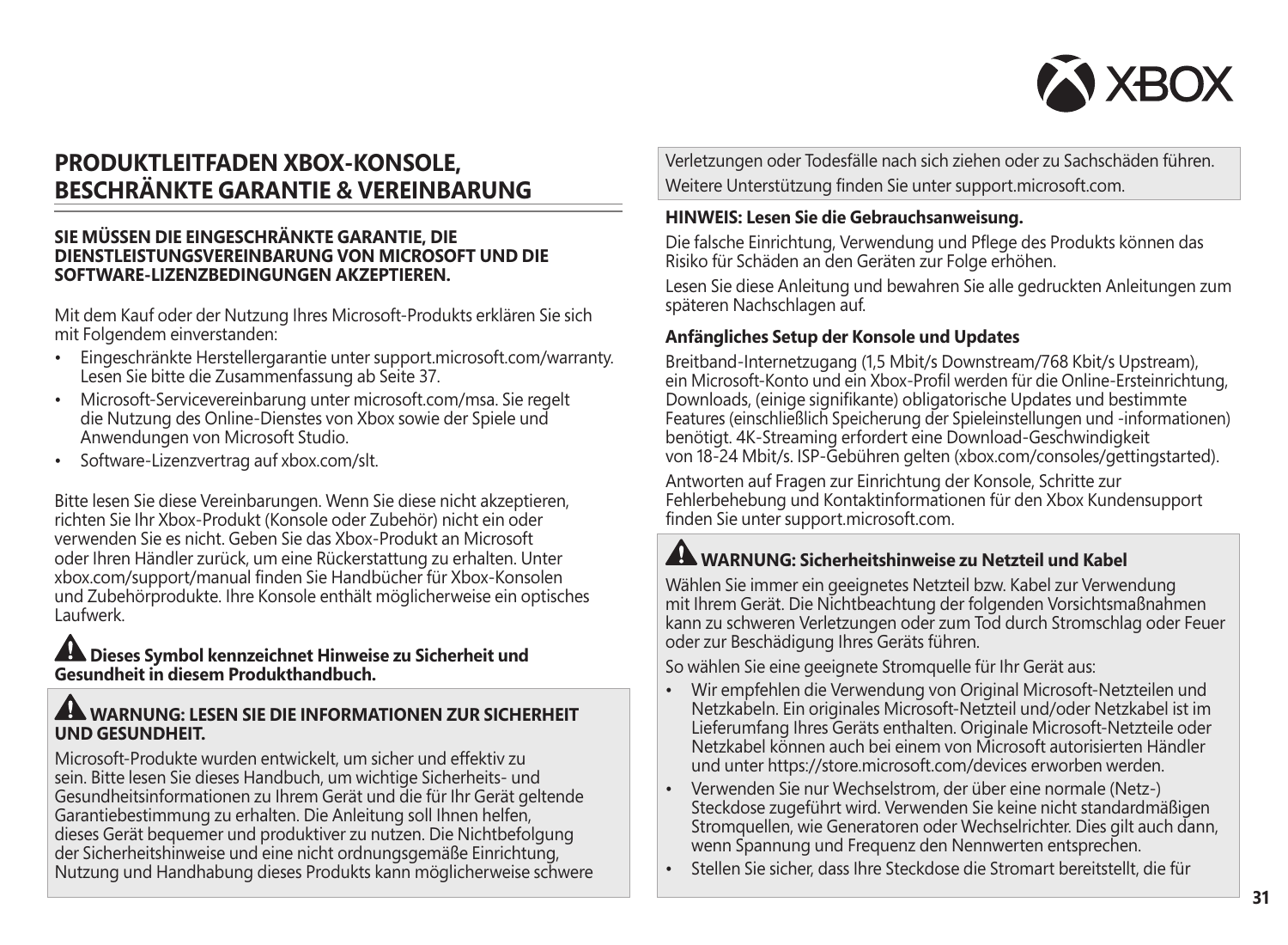ihr Gerät angegeben ist (in Bezug auf Spannung [V] und Frequenz [Hz]). Wenn Sie sich nicht sicher sind, welche Art von Strom in Ihrem Haus verfügbar ist, wenden Sie sich an einen qualifizierten Elektriker.

- Vermeiden Sie eine Überlastung der Steckdose, des Verlängerungskabels, der Steckerleiste oder anderer elektrischer Anschlüsse. Vergewissern Sie sich, dass sie für den Gesamtstrom (in Ampere [A]) ausgelegt sind, den Ihr Gerät und alle anderen Geräte in demselben Stromkreis verbrauchen.
- Stellen Sie bei Geräten, bei denen die Netzstecker zur Aufbewahrung zusammengeklappt werden können, sicher, dass die Kontaktstifte des Netzstecker vollständig ausgeklappt sind, bevor Sie das Netzteil Ihres Geräts in die Netzsteckdose stecken.
- Stellen Sie bei Geräten, die mit Netzkabeln mit abnehmbaren Stiften und einem universellen Netzteil ausgestattet sind, sicher, dass die Stiftbaugruppe für die Steckdose richtig konfiguriert ist und fest in der Steckdose sitzt, bevor Sie das Netzteil an eine Steckdose anschließen.

# **VORSICHT: Kabel- und Leitungssicherheit**

Offene Gerätekabel und -leitungen stellen eine potenzielle Stolpergefahr dar. Verlegen Sie alle Kabel und Leitungen so, dass Personen und Haustiere nicht darüber stolpern oder die Kabel versehentlich herausziehen können. Achten Sie darauf, dass Kinder nicht mit Kabeln und Leitungen spielen. So vermeiden Sie Schäden an Leitungen und Kabeln:

- Verhindern Sie, dass auf Kabel getreten wird bzw. dass sie zerdrückt werden.
- Schützen Sie die Kabel vor Einklemmen oder starkem Verbiegen, insbesondere wenn sie an eine Steckdose, das Netzteil und Ihr Gerät angeschlossen sind.
- Ziehen Sie nicht an Netzkabeln und vermeiden Sie Knoten, starkes Abknicken und andere unsachgemäße Verwendung. Wickeln Sie Ihr Netzkabel nicht zu fest, insbesondere nicht um den Netzstecker. Wickeln Sie es stattdessen mit losen Spulen statt eng anliegend.
- Stellen Sie beim Aufstellen Ihres Geräts oder Netzteils sicher, dass die Kabel nicht stark gebogen sind und die Anschlüsse nicht gegen eine Wand oder eine harte Oberfläche gedrückt werden.
- Setzen Sie die Netzkabel keinen Wärmequellen aus.
- Lassen Sie Haustiere oder Kinder nicht auf Netzkabel beißen oder auf diesen kauen.
- Wenn Sie das Netzkabel trennen, ziehen Sie am Stecker nicht am Kabel.
- Überprüfen Sie regelmäßig Ihre Netzkabel und Leitungen. Wenn ein Netzkabel oder eine Leitung warm wird, ausfranst, rissig wird oder in irgendeiner Weise beschädigt ist, stellen Sie die Verwendung sofort ein.

Wir empfehlen Ihnen, Ihr beschädigtes Netzkabel oder Ihre Leitung durch ein Originalkabel von Microsoft oder eine Leitung zu ersetzen.

• Ziehen Sie bei Gewittern oder längerem Nichtgebrauch des Geräts den Stecker des Ladekabels oder der Ladeleitung aus der Steckdose.

### **WARNUNG: Allgemeine Batteriesicherheit**

Ihr Gerät verwendet Einweg- oder wiederaufladbare Batterien. Die unsachgemäße Verwendung oder der Missbrauch von Einwegbatterien oder wiederaufladbaren Akkus kann zu Verletzungen, Tod, Sachschäden und Schäden an Ihrem Gerät oder dessen Zubehör infolge von Auslaufen von Batterieflüssigkeit, Feuer, Überhitzung oder Explosion führen.

Batterieflüssigkeit ist korrosiv und kann giftig sein. Sie kann Verbrennungen verursachen und kann beim Verschlucken schädlich oder tödlich sein.

Um das Verletzungsrisiko bei der Verwendung von Einwegbatterien oder wiederaufladbaren Akkus zu verringern:

- Bewahren Sie Batterien/Akkus außerhalb der Reichweite von Kindern auf.
- Laden Sie wiederaufladbare Akkus nur mit dem zu Ihrem Gerät mitgelieferten Ladegerät auf. Die Verwendung einer ungeeigneten Auflademethode kann zu einem Brand oder einer Explosion führen.
- Entfernen Sie sofort alte, schwache oder abgenutzte Batterien/Akkus aus Ihrem Gerät. Recycling oder Entsorgung alter, schwacher oder abgenutzter Batterien/Akkus gemäß den lokalen, regionalen oder nationalen Gesetzen oder Vorschriften
- Nehmen Sie die Batterien/Akkus heraus, wenn sie verbraucht sind oder bevor Sie das Gerät längere Zeit nicht verwenden.
- Vermeiden Sie den Kontakt mit Batterieflüssigkeit. Wenn eine Batterie/ein Akku ausläuft:
	- $\circ$  Lassen Sie die ausgetretene Flüssigkeit nicht mit Ihrer Haut, Ihren Augen, Ihrer Kleidung oder anderen Oberflächen in Berührung kommen. Wenn die Batterieflüssigkeit mit Ihrer Haut, Ihren Augen oder Ihrer Kleidung in Berührung kommt, spülen Sie sofort den betroffenen Bereich mit Wasser aus bzw. ab und wenden sich gegebenenfalls an Ihren Arzt oder anderes medizinisches Fachpersonal.
	- - Entfernen Sie vorsichtig alle Batterien/Akkus, indem Sie die mit Ihrem Gerät mitgelieferten Anweisungen zum Einlegen in umgekehrter Reihenfolge durchführen.
	- - Reinigen Sie vor dem Einlegen neuer Batterien/Akkus das Batteriefach mit einem trockenen Tuch oder befolgen Sie die Empfehlungen des Batterie-/Akkuherstellers für die Reinigung.
- Wir empfehlen Ihnen, von Microsoft zugelassene Batteriesätze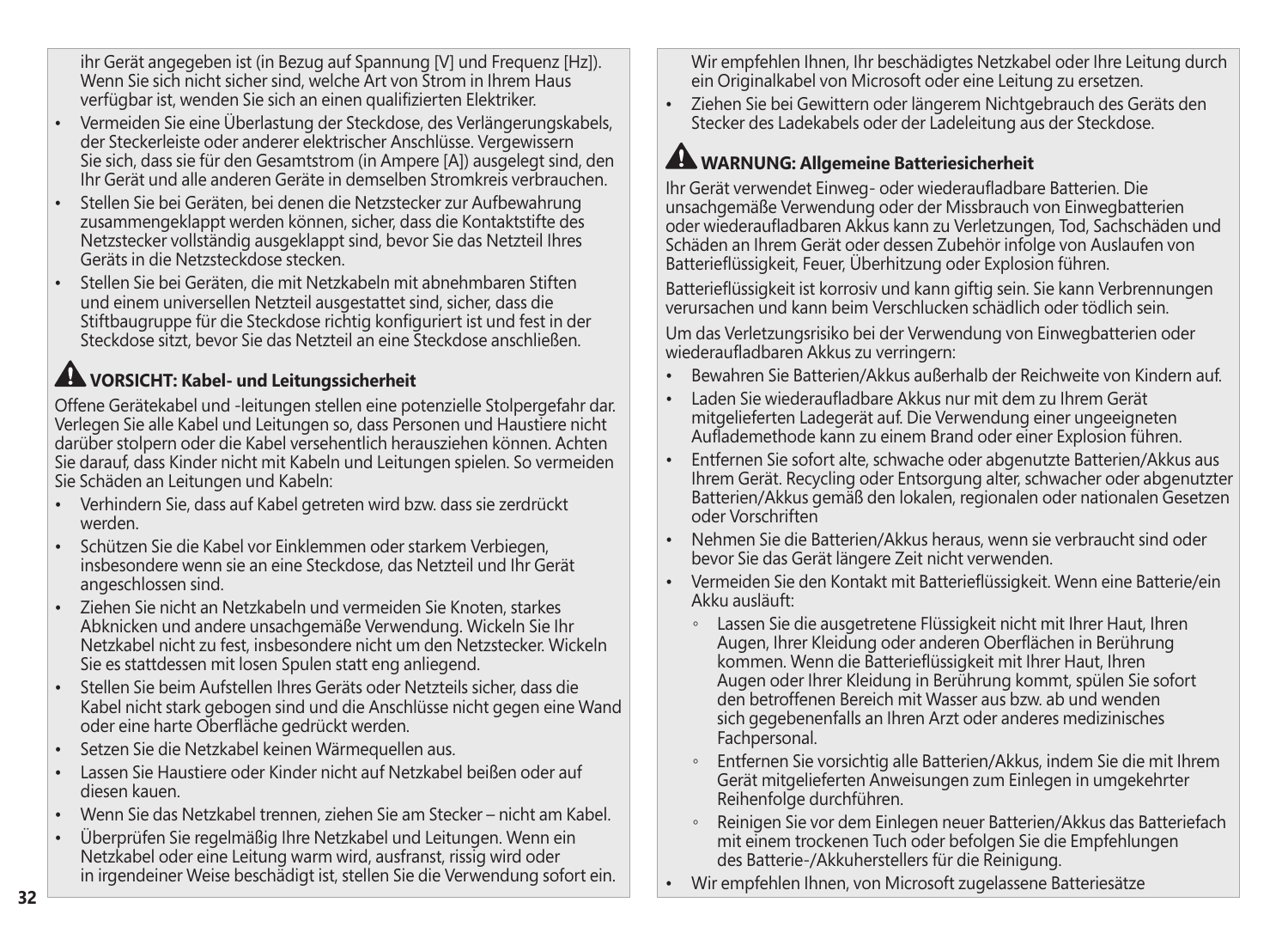zu verwenden. Ersetzen Sie die mit Ihrem Gerät gelieferten Einweg- oder wiederaufladbaren Batterien durch Batterien des gleichen Typs und der gleichen Leistung.

- Sie dürfen die Batterien keinesfalls zerlegen, eindrücken, öffnen, einstechen, zerkleinern, Temperaturen von über 40 °C aussetzen, keine externen Kontakte oder Stromkreise kurzschließen und Batterien nicht im Feuer oder in Gewässern entsorgen.
- Mischen Sie keine neuen und alten Batterien oder Batterien unterschiedlichen Typs (beispielsweise Kohle-Zink- und Alkali-Batterien).
- Sorgen Sie dafür, dass keine Metallgegenstände die Batterieklemmen am Gerät berühren. Diese können heiß werden und Verbrennungen verursachen.
- Transportieren oder platzieren Sie Batterien/Akkus oder Batterie-/Akkupacks nicht zusammen mit anderen Gegenständen aus Metall.
- Lassen Sie ein batteriebetriebenes Gerät nicht über einen längeren Zeitraum in direktem Sonnenlicht stehen.
- Tauchen Sie die Batterien nicht in Wasser ein und achten Sie darauf, dass sie nicht nass werden.
- Verwenden Sie eine Batterie nicht, wenn sie nass geworden ist. Versuchen Sie nicht, Batterien/Akkus oder Batterie-/Akkusätze mit einem Haartrockner, in einem herkömmlichen Ofen oder in einer Mikrowelle zu trocknen.
- Verbinden Sie Batterien nicht direkt mit Steckdosen oder Zigarettenanzündern.
- Batterien dürfen nicht geworfen, geschlagen oder anderen schweren physischen Einflüssen ausgesetzt werden.
- Versuchen Sie nicht, Batterien zu verändern oder wiederaufzuarbeiten, und führen Sie keine Fremdkörper ein. Tauchen Sie Batterien nicht in Wasser oder andere Flüssigkeiten, und setzen Sie sie nicht Wasser oder anderen Flüssigkeiten sowie Feuer-, Explosions- oder anderen Gefahren aus.
- Batterien sollten nicht in der Nähe von Feuer oder in extrem heißen Umgebungen aufgeladen werden.
- Wenn Sie Ihr Gerät oder dessen Batterie/Akku fallen lassen, insbesondere auf einer harten Oberfläche, kann dies das Gerät und dessen Batterie/ Akku beschädigen. Es wird empfohlen, sich bei der Überprüfung des Geräts professionelle Unterstützung zu holen, wenn Sie glauben, dass es beschädigt wurde.
- Verwenden Sie niemals beschädigte Batterien/Akkus. Wenn die Batterie zerkratzt oder eingekerbt aussieht, legen Sie sie sofort beiseite und entsorgen sie ordnungsgemäß. Die Verwendung einer beschädigten Batterie kann zu Kurzschlüssen, Überhitzung und anderen

Komponentenausfällen führen.

#### **WARNUNG: Batteriewechsel und Gerätereparaturen (vom Benutzer austauschbare Batterien)**

Batterien in Geräten mit von Benutzern austauschbaren Batterien können durch Öffnen des Batteriefachs ausgetauscht werden. Befolgen Sie dazu die entsprechenden Anweisungen in der Schnellstartanleitung. Microsoft empfiehlt, sich für die Gerätereparatur Unterstützung von Experten zu holen. Lassen Sie Vorsicht walten, wenn Sie Reparaturen selbst durchführen. Das Öffnen und/oder Reparieren des Geräts kann zu Stromschlägen, Geräteschäden, Bränden, Verletzungen und anderen Gefahren führen.

### **WARNUNG: Gefahr bei Reparaturen**

Das Öffnen und/oder Reparieren des Geräts kann zu Stromschlägen, Geräteschäden, Bränden, Verletzungen und anderen Gefahren führen. Microsoft empfiehlt, sich für die Gerätereparatur Unterstützung von Experten zu holen. Lassen Sie Vorsicht walten, wenn Sie Reparaturen selbst durchführen.

## **AM** HINWEIS: Handhabung

Behandeln Sie Ihr Microsoft-Gerät mit Sorgfalt. Es besteht aus Metall und Kunststoff und verfügt im Inneren über empfindliche elektronische Komponenten. Ihr Gerät kann beschädigt werden, wenn es fallen gelassen, verbrannt, durchstochen oder zerquetscht wird oder wenn es mit Flüssigkeit in Berührung kommt. Wenn Sie den Verdacht haben, dass Ihr Gerät oder sein Akku beschädigt wurde, stellen Sie die Verwendung des Geräts ein, da dies zu Überhitzung oder Verletzungen führen kann.

## **HINWEIS: Kompatibilität mit Drittanbietern**

Einige Zubehörteile von Drittanbietern sind möglicherweise nicht mit Ihrem Gerät kompatibel oder mitunter gefälscht. Die Verwendung von inkompatiblem oder gefälschtem Zubehör, Batterien und Ladegeräten kann zu Schäden an Ihrem Gerät führen und ein mögliches Risiko von Feuer, Explosionen oder Batteriefehlern darstellen, die zu schweren Verletzungen, Schäden an Ihrem Gerät oder anderen ernstzunehmenden Gefährdungen führen können.

# **WARNUNG: Reinigung**

Das Risiko von Bränden, Stößen oder Beschädigungen Ihres Microsoft-Geräts während der Reinigung kann durch die folgenden Vorsichtsmaßnahmen reduziert werden: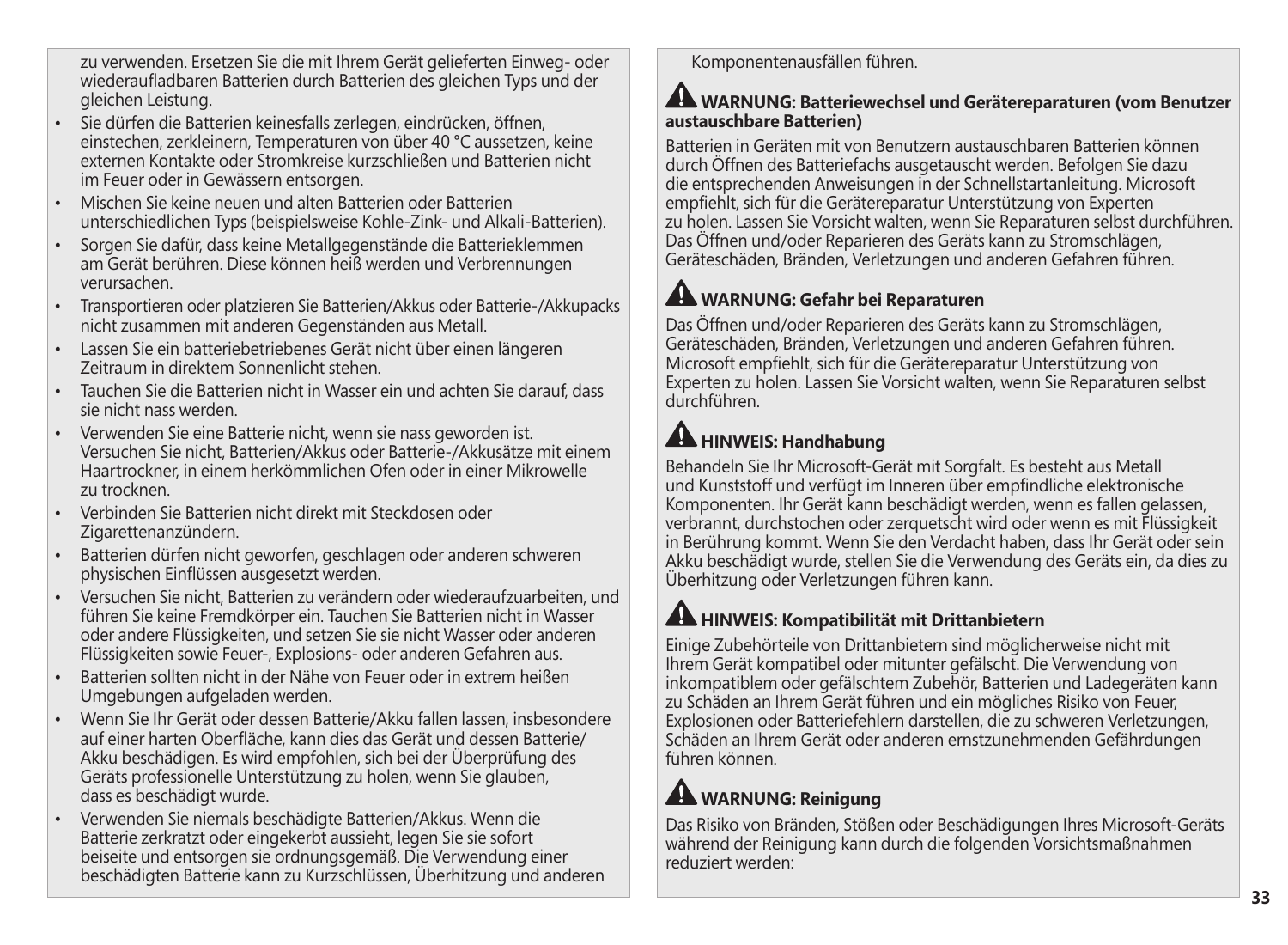- Ziehen Sie alle Kabel ab und schalten Sie Ihr Gerät vor der Reinigung aus.
- Reinigen Sie Ihr Gerät nur von außen.
- Reinigen Sie Ihr Gerät mit einem trockenen Tuch.
- Für Geräte mit Lüftern, Lüftungsschlitzen, Anschlüssen oder ähnlichen Öffnungen:
	- - Reinigen Sie die Außenfläche des Ventilators, der Entlüftung oder einer anderen Öffnung vorsichtig, um Staubansammlungen zu entfernen.
	- Führen Sie keine Gegenstände in den Lüfter, die Lüftungsöffnungen, die Anschlüsse oder andere Öffnungen ein.
	- Versuchen Sie nicht, die Anschlüsse durch Eintauchen in Flüssigkeiten zu reinigen. Wischen Sie diese nur vorsichtig ab und trocknen Sie sie mit einem sauberen Tuch.

# **WARNUNG: Nutzung**

Um das Risiko von Bränden, Stößen oder Beschädigungen an Ihrem Gerät zu verringern, setzen Sie Ihr Gerät keinem Regen, Schnee oder anderen Feuchtigkeitsquellen aus. Verwenden Sie Ihr Gerät nicht in der Nähe von Wasser oder an einem feuchten Ort bzw. bei übermäßiger Luftfeuchte (z. B. in der Nähe einer Dusche, Badewanne, Spüle, eines Schwimmbades oder in einem feuchten Keller). Um Ihr Gerät in einem einwandfreien Betriebszustand zu halten:

- Verwenden Sie Ihr Gerät nicht in der Nähe von Wärmequellen Lebensmitteln, übermäßigem Schmutz, Staub, Öl oder Chemikalien und setzen Sie es keiner starken direkten Sonneneinstrahlung aus.
- Stellen Sie keine Gegenstände auf das Gerät.
- Verwenden Sie nur von Microsoft empfohlene Anbauteile/Zubehörteile bzw. gleichwertiges Zubehör.
- Für Geräte mit Lüftern, Lüftungsschlitzen, Anschlüssen oder ähnlichen Öffnungen:
	- · Stecken Sie keine Gegenstände in den Lüfter, die Lüftungsöffnungen, die Anschlüsse oder andere Öffnungen und decken Sie diese nicht ab.
	- Lassen Sie nicht zu, dass sich Staub auf dem Ventilator, der Entlüftung oder anderen Öffnungen ansammelt.
	- **Stellen Sie Ihr Gerät nicht auf engem oder begrenztem Raum auf.**
- Trocknen Sie Ihr Gerät nicht mit einem Fön, Wäschetrockner, konventionellen Ofen, Toaster oder Mikrowelle. Wenn Ihr Gerät nass wird, wischen Sie es vorsichtig mit einem sauberen, trockenen Tuch außen ab.
- Verwenden Sie keine Druckluft.
- Verwenden Sie keine DVD-Reinigungsgeräte.

### **HINWEIS: Umgang mit Disks**

So vermeiden Sie ein Blockieren des Laufwerks und Beschädigungen an Disks oder dem Gerät:

- Entfernen Sie grundsätzlich vorhandene Disks, bevor Sie das Gerät bewegen.
- Verwenden Sie niemals beschädigte Disks. Sie können zerbrechen und sich verklemmen oder interne Teile in Ihrem Gerät beschädigen.
- Legen Sie Disks immer in die Aufbewahrungshülle zurück, wenn sie sich nicht im Laufwerk befinden. Bewahren Sie die Disks nicht in direktem Sonnenlicht, in der Nähe einer Wärmequelle oder auf der Xbox Series X auf. Fassen Sie Disks nur an den Kanten an. So reinigen Sie Spiele- und sonstige Disks:
	- Fassen Sie Disks an den Kanten an. Berühren Sie die Diskoberfläche nicht mit den Fingern.
	- - Reinigen Sie Disks mit einem weichen Tuch, indem Sie von der Mitte nach außen wischen.
	- - Verwenden Sie keine Lösungsmittel, da diese die Disk beschädigen können. Verwenden Sie keine Diskreinigungsgeräte.

### **Rauch und Staub vermeiden**

Verwenden Sie die Konsole nicht an rauchigen oder staubigen Orten. Rauch und Staub können die Konsole beschädigen, insbesondere das optische Laufwerk.

### **Metallische Objekte und Sticker**

Platzieren Sie keine metallischen Gegenstände oder Sticker in der Nähe oder auf der Xbox-Konsole, da diese Störungen des Controllers, des Netzwerks sowie der Auswurf- und Ein-/Ausschalttaste hervorrufen können.

Feststehende Bilder in Videospielen können sich bei einigen TV-Bildschirmen "einbrennen" und zu einem ständig sichtbaren Schatten führen. Lesen Sie im Herstellerhandbuch zu dem TV-Gerät nach, bevor Sie Spiele spielen.

## **WARNUNG: Photosensitive Anfälle**

Bei einigen Personen können aufblitzende Lichter oder Muster in Videospielen zu Anfällen führen. Sogar Menschen, die in der Vergangenheit keine Anfälle oder Epilepsie hatten, leiden möglicherweise unter einem nicht diagnostizierten Zustand, der beim Betrachten von bewegten Bildern oder Videospielen zu "photosensitiven Anfällen" führen kann.

Diese Anfälle können eine Vielzahl von Symptomen haben, einschließlich Benommenheit, Sehstörungen, Augen- oder Gesichtszuckungen, Zucken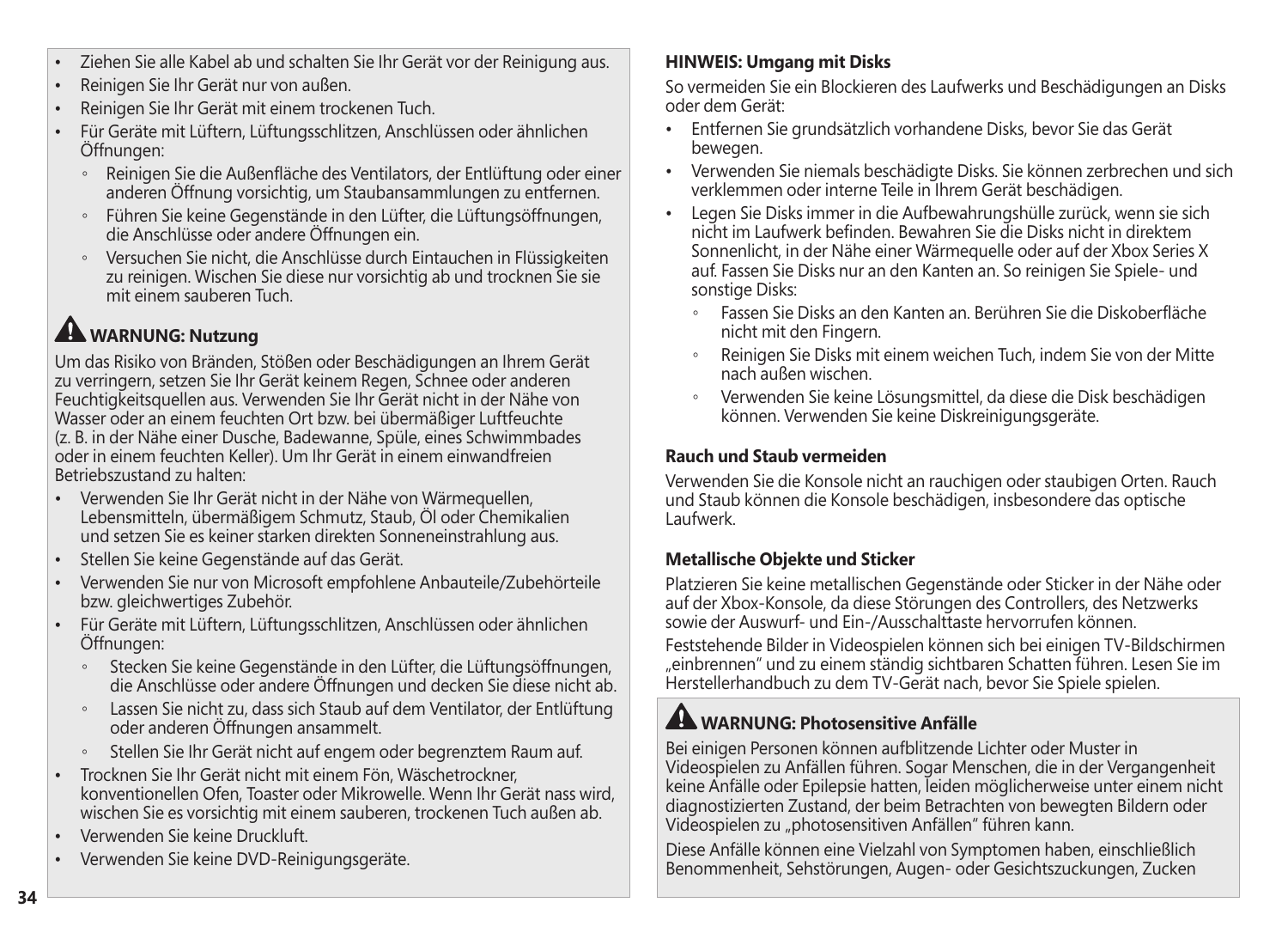oder Schütteln von Armen oder Beinen, Orientierungslosigkeit, Verwirrung oder vorübergehender Bewusstseinsverlust. Photosensitive Anfälle können auch zu Bewusstlosigkeit oder Krämpfen führen, die zu Verletzungen durch Stürze oder Schläge auf Gegenstände in der Nähe führen können. Falls beim Spielen derartige Symptome auftreten, unterbrechen Sie das Spiel sofort, und holen Sie ärztlichen Rat ein. Eltern sollten auf die oben genannten Symptome achten oder ihre Kinder danach fragen – Kinder und Jugendliche sind häufiger als Erwachsene von diesen Anfällen betroffen. Die Gefahr des Auftretens photosensitiver Anfälle kann durch folgende Vorsichtsmaßnahmen verringert werden:

- Setzen Sie sich weiter weg vom Videobildschirm.
- Verwenden Sie einen kleineren Bildschirm.
- Spielen Sie in einem gut beleuchteten Raum.
- Spielen Sie nicht, wenn Sie müde oder erschöpft sind.

Wenn in der Vergangenheit bei Ihnen oder in Ihrer Familie Anfälle oder Fälle von Epilepsie aufgetreten sind, sollten Sie einen Arzt aufsuchen, bevor Sie mit dem Spielen beginnen.

# **WARNUNG: Muskel-Skelett-Erkrankungen**

Die Verwendung von elektronischen Eingabegeräten kann mit schweren Verletzungen oder Krankheiten verbunden sein. Bei der Arbeit am Computer können wie bei anderen Aktivitäten auch gelegentlich Schmerzen in den Händen, Armen, im Schulter- und Nackenbereich oder in anderen Körperteilen auftreten. Sollten jedoch Symptome wie ständige(s) oder wiederkehrende(s) Unbehagen, Schmerzen, Pochen, Kribbeln, Taubheit, Brennen oder Steifheit auftreten, IGNORIEREN SIE DIESE WARNSIGNALE NICHT. SUCHEN SIE UMGEHEND EINEN ARZT AUF, auch wenn diese Symptome nicht während der Arbeit mit dem Computer auftreten sollten. Diese Symptome können im Zusammenhang mit schmerzhaften und u. U. zu dauerhaften Schäden führenden Verletzungen oder Störungen der Nerven, Muskeln, Sehnen oder anderer Körperteile auftreten.

Zu diesen Muskel- und Skelettstörungen (MSD) gehören z. B. das Karpaltunnelsyndrom, Sehnenscheidenentzündung (Tenosynovitis), Entzündung des Sehnengewebes (Tendinitis) und andere Krankheiten. Viele Fragen im Zusammenhang mit Muskel- und Skeletterkrankungen sind noch nicht ausreichend untersucht, es herrscht jedoch Einigkeit, dass manche Faktoren mit deren Auftreten verbunden sind, beispielsweise der allgemeine Gesundheitszustand, Stress und der Umgang damit, medizinische und körperliche Zustände und die Körperhaltung bei der Arbeit und anderen Aktivitäten (einschließlich der Verwendung einer Tastatur oder Maus). Auch die für Aktivitäten aufgewendete Zeit kann eine Rolle spielen.

arbeiten und möglicherweise die Gefahr von Muskel-Skelett-Erkrankungen verringern können, finden Sie unter https://support.microsoft.com und xbox.com/playhealthy (Leitfaden für gesundes Spielen).

### **WARNUNG: Erstickungsgefahr**

Dieses Gerät kann Kleinteile enthalten, die für Kinder unter 3 Jahren eine Erstickungsgefahr darstellen können. Sorgen Sie dafür, dass sich kleine Teile außerhalb der Reichweite von Kindern befinden.

### **WARNUNG: Verwendung von Videospielzubehör**

Vergewissern Sie sich, dass Kinder, die Videospielzubehör mit ihrer Xbox-Konsole verwenden, sicher und innerhalb ihrer Grenzen spielen und dass sie den richtigen Gebrauch der Konsole und des Zubehörs verstehen.

# **VORSICHT: Stabilität des Geräts**

Platzieren Sie Ihr Gerät nicht auf unebenen oder instabilen Oberflächen. Halten Sie es gut fest, während Sie es tragen. Tragen Sie es nicht am Zubehör, Kabel oder Netzkabel. Wenn Sie das Gerät nicht gut festhalten, könnte es hinunterfallen oder eine Person oder einen Gegenstand treffen. Dies könnte das Gerät beschädigen oder andere Sach- oder Personenschäden herbeiführen.

#### **Positionieren Ihrer Xbox**

Ihre Konsole kann entweder in vertikaler oder horizontaler Position verwendet werden (beachten Sie die kleinen Füße auf der Konsole, die die jeweilige Position bestimmen). Schalten Sie die Konsole aus, wenn Sie die Position ändern (und entfernen Sie alle Disks, wenn Ihre Konsole ein optisches Laufwerk enthält). Wenn Sie den Standort Ihrer Konsole wechseln möchten, werfen Sie ggf. die Disk aus, schalten Sie das System aus, und entfernen Sie alle Kabel, bevor Sie die Konsole bewegen.

#### **Überhitzen der Konsole verhindern:**

- Blockieren Sie keine Belüftungsöffnungen an der Konsole. Stellen Sie die Konsole nicht auf ein Bett, Sofa oder eine andere weiche Fläche, von der die Öffnungen blockiert werden können. Platzieren Sie die Konsole nicht an einem beengten Ort wie z. B. in einen Bücherschrank, ein Regal oder einen Musikschrank, es sei denn, dieser Ort ist gut belüftet.
- Stellen Sie die Konsole nicht in der Nähe von Wärmequellen wie Heizkörpern, Heizlüftern, Öfen oder Verstärkern auf.
- Durch die Verwendung der Xbox-Konsole in Umgebungen mit starken

Einige Richtlinien dazu, wie Sie bequemer mit Ihrem Gerät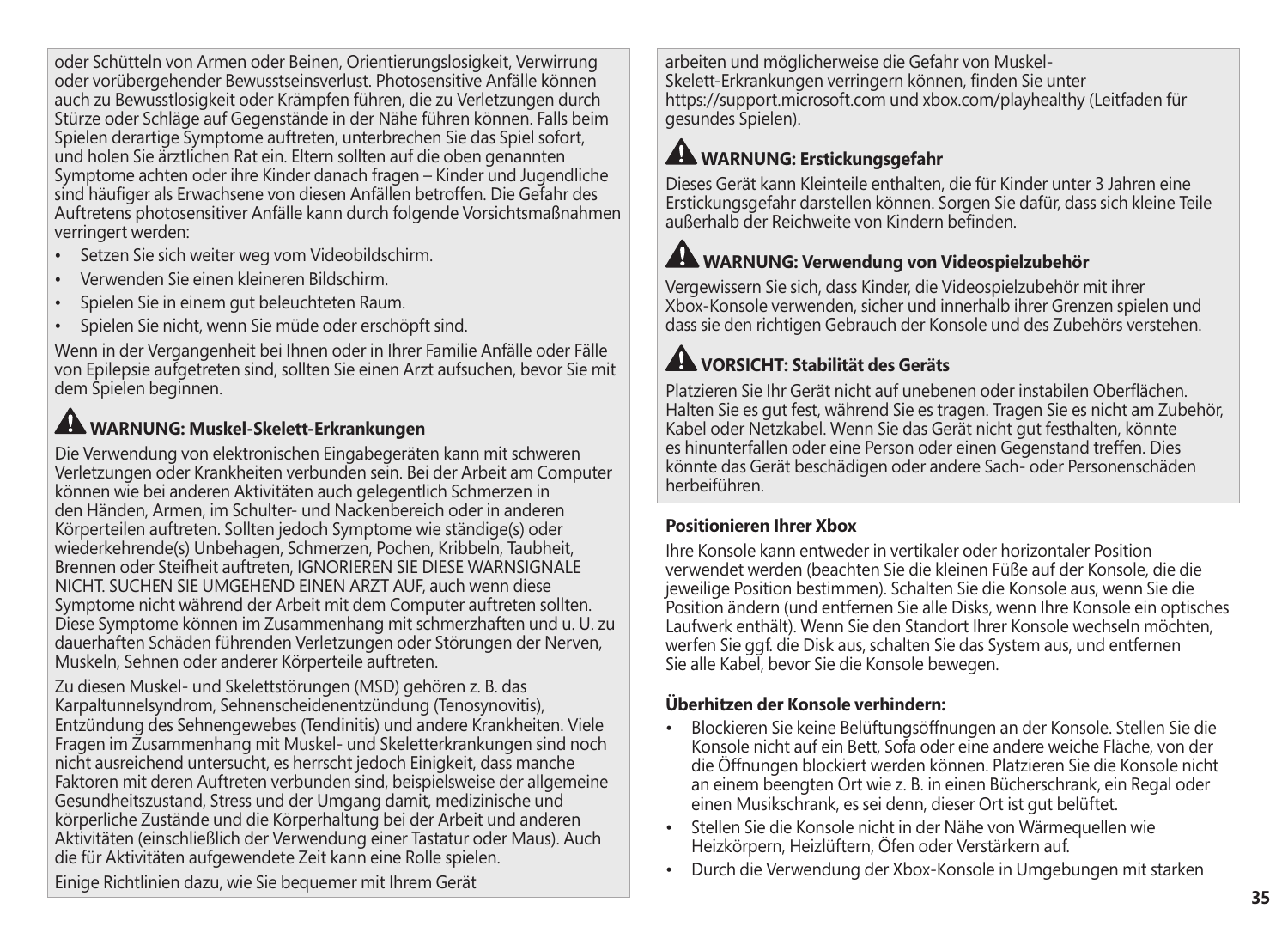und schnellen Temperaturschwankungen kann die Konsole beschädigt werden. Wenn Sie die Konsole an einen Ort bringen, dessen Temperatur um mehr als 11 °C von der des vorherigen Orts abweicht, warten Sie, bis sich die Konsole an die Raumtemperatur angeglichen hat, bevor Sie sie einschalten. Die Betriebstemperatur der Konsole liegt im Bereich zwischen  $+5$  und  $+35$  °C.

## **VORSICHT: Gehörschutz**

Häufige oder längere Aussetzung gegenüber lauten Geräuschen oder Klängen bei der Verwendung eines Headsets oder Kopfhörer kann zu vorübergehendem oder dauerhaftem Hörverlust führen. Die individuelle Anfälligkeit für lärmbedingten Hörverlust und mögliche Hörprobleme ist unterschiedlich. Die Lautstärke, die von einem Gerät erzeugt wird, hängt außerdem von der Art des Tons, den Geräteeinstellungen und dem verwendeten Headset oder den verwendeten Kopfhörern ab. Daher gibt es keine einzige Lautstärkeeinstellung, die für jeden oder für jede Tonkombination, Einstellungen und Gerät geeignet ist.

Hier sind einige allgemeine Empfehlungen, um Ihre Aussetzung lauten Geräuschen oder Klängen bei der Verwendung eines Headsets oder Kopfhörer mit Ihrem Gerät zu minimieren:

- Setzen Sie Ihr Gehör nur möglichst kurz hohen Lautstärken aus. Alle Klänge, denen Sie täglich ausgesetzt sind, summieren sich. Durch das Hören von Musik oder anderen Inhalten auf Ihrem Gerät mit einem Headset oder Kopfhörern bei maximaler Lautstärke kann Ihr Gehör schon innerhalb von 15 Minuten dauerhaft geschädigt werden. Wenn Sie auch anderen Lärmquellen ausgesetzt sind, kann das Hören bei hohen Lautstärken in kurzer Zeit Schäden verursachen.
- Je länger Sie lauten Geräuschen ausgesetzt sind, desto wahrscheinlicher ist es, dass Sie Ihr Gehör schädigen. Höhere Lautstärken führen schneller zu Schäden Ihres Gehörs.
- Stellen Sie die Lautstärke Ihres Geräts immer leiser, bevor Sie ein Headset oder Kopfhörer an Ihr Gerät anschließen. Stellen Sie den Lautstärkeregler so ein, dass Sie den Ton in ruhiger Umgebung gut hören, aber keinesfalls lauter.
- Erhöhen Sie die Lautstärke im Anschluss daran nicht mehr. Die Ohren passen sich der Lautstärke an. So klingt eine hohe Lautstärke nach einiger Zeit normal, Ihr Gehör könnte aber immer noch geschädigt werden.
- Erhöhen Sie die Lautstärke nicht, um Umgebungslärm zu unterdrücken. Die Kombination aus Umgebungslärm und Geräuschen von Ihrem Headset oder Ihren Kopfhörern kann zur Schädigung Ihres Gehörs führen. Versiegelte Kopfhörer oder Kopfhörer mit Rauschunterdrückung können Umgebungslärm reduzieren, wodurch eine Erhöhung der Lautstärke

vermieden werden kann.

- Wenn Sie Personen in Ihrer Nähe, die sich in normaler Lautstärke unterhalten, nicht verstehen können, sollten Sie die Lautstärke verringern. Klang, der die Lautstärke eines normalen Gesprächs übertönt, kann zu Gehörschäden führen. Selbst bei Verwendung von versiegelten Kopfhörern oder Kopfhörern mit Rauschunterdrückung sollten Sie Personen in Ihrer Nähe verstehen können.
- Um das Risiko von Hörschäden zu minimieren, halten Sie die Lautstärke so niedrig, dass Sie mit Personen in der Nähe sprechen können.
- Kopfhörer und Headsets können gefährliche Gegenstände wie Heftklammern und Büroklammern anziehen. Überprüfen Sie immer Ihr Headset oder Ihre Kopfhörer, bevor Sie sie verwenden.
- Möglicherweise gelten in Ihrer Region Verbote oder Einschränkungen für die Verwendung eines Headsets oder von Kopfhörern beim Fahren; informieren Sie sich über Ihre örtlichen Gesetze und Vorschriften.

Beachten Sie schließlich die Symptome von Hörverlust. Es ist eine gute Idee, Ihr Gehör regelmäßig von einem Audiologen überprüfen zu lassen. Hören Sie auf, ein Headset oder Kopfhörer mit Ihrem Gerät zu verwenden und lassen Sie Ihr Gehör überprüfen, wenn:

- Symptome für einen Gehörverlust festzustellen sind.
- Sie ein Klingeln in Ihren Ohren hören.
- Ihre eigene Stimme gedämpft, dumpf oder undeutlich klingt.

## **WARNUNG: Exposition gegenüber Hochfrequenz-Energie (HF)**

Geräte mit WLAN- und Bluetooth®-Funksendern wurden so konstruiert, gefertigt und geprüft, dass sie die von der Federal Communications Commission (FCC), Industry Canada und den zuständigen Behörden in Europa festgelegten Grenzwerte bezüglich HF-Strahlenbelastung und spezifischen Absorptionsraten einhalten.

Um sicherzustellen, dass Ihre Exposition gegenüber HF-Energie, die von den Wi-Fi- und Bluetooth-Sendern erzeugt wird, die in diesen Richtlinien festgelegten Expositionsgrenzwerte nicht überschreitet, richten Sie das Gerät so aus, dass die Bildschirmseite nicht direkt mit Ihrem Körper in Berührung kommt, wie zB. die gegen den Schoß oder Oberkörper liegende Bildschirmseite.

Weitere Informationen zur HF-Sicherheit finden Sie auf der FCC-Website unter http://www.fcc.gov/oet/rfsafety und auf der Website von Industry Canada unter http://www.ic.gc.ca/eic/site/smt-gst.nsf/eng/sf01904.html.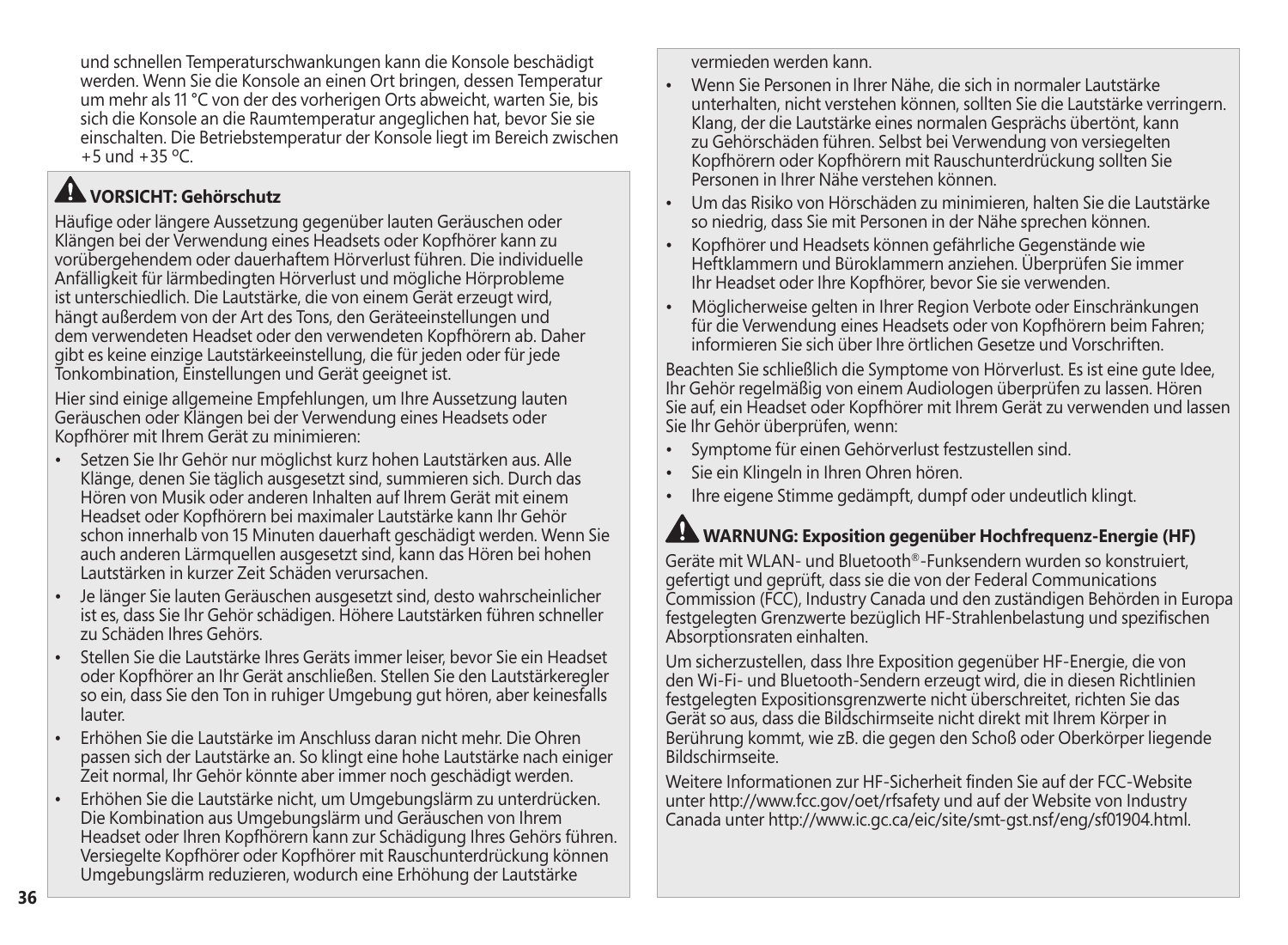## **WARNUNG: Persönliche medizinische Geräte**

Hochfrequente Emissionen und magnetische Felder elektronischer Geräte können den Betrieb anderer elektronischer Geräte beeinträchtigen und zu Fehlfunktionen führen. Das Gerät wurde zwar so konstruiert, getestet und hergestellt, dass es die Bestimmungen zu hochfrequenten Emissionen in Ländern wie den Vereinigten Staaten, Kanada, der Europäischen Union und Japan erfüllt, die Funksender und Stromkreise des Geräts können jedoch Störungen in anderen elektronischen Geräten auslösen.

Personen mit Herzschrittmachern sollten immer die folgenden Vorsichtsmaßnahmen treffen:

- Die American Heart Association empfiehlt, einen Mindestabstand von 15 cm zwischen einem drahtlosen Gerät und einem Herzschrittmacher einzuhalten, um mögliche Störungen des Herzschrittmachers zu vermeiden.
- Wenn Sie Ihr Mobilgerät mit einer Hülle oder Halterung verwenden, wählen Sie eine ohne Metallteile.
- Tragen Sie Ihr Gerät nicht in einer Brusttasche.
- Schalten Sie das Gerät sofort aus, wenn Sie Grund zu der Annahme haben, dass eine Störung vorliegt.

Wenn Sie ein anderes als einen Herzschrittmacher verwenden, wenden Sie sich an den Gerätehersteller oder Ihren Arzt, um Informationen und Anweisungen zur Verwendung anderer elektronischer Geräte in der Nähe Ihres medizinischen Geräts zu erhalten.

# **ALL** HINWEIS: Drahtlosgeräte an Bord von Flugzeugen

Entfernen Sie vor dem Besteigen eines Flugzeugs bzw. vor dem Verstauen eines drahtlosen Geräts in aufzugebendem Gepäck die Batterien aus dem Gerät oder schalten Sie das Gerät aus (wenn es über einen Ein-/Aus-Schalter verfügt). Achten Sie auf die Ankündigung während des Fluges, die Ihnen sagt, ob Sie Ihr Gerät während eines Fluges benutzen dürfen.

Die Nutzung von Drahtlosgeräten während des Fluges liegt im Ermessen der Fluggesellschaft.

# **WARNUNG: Funkinterferenzen**

Obwohl Ihr Gerät auf Sicherheit und Kompatibilität geprüft wurde, enthält es einen Sender, der unter bestimmten Umständen andere elektronische Geräte oder medizinische Geräte (z. B. Herzschrittmacher) beeinträchtigen kann, was zu Fehlfunktionen und möglichen Verletzungen oder Todesfällen führen kann.

- Schalten Sie Ihr Gerät überall dort aus, wo Sie dazu aufgefordert wurden.
- Befolgen Sie in einem Flugzeug die Anweisungen der Besatzung. Schalten

Sie gemäß den Anweisungen der Besatzung Ihr Gerät aus bzw. schalten Sie den Flugzeugmodus ein. Dies gilt auch für eventuelle Drahtlosgeräte in Ihrem Gepäck. Erkundigen Sie sich bei den Mitarbeitern der Fluggesellschaft bzw. bei der Besatzung, ob das Gerät während des Fluges genutzt werden darf.

• Befolgen Sie alle Regeln der Einrichtung und die veröffentlichten Anweisungen in Bereichen, in denen die Nutzung von Mobilfunk- oder drahtlosen Netzwerken verboten ist.

#### **ZUSAMMENFASSUNG DER BESCHRÄNKTEN GARANTIE DES HERSTELLERS**

Bitte lesen Sie die gesamte beschränkte Garantie unter support.microsoft.com/warranty. Durch den Kauf oder die Verwendung des Microsoft-Produkts erklären Sie sich mit den Bedingungen einverstanden.

Microsoft garantiert, dass das Microsoft-Produkt unter normalen Nutzungsbedingungen für die Dauer **eines Jahres (90 Tage für Xbox-Zubehör)** ab dem Datum des ursprünglichen Kaufs von einem autorisierten Händler nicht defekt ist. Die Garantie schließt normale Abnutzung, kosmetische Schäden, Schäden, die durch externe Ursachen verursacht werden, wie z. B. Herunterfallen, Einwirkung von Flüssigkeit, unzureichende Belüftung, unsachgemäße Verwendung (die nicht mit den Anweisungen von Microsoft übereinstimmt), Hacking, Viren oder andere Malware sowie Schäden, die durch Reparaturen oder Änderungen durch eine andere Person als Microsoft oder einen von Microsoft autorisierten Dienstanbieter verursacht werden, aus. **Falls Ihnen nach örtlichem Recht eine konkludente Garantie, einschließlich der konkludenten Garantie der Handelsüblichkeit und der Eignung für einen bestimmten Zweck zusteht, ist deren Dauer dieselbe wie die Dauer dieser Garantie. Einige Staaten, Regionen oder Länder gestatten keine zeitliche Begrenzung einer konkludenten Garantie. Daher gelten die vorstehenden Beschränkungen möglicherweise nicht für Sie.** Um Garantieleistungen in Anspruch zu nehmen, verwenden Sie zunächst die Tipps zur Fehlerbehebung unter support.microsoft.com. Wenn Ihr Problem dort nicht gelöst werden kann, folgen Sie dem Online-Prozess unter support.microsoft.com.

Es gelten weitere Ausschlüsse und Beschränkungen.

**Diese Garantie räumt Ihnen spezifische vertragliche Rechte ein und findet neben den Ihnen möglicherweise aufgrund von örtlichen Verbrauchergesetzten oder anderen Gesetzen zustehenden Rechten Anwendung. Es können Ihnen auch andere Rechte zustehen, die je nach Staat, Region oder Land variieren können. Ausgenommen anderslautender gesetzlicher Vorgaben schließt Microsoft andere Ihnen möglicherweise zustehenden Rechte weder aus, noch begrenzt oder**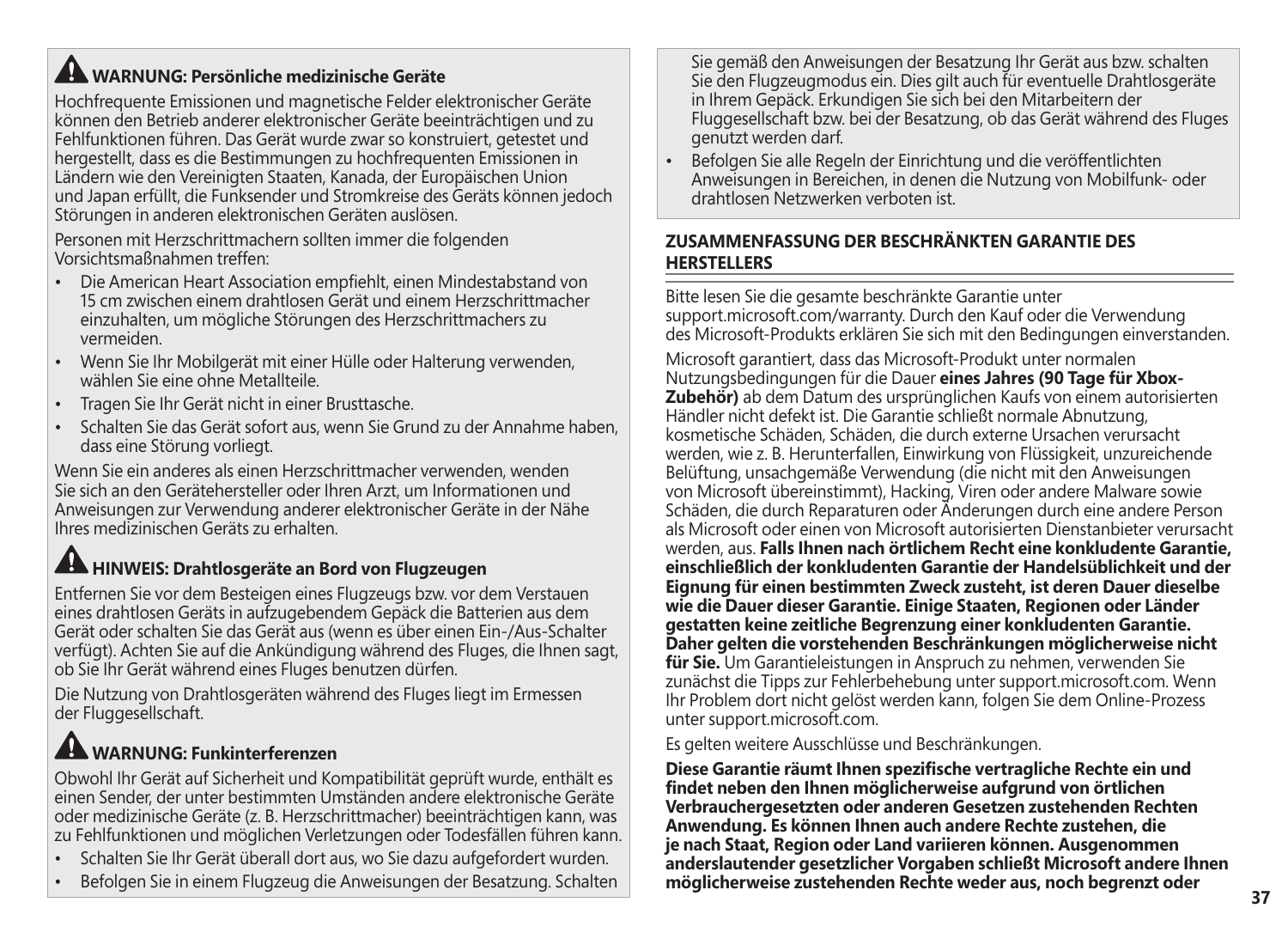#### **hebt Microsoft diese auf, einschließlich jener Rechte, die sich aus einer Abweichung mit dem Kaufvertrag ergeben können.**

#### **GESETZLICHE BESTIMMUNGEN**

- Nicht zur Verwendung in Maschinen oder in medizinischen und industriellen Anwendungen vorgesehen.
- Dieses Produkt ist für die Verwendung mit NTRL-geprüften (UL, CSA, ETL usw.) und/oder IEC/EN 60950-1- oder IEC/EN 62368-1-konformen (CE-Zeichen) IT-Geräten vorgesehen.
- Es sind keine zu wartenden Teile enthalten.
- Betriebstemperatur: +5 ºC (+41 ºF) bis +35 ºC (+95 ºF).

### **Exposition gegenüber Hochfrequenz-Energie (HF)**

Modelle 1882, 1883, 1914: Dieses Gerät enthält Funksender und wurde so entwickelt, hergestellt und getestet, dass es die von der Federal Communications Commission (FCC), Industry Canada und den zuständigen Behörden in Europa festgelegten Grenzwerte bezüglich HF-Strahlenbelastung und spezifischen Absorptionsraten einhält.

Modell 1882, 1883: Bei Installation und Betrieb ist ein Mindestabstand von 20 cm zwischen Gerät und Körper einzuhalten.

Informationen zur spezifischen Absorptionsrate des Produkts (SAR) finden Sie unter sar.microsoft.com.

FCC-Website unter https://www.fcc.gov/general/radio-frequency-safety-0 ISED-Website unter https://www.ic.gc.ca/eic/site/smt-gst.nsf/eng/sf01904.html

Die Funkfrequenzbänder bei Betrieb von Modell 1882 und die entsprechende maximale nominale Sendeleistung lauten wie folgt:

Modell 1888 WLAN 2,4-2,483GHz, 20,5 dBm EIRP WLAN 5,15-5,25GHz, 24 dBm EIRP WLAN 5,25-5,35GHz, 24,5 dBm EIRP WLAN 5,47-5,725GHz, 25,5 dBm EIRP WLAN 5,725-5,85GHz, 14,5 dBm EIRP

Modell 1889 WLAN 2,412-2,462GHz, 12,5 dBm EIRP WLAN 5,15-5,25GHz, 16,5 dBm EIRP WLAN 5,725-5,85GHz, 15 dBm EIRP

Die Funkfrequenzbänder bei Betrieb von Modell 1883 und die entsprechende maximale nominale Sendeleistung und Toleranzen lauten wie folgt:

Modell 1884 WLAN 2,4-2,483GHz, 23 dBm EIRP WLAN 5,15-5,25GHz, 22 dBm EIRP WLAN 5,25-5,35GHz, 21.5 dBm EIRP WLAN 5,47-5,725GHz, 22 dBm EIRP WLAN 5,725-5,85GHz, 13,5 dBm EIRP Modell 1885 WLAN 2,412-2,462GHz, 15,5dBm EIRP WLAN 5,15-5,25GHz, 17 dBm EIRP WLAN 5,725-5,85GHz, 14,5 dBm EIRP

Die Funkfrequenzbänder bei Betrieb von Modell 1914 und die entsprechende maximale nominale Sendeleistung lauten wie folgt:

WLAN 2,400 to 2,4835 GHz : 8,2dBm EIRP WLAN 5,15-5,25GHz : 13,27dBm EIRP WLAN 5,25-5,35GHz : 13,9dBm EIRP WLAN 5,47-5,725GHz : 13,43dBm EIRP Bluetooth LE 2,400 to 2,4835 GHz : 7,24dBm EIRP

Unternehmen: Microsoft Ireland Operations Limited

Adresse: One Microsoft Place

South County Business Park

Dublin D18 P521

Land: Irland

Telefonnummer: +353 1 295 3826

Faxnummer: +353 1 706 4110

| $\epsilon$<br>Ш |    |           |           |                |  |
|-----------------|----|-----------|-----------|----------------|--|
| BE              | DK | GR        | FS.       | FR             |  |
| IF              | IT | ш         | ΝI        | AT             |  |
| PT              | FI | SE        | GB        | N <sub>O</sub> |  |
| DE              | CH | PI        | HU        | <b>SK</b>      |  |
| CZ              | CY | IS        | <b>RO</b> | SI             |  |
| FF              | IV | LT        | MT        | П              |  |
| BG              | TR | <b>HR</b> |           |                |  |

5,15 – 5,35 GHz – Nur zur Verwendung in Innenräumen.

#### **Vereinfachte EU-Konformitätserklärung**

Modelle 1882, 1883, 1914: Hiermit erklärt die Microsoft Corporation, dass dieses Produkt den Bestimmungen der Richtlinie 2014/53/ EU entspricht.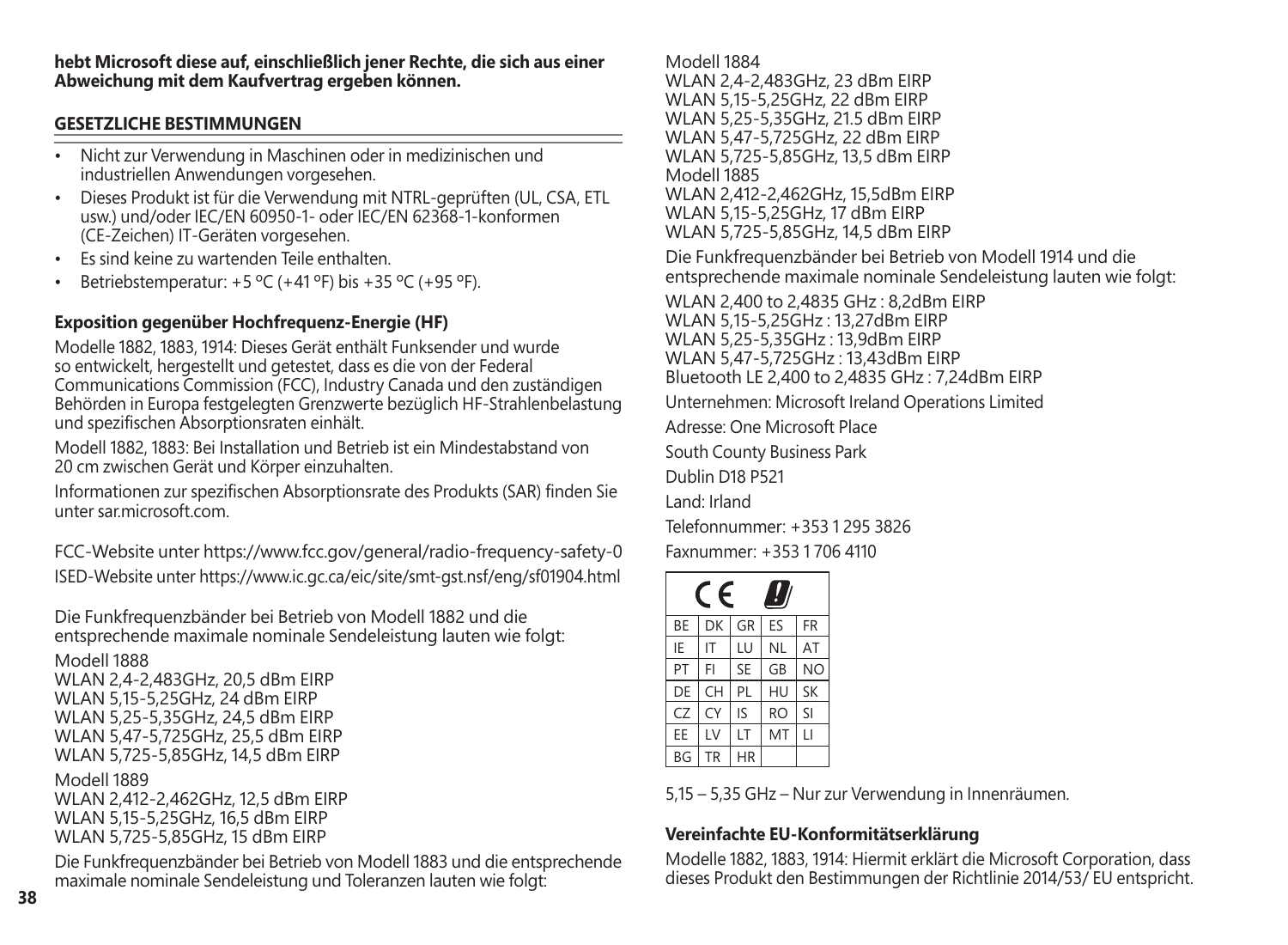Der vollständige Text der EU-Konformitätserklärung ist unter folgender Internetadresse verfügbar: aka.ms/eucompliancedoc.

Die vollständige Konformitätserklärung enthält u. a. auch Informationen zu Software und Zubehör, die sich auf die funktechnische Konformität mit der oben genannten Richtlinie auswirken.

#### **Entsorgung von Akkus/Batterien und Elektro- und Elektronikaltgeräten**



Dieses Symbol auf dem Produkt, seinen Akkus/Batterien oder seiner Verpackung bedeutet, dass dieses Produkt und darin enthaltene Akkus/Batterien nicht im Hausmüll entsorgt werden dürfen. Stattdessen müssen Sie das Produkt und die Akkus/Batterien an einer entsprechenden Sammelstelle für das Recycling von Akkus/

Batterien, Elektro- und Elektronikaltgeräten abgeben. Die getrennte Sammlung und das Recycling tragen zum Umweltschutz bei und verhindern möglicherweise negative Folgen für die menschliche Gesundheit und die Umwelt, die bei ungeeigneter Entsorgung aufgrund des möglichen Vorhandenseins gefährlicher Substanzen in Akkus und Elektro- und Elektronikgeräten verursacht werden können. Weitere Informationen zu Sammelstellen für Akkus/Batterien, Elektro- und Elektronikaltgeräte erhalten Sie bei Ihrer Stadt- bzw. Gemeindeverwaltung, Ihrem Entsorgungsbetrieb oder dem Händler, bei dem Sie dieses Produkt erworben haben. Zusätzliche Informationen zur Entsorgung von Elektro- und Elektronikaltgeräten erhalten Sie unter erecycle@microsoft.com.

In diesem Produkt werden möglicherweise Lithium-, NiMH- oder Alkali-Batterien verwendet.

#### **Copyright**

Die Informationen in diesem Dokument, einschließlich der URLs und anderer Verweise auf Internet-Websites, können sich ohne Vorankündigung ändern. Durch dieses Dokument werden Ihnen keine gesetzlichen Rechte am geistigen Eigentum von Microsoft-Produkten eingeräumt. Sie sind berechtigt, dieses Dokument für Ihre eigenen Zwecke und als Referenz zu kopieren und zu verwenden.

© 2020 Microsoft, das Microsoft-Logo, Xbox, Xbox 360, Xbox One, Xbox Series X, Xbox Series S und die Xbox-Logos sind Marken der Microsoft-Unternehmensgruppe. HDMI, das HDMI-Logo und High-Definition Multimedia Interface sind Marken oder eingetragene Marken von HDMI Licensing LLC. Dolby, Dolby Vision, Atmos und das "Double-D"-Symbol sind eingetragene Marken von Dolby Laboratories Licensing Corporation. Hergestellt unter Lizenz von Dolby Laboratories. Hergestellt unter Lizenz von DTS, Inc. DTS, das Symbol, DTS und das Symbol zusammen, DTS:X und das DTS:X-Logo sind eingetragene Marken oder Marken von DTS, Inc. in

den Vereinigten Staaten und/oder anderen Ländern. © DTS, Inc. Alle Rechte vorbehalten. Für Konsolen mit einem optischen Blu-ray™-Laufwerk: Die Blu-ray Disc™-, Blu-ray™-, Ultra HD Blu-ray™-Wortmarken und Logos sowie Marken der Blu-ray Disc Association.

 $d\mathbf{t}$ 





Xbox Series X



Antworten auf häufig gestellte Fragen, Schritte zur Fehlerbehebung und Kontaktinformationen des Xbox-Kundendienstes finden Sie unter support.microsoft.com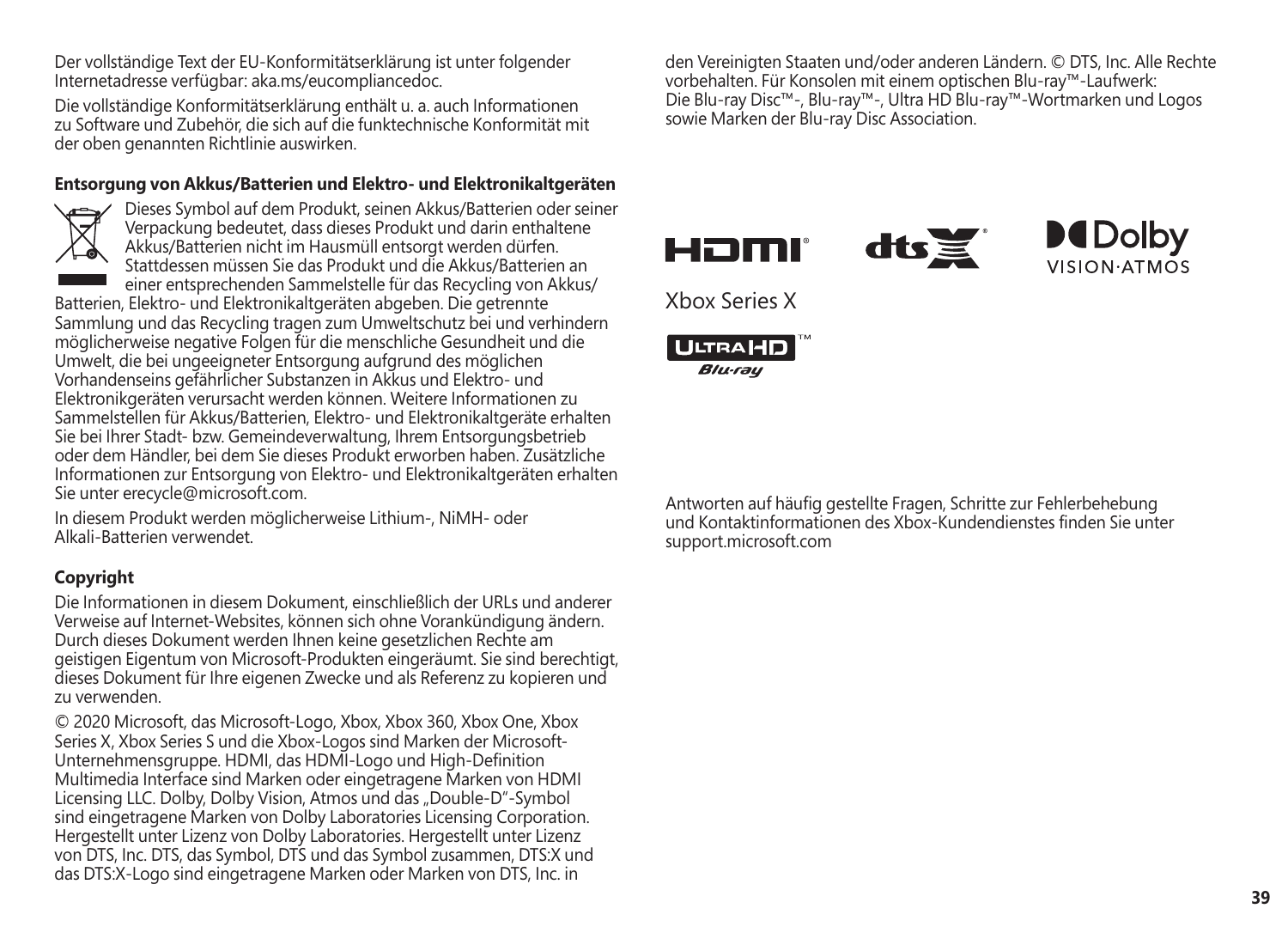

### **GUIDA AL PRODOTTO CONSOLE XBOX, CONTRATTO E GARANZIA LIMITATA**

#### **È NECESSARIO ACCETTARE LA GARANZIA LIMITATA, IL CONTRATTO DI SERVIZI MICROSOFT E LE CONDIZIONI DI LICENZA SOFTWARE**

L'acquisto o l'utilizzo del Prodotto Microsoft implica l'accettazione delle condizioni di:

- Garanzia limitata del produttore disponibile all'indirizzo support. microsoft.com/warranty. Leggere il riepilogo a partire da pagina 45.
- Contratto di Servizi Microsoft consultabile all'indirizzo microsoft.com/msa. Tale contratto regola l'uso del servizio online Xbox e dei giochi e delle app di Microsoft Studios.
- Contratto di licenza software consultabile all'indirizzo xbox.com/slt.

Ti consigliamo di leggere questi documenti. Se non accetti le condizioni, non configurare o utilizzare il prodotto Xbox (console o accessorio). Restituisci il prodotto Xbox a Microsoft o al tuo rivenditore per ottenere un rimborso. I manuali dei prodotti per console e accessori Xbox sono disponibili all'indirizzo xbox.com/support/manual. La tua console potrebbe contenere un'unità disco ottico.

#### **Questo simbolo identifica i messaggi relativi a sicurezza e salute in questa guida.**

#### **ATTENZIONE: LEGGI LE INFORMAZIONI SULLA SICUREZZA E SULLA SALUTE**

I prodotti Microsoft sono sviluppati per essere sicuri ed efficaci. Leggi questa guida per conoscere informazioni importanti sulla salute e la sicurezza riguardo al tuo dispositivo e le condizioni della Garanzia limitata applicata. Lo scopo di questa guida è di aiutare gli utenti a utilizzare il dispositivo in modo più confortevole e produttivo. L'inosservanza delle istruzioni sulla configurazione, l'utilizzo e la cura del dispositivo può aumentare il rischio di lesioni personali gravi o fatali o di danni materiali.

Puoi trovare ulteriore assistenza all'indirizzo support.microsoft.com.

#### **AVVISO: Leggi le istruzioni d'uso**

Eventuali errori nella configurazione, nell'utilizzo e nella cura del prodotto possono aumentare il rischio di danni ai dispositivi.

Leggi questa guida e conserva tutte le guide stampate per poterle consultare in futuro.

#### **Configurazione iniziale della console e aggiornamenti**

Connessione Internet a banda larga (consigliato 1,5 Mbps in download/768 Kbps in upload); sono necessari un account Microsoft e un profilo Xbox per la configurazione iniziale online, i download/aggiornamenti obbligatori (alcuni importanti) e alcune funzionalità (inclusa la conservazione delle impostazioni e delle informazioni di gioco). Lo streaming in 4K richiede una velocità di download di 18-24 Mbps. Vengono applicate le tariffe dell'ISP (xbox.com/consoles/gettingstarted).

Per conoscere le procedure di risoluzione dei problemi, ottenere risposte alle domande sulla configurazione e le informazioni di contatto dell'assistenza clienti Xbox, vedi support.microsoft.com.

### **ATTENZIONE: Sicurezza dell'alimentatore CA e cavo di alimentazione**

Scegliere e utilizzare un alimentatore CA e/o un cavo di alimentazione adeguato al dispositivo. Il mancato rispetto delle precauzioni seguenti può causare lesioni gravi o fatali per scosse elettriche o incendio, nonché danni al dispositivo.

Per scegliere una fonte di alimentazione adeguata per il dispositivo:

- Si consiglia di utilizzare alimentatori e cavi di alimentazione CA Microsoft originali. Il dispositivo è fornito con un alimentatore e/o cavo di alimentazione CA Microsoft originale. È possibile acquistare alimentatori e/o cavi di alimentazione CA Microsoft originali presso i rivenditori autorizzati Microsoft e online all'indirizzo https://store.microsoft.com/devices.
- Usare esclusivamente l'alimentazione CA fornita dalla rete elettrica tramite prese a muro standard. Non utilizzare fonti di alimentazione di tipo alternativo, come generatori o inverter, anche se la tensione e la frequenza sembrano accettabili.
- Verificare che la presa elettrica fornisca il tipo di alimentazione indicata per il dispositivo in termini di tensione [V] e frequenza [Hz]. Se non si conosce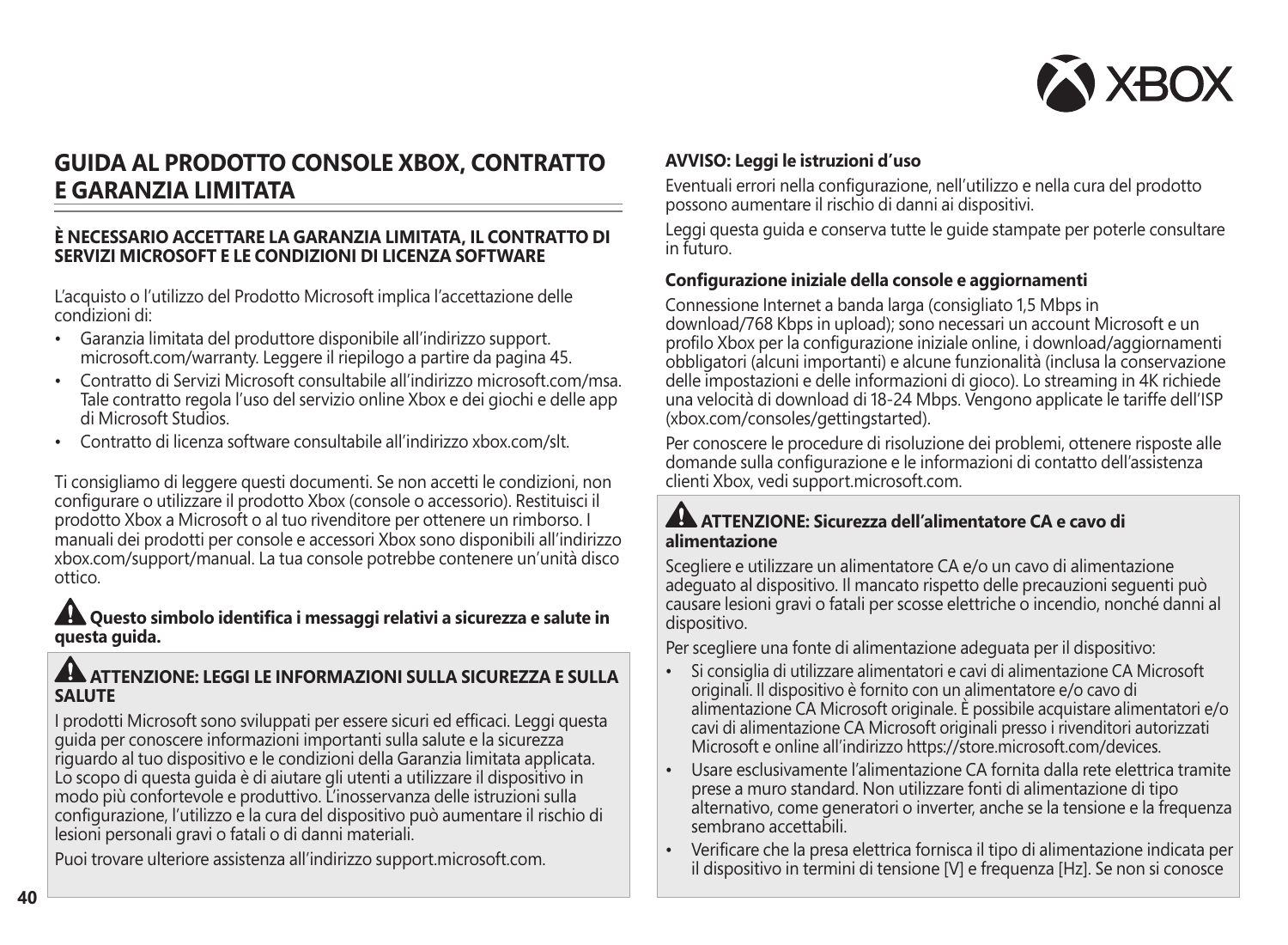il tipo di alimentazione fornita dalla rete elettrica, consultare un elettricista qualificato.

- Evitare di sovraccaricare la presa a muro, il cavo di prolunga, la presa multipla o qualsiasi altra presa elettrica. Verificare che tali supporti siano tarati per gestire la corrente totale assorbita dal dispositivo (misurata in ampere [A]) e da eventuali altri apparecchi collegati allo stesso circuito.
- Nel caso di dispositivi con spinotti AC pieghevoli, verificare che essi siano estesi completamente prima di collegare l'alimentatore CA del dispositivo alla presa elettrica.
- Nel caso di dispositivi dotati di cavo di alimentazione con spinotti rimovibili e alimentatore universale, verificare la corretta configurazione degli spinotti secondo la presa di corrente e inserirli completamente nell'alimentatore CA prima di collegarlo alla presa elettrica.

# **ATTENZIONE: Sicurezza di cavi e connettori**

Se esposti, i cavi del dispositivo presentano un potenziale rischio di inciampo. Disporre tutti i cavi in modo che persone e animali non possano inciamparvi mentre si spostano nell'area. Impedire ai bambini di giocare con fili e cavi. Per evitare di danneggiare i cavi e i connettori:

- Proteggere i cavi per impedire che vengano calpestati o schiacciati.
- Proteggere i cavi per impedire che vengano schiacciati o piegati, in particolare quando sono collegati a una presa di corrente a muro (rete elettrica), all'alimentatore e al dispositivo.
- Non strattonare, annodare, piegare, allungare o maltrattare in altro modo i cavi di alimentazione. Non avvolgere troppo saldamente il cavo di alimentazione, specialmente attorno al corpo dell'alimentatore. È preferibile avvolgerlo in spire morbide, evitando pieghe strette.
- Quando si posiziona il dispositivo o l'alimentatore, accertarsi che i cavi non siano piegati e che i connettori non siano pressati contro pareti o superfici dure.
- Non esporre i cavi di alimentazione a fonti di calore.
- Non permettere ad animali domestici o bambini di mordere o masticare i cavi di alimentazione.
- Quando si scollega il cavo di alimentazione, tirare la spina, non tirare il cavo.
- Controllare regolarmente i cavi di alimentazione. Se un cavo di alimentazione si surriscalda, si sfilaccia, si rompe o si danneggia in qualsiasi modo, interromperne immediatamente l'uso. Si consiglia di sostituire il cavo di alimentazione danneggiato con un cavo di alimentazione di ricambio originale Microsoft.
- Scollegare il cavo di alimentazione o il cavo di ricarica durante i temporali o quando non viene utilizzato per lunghi periodi.

### **ATTENZIONE: Sicurezza generale della batteria**

Il dispositivo utilizza batterie usa e getta o ricaricabili. Un uso non corretto o improprio delle batterie usa e getta o ricaricabili può causare lesioni gravi o fatali e/o danni materiali e potrebbe danneggiare il dispositivo o i suoi accessori in seguito a fuoriuscita del liquido delle batterie, combustione, surriscaldamento o esplosione.

Il liquido delle batterie è corrosivo e può essere tossico. Può causare ustioni e, se ingerito, può risultare dannoso o fatale.

Per ridurre il rischio di lesioni quando si usano batterie usa e getta o ricaricabili:

- Tenere le batterie fuori dalla portata dei bambini.
- Caricare le batterie ricaricabili solo con il caricabatterie fornito con il dispositivo. L'uso di un metodo di carica improprio può causare incendi o esplosioni.
- Rimuovere immediatamente le batterie vecchie, scariche o esaurite dal dispositivo. Riciclare o smaltire le batterie vecchie, scariche o esaurite secondo le leggi e le normative locali, regionali o nazionali.
- Rimuovere le batterie dal dispositivo prima di conservarlo per un lungo periodo di tempo.
- Evitare il contatto con il liquido delle batterie. In caso di fuoriuscita di liquido da una batteria:
	- $^{\circ}$  Evitare che il liquido fuoriuscito venga a contatto con la pelle, gli occhi, i vestiti o altre superfici. Se il liquido della batteria entra a contatto con la pelle, gli occhi o i vestiti, lavare immediatamente la parte interessata con acqua e contattare il medico o altri presidi sanitari.
	- - Rimuovere con cautela tutte le batterie, seguendo in senso inverso le istruzioni per l'installazione delle batterie fornite con il dispositivo.
	- - Prima di inserire delle batterie nuove, pulire l'apposito alloggiamento con un panno asciutto o seguire le istruzioni per la pulizia fornite dal produttore.
- È consigliabile utilizzare batterie approvate da Microsoft. Sostituire le batterie usa e getta o ricaricabili fornite con il dispositivo con batterie dello stesso tipo e classificazione.
- Non smontare, schiacciare, schiacciare, aprire, forare, spezzare, causare cortocircuiti, esporre a temperature superiori ai 40 °C (104 °F) né smaltire le batterie nel fuoco o nell'acqua.
- Non usare insieme batterie nuove e usate né batterie di tipi diversi (ad esempio, batterie zinco-carbone e alcaline).
- Non lasciare che i morsetti delle batterie vengano a contatto con oggetti di metallo perché possono surriscaldarsi e causare ustioni.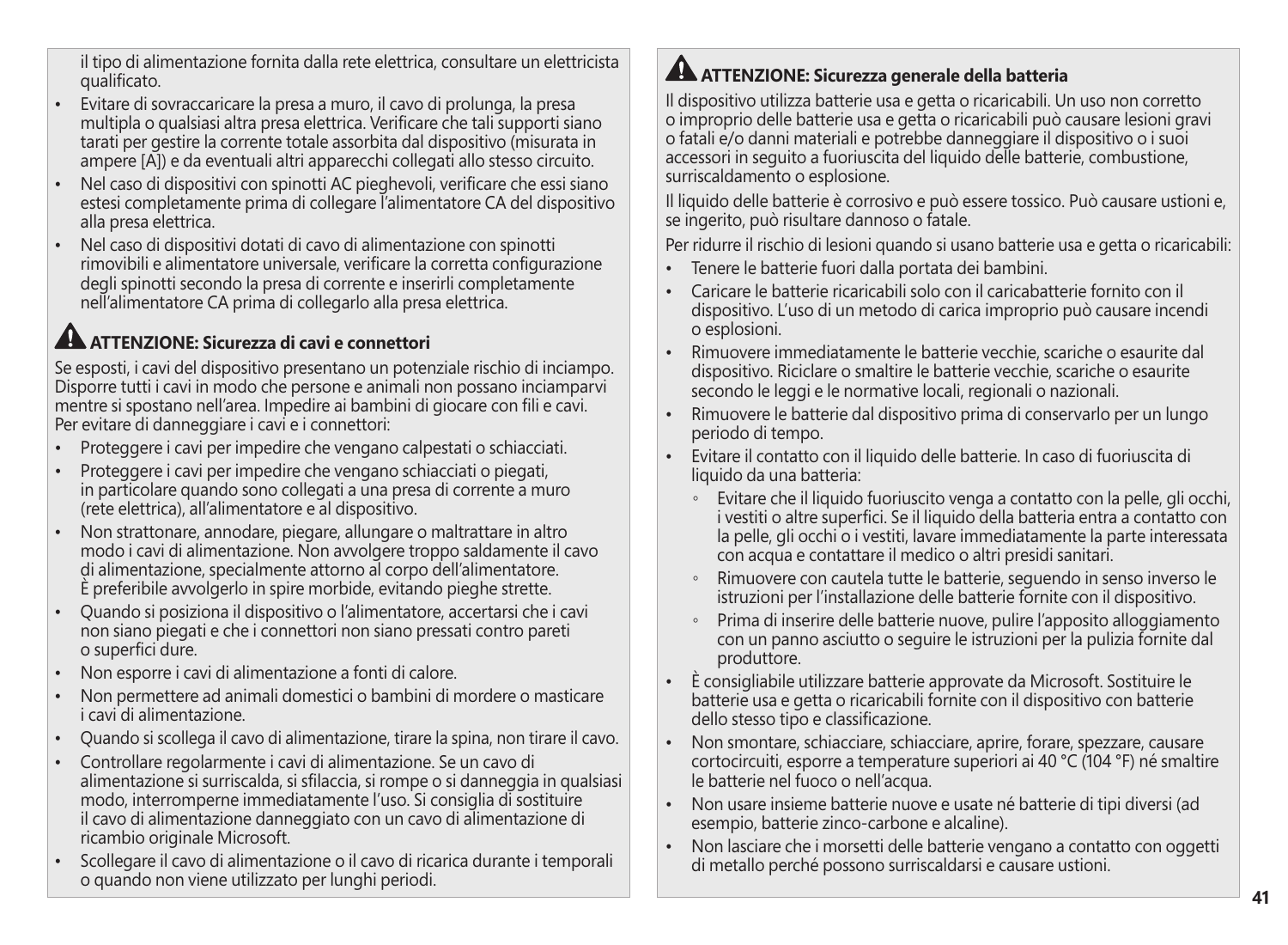- Non trasportare o conservare le batterie insieme ad altri oggetti di metallo.
- Non lasciare un dispositivo a batterie esposto alla luce diretta del sole per periodi di tempo prolungati.
- Non immergere le batterie in acqua ed evitare che si bagnino.
- Non utilizzare batterie bagnate. Non tentare di asciugare le batterie con asciugacapelli, forni convenzionali o forni a microonde.
- Non collegare direttamente le batterie alle prese a muro o all'accendisigari dell'auto.
- Non colpire, lanciare, calpestare o sottoporre le batterie a pesanti urti fisici.
- Non tentare di inserire corpi estranei nelle batterie; non modificare o ricostruire, non immergere o esporre ad acqua o altri liquidi, non esporre a incendi, esplosioni o altri pericoli.
- Non ricaricare le batterie in prossimità del fuoco o in condizioni di calore eccessivo.
- La caduta del dispositivo o delle sue batterie, specialmente su una superficie dura, può causarne il danneggiamento. Se si ritiene che il dispositivo sia danneggiato, Microsoft consiglia di richiedere assistenza professionale per farlo ispezionare.
- Non utilizzare mai batterie danneggiate. Se le batterie appaiono graffiate o scheggiate, rimuoverle subito e provvedere al corretto smaltimento. L'uso di batterie danneggiate può causare cortocircuiti, surriscaldamento e altri problemi ai componenti.

### **ATTENZIONE: Sostituzione della batteria e riparazioni del dispositivo (batterie sostituibili dall'utente)**

Per sostituire le batterie nei dispositivi con batterie sostituibili dall'utente, aprire il vano della batteria e seguire le istruzioni per la sostituzione delle batterie presenti nella Guida introduttiva. Microsoft consiglia di richiedere assistenza professionale per tutte le altre riparazioni del dispositivo e di prestare attenzione in caso di riparazioni eseguite autonomamente. Quando si apre e/o si ripara il dispositivo, possono verificarsi scosse elettriche, danni al dispositivo, incendi, rischi di lesioni personali e altri pericoli.

# **ATTENZIONE: Pericoli in fase di riparazione**

Quando si apre e/o si ripara il dispositivo, possono verificarsi scosse elettriche, danni al dispositivo, incendi, rischi di lesioni personali e altri pericoli. Microsoft consiglia di richiedere assistenza professionale per le riparazioni del dispositivo e di prestare attenzione in caso di riparazioni eseguite autonomamente.

# **AVVISO: Manipolazione**

Gestire il dispositivo Microsoft con cura. Il dispositivo è realizzato in metallo, vetro e plastica e contiene parti elettroniche sensibili. Il dispositivo può danneggiarsi in caso di caduta, foratura o schiacciamento o di contatto con fuoco o liquidi. Se si sospetta la presenza di danni al dispositivo o alla batteria, interromperne l'uso poiché potrebbe surriscaldarsi o causare lesioni.

# **AVVISO: Compatibilità di terze parti**

Alcuni accessori di terze parti potrebbero non essere compatibili con il dispositivo o essere potenzialmente contraffatti. L'utilizzo di accessori, batterie e dispositivi di ricarica non compatibili o contraffatti può provocare danni al dispositivo e comportare pericolo di incendio, esplosione o guasto della batteria, con conseguenti lesioni gravi, danni al dispositivo o altri rischi seri.

# **ATTENZIONE: Pulizia**

Attenersi alle seguenti precauzioni per ridurre il rischio di incendi, scosse elettriche o danni al dispositivo Microsoft durante la pulizia:

- Scollegare tutti i cavi e spegnere il dispositivo prima di pulirlo.
- Pulire solo la parte esterna del dispositivo.
- Pulire il dispositivo con un panno asciutto.
- In caso di dispositivi con ventole, prese d'aria, porte o aperture simili:
	- $^{\circ}$  Pulire delicatamente la superficie esterna della ventola, delle prese d'aria o di altre aperture per rimuovere gli accumuli di polvere.
	- - Non inserire oggetti nella ventola, nelle prese d'aria, nelle porte o in altre aperture.
	- - Non tentare di pulire i connettori immergendoli in liquidi. Asciugare delicatamente e solo con un panno pulito.

# **AL ATTENZIONE: Uso**

Per ridurre il rischio di incendi, scosse elettriche o danni al dispositivo, non esporlo a pioggia, neve o altre fonti di umidità. Non utilizzare il dispositivo vicino all'acqua o in ambienti umidi (es. vicino a docce, vasche da bagno, lavandini, piscine o in cantine umide). Per preservare le condizioni operative ottimali del dispositivo:

- Non utilizzare il dispositivo vicino a fonti di calore, cibo, sporcizia, polvere, olio, sostanze chimiche o alla luce diretta del sole.
- Non appoggiare oggetti sul dispositivo.
- Utilizzare solo componenti e accessori specificati da Microsoft o loro equivalenti.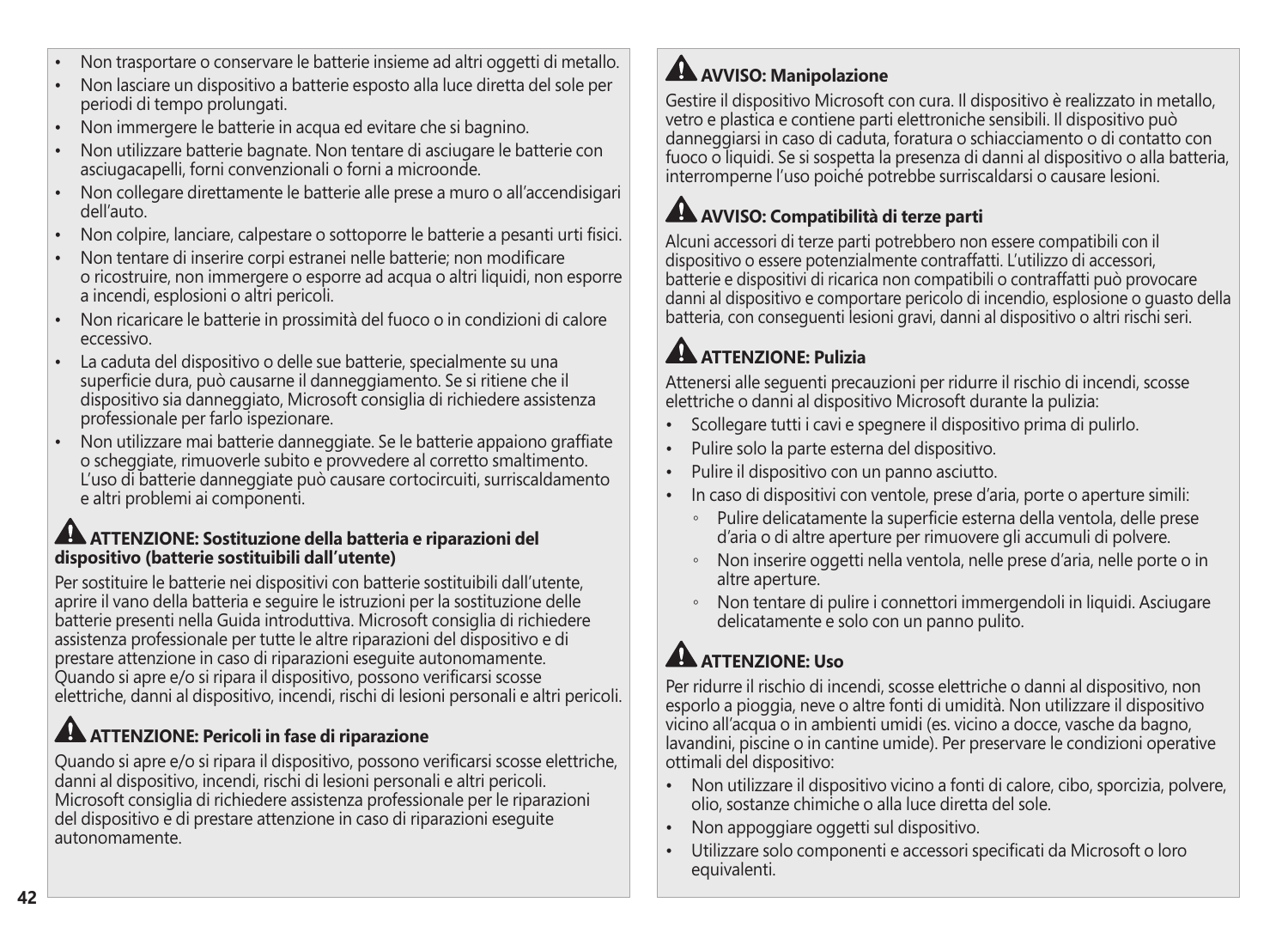- In caso di dispositivi con ventole, prese d'aria, porte o aperture simili:
	- Non coprire né inserire oggetti nella ventola, nelle prese d'aria, nelle porte o in altre aperture.
	- Evitare la formazione di polvere sulla ventola, sulle prese d'aria o su altre aperture.
	- Non collocare il dispositivo in spazi ridotti o angusti.
- Non tentare di asciugare le batterie con asciugacapelli, forni convenzionali o forni a microonde. Se il dispositivo si bagna, passare delicatamente un panno pulito e asciutto sulla parte esterna.
- Non utilizzare aria compressa.
- Non utilizzare dispositivi per la pulizia delle testine dei DVD.

### **AVVISO: Uso del disco**

Per evitare di inceppare l'unità disco o di danneggiare i dischi o il dispositivo:

- Rimuovere sempre i dischi prima di spostare il dispositivo.
- Non usare mai dischi incrinati. Possono rompersi, incastrarsi o danneggiare le parti interne del dispositivo.
- Riporre sempre i dischi nelle relative custodie, quando non sono inseriti nell'unità disco. Non conservare i dischi in luoghi esposti alla luce solare diretta, vicino a fonti di calore o sopra la console Xbox Series X. Prendere i dischi sempre lungo il loro bordo. Per pulire i dischi dei giochi e di altro tipo:
	- Prendere i dischi lungo il loro bordo, evitando di toccarne la superficie con le dita.
	- Pulire i dischi con un panno morbido, sfregando delicatamente dal centro verso l'esterno.
	- Non usare solventi poiché possono danneggiare il disco. Non utilizzare dispositivi per la pulizia dei dischi.

#### **Evitare fumo e polvere**

Non utilizzare la console in ambienti fumosi o polverosi. Il fumo e la polvere possono danneggiare la console, soprattutto l'unità ottica.

### **Etichette e oggetti metallici**

Non collocare etichette o oggetti metallici vicino alla console Xbox o sopra di essa, perché possono interferire con il controller, la connettività di rete e i pulsanti di alimentazione e di espulsione.

Le immagini statiche dei videogiochi possono rimanere impresse su alcuni schermi TV, lasciando un'ombra permanente. Prima di utilizzare i giochi, consultare il manuale dell'utente del televisore.

## **ATTENZIONE: Disturbi di fotosensibilità**

Alcune persone potrebbero accusare disturbi di fotosensibilità se esposte a motivi o luci lampeggianti in immagini in movimento o nei videogiochi. Anche persone che non hanno mai manifestato crisi o attacchi epilettici potrebbero trovarsi in una situazione di patologia non diagnosticata in grado di generare "crisi da fotosensibilità" durante la visione di immagini in movimento o l'utilizzo dei videogiochi.

Queste crisi possono presentare sintomi diversi, come capogiri, visione alterata, tic oculari o facciali, scatti o tremolii in braccia o gambe, disorientamento, confusione o perdita di coscienza momentanea. Le convulsioni o la perdita di coscienza provocate dalle crisi da fotosensibilità possono causare incidenti, come cadute o urti contro gli oggetti circostanti. Smettere immediatamente di giocare e consultare un medico se si riscontra uno qualsiasi di questi sintomi. I genitori dovrebbero controllare o interrogare i propri figli in merito ai sintomi descritti. Bambini e adolescenti sono più esposti degli adulti a questo tipo di disturbi. Il rischio di crisi epilettica da fotosensibilità può essere ridotto adottando le precauzioni seguenti:

- Sedersi più lontano dallo schermo.
- Utilizzare uno schermo più piccolo.
- Giocare in una stanza ben illuminata.
- Evitare di giocare quando si è stanchi o affaticati.

Se nell'ambito familiare si sono verificati in precedenza casi di fotosensibilità o epilessia, consultare un medico prima di giocare.

## **ATTENZIONE: Disturbi muscolo-scheletrici**

L'utilizzo di un dispositivo elettronico può causare seri infortuni o disturbi. L'uso del computer, come numerose altre attività, può provocare fastidi occasionali a mani, braccia, spalle, collo o ad altre parti del corpo. Se i sintomi riportati danno luogo a fastidi, fitte, dolori, formicolii, insensibilità, sensazioni di bruciore o rigidità persistenti o ricorrenti, NON IGNORARE QUESTI SEGNALI MA RIVOLGERSI IMMEDIATAMENTE A UN MEDICO, anche nel caso in cui i sintomi si manifestino in momenti di inattività. Tali sintomi possono essere associati a disturbi dolorosi del sistema nervoso, dei muscoli, dei tendini o di altre parti del corpo, che talvolta possono provocare patologie anche permanenti.

I disturbi muscolo-scheletrici (DMS) includono la sindrome del tunnel carpale, le tendiniti, le tenosinoviti e altri problemi. Benché i ricercatori non siano ancora in grado di rispondere a molte domande sui DMS, sono generalmente d'accordo sul fatto che la loro comparsa possa essere collegata a molti fattori, tra cui: lo stato generale di salute, lo stress e la sua gestione, le condizioni mediche e fisiche, la postura e il modo di usare il proprio corpo durante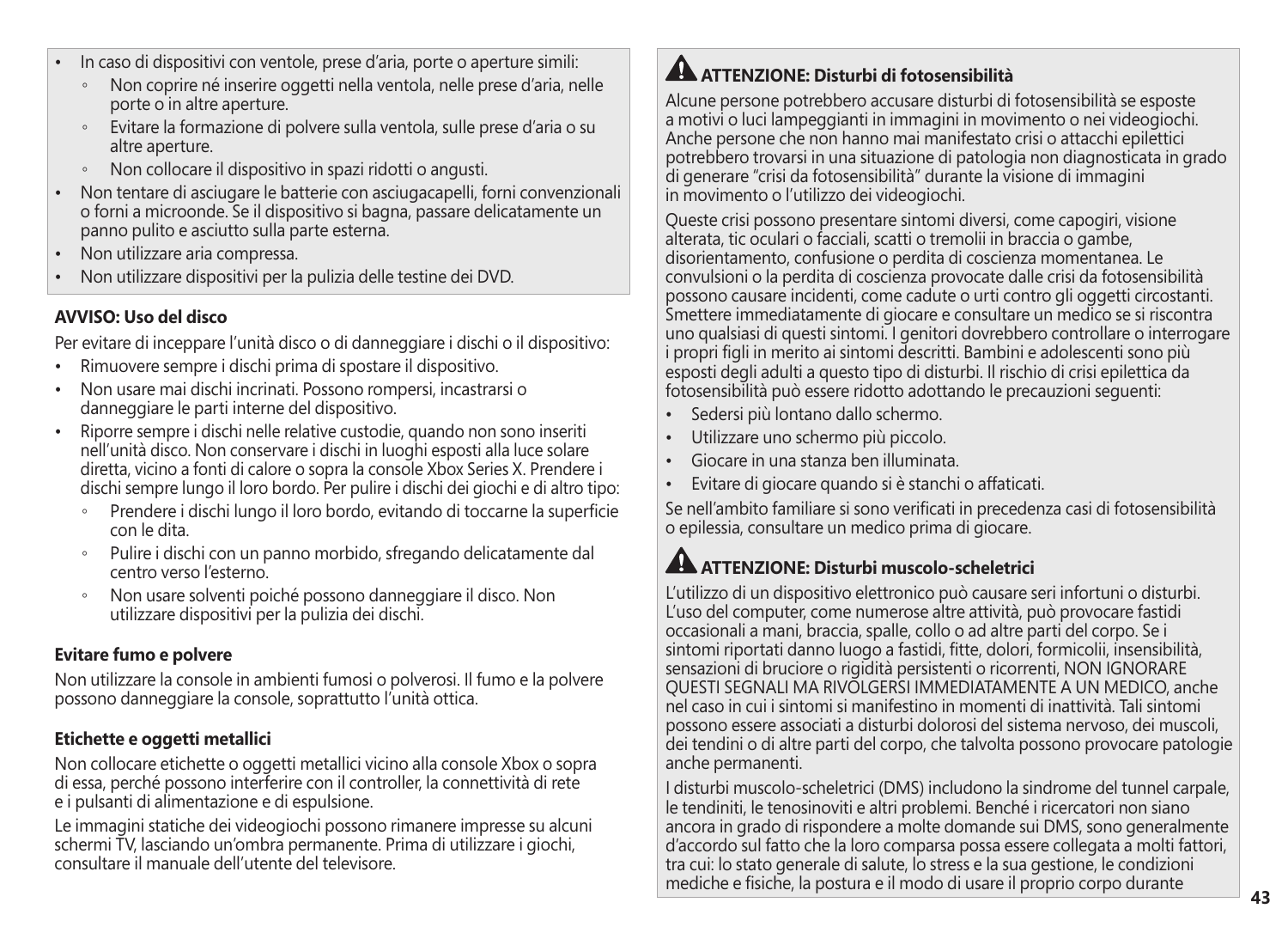il lavoro e altre attività (compreso l'utilizzo di una tastiera o di un mouse). Un'altra concausa è anche la durata di una determinata attività.

Per informazioni utili per lavorare in modo più confortevole con il computer e possibilmente ridurre il rischio di insorgenza di tali disturbi, sono disponibili agli indirizzi https://support.microsoft.com e xbox.com/playhealthy (Healthy Gaming Guide - Guida al gioco senza rischi per la salute).

## **ATTENZIONE: Pericolo di soffocamento**

Il dispositivo può contenere piccole parti che possono comportare un rischio di soffocamento per i bambini al di sotto dei 3 anni. Tenere le piccole parti lontano dalla portata dei bambini.

# **ATTENZIONE: Utilizzo di accessori per videogiochi**

Assicurarsi che i bambini che usano accessori per videogiochi con la console Xbox giochino in sicurezza, entro i loro limiti, e che comprendano l'uso corretto della console e degli accessori.

# **ATTENZIONE: Stabilità del dispositivo**

Non collocare il dispositivo su superfici irregolari o instabili. Assicurarsi di tenerlo saldamente quando lo si trasporta, senza servirsi di accessori, corde o cavi. Se il dispositivo non è tenuto saldamente, potrebbe cadere o colpire persone o oggetti, provocando danni al dispositivo stesso o ad altri oggetti o causare lesioni personali.

### **Posizione della console Xbox**

La console può essere utilizzata in posizione verticale o orizzontale; i piedini della console si applicano a ciascuna posizione. Quando si cambia posizione, spegnere la console; se la console contiene un'unità disco ottico, rimuovere gli eventuali dischi. Se è necessario spostare la console, rimuovere prima gli eventuali dischi, spegnere il sistema e rimuovere tutti i cavi.

### **Evitare il surriscaldamento della console:**

- Non bloccare le aperture di ventilazione della console. Non posizionare la console su un letto, su un divano o su un'altra superficie morbida che potrebbe bloccare le aperture. Non collocare la console in spazi ristretti, come una libreria, uno scaffale o un armadietto per lo stereo, a meno che l'area non sia ben ventilata.
- Non collocare la console accanto a fonti di calore, come radiatori, diffusori di aria calda, stufe o amplificatori.
- L'uso in ambienti caratterizzati da forti sbalzi di temperatura esterna può danneggiare la console. In caso di spostamento in una posizione con

una differenza di temperatura superiore a 11 °C (20 ºF) rispetto a quella precedente, attendere che la console abbia raggiunto la temperatura dell'ambiente prima di accenderla. La temperatura operativa della console varia da +5ºC (+41ºF) a +35ºC (+95ºF).

### **ATTENZIONE: Protezione dell'udito**

L'esposizione frequente o prolungata a suoni o rumori elevati durante l'utilizzo di cuffie o auricolari può causare la perdita temporanea o permanente dell'udito. La predisposizione a problemi uditivi o alla perdita dell'udito a causa del rumore varia da individuo a individuo. Inoltre, il volume sonoro prodotto da un dispositivo può variare a seconda della natura del suono, delle impostazioni del dispositivo e delle cuffie utilizzate. Di conseguenza, non esiste un'impostazione del volume adatta a tutti o a ogni combinazione di audio, impostazioni e apparecchiature.

Ecco alcune raccomandazioni per ridurre al minimo l'esposizione a rumori o suoni elevati durante l'utilizzo di cuffie o auricolari con il dispositivo:

- Ridurre al minimo la durata dell'ascolto a volume elevato. Tutti i suoni a cui si è esposti durante la giornata si accumulano. L'ascolto di musica o altri contenuti al massimo volume con le cuffie o gli auricolari può provocare danni uditivi permanenti in soli 15 minuti. Di conseguenza, se ci si espone ad altri suoni elevati, eventuali danni uditivi si produrranno in un tempo minore.
- Maggiore è la durata dell'esposizione a suoni elevati, maggiore è la probabilità di subire danni all'udito. Maggiore è il volume sonoro, minore è il tempo necessario per produrre danni all'udito.
- Abbassare sempre il volume del dispositivo prima di collegare le cuffie o gli auricolari. Regolare il volume a un livello che consenta di udire chiaramente i rumori in un ambiente silenzioso, senza sollevarlo ulteriormente.
- Non aumentare il volume dopo avere iniziato l'ascolto. Con il tempo, le orecchie possono adattarsi e i suoni elevati possono sembrare normali, ma il volume può comunque danneggiare l'udito.
- Non aumentare il volume per sovrastare i rumori esterni. La combinazione di rumori esterni e dei suoni provenienti dalle cuffie o dagli auricolari può danneggiare l'udito. Cuffie isolate o con tecnologia di eliminazione del rumore possono ridurre i rumori esterni ed eliminare l'esigenza di aumentare il volume.
- Se non si capisce ciò che dice una persona vicina che parla normalmente, abbassare il volume. Un volume che sovrasta una normale conversazione può danneggiare l'udito. Anche le cuffie con isolamento acustico o con tecnologia di cancellazione del rumore dovrebbero permettere di udire la voce delle persone che parlano nelle vicinanze.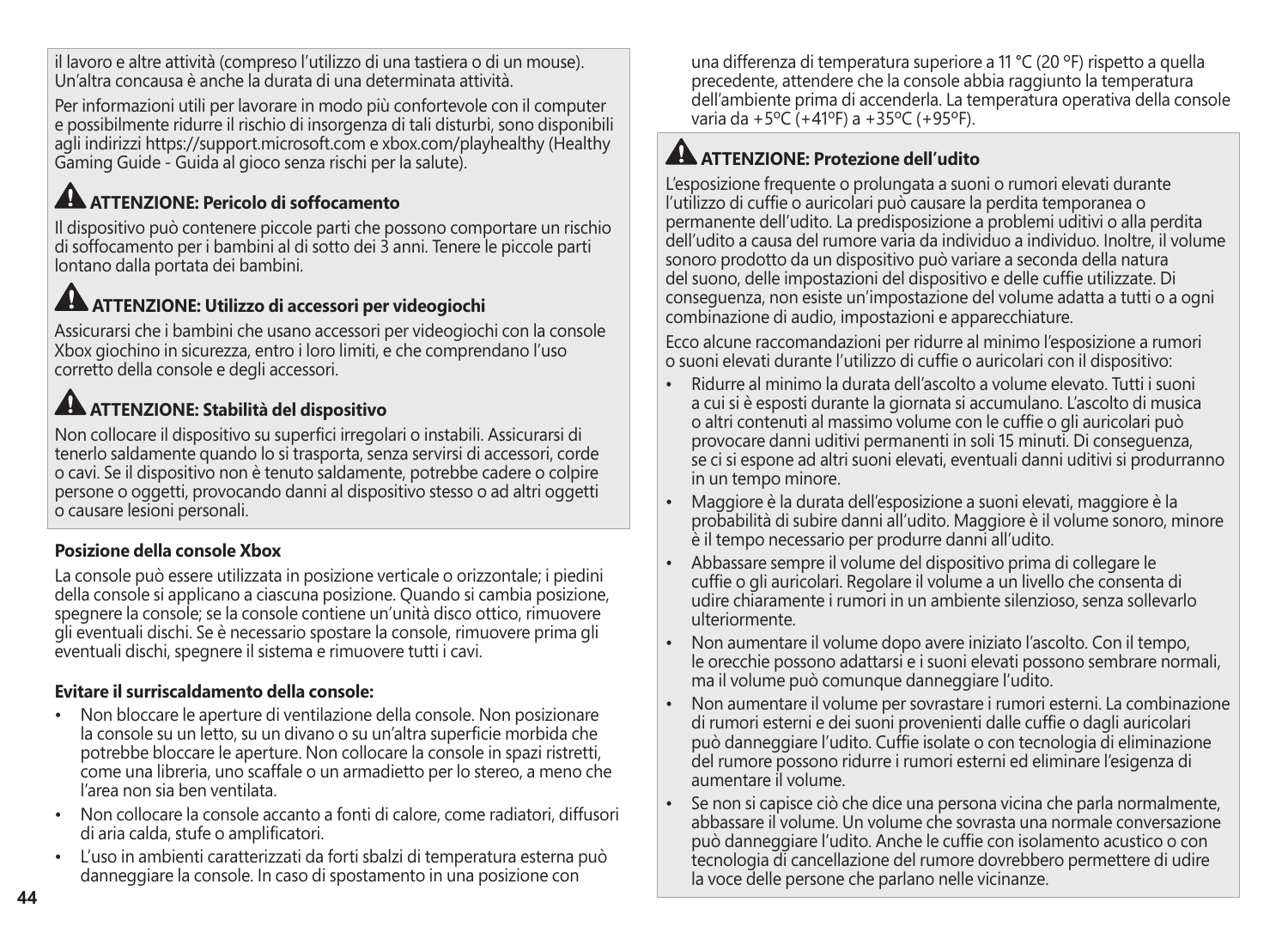- Per ridurre al minimo il rischio di danni uditivi, mantenere un volume sufficientemente basso da consentire di conversare con le persone vicine.
- Le cuffie e gli auricolari possono attrarre oggetti pericolosi come graffette o fermagli. Controllare sempre le cuffie o gli auricolari prima di utilizzarli.
- L'utilizzo di cuffie o auricolari durante la guida potrebbe essere vietato o soggetto a restrizioni; per ulteriori informazioni, verificare le leggi e le normative locali.

Infine, prestare attenzione ai sintomi di ipoacusia. È consigliabile sottoporsi a controlli regolari dell'udito presso un audiologo. Smettere di utilizzare le cuffie o gli auricolari con il dispositivo e sottoporsi a un controllo dell'udito nei casi seguenti:

- Si avvertono sintomi di ipoacusia.
- Si avvertono ronzii o suoni persistenti.
- La propria voce suona smorzata, sorda o piatta.

### **ATTENZIONE: Esposizione a energia in radiofrequenza (RF)**

I dispositivi dotati di trasmettitori radio Wi-Fi e Bluetooth® sono stati progettati, prodotti e testati in conformità alle linee guida dell'Unione Europea, della commissione statunitense Federal Communications Commission (FCC) e dell'ente canadese Industry Canada sull'esposizione alle radiofrequenze e sul tasso di assorbimento specifico (o SAR).

Per garantire che l'esposizione all'energia in radiofrequenza (RF) generata dai trasmettitori radio Wi-Fi e Bluetooth non superi i limiti di esposizione stabiliti da tali linee guida, orientare i dispositivi in modo che il lato dello schermo non sia a diretto contatto con il corpo, ad esempio posato sulle gambe o sul torace.

Per ulteriori informazioni sulla sicurezza riguardo alle RF, consultare il sito Web della commissione FCC all'indirizzo http://www.fcc.gov/oet/rfsafety e di Industry Canada all'indirizzo http://www.ic.gc.ca/eic/site/smt-gst.nsf/eng/sf01904.html.

# **ATTENZIONE: Dispositivi medici personali**

Le radiofrequenze e i campi magnetici emessi dagli apparecchi elettronici possono interferire con il funzionamento di altri apparecchi elettronici. Sebbene il dispositivo sia progettato, testato e prodotto in modo conforme alle normative che regolano le emissioni in radiofrequenza in Paesi come Stati Uniti, Canada, Unione Europea e Giappone, i trasmettitori wireless e i circuiti elettrici del dispositivo possono causare interferenze involontarie ad altre apparecchiature elettroniche.

I portatori di pacemaker devono sempre adottare le precauzioni seguenti:

- L'ente American Heart Association raccomanda di mantenere una distanza minima di 15 cm (6 pollici) tra un dispositivo wireless e un pacemaker per evitare potenziali interferenze.
- Se si utilizza il dispositivo mobile con una custodia o un supporto, sceglierne uno privo di parti metalliche.
- Non portare il dispositivo in tasche all'altezza del torace.
- In caso di sospetta interferenza, spegnere immediatamente il dispositivo.

Se si utilizzano dispositivi medici diversi dal pacemaker, consultare i rispettivi produttori o il proprio medico per informazioni e istruzioni sull'uso di altri dispositivi elettronici nell'area circostante.

# **AVVISO: Dispositivi wireless a bordo di aerei**

Prima di imbarcarsi su un aereo o riporre un dispositivo wireless in un bagaglio sottoposto a controllo, rimuovere le batterie dal dispositivo wireless (se rimovibili) o spegnere il dispositivo (se è dotato di un interruttore di accensione/spegnimento). Ascoltare gli annunci a bordo riguardo all'uso di dispositivi durante il volo.

L'utilizzo della connessione wireless durante il volo è a discrezione della compagnia aerea.

## **ATTENZIONE: Interferenze di radiofrequenze**

Anche se il dispositivo è stato testato per la sicurezza e la compatibilità, contiene un componente radio che, in determinate circostanze, può influire su altri dispositivi elettronici o medici, come i pacemaker, provocandone il malfunzionamento con conseguenti possibili rischi di lesioni anche fatali.

- Spegnere il dispositivo nei luoghi in cui ciò è richiesto.
- Sull'aereo, seguire tutte le istruzioni del personale di bordo. Spegnere il dispositivo e/o attivare la modalità aereo come indicato dal personale di bordo, inclusi eventuali dispositivi wireless presenti nel bagaglio. Consultare il personale della compagnia aerea o il personale di bordo riguardo all'utilizzo del dispositivo durante il volo.
- Seguire tutte le regole e le istruzioni pubblicate nelle aree in cui è proibito utilizzare la rete wireless o cellulare.

### **RIEPILOGO DELLA GARANZIA LIMITATA DEL PRODUTTORE**

Leggere l'intera garanzia limitata all'indirizzo support.microsoft.com/warranty. Acquistando o utilizzando il prodotto Microsoft, l'utente ne accetta i termini.

Microsoft garantisce che il prodotto Microsoft non subirà malfunzionamenti in condizioni di utilizzo normali per **un anno (90 giorni per gli accessori Xbox)** dalla data dell'acquisto originale presso un rivenditore autorizzato.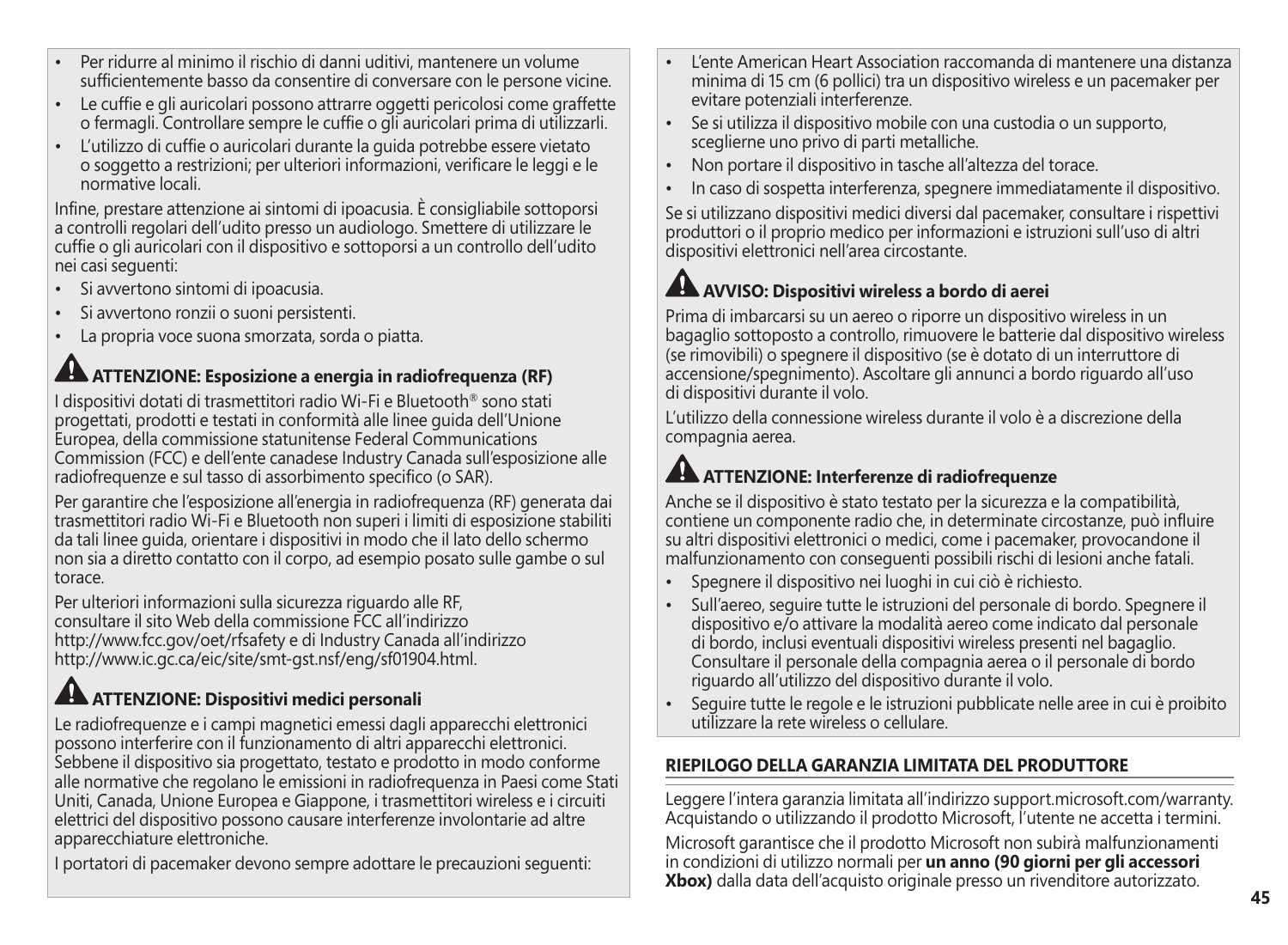La garanzia esclude normale usura, danneggiamenti estetici, danni causati da cause esterne, compresa caduta, esposizione a liquidi, ventilazione inadeguata, uso non conforme alle istruzioni di Microsoft, pirateria informatica, virus o altro malware e danni causati da riparazioni o modifiche da parte di persone diverse da Microsoft o da un provider di servizi autorizzato da Microsoft. **Se all'utente, ai sensi della legge applicabile locale, viene concessa una eventuale garanzia implicita, inclusa una garanzia implicita di commerciabilità, la sua durata è limitata al periodo della presente garanzia. Alcuni stati, province o paesi non consentono limitazioni circa la durata delle garanzie implicite, pertanto queste limitazioni potrebbero non essere applicabili.** Per ottenere assistenza in garanzia, utilizzare prima i suggerimenti per la risoluzione dei problemi forniti nella pagina support.microsoft.com. Se non risolvono il problema, seguire il processo online all'indirizzo support.microsoft.com.

Si applicano altre esclusioni e limitazioni.

**Questa garanzia fornisce diritti contrattuali specifici e si aggiunge a, senza sostituirlo, qualsiasi diritto legale che l'utente possa avere ai sensi delle leggi locali a tutela del consumatore o alle altre leggi applicabili. L'utente può anche avere altri diritti che variano da stato a stato o in base alla provincia o al paese. Oltre a quanto consentito dalla legge, Microsoft non esclude, limita o sospende altri diritti che l'utente possa avere, compresi quelli che potrebbero derivare dalla non conformità di un contratto di vendita.**

#### **INFORMAZIONI DI CARATTERE NORMATIVO**

- Non utilizzabile con macchinari, in applicazioni industriali o mediche.
- Questo prodotto è destinato all'uso con apparecchiature informatiche elencate da NRTL (UL, CSA, ETL ecc.) e/o conformi alle norme IEC/EN 60950-1 o IEC/EN 62368-1 (dotate di marchio CE).
- Il prodotto non contiene parti che richiedono manutenzione o riparabili dall'utente.
- Temperatura di esercizio: da +5 °C (+41 °F) a +35 °C (+95 °F).

### **Esposizione a energia in radiofrequenza (RF)**

Modelli 1882, 1883, 1914: il dispositivo contiene trasmettitori radio ed è stato progettato, prodotto e testato in conformità alle linee guida dell'Unione Europea, della commissione statunitense Federal Communications Commission (FCC) e dell'ente canadese Innovation, Science and Economic Development Canada (ISED) relative all'esposizione alle radiofrequenze e al tasso di assorbimento specifico (SAR).

Modelli 1882, 1883: installare e utilizzare il dispositivo a una distanza minima

di 20 cm dal corpo.

Le informazioni sui valori SAR del prodotto sono disponibili all'indirizzo sarmicrosoft.com

Sito Web FCC: https://www.fcc.gov/general/radio-frequency-safety-0 Sito web ISED: https://www.ic.gc.ca/eic/site/smt-gst.nsf/eng/sf01904.html

Le bande di radiofrequenza per il funzionamento del modello 1882, la potenza di trasmissione nominale massima e le tolleranze associate sono:

Modello 1888

WLAN 2,4-2,483GHz, 20,5 dBm EIRP WLAN 5,15-5,25GHz, 24 dBm EIRP WLAN 5,25-5,35GHz, 24,5 dBm EIRP WLAN 5,47-5,725GHz, 25,5 dBm EIRP WLAN 5,725-5,85GHz, 14,5 dBm EIRP

Modello 1889 WLAN 2,412-2,462GHz, 12,5 dBm EIRP WLAN 5,15-5,25GHz, 16,5 dBm EIRP WLAN 5,725-5,85GHz, 15 dBm EIRP

Le bande di radiofrequenza per il funzionamento del modello 1883, la potenza di trasmissione nominale massima e le tolleranze associate sono:

Modello 1884 WLAN 2,4-2,483GHz, 23 dBm EIRP WLAN 5,15-5,25GHz, 22 dBm EIRP WLAN 5,25-5,35GHz, 21.5 dBm EIRP

WLAN 5,47-5,725GHz, 22 dBm EIRP WLAN 5,725-5,85GHz, 13,5 dBm EIRP

Modello 1885 WLAN 2,412-2,462GHz, 15,5dBm EIRP WLAN 5,15-5,25GHz, 17 dBm EIRP WLAN 5,725-5,85GHz, 14,5 dBm EIRP

Le bande di radiofrequenza per il funzionamento del modello 1914, la potenza di trasmissione nominale massima e le tolleranze associate sono:

WLAN 2,400 to 2,4835 GHz : 8,2dBm EIRP WLAN 5,15-5,25GHz : 13,27dBm EIRP WLAN 5,25-5,35GHz : 13,9dBm EIRP WLAN 5,47-5,725GHz : 13,43dBm EIRP Bluetooth LE 2,400 to 2,4835 GHz : 7,24dBm EIRP

Azienda: Microsoft Ireland Operations Limited

Indirizzo: One Microsoft Place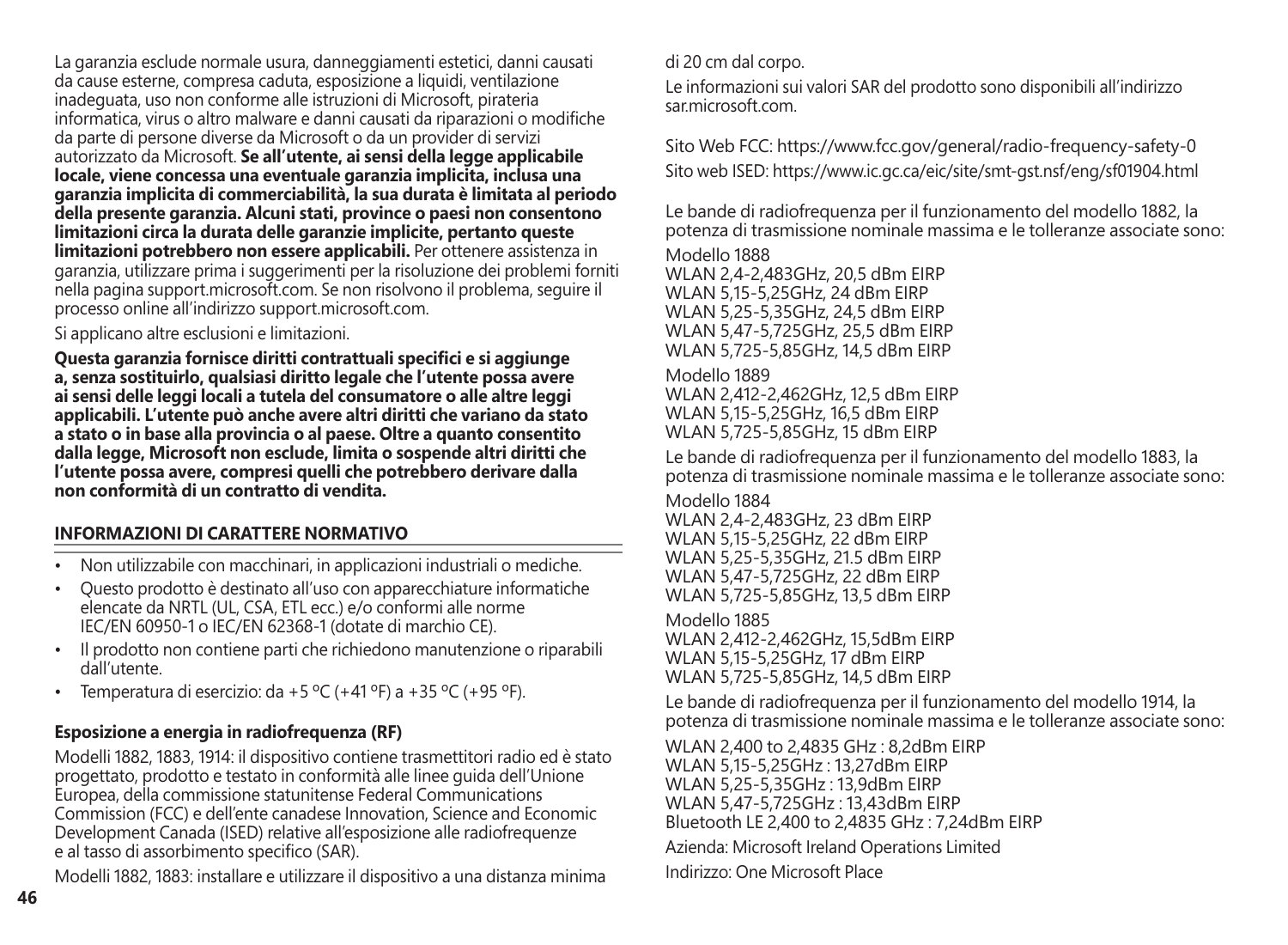South County Business Park Dublin D18 P521 Paese: Irlanda Numero di telefono: +353 1 295 3826 Numero di fax: +353 1 706 4110



5,15-5,35 GHz esclusivamente per utilizzo interno.

#### **Dichiarazione di conformità UE semplificata**

Modelli 1882, 1883, 1914: Microsoft Corporation dichiara che questo prodotto è conforme alla Direttiva 2014/53/EU.

Il testo integrale della dichiarazione di conformità UE è disponibile all'indirizzo aka.ms/eucompliancedoc.

La Dichiarazione di conformità completa contiene anche informazioni sull'impatto di software e accessori sulla conformità alla direttiva predetta.

#### **Smaltimento di batterie esaurite e apparecchiature elettriche ed elettroniche**



Questo simbolo sul prodotto o sulle sue batterie o sulla sua confezione significa che il prodotto e le batterie in esso contenute non devono essere smaltiti insieme ai rifiuti domestici. L'utente è responsabile dello smaltimento presso un apposito punto di raccolta per il riciclo delle batterie e delle apparecchiature elettriche

ed elettroniche. La raccolta differenziata e il riciclo permettono di preservare le risorse naturali e di prevenire potenziali conseguenze negative per la salute degli esseri umani e per l'ambiente derivanti da uno smaltimento non corretto, a causa della possibile presenza di sostanze pericolose nelle batterie e nelle apparecchiature elettriche ed elettroniche. Per ulteriori informazioni sui punti di raccolta delle batterie e delle apparecchiature elettriche ed elettroniche, contattare il comune di residenza, il servizio locale di smaltimento dei rifiuti o il negozio presso il quale è stato acquistato

il prodotto. Per ulteriori informazioni sullo smaltimento di rifiuti di apparecchiature elettriche ed elettroniche e batterie esaurite, scrivere all'indirizzo erecycle@microsoft.com.

Questo prodotto può utilizzare batterie alcaline, NiMH o al litio.

### **Copyright**

Le informazioni contenute nel presente documento, inclusi gli URL e altri riferimenti a siti Web, sono soggette a modifiche senza preavviso. Questo documento non concede alcun diritto legale in alcuna proprietà intellettuale di alcun prodotto Microsoft. Il documento può essere copiato per uso interno a scopo di consultazione.

© 2020 Microsoft, il logo Microsoft, Xbox, Xbox 360, Xbox One, Xbox Series X, Xbox Series S e i logo Xbox sono marchi del gruppo di società Microsoft. HDMI, il logo HDMI e High-Definition Multimedia Interface sono marchi o marchi registrati di HDMI Licensing LLC. Dolby, Dolby Vision, Dolby Atmos e il simbolo della doppia D sono marchi registrati di Dolby Laboratories. Prodotto su licenza di Dolby Laboratories. Prodotto su licenza di DTS, Inc. DTS, il simbolo, DTS insieme al simbolo, DTS:X e il logo di DTS:X sono marchi o marchi registrati di DTS, Inc. negli Stati Uniti e/o in altri paesi. © DTS, Inc. Tutti i diritti sono riservati. Per le console contenenti un'unità disco ottico Blu-ray™: i marchi e logo Blu-ray Disc™, Blu-ray™ e Ultra HD Blu-ray™ sono marchi di Blu-ray Disc Association.







Xbox Series X



Per conoscere le procedure di risoluzione dei problemi, ottenere risposte alle domande più comuni e le informazioni di contatto dell'assistenza clienti Xbox, visitare support.microsoft.com.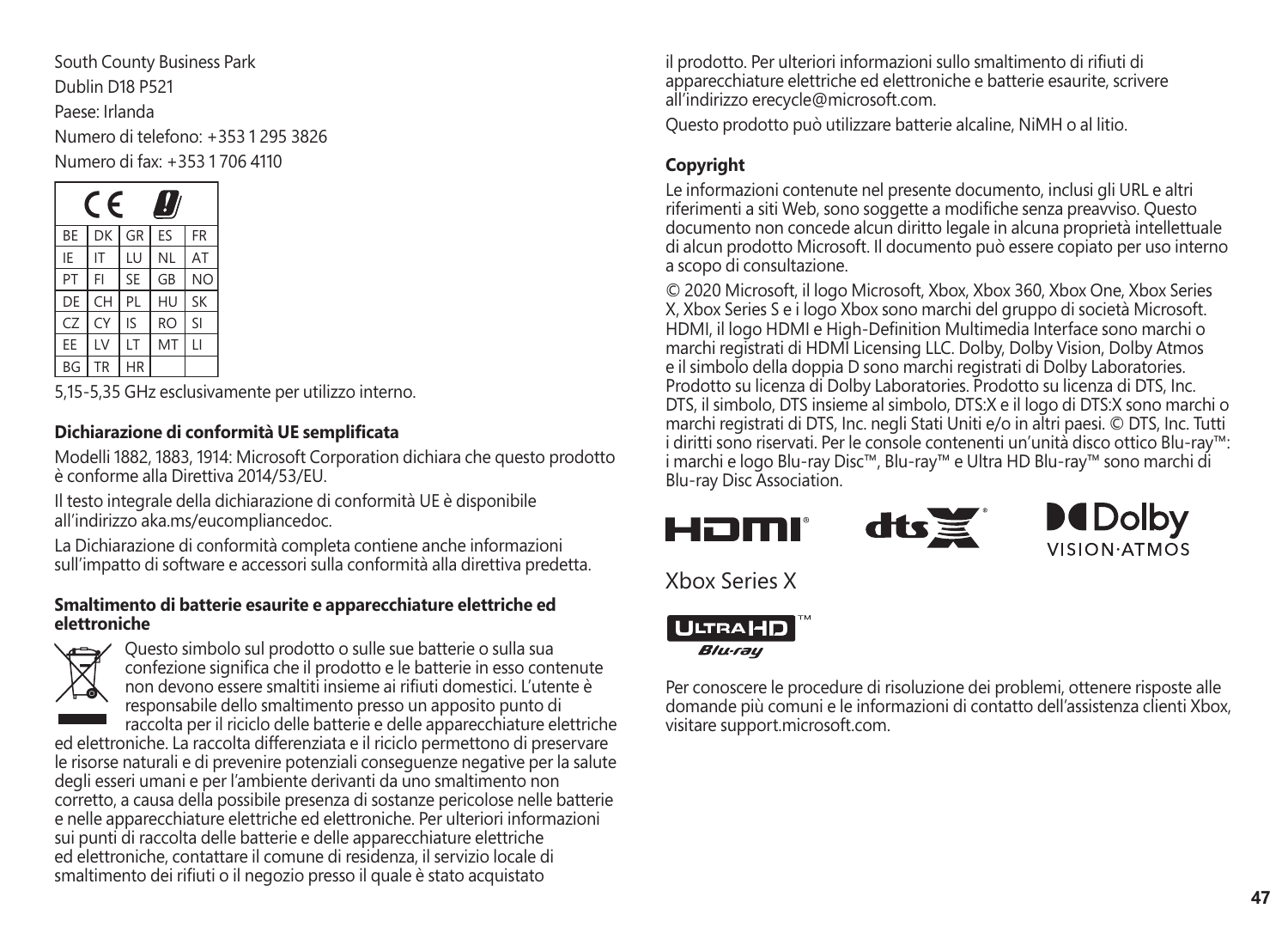

### **MANUAL, GARANTIA LIMITADA E CONTRATO DA CONSOLA XBOX**

#### **TEM DE ACEITAR A GARANTIA LIMITADA, O CONTRATO DE SERVIÇOS MICROSOFT E OS TERMOS DE LICENCIAMENTO PARA SOFTWARE**

Ao adquirir ou utilizar o Produto Microsoft, aceita o seguinte:

- A Garantia Limitada do Fabricante está disponível em support.microsoft.com/warranty. Leia o resumo a partir da página 54.
- Contrato de Serviços Microsoft em microsoft.com/msa. Este contrato rege a utilização do serviço online da Xbox e dos jogos e aplicações da Microsoft Studios.
- Contrato de Licença do Software em xbox.com/slt.

Leia estes contratos. Se não os aceitar, não configure nem utilize o seu produto Xbox (consola ou acessório). Devolva o produto Xbox à Microsoft ou ao revendedor para obter um reembolso. Para obter os manuais da consola Xbox e do acessório, visite xbox.com/support/manual. A consola pode ou não conter uma unidade de disco ótico.

# **Este símbolo identifica mensagens de segurança e saúde neste manual**

### **AVISO: LEIA AS INFORMAÇÕES DE SEGURANÇA E SAÚDE**

Os produtos Microsoft são concebidos a pensar na segurança e na eficácia. Leia este manual para obter informações importantes de segurança e saúde sobre o seu dispositivo e os termos da Garantia Limitada que são aplicáveis ao seu dispositivo. O manual destina-se a ajudá-lo a garantir o seu conforto e produtividade durante a utilização deste dispositivo. O incumprimento das instruções de configuração, utilização e manutenção do dispositivo podem aumentar o risco de ferimentos pessoais, morte ou danos materiais.

Poderá obter suporte adicional em support.microsoft.com.

#### **AVISO: Leia as instruções de utilização**

A configuração, utilização e manutenção incorretas deste produto podem aumentar o risco de danos nos dispositivos.

Leia este manual e guarde todos os manuais impressos para consulta futura.

#### **Configuração e atualizações iniciais da consola**

É necessária uma ligação à Internet de banda larga (1,5 Mbps de transferência/768 Kbps de carregamento), uma conta Microsoft e um perfil Xbox para a configuração online inicial, transferências/atualizações obrigatórias (algumas são importantes) e algumas funcionalidades (incluindo a retenção de definições e informações dos jogos). A transmissão em 4K necessita de uma velocidade de transferência de 18-24 Mbps. Aplicam-se taxas do ISP (xbox.com/consoles/gettingstarted).

Para obter respostas a perguntas sobre a configuração da consola, passos de resolução de problemas e informações de contacto do Suporte a Clientes Xbox, visite support.microsoft.com.

## **AVISO: Segurança da fonte e cabo de alimentação CA**

Selecione uma fonte de alimentação e/ou cabo de alimentação CA adequados para o seu dispositivo. O incumprimento das seguintes precauções pode resultar em ferimentos graves ou morte, resultantes de choque elétrico ou incêndio, ou em danos no dispositivo.

Para selecionar uma fonte de alimentação adequada para o seu dispositivo:

- Recomendamos que utilize fontes de alimentação (PSUs) e cabos CA Microsoft genuínos. Foi fornecida uma PSU e/ou um cabo de alimentação Microsoft genuínos com o seu dispositivo. Também é possível adquirir PSUs ou cabos de alimentação Microsoft genuínos num revendedor autorizado Microsoft e em https://store.microsoft.com/devices.
- Utilize apenas alimentação elétrica CA proveniente de uma tomada elétrica padrão. Não utilize fontes de alimentação não padrão, como geradores ou inversores, mesmo que a tensão e a frequência pareçam aceitáveis.
- Confirme se a tomada fornece o tipo de eletricidade indicada no dispositivo (em termos de tensão [V] e frequência [Hz]). Se não souber qual é o tipo de eletricidade fornecido à sua casa, contacte um eletricista qualificado.
- Não sobrecarregue a tomada de parede, extensão ou outro tipo de tomada elétrica. Confirme se os mesmos estão classificados para suportarem a corrente total (em amperes [A]) requerida pelo dispositivo e quaisquer outros dispositivos que utilizem o mesmo circuito.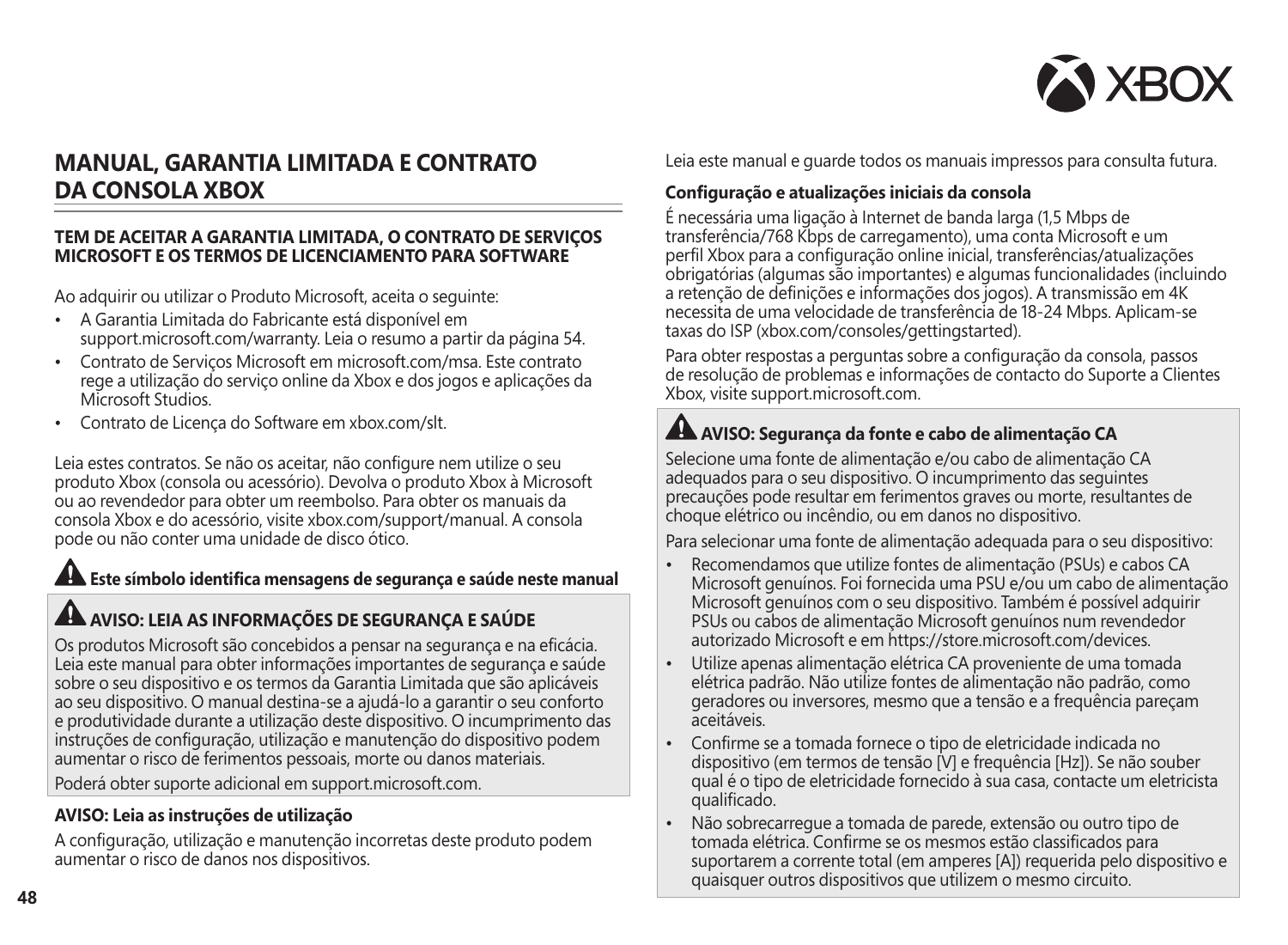**49**

- Em dispositivos cujos pinos CA possam ser dobrados para armazenamento, certifique-se de que os pinos estão totalmente expandidos antes de ligar a fonte de alimentação CA a uma tomada elétrica.
- Nos dispositivos equipados com cabos de alimentação com pinos amovíveis e uma fonte de alimentação universal, certifique-se de que a configuração dos pinos é adequada à tomada elétrica e que estes estão corretamente montados na fonte de alimentação CA antes de a ligar à tomada elétrica.

# **ATENÇÃO: Segurança dos cabos**

Os cabos expostos do dispositivo representam um perigo de tropeçamento potencial. Disponha todos os cabos de forma a evitar a probabilidade de pessoas ou animais tropeçarem ou puxarem acidentalmente os mesmos enquanto se deslocam ou percorrem a área. Não permita que crianças brinquem com os cabos. Para evitar danificar os cabos:

- Proteja os cabos contra pisadelas ou esmagamento.
- Proteja os cabos contra apertões ou dobras acentuadas, principalmente nos pontos em que estes ligam à tomada elétrica, à fonte de alimentação e ao dispositivo.
- Não puxe, não ate, não dobre acentuadamente, não estique nem force por qualquer outra forma os cabos de alimentação. Não aperte em demasia o cabo de alimentação quando o enrolar, especialmente à volta da fonte de alimentação. Em vez disso, enrole-o utilizando voltas largas em vez de ângulos apertados.
- Quando posicionar o dispositivo ou a PSU, certifique-se de que os cabos não estão excessivamente dobrados e que os conectores não estão a ser empurrados contra uma parede ou superfície rígida.
- Não exponha os cabos de alimentação a fontes de calor.
- Não permita que estes sejam mordidos ou mastigados por animais de estimação ou crianças.
- Quando desligar o cabo de alimentação, puxe pela ficha e não pelo cabo.
- Inspecione periodicamente os cabos de alimentação e sinal. Se um cabo de alimentação ou sinal estiver de alguma forma danificado, pare imediatamente de o utilizar. Recomendamos que substitua o seu cabo de alimentação ou sinal danificado por um cabo de alimentação ou sinal Microsoft genuíno.
- Desligue o cabo de carregamento ou sinal durante trovoadas ou quando não for utilizado durante longos períodos de tempo.

# **AL** AVISO: Segurança geral das pilhas

O dispositivo utiliza pilhas descartáveis ou recarregáveis. A utilização

incorreta de pilhas descartáveis ou recarregáveis poderá causar ferimentos, morte e danos pessoais, podendo igualmente danificar o dispositivo ou os respetivos acessórios como consequência de fuga do eletrólito, incêndio, sobreaquecimento ou explosão.

O eletrólito é corrosivo e pode ser tóxico. Este líquido pode causar queimaduras e ser nocivo ou fatal em caso de ingestão.

Para reduzir o risco de ferimentos durante a utilização de pilhas descartáveis ou recarregáveis:

- Mantenha as pilhas fora do alcance das crianças.
- As pilhas só devem ser recarregadas com o carregador fornecido com o dispositivo. A utilização de um método de carregamento inadequado poderá originar incêndio ou explosão.
- Retire imediatamente as pilhas usadas, fracas ou descarregadas do dispositivo. Recicle ou elimine as pilhas usadas, fracas ou descarregadas em conformidade com a legislação ou regulamentação local, regional ou nacional
- Retire as pilhas do dispositivo se for armazená-lo durante um período de tempo prolongado.
- Evite contacto com o eletrólito. Se ocorrer um derrame:
	- $\circ$  Evite o contacto do líquido derramado com a pele, os olhos, o vestuário ou outras superfícies. Se o eletrólito entrar em contacto com a pele, os olhos ou o vestuário, lave imediatamente a área afetada com água e contacte um médico ou outro profissional de cuidados de saúde, conforme adequado.
	- - Retire cuidadosamente todas as pilhas, invertendo a ordem das instruções de instalação fornecidas com o dispositivo.
	- - Antes de inserir pilhas novas, limpe cuidadosamente o compartimento das pilhas com um pano seco ou siga as recomendações do fabricante das pilhas relativamente à limpeza.
- Recomendamos que utilize kits de pilhas aprovados pela Microsoft. Substitua as pilhas descartáveis ou recarregáveis fornecidas com o seu dispositivo por pilhas do mesmo tipo e classificação.
- Não desmonte, não esmague, não abra, não perfure, não provoque curto-circuitos entre os contactos ou circuitos externos, não exponha a temperaturas superiores a 40° C (104° F) nem elimine as pilhas no fogo ou na água.
- Não misture pilhas novas com pilhas velhas, nem pilhas de tipos diferentes (por exemplo: pilhas de carbono-zinco e pilhas alcalinas).
- Não permita que objetos metálicos entrem em contacto com os terminais das pilhas existentes no dispositivo, pois podem aquecer e provocar queimaduras.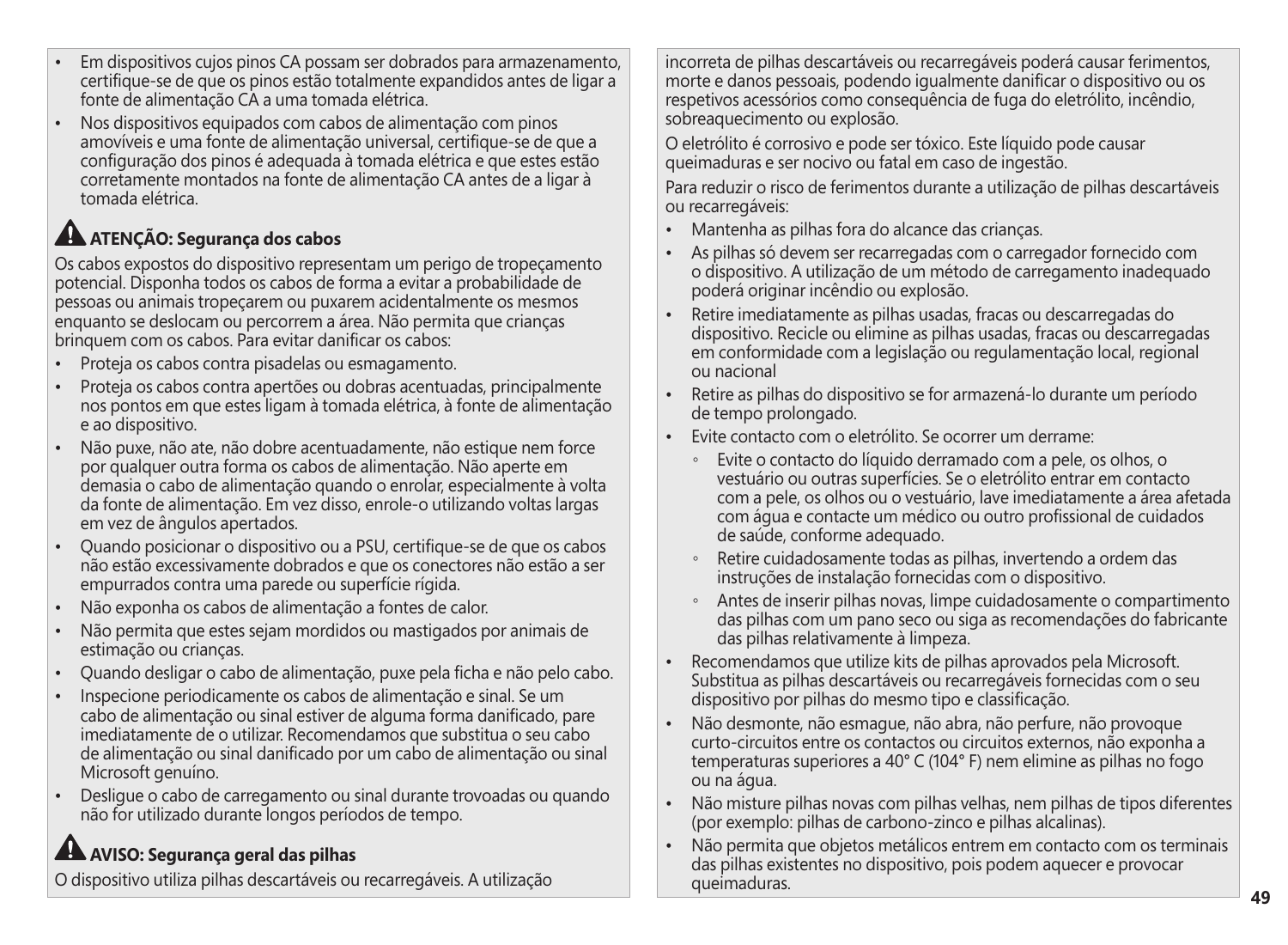- Não transporte nem guarde as pilhas ou os kits de pilhas juntamente com outros objetos metálicos.
- Não deixe um dispositivo alimentado a pilhas exposto à luz solar direta durante um período de tempo prolongado.
- Não mergulhe as pilhas em água nem permita que sejam molhadas.
- Não utilize uma pilha se esta estiver molhada. Não tente secar uma pilha ou um kit de pilhas utilizando um secador de cabelo, um forno convencional ou um forno de micro-ondas.
- Não ligue diretamente as pilhas a tomadas de parede ou carregadores de isqueiro de automóveis.
- Não bata, não arremesse, não pise nem sujeite as pilhas a choques físicos intensos.
- Não modifique nem recondicione, não tente inserir objetos estranhos na pilha, não mergulhe nem tente expor à água ou a outros líquidos, não exponha ao fogo, explosão ou outros perigos.
- Não recarregue as pilhas perto do lume ou em condições extremamente quentes.
- Se deixar cair o dispositivo ou a pilha, especialmente numa superfície rija, poderá danificar o dispositivo e a pilha. Se suspeitar que possam ter ocorrido danos, recomendamos que procure assistência profissional para inspecionar o dispositivo.
- Não utilize uma pilha danificada. Se a pilha parecer estar riscada ou fissurada, ponha-a imediatamente de parte e elimine-a adequadamente. A utilização de uma pilha danificada poderá causar curto-circuitos, sobreaquecimento e outras falhas dos componentes.

### **AVISO: Substituição de pilhas e reparações do dispositivo (pilhas substituíveis pelo utilizador)**

As pilhas dos dispositivos equipados com pilhas substituíveis pelo utilizador podem ser trocadas abrindo o compartimento das pilhas e seguindo as instruções de substituição das pilhas existentes no Guia de Introdução. A Microsoft recomenda que procure assistência profissional para todas as outras reparações do dispositivo e que tome cuidados especiais se efetuar reparações pessoalmente. A abertura e/ou reparação do dispositivo pode apresentar risco de choque elétrico, danos no dispositivo, incêndio, ferimentos pessoais e outros perigos.

## **AVISO: Presença de risco nas reparações**

A abertura e/ou reparação do dispositivo pode apresentar risco de choque elétrico, danos no dispositivo, incêndio, ferimentos pessoais e outros perigos. A Microsoft recomenda que procure assistência profissional para qualquer

reparação do dispositivo e que tome cuidados especiais se efetuar reparações pessoalmente.

# **AVISO: Manuseamento**

Manuseie cuidadosamente o seu dispositivo Microsoft. O dispositivo é fabricado em metal e plástico e contém componentes eletrónicos sensíveis no interior. O dispositivo pode ficar danificado se cair, se for queimado, perfurado ou esmagado, ou se entrar em contacto com líquidos. Se suspeitar da ocorrência de danos no dispositivo ou na pilha, interrompa a utilização do dispositivo, visto que tal poderá causar sobreaquecimento ou ferimentos.

# **AVISO: Compatibilidade de terceiros**

Alguns acessórios de terceiros podem ser incompatíveis com o seu dispositivo ou ser potencialmente falsificados. A utilização de acessórios, pilhas e dispositivos de carregamento incompatíveis ou falsificados poderá causar danos no dispositivo e representar um risco possível de incêndio, explosão ou falha das pilhas, originando lesões, danos no dispositivo ou outros perigos graves.

# **AVISO: Limpeza**

Poderá reduzir o risco de incêndio, choque ou danos durante a limpeza do seu dispositivo Microsoft tomando as precauções seguintes:

- Remova todos os cabos e desligue o dispositivo antes de o limpar.
- Limpe apenas o exterior do dispositivo.
- Limpe o dispositivo com um pano seco.
- Para dispositivos com ventoinhas, ranhuras de ventilação, portas ou aberturas semelhantes:
	- - Limpe cuidadosamente a superfície exterior da ventoinha, ranhura de ventilação ou outra abertura para remover qualquer acumulação de poeira.
	- - Não insira objetos na ventoinha, nas ranhuras de ventilação, nas portas ou nas outras aberturas.
	- - Não tente limpar os conectores submergindo-os em líquidos. Limpeos e seque-os apenas com um pano limpo.

# **AVISO: Utilização**

Para reduzir o risco de incêndio, choque ou danos no dispositivo, não o exponha a chuva, neve ou outros tipos de humidade. Não utilize o dispositivo perto da água ou numa localização excessivamente húmida (por ex.: perto de um duche, banheira, lavatório ou piscina, ou numa cave húmida). Para manter o dispositivo em perfeitas condições de utilização: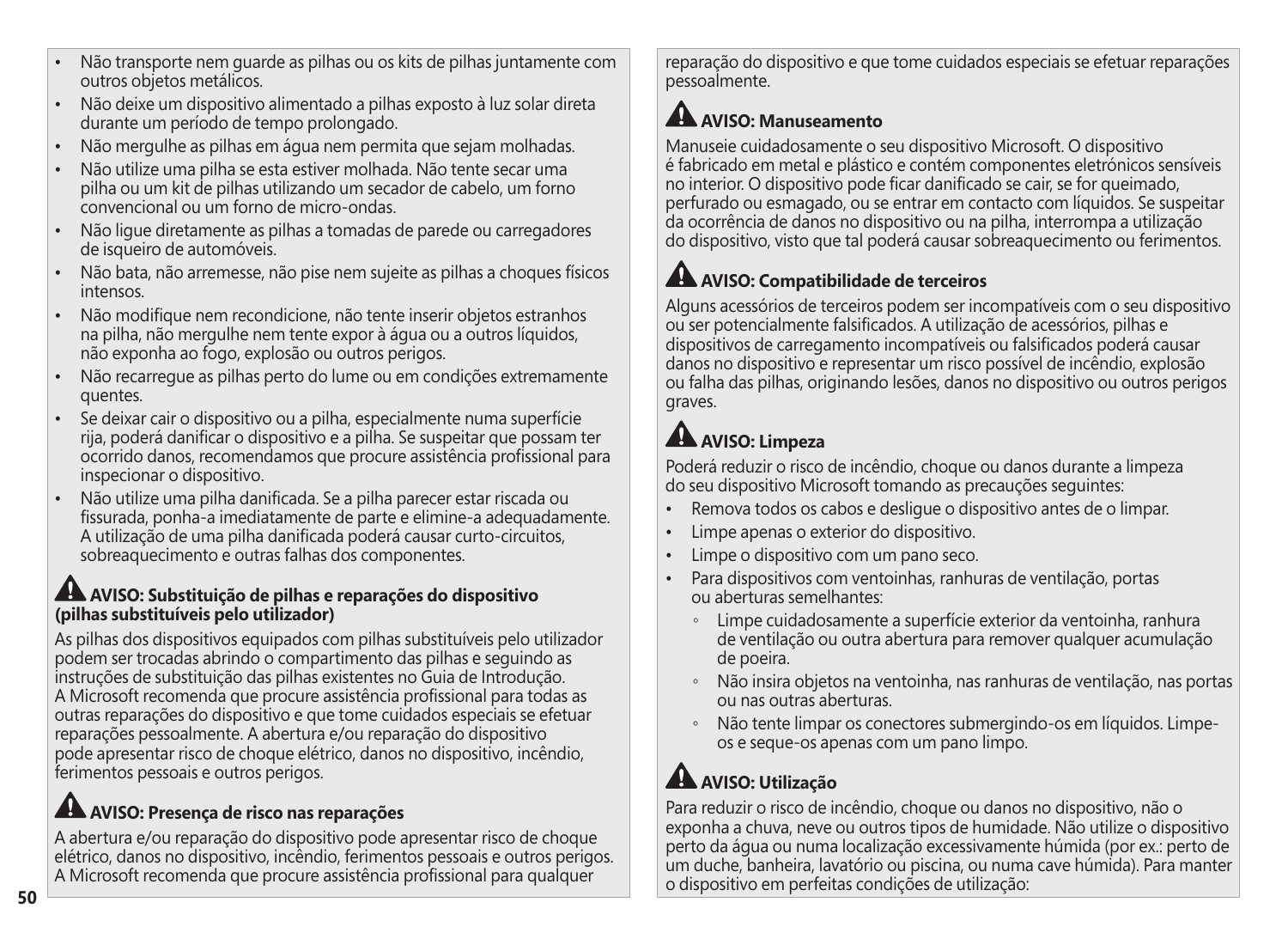- Não utilize o dispositivo perto de fontes de calor, comida, sujidade excessiva, poeira, óleo, substâncias químicas ou exposto à luz solar direta intensa.
- Não coloque objetos sobre o dispositivo.
- Utilize apenas acessórios especificados pela Microsoft ou acessórios equivalentes.
- Para dispositivos com ventoinhas, ranhuras de ventilação, portas ou aberturas semelhantes:
	- Não cubra nem insira objetos na ventoinha, nas ranhuras de ventilação, nas portas ou nas outras aberturas.
	- Não permita a acumulação de poeira na ventoinha, nas ranhuras de ventilação ou nas outras aberturas.
	- Não coloque o dispositivo num espaço estreito ou apertado.
- Não seque o dispositivo utilizando um secador de cabelo, um secador de roupa, uma torradeira ou um forno convencional ou de micro-ondas. Se o dispositivo ficar molhado, limpe cuidadosamente o exterior com um pano limpo e seco.
- Não utilize ar comprimido.
- Não utilize dispositivos de limpeza de cabeças de DVD.

### **AVISO: Utilização de discos**

Para evitar encravar a unidade de disco e a possibilidade de danificar os discos ou o dispositivo:

- Remova os discos antes de mover o dispositivo.
- Não utilize discos rachados. Estes podem partir-se e encravar ou danificar componentes internos do dispositivo.
- Arrume os discos nas respetivas embalagens quando não os estiver a utilizar. Não guarde os discos num local exposto à luz solar direta, perto de uma fonte de calor ou na Xbox Series X. Segure nos discos pelas extremidades. Para limpar discos de jogos e outros discos:
	- - Segure nos discos pelas extremidades; não toque com os dedos na superfície dos discos.
	- Limpe os discos utilizando um pano macio, com movimentos suaves do centro para fora.
	- Não utilize solventes; estes podem danificar os discos. Não utilize dispositivos de limpeza de discos.

### **Evite fumo e poeiras**

Não utilize a consola em locais com fumo ou poeiras. O fumo e as poeiras podem danificar a consola, especialmente a unidade de disco ótico.

### **Objetos metálicos e autocolantes**

Não coloque objetos metálicos ou autocolantes na consola Xbox ou perto desta, visto que podem interferir com o comando, a rede e os botões de ejeção e ligação.

As imagens estáticas nos videojogos podem "queimar" o ecrã de alguns televisores, criando uma sombra permanente. Consulte o manual do televisor ou contacte o fabricante antes de jogar.

## **AVISO: Condições de fotossensibilidade**

Algumas pessoas poderão ter uma crise epilética ao serem expostas às luzes ou padrões intermitentes existentes em imagens em movimento ou videojogos. Mesmo pessoas sem qualquer histórico de crises ou epilepsia podem ter uma condição não diagnosticada que possa causar "crises epiléticas fotossensíveis" durante o visionamento de imagens em movimento ou videojogos.

Estas crises poderão ter vários sintomas, incluindo tonturas, alterações de visão, espasmos nos olhos ou no rosto, espasmos ou tremores nos braços ou nas pernas, desorientação, confusão ou perda momentânea de consciência. As crises também podem causar perda de consciência ou convulsões que podem originar ferimentos decorrentes de queda ou embate contra objetos próximos. Pare de jogar imediatamente e consulte um médico se observar algum destes sintomas. Os pais deverão vigiar a ocorrência destes sintomas nos filhos - as crianças e os adolescentes têm maior probabilidade de sofrer crises deste tipo. O risco de crise epilética fotossensível pode ser reduzido se forem tomadas as seguintes precauções:

- Mantenha uma distância maior em relação ao ecrã.
- Utilize um ecrã menor.
- Jogue numa sala com boa iluminação ambiente.
- Não jogue quando se sentir sonolento ou fatigado.

Se tiver um historial, ou se houver um historial na família, de ataques de epilepsia, consulte um médico antes de jogar.

## **AVISO: Lesões musculoesqueléticas**

A utilização de dispositivos eletrónicos de introdução de dados pode estar associada a ferimentos graves ou distúrbios. Quando utilizar um computador, como em muitas outras atividades, pode sentir desconforto ocasional nas mãos, braços, ombros, pescoço ou outras partes do corpo. No entanto, se registar sintomas como desconforto persistente ou recorrente, dor, palpitação, latejamento, dormência, sensação de queimadura ou rigidez, NÃO IGNORE ESTES SINAIS DE AVISO. CONSULTE IMEDIATAMENTE UM PROFISSIONAL DE CUIDADOS DE SAÚDE QUALIFICADO, mesmo que os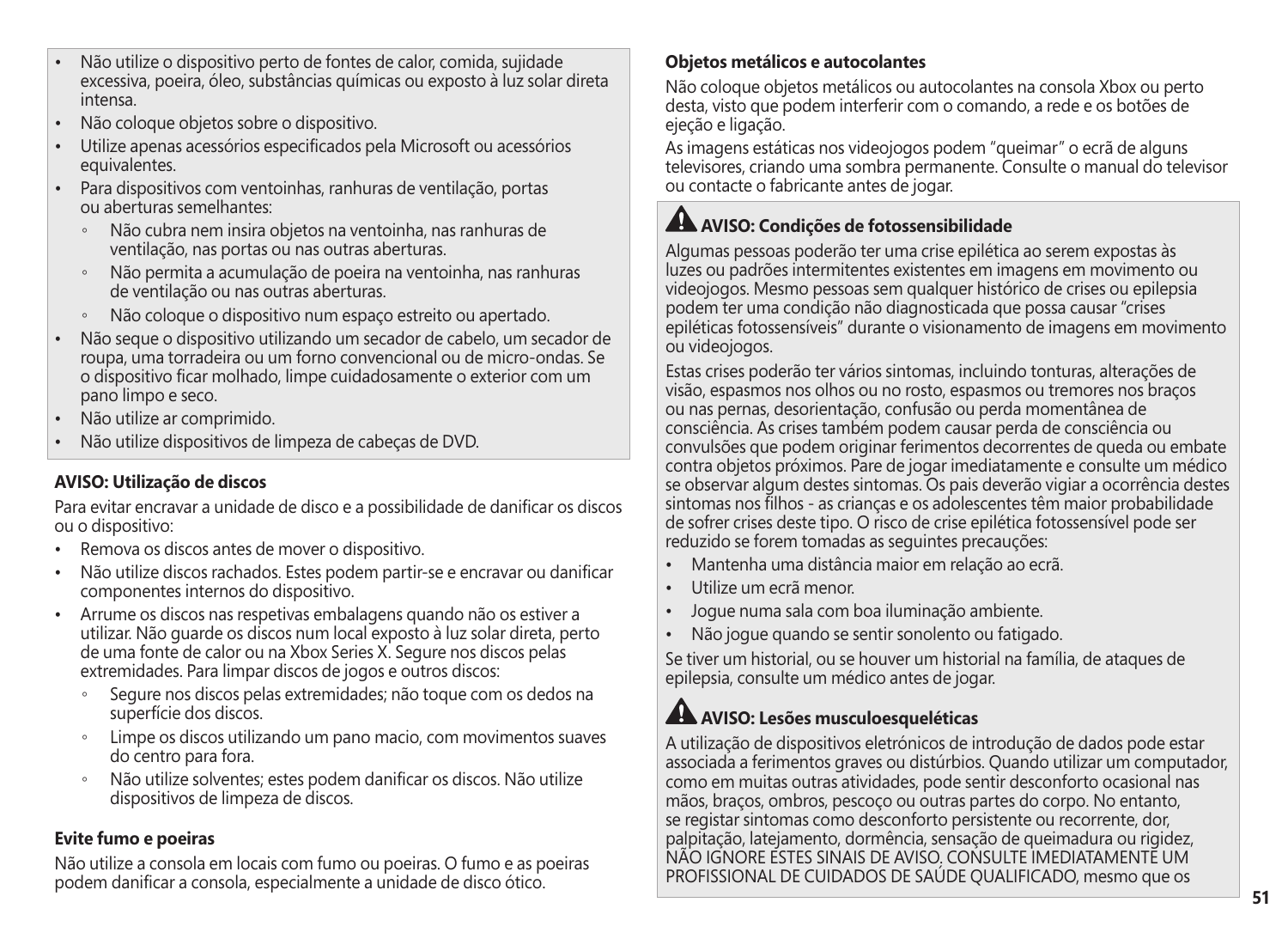sintomas ocorram quando não está a utilizar o computador. Sintomas como estes podem estar associados a lesões ou distúrbios dolorosos e podem provocar a incapacidade permanente dos nervos, músculos, tendões ou outras partes do corpo.

Estas lesões musculoesqueléticas (LMEs) incluem síndrome do túnel cárpico, tendinite, tenossinovite e outras condições. Embora os investigadores não saibam ainda responder a muitas questões relacionadas com as lesões musculoesqueléticas, todos concordam que são muitos os fatores que podem estar ligados à ocorrência das mesmas, incluindo: estado de saúde geral, stress e a forma como o indivíduo o enfrenta, condições médicas e físicas e a forma como o indivíduo posiciona o corpo durante o trabalho e outras atividades (incluindo a utilização de um teclado ou rato). A quantidade de tempo que uma pessoa dedica à execução de uma atividade também pode ser um fator.

Algumas diretrizes que poderão ajudá-lo a utilizar o dispositivo de forma mais confortável e possivelmente reduzir o risco de contrair uma LME podem ser encontradas em https://support.microsoft.com e xbox.com/playhealthy (Manual de Jogo Saudável).

# **AVISO: Perigo de sufocamento**

Este dispositivo poderá conter peças pequenas que poderão representar perigo de sufocamento para crianças menores de 3 anos. Mantenha as peças pequenas fora do alcance das crianças.

# **AVISO: Utilização de acessórios de videojogos**

Certifique-se de que as crianças que utilizam acessórios de videojogos com a consola Xbox jogam em segurança e dentro dos respetivos limites, e que compreendem a utilização adequada da consola e dos acessórios.

# **ATENÇÃO: Estabilidade do dispositivo**

Não coloque o dispositivo numa superfície irregular ou instável. Certifique-se de que segura firmemente no dispositivo quando o transporta e que não lhe pega através de um acessório ou cabo. Se não segurar firmemente no dispositivo, este poderá cair ou atingir uma pessoa ou objeto, o que poderá danificar o dispositivo ou outra propriedade, ou causar ferimentos pessoais.

### **Posicionar a Xbox**

A consola pode ser utilizada numa posição vertical ou horizontal (note os pequenos pés aplicáveis a cada posição existentes na consola). Quando alterar o posicionamento, desligue a consola da corrente (e, se esta estiver equipada com uma unidade de disco ótico, remova quaisquer discos). Se necessitar de alterar a localização da consola, remova quaisquer discos, desligue o sistema e remova todos os cabos antes de mover a consola.

### **Evite o sobreaquecimento da consola:**

- Não bloqueie as aberturas de ventilação existentes na consola. Não coloque a consola sobre uma cama, sofá ou qualquer outra superfície mole que possa bloquear as aberturas de ventilação. Não coloque a consola em espaços fechados, como uma estante, prateleira ou móvel para sistema de som, exceto se esse espaço for bem ventilado.
- Não coloque a consola junto de fontes de calor como radiadores, saídas de calor, salamandras ou amplificadores.
- A utilização da consola Xbox num ambiente em que a temperatura externa possa variar bastante de forma rápida poderá danificar a consola. Se mover a consola para uma localização com uma diferença térmica igual ou superior a 11º C (20º F) relativamente à localização anterior, deixe que a consola alcance a temperatura ambiente antes de a ligar. A temperatura de funcionamento da consola situa-se entre +5º C (41º F) e +35º C (+95º F).

# **ATENÇÃO: Segurança auditiva**

A exposição frequente ou prolongada a ruídos ou níveis sonoros elevados durante a utilização de auriculares ou auscultadores pode provocar a perda de audição temporária ou permanente. A suscetibilidade individual à perda de audição e a problemas potenciais de audição provocados pelo ruído varia. Além disso, o volume emitido por um dispositivo pode variar consoante a natureza do som, as definições do dispositivo e os auriculares ou auscultadores utilizados. Consequentemente, não existe uma definição de volume adequada para todos os utilizadores, ou para cada combinação de som, definições e equipamento.

Em seguida, poderá encontrar algumas recomendações de senso comum para minimizar a exposição a ruídos ou níveis sonoros elevados quando utiliza auriculares ou auscultadores com o seu dispositivo:

- Minimize o período de audição de níveis sonoros elevados. Todo o som a que está exposto diariamente é cumulativo. No volume máximo, a audição de música ou outros conteúdos no dispositivo com auriculares ou auscultadores pode danificar permanentemente a sua audição em apenas 15 minutos. Se estiver exposto a outros níveis sonoros elevados, é necessário menos tempo de audição a níveis sonoros elevados para a ocorrência de danos auditivos.
- Quanto mais tempo estiver exposto a níveis sonoros elevados, maior será a probabilidade de sofrer danos auditivos. Quanto mais elevado for o nível sonoro, menor será o tempo necessário para a ocorrência de danos auditivos.
- Reduza sempre o volume do dispositivo antes de ligar auriculares ou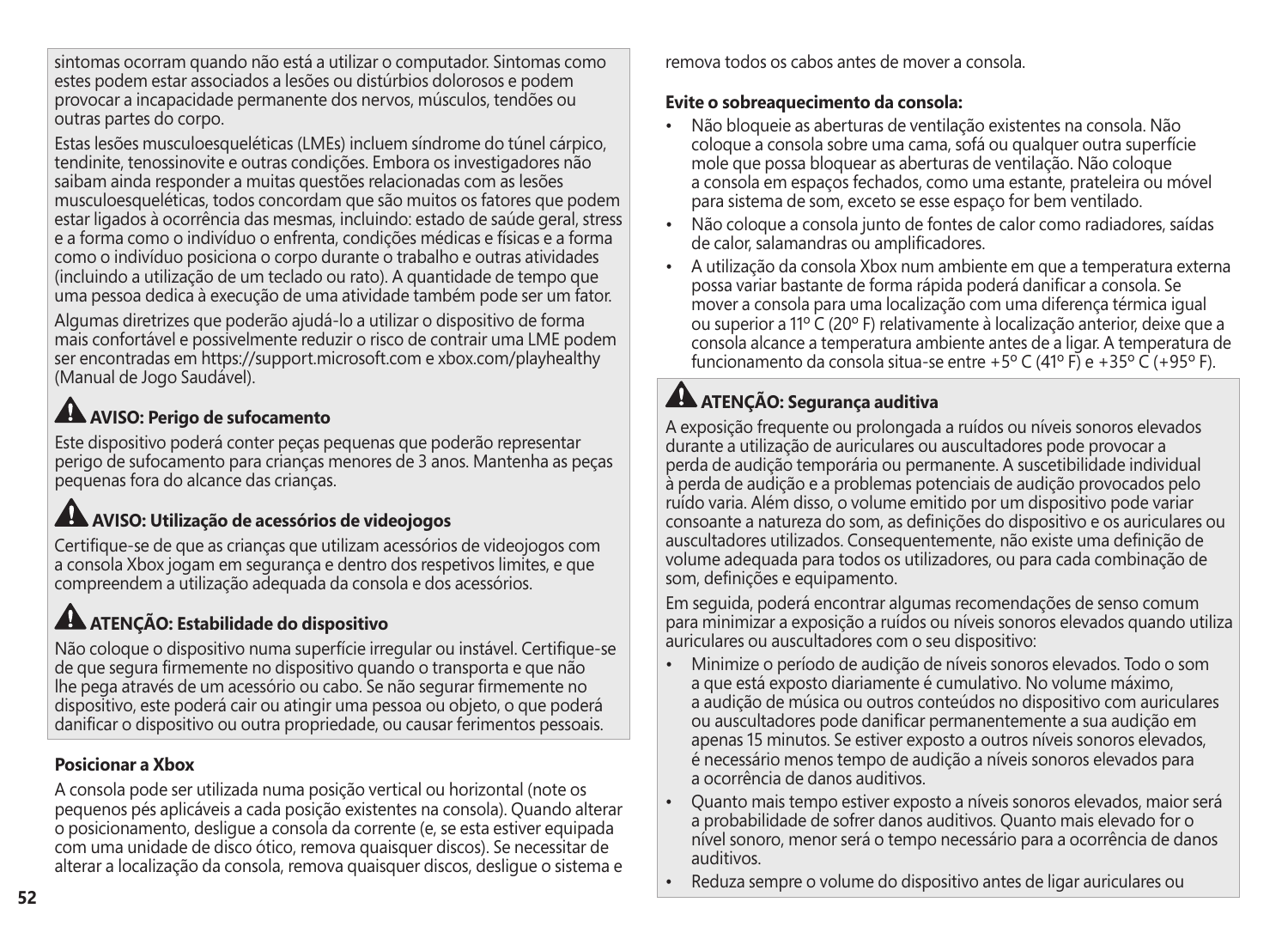auscultadores ao dispositivo. Regule apenas um nível de volume suficientemente alto para conseguir ouvir claramente num ambiente silencioso.

- Não aumente o volume depois de começar a ouvir. Os seus ouvidos adaptam-se gradualmente ao longo do tempo e esse volume elevado irá parecer normal; no entanto, o volume elevado ainda pode danificar a sua audição.
- Não aumente o volume para bloquear ruído exterior. A combinação do ruído exterior e do som dos auriculares ou auscultadores pode danificar a sua audição. Auscultadores isolados ou com cancelamento de ruído podem reduzir o ruído exterior, para que não tenha de aumentar o volume.
- Se não conseguir ouvir uma pessoa que esteja próximo de si a falar normalmente, diminua o volume. Um nível de som que abafe discurso normal pode danificar a audição. Mesmo com auscultadores isolados ou com cancelamento de ruído, deverá conseguir ouvir pessoas perto de si a falar.
- Para minimizar o potencial de danos auditivos, mantenha o volume suficientemente baixo para conseguir manter uma conversa com as pessoas que o rodeiam.
- Os auscultadores e auriculares poderão atrair objetos perigosos, como agrafos e clipes. Verifique sempre os auriculares ou auscultadores antes de os utilizar.
- A utilização de auriculares ou auscultadores durante a condução poderá ser proibida ou restringida na sua área; consulte as leis e regulamentações locais para obter mais informações.

Finalmente, preste atenção aos sintomas de perda de audição. Recomendamos que consulte regularmente um profissional de saúde auditiva. Pare de usar auriculares ou auscultadores no seu dispositivo e consulte um especialista se:

- Registar qualquer perda de audição.
- Sentir zumbido nos ouvidos.
- A sua voz soar abafada ou monocórdica.

## **AVISO: Exposição a energia de radiofrequência (RF)**

Os dispositivos que contêm radiotransmissores Wi-Fi e Bluetooth® foram concebidos, fabricados e testados para corresponder às diretrizes da FCC (Federal Communications Commission), da Industry Canada e da União Europeia relativas à exposição a RF e à Taxa de Absorção Específica.

Para assegurar que a exposição do utilizador à energia de RF gerada pelos rádios Wi-Fi e Bluetooth não excede os limites de exposição definidos por estas diretrizes, oriente os dispositivos com ecrãs de forma a que o lado do ecrã não esteja diretamente em contacto com o seu corpo (por exemplo,

tendo o ecrã pousado sobre o colo ou parte superior do corpo).

Estão disponíveis mais informações sobre segurança de RF no site da FCC em http://www.fcc.gov/oet/rfsafety e no site da Industry Canada em http://www.ic.gc.ca/eic/site/smt-gst.nsf/eng/sf01904.html.

### **AVISO: Dispositivos médicos pessoais**

As emissões de radiofrequência e os campos magnéticos provenientes de equipamento eletrónico podem afetar negativamente o funcionamento de outros equipamentos eletrónicos, provocando avarias. Embora o dispositivo tenha sido concebido, testado e fabricado em conformidade com os regulamentos que regem a emissão de radiofrequência em países como os Estados Unidos, o Canadá, a União Europeia e o Japão, os transmissores de rede sem fios e os circuitos elétricos podem causar interferências não intencionais noutros equipamentos eletrónicos.

As pessoas com pacemakers devem tomar sempre as precauções seguintes:

- A American Heart Association recomenda que seja mantida uma distância mínima de 15 cm (6 polegadas) entre dispositivos sem fios e pacemakers, para evitar uma potencial interferência com o pacemaker.
- Se utilizar o dispositivo móvel numa capa ou suporte, escolha um sem peças metálicas.
- Não transporte o dispositivo num bolso ao nível do peito.
- Se tiver motivos para suspeitar que está a ocorrer uma interferência, desligue o dispositivo de imediato.

Se utilizar um dispositivo médico que não seja um pacemaker, contacte o fabricante do dispositivo ou o seu médico para obter informações e instruções sobre a utilização de outros dispositivos eletrónicos perto do seu dispositivo médico.

# **AVISO: Dispositivos sem fios a bordo de aeronaves**

Antes de embarcar em qualquer aeronave ou de colocar um dispositivo sem fios numa mala sujeita a verificação, remova as pilhas do dispositivo sem fios (se for possível) ou desligue-o (se tiver um botão para ligar/desligar). Preste atenção às informações prestadas na cabina que indicam se a utilização do dispositivo durante o voo é permitida.

A utilização do dispositivo em aeronaves fica a critério da companhia aérea.

## **AVISO: Interferência de radiofrequência**

Embora a segurança e a compatibilidade do dispositivo tenham sido testadas, este contém um rádio que poderá afetar outro equipamento eletrónico ou dispositivos médicos (como pacemakers) em determinadas circunstâncias,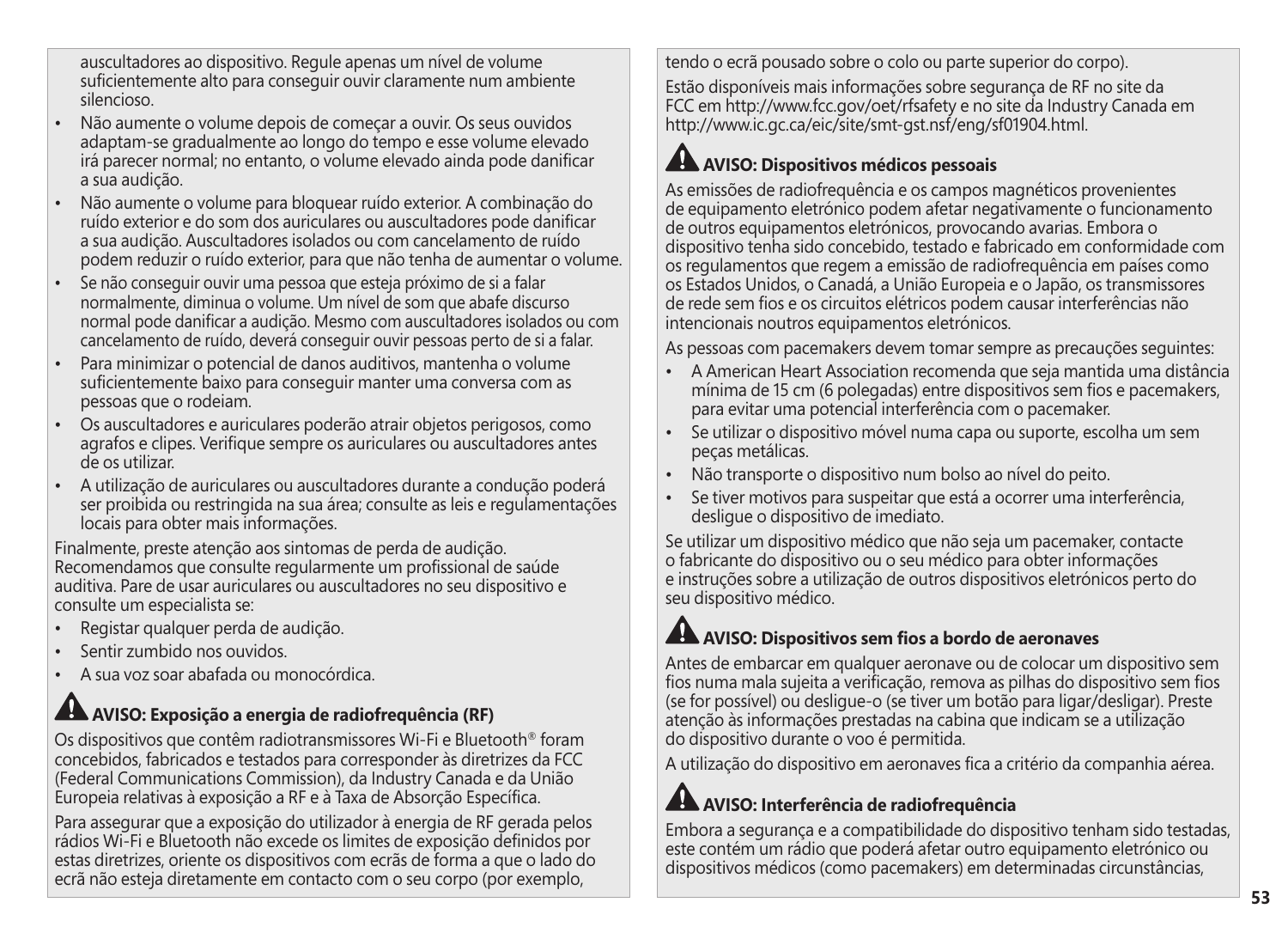causando o funcionamento incorreto destes e possibilitando a ocorrência de ferimentos ou morte.

- Desligue o dispositivo em qualquer local onde estejam afixados avisos para o fazer.
- Quando estiver numa aeronave, siga todas as instruções da tripulação. Desligue o dispositivo e/ou ligue o modo de voo conforme indicado pela tripulação, incluindo quaisquer dispositivos sem fios incluídos na sua bagagem. Contacte os colaboradores da companhia aérea ou a tripulação sobre a utilização do seu dispositivo durante o voo.
- Siga todas as regras e instruções afixadas nas instalações em áreas onde a utilização de redes celulares ou sem fios é proibida.

### **RESUMO DA GARANTIA LIMITADA DO FABRICANTE**

A Microsoft garante que o Produto Microsoft não irá avariar em condições normais de utilização durante **doze meses (90 dias para acessórios Xbox)**  a contar da data da compra original a um revendedor autorizado. A garantia exclui o desgaste normal, danos estéticos, danos provocados por causas externas, incluindo quedas, exposição a líquidos, ventilação inadequada, utilização que não esteja de acordo com as instruções da Microsoft, hacking [pirataria], vírus ou outro malware, e danos causados por reparações ou modificações feitas por outra pessoa que não a Microsoft ou um prestador de serviços autorizado pela Microsoft. **Se as leis locais do Adquirente lhe concederem quaisquer garantias implícitas, incluindo uma garantia implícita de comercialização, a respetiva duração será a mesma do período da garantia. Alguns estados, províncias e países não admitem limitações quanto à duração de uma garantia implícita, pelo que a limitação supramencionada poderá não ser aplicável ao Adquirente.** Para obter o serviço de garantia, utilize primeiro as sugestões da resolução de problemas em support.microsoft.com. Se o seu problema não ficar resolvido, siga o processo online em support.microsoft.com.

Aplicam-se outras exclusões e limitações. Leia a Garantia Limitada integral em support.microsoft.com/warranty. Ao comprar ou utilizar o Produto Microsoft, está a concordar com os seus termos.

**Esta garantia concede direitos contratuais específicos ao Adquirente, aditando, e não substituindo, quaisquer direitos estatutários que o adquirente possa ter ao abrigo das leis locais de consumo ou de outras leis aplicáveis ao mesmo. Também pode ter outros direitos que variem de estado para estado ou por província ou país. Para além do permitido por lei, a Microsoft não exclui, limita ou suspende outros Direitos que o Adquirente possa ter, incluindo aqueles que possam derivar da falta de conformidade de um contrato de venda.**

### **INFORMAÇÕES LEGAIS**

- Não se destina a ser utilizado em máquinas, aplicações médicas ou industriais.
- Este produto destina-se a ser utilizado com equipamento de Tecnologias de Informação listado no programa NRTL (UL, CSA, ETL, etc.) e/ou em conformidade com a norma IEC/EN 60950-1 ou IEC/EN 62368-1 (marcação CE).
- Não contém peças substituíveis.
- Temperatura de funcionamento:  $+5^{\circ}$  C ( $+41^{\circ}$  F) a  $+35^{\circ}$  C ( $+95^{\circ}$  F).

### **Exposição a energia de radiofrequência (RF)**

Modelos 1882, 1883, 1914: este dispositivo contém radiotransmissores e foi concebido, fabricado e testado para corresponder aos requisitos da FCC (Federal Communications Commission), da Innovation, Science and Economic Development (ISED) Canada e da União Europeia relativas à exposição a RF e à Taxa de Absorção Específica.

Modelos 1882, 1883: Este dispositivo deve ser instalado e utilizado mantendo uma distância mínima de 20 cm entre o radiador e o corpo do utilizador.

Poderá obter informações sobre a Taxa de Absorção Específica (SAR) do Produto em sar microsoft.com

site da FCC em https://www.fcc.gov/general/radio-frequency-safety-0

site do ISED em https://www.ic.gc.ca/eic/site/smt-gst.nsf/eng/sf01904.html

As bandas de operação de radiofrequência do Modelo 1882, os valores associados de potência máxima de transmissão nominal são os seguintes:

Modelo 1888 WLAN 2,4-2,483GHz, 20,5 dBm EIRP WLAN 5,15-5,25GHz, 24 dBm EIRP WLAN 5,25-5,35GHz, 24,5 dBm EIRP WLAN 5,47-5,725GHz, 25,5 dBm EIRP WLAN 5,725-5,85GHz, 14,5 dBm EIRP

Modello 1889 WLAN 2,412-2,462GHz, 12,5 dBm EIRP WLAN 5,15-5,25GHz, 16,5 dBm EIRP WLAN 5,725-5,85GHz, 15 dBm EIRP

As bandas de operação de radiofrequência do Modelo 1883, os valores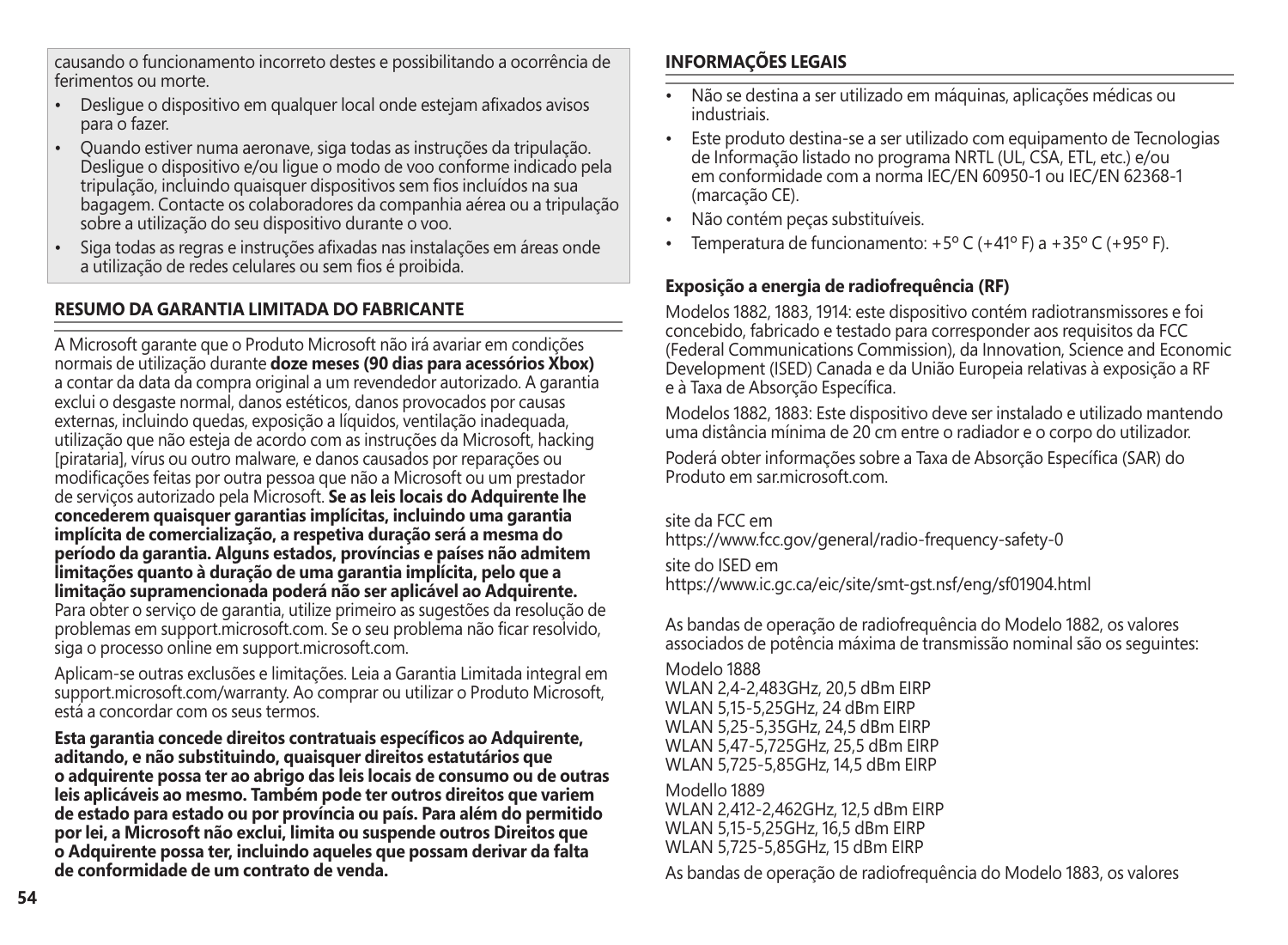associados de potência máxima de transmissão nominal e tolerância são os seguintes:

Modelo 1884 WLAN 2,4-2,483GHz, 23 dBm EIRP WLAN 5,15-5,25GHz, 22 dBm EIRP WLAN 5,25-5,35GHz, 21.5 dBm EIRP WLAN 5,47-5,725GHz, 22 dBm EIRP WLAN 5,725-5,85GHz, 13,5 dBm EIRP

Modelo 1885 WLAN 2,412-2,462GHz, 15,5dBm EIRP WLAN 5,15-5,25GHz, 17 dBm EIRP WLAN 5,725-5,85GHz, 14,5 dBm EIRP

As bandas de operação de radiofrequência do Modelo 1914, os valores associados de potência máxima de transmissão nominal são os seguintes:

WLAN 2,400 to 2,4835 GHz : 8,2dBm EIRP WLAN 5,15-5,25GHz : 13,27dBm EIRP WLAN 5,25-5,35GHz : 13,9dBm EIRP WLAN 5,47-5,725GHz : 13,43dBm EIRP Bluetooth LE 2,400 to 2,4835 GHz : 7,24dBm EIRP

Empresa: Microsoft Ireland Operations Limited

Endereço: One Microsoft Place

South County Business Park

Dublin D18 P521

País: Irlanda

Número de telefone: +353 1 295 3826 Número de fax: +353 1 706 4110

| F<br>u |    |           |           |                |  |
|--------|----|-----------|-----------|----------------|--|
| BE     | DK | GR        | <b>FS</b> | FR             |  |
| IE     | IT | LU        | <b>NL</b> | AT             |  |
| PT     | FI | <b>SE</b> | GB        | N <sub>O</sub> |  |
| DE     | CH | PI        | HU        | <b>SK</b>      |  |
| CZ     | CY | IS        | <b>RO</b> | SI             |  |
| FF     | IV | IT        | MT        | П              |  |
| BG     | TR | HR        |           |                |  |

5,15-5,35 GHz Apenas para utilização no interior.

### **Declaração de conformidade UE simplificada**

Modelos 1882, 1883, 1914: Pelo presente, a Microsoft Corporation declara que este produto está em conformidade com a Diretiva 2014/53/UE.

O texto integral da Declaração de Conformidade UE está disponível no seguinte endereço Internet: aka.ms/eucompliancedoc.

A Declaração de Conformidade integral também contém informações (relativas, por exemplo, ao Software e aos Acessórios), que afetam a conformidade do rádio com a diretiva acima referida.

### **Eliminação de pilhas usadas e equipamento elétrico e eletrónico**



Este símbolo, afixado no produto, nas pilhas ou na embalagem, significa que este produto e quaisquer pilhas que contenha não devem ser eliminados juntamente com o lixo doméstico. Em vez disso, é sua responsabilidade entregá-los num ponto de recolha adequado para reciclagem de pilhas e equipamento elétrico e

eletrónico. Esta recolha e reciclagem separada ajudará a conservar os recursos naturais e a evitar potenciais consequências negativas para a saúde humana e para o meio ambiente devido à possível presença de substâncias perigosas nas pilhas e no equipamento elétrico e eletrónico que poderão ser originadas pela eliminação inadequada. Para obter mais informações sobre pontos de entrega de pilhas e resíduos de equipamento elétrico e eletrónico, contacte o município onde reside, o serviço de eliminação de resíduos domésticos ou a loja onde adquiriu este produto. Para obter mais informações sobre a eliminação de resíduos de equipamentos elétricos, eletrónicos e pilhas, contacte erecycle@microsoft.com.

Este produto pode utilizar pilhas de lítio, NiMH ou alcalinas.

#### **Direitos de autor**

As informações e opiniões contidas neste documento, incluindo URLs e outras referências a sites na Internet, podem ser alteradas sem aviso prévio. Este documento não lhe fornece quaisquer direitos legais sobre qualquer propriedade intelectual presente em qualquer produto da Microsoft. É permitido copiar e usar este documento para uso interno e fins de consulta.

© 2020 Microsoft, o logótipo da Microsoft, Xbox, Xbox 360, Xbox One, Xbox Series X, Xbox Series S, e os logótipos da Xbox são marcas comerciais do grupo empresarial Microsoft. HDMI, o logótipo HDMI e High-Definition Multimedia Interface são marcas comerciais ou marcas registadas da HDMI Licensing LLC. Dolby, Dolby Vision, Dolby Atmos e o símbolo duplo D são marcas registadas da Dolby Laboratories Licensing Corporation. Fabricado sob licença da Dolby Laboratories. Fabricado sob licença da DTS, Inc. DTS, o Símbolo, DTS e o Símbolo em conjunto, DTS:X e o logótipo DTS:X são marcas registadas ou marcas comerciais da DTS, Inc. nos Estados Unidos e/ou noutros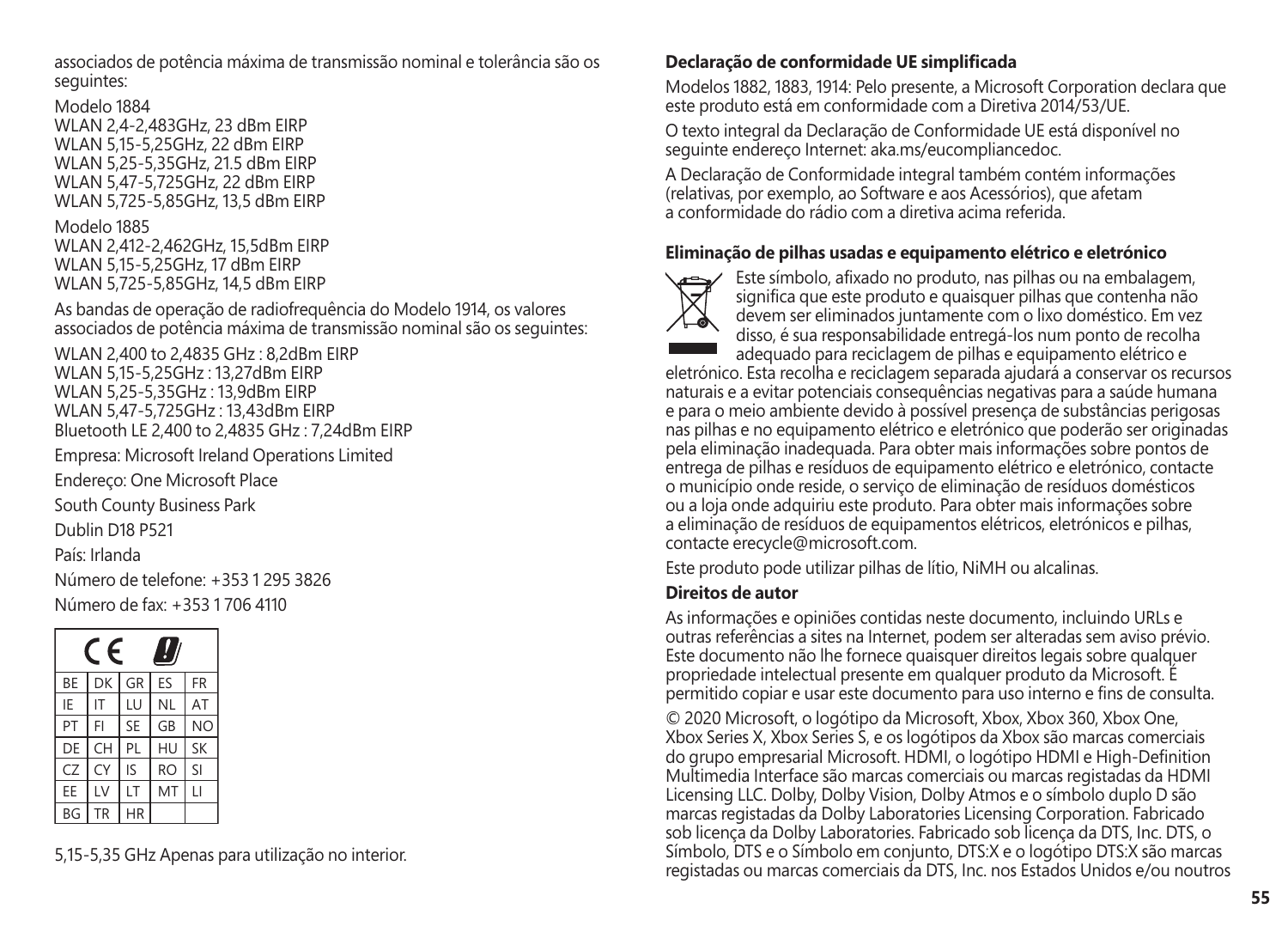países. © DTS, Inc. Todos os Direitos Reservados. Para consolas equipadas com uma unidade de disco ótico Blu-ray™: As marcas nominativas e os logótipos Blu-ray Disc™, Blu-ray™ e Ultra HD Blu-ray™ são marcas registadas da Blu-ray Disc Association.





Xbox Series X



Para obter respostas a perguntas comuns, passos de resolução de problemas e informações de contacto do Suporte ao Cliente Xbox, visite support.microsoft.com.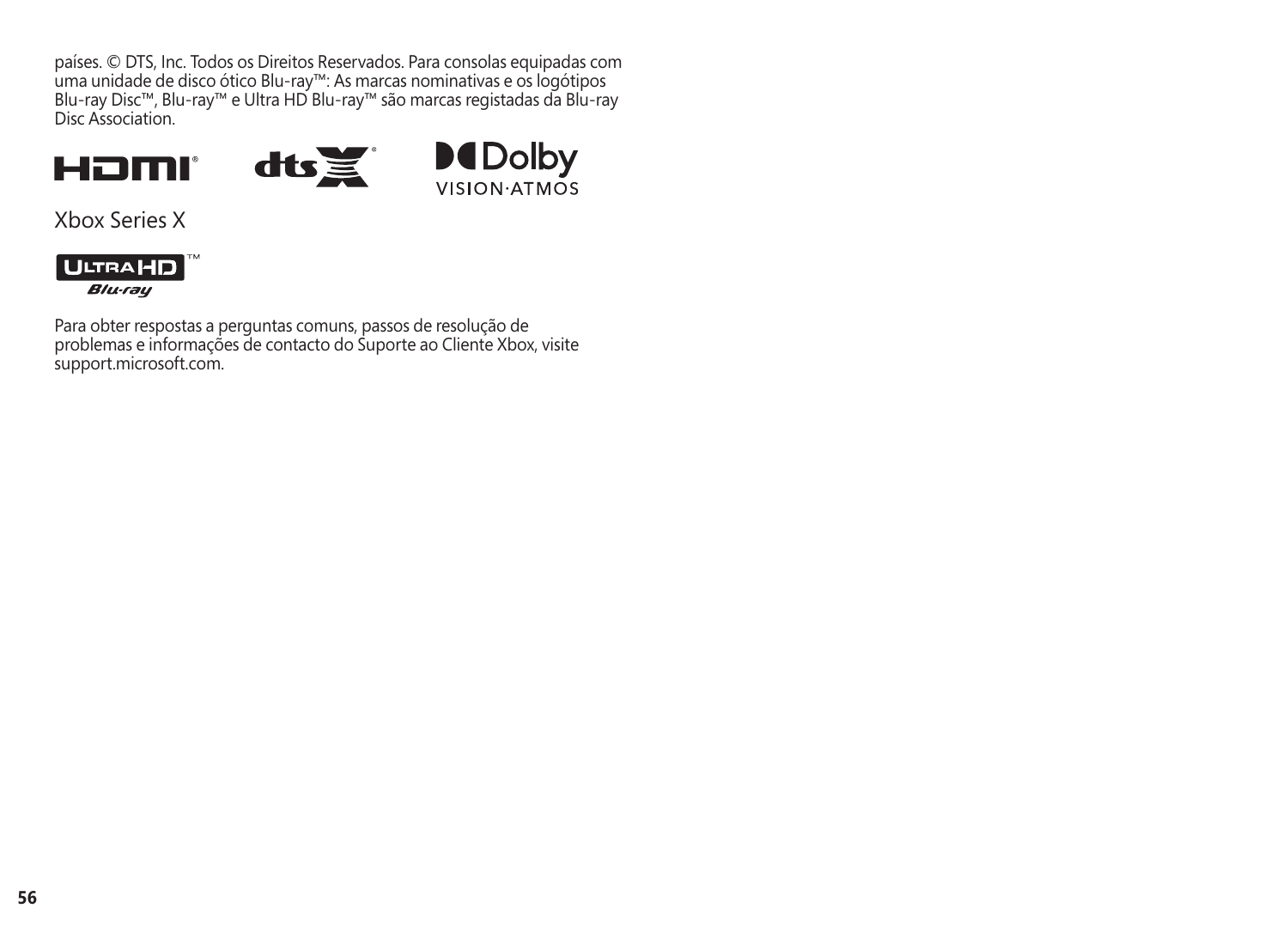

### **GUÍA DEL PRODUCTO, GARANTÍA LIMITADA Y CONTRATO DE LA CONSOLA XBOX**

#### **DEBES ACEPTAR LA GARANTÍA LIMITADA, EL CONTRATO DE SERVICIOS DE MICROSOFT Y LOS TÉRMINOS DE LICENCIA DE SOFTWARE**

Al comprar o usar su Producto Microsoft, acepta lo siguiente:

- La Garantía Limitada del Fabricante está disponible en support.microsoft.com/warranty. Lee el resumen que comienza en la página 63.
- Contrato de Servicios de Microsoft disponible en microsoft.com/msa. Rige el uso del servicio en línea de Xbox y los juegos y apps de Microsoft Studio.
- Contrato de Licencia de Software disponible en xbox.com/slt.

Lea estos contratos. Si no los acepta, no configure ni use su Producto Xbox (consola o accesorio). Devuelva el Producto Xbox a Microsoft o a su distribuidor para obtener un reembolso. Para obtener las guías de producto de la consola y accesorios Xbox, vaya a xbox.com/support/manual. Su consola puede o no contener una unidad de disco óptica.

#### **Este símbolo identifica la información en materia de seguridad y salud de esta guía del producto.**

#### **ADVERTENCIA: LEA LA INFORMACIÓN SOBRE SEGURIDAD Y MANTENIMIENTO**

Los productos Microsoft se han desarrollado para ser seguros y eficaces. Lea esta guía para obtener información importante sobre seguridad y mantenimiento acerca de su dispositivo y para conocer los términos de la Garantía Limitada que se aplican a este. Esta guía se ha diseñado para ayudarle a utilizar el dispositivo con mayor comodidad y productividad. Si no sigue las instrucciones para la configuración, el uso y el cuidado adecuados del dispositivo, puede aumentar el riesgo de que se produzcan lesiones graves e incluso la muerte, o de que se causen daños a la propiedad. Encontrará soporte técnico adicional en support.microsoft.com.

**AVISO: Lea las instrucciones de uso**

Si no configura, usa y cuida adecuadamente este producto, puede aumentar el riesgo de daños a sus dispositivos.

Lea esta guía y guarde todas las guías impresas para referencia futura.

#### **Configuración inicial y actualizaciones de la consola**

Se necesita una conexión a Internet de banda ancha (1,5 Mbps de bajada y 768 Kbps de subida), una cuenta de Microsoft y un perfil de Xbox para la configuración inicial online, las descargas y las actualizaciones obligatorias (algunas son importantes) y algunas características (por ejemplo, la conservación de la configuración e información del juego). El streaming en 4K quiere una velocidad de descarga de 18 a 24 Mbps. Se aplican cargos del ISP (xbox.com/consoles/gettingstarted).

Para obtener respuestas a las preguntas sobre la configuración de la consola, los pasos para la solución de problemas y la información de contacto de Atención al cliente de Xbox, visite support.microsoft.com.

#### **ADVERTENCIA: Seguridad del alimentador de CA y cable de alimentación**

Seleccione y use siempre un alimentador de CA o cable de alimentación adecuado para su dispositivo. Si no se siguen las precauciones siguientes, se pueden producir lesiones graves o la muerte debido a una descarga eléctrica o incendio, o bien daños en el dispositivo.

Para seleccionar una fuente de alimentación adecuada para su dispositivo:

- Recomendamos que use unidades de alimentación (PSU) y cables de alimentación de CA originales de Microsoft. Con su dispositivo se incluyó una PSU o cable de alimentación de CA original de Microsoft. Las PSU o cables de alimentación originales de Microsoft también se pueden comprar a un distribuidor autorizado por Microsoft y en https://store.microsoft.com/devices.
- Use únicamente la alimentación de CA suministrada por una toma de corriente estándar (red eléctrica). No use fuentes de alimentación no estándar, como generadores o inversores, aunque el voltaje y la frecuencia parezcan aceptables.
- Confirme que la toma de corriente proporciona el tipo de alimentación que se indica en el dispositivo (en cuanto a voltaje [V] y frecuencia [Hz]).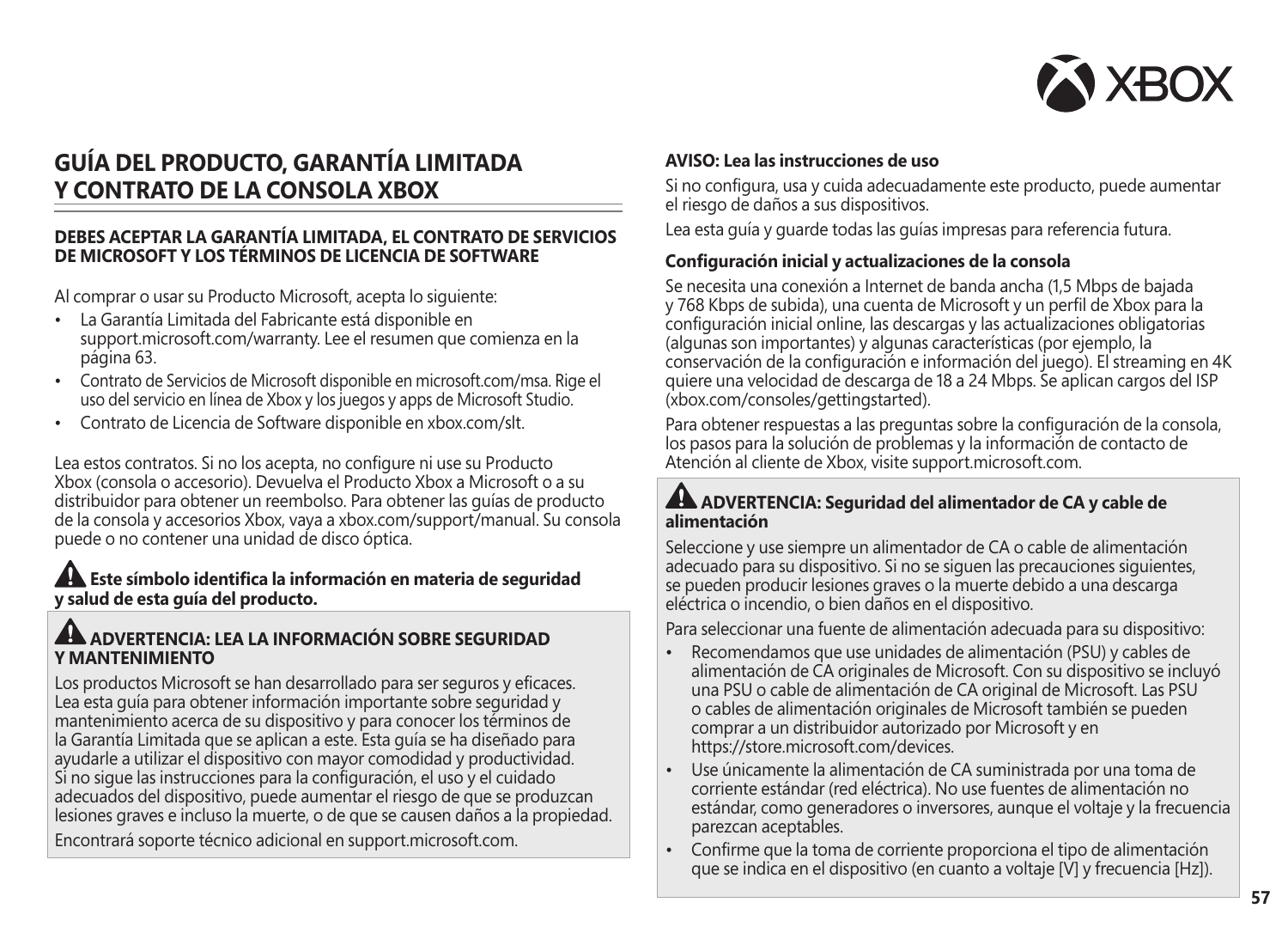Si no está seguro del tipo de alimentación eléctrica disponible en su casa, consulte a un electricista cualificado.

- No sobrecargue la toma de corriente, el alargador, el multiplicador ni otros receptáculos eléctricos. Confirme que su capacidad nominal admite la corriente total (en amperios [A]) que extrae el dispositivo y cualquier otro dispositivo que se encuentre en el mismo circuito.
- En los dispositivos en los que las pinzas de CA se pueden plegar para el almacenamiento, antes de enchufar el alimentador de CA a una toma de pared, asegúrese de que las pinzas se hayan extendido por completo.
- En los dispositivos con cables de alimentación con las pinzas de CA extraíbles y una fuente de alimentación universal, antes de enchufar el alimentador de CA a una toma de pared, asegúrese de que el conjunto de pinzas tenga la configuración adecuada para la toma de pared y de que encajen completamente en la fuente de alimentación.

# **A PRECAUCIÓN: Seguridad de los cables**

Los cables de los dispositivos expuestos representan un riesgo potencial de tropiezo. Coloque todos los cables de manera que las personas y las mascotas no se tropiecen ni tiren accidentalmente de ellos mientras se mueven o caminan por la zona. No permita que los niños jueguen con los cables. Para evitar daños en los cables:

- Coloque los cables de modo que se evite que se pisen o aplasten.
- Proteja los cables para que no queden aplastados ni se doblen excesivamente, especialmente por donde se conectan a la toma de corriente de pared, a la fuente de alimentación y al dispositivo.
- No sacuda, anude, doble, estire ni haga un uso incorrecto de los cables de alimentación. No envuelva el cable de alimentación de manera muy ajustada, especialmente alrededor del bloque de alimentación. En cambio, envuélvalo en bobinas sueltas en lugar de en ángulos ajustados.
- Al colocar su dispositivo o PSU, asegúrese de que los cables no estén doblados estrechamente y que los conectores no estén presionados contra una pared o superficie dura.
- No exponga los cables de alimentación a fuentes de calor.
- No permita que mascotas o niños muerdan o mastiquen los cables de alimentación.
- Al desconectar el cable de alimentación, tire del enchufe, no del cable.
- Inspeccione los cables de alimentación y otros cables periódicamente. Si un cable de alimentación u otro cable se calienta, se deshilacha, se quiebra o sufre algún tipo de daño, deje de usarlo de inmediato. Recomendamos que reemplace el cable de alimentación u otro cable dañado por un cable de alimentación de repuesto original de Microsoft.

• Desconecte el cable de carga durante las tormentas eléctricas o si no se va a utilizar durante un largo período de tiempo.

# **ADVERTENCIA: Seguridad general de la batería**

El dispositivo usa pilas desechables o baterías recargables. El uso indebido o mal uso de pilas desechables o baterías recargables puede causar lesiones, muerte, daños en la propiedad, y daños en el dispositivo o sus accesorios como resultado de fugas de líquido de baterías, incendio, sobrecalentamiento o explosión.

El líquido de la batería es corrosivo y puede ser tóxico. Puede causar quemaduras y provocar lesiones o incluso la muerte si se traga.

Para reducir el riesgo de lesiones al usar baterías desechables o recargables:

- Mantenga las baterías fuera del alcance de los niños.
- Cargue las baterías recargables solamente con el cargador proporcionado con el dispositivo. El uso de un método de carga incorrecto puede producir un incendio o explosión.
- Retire inmediatamente las baterías viejas, débiles o agotadas del dispositivo. Recicle o deseche las baterías viejas, débiles o agotadas de acuerdo con las leyes o regulaciones locales, regionales y nacionales.
- Retire las baterías de su dispositivo antes de almacenarlo durante un largo periodo de tiempo.
- Evite el contacto con el líquido de la batería. Si una batería pierde líquido:
	- $^{\circ}$  Evite que el líquido derramado entre en contacto con la piel, los ojos, la ropa u otras superficies. Si el líquido de la batería entra en contacto con la piel, ojos o la ropa, lave inmediatamente la zona afectada con agua y póngase en contacto con su médico o con otro proveedor de salud según corresponda.
	- - Quite cuidadosamente todas las baterías al seguir en orden inverso las instrucciones de instalación de la batería que se proporcionan con el dispositivo.
	- $\circ$  Antes de insertar baterías nuevas, limpie minuciosamente el compartimento de baterías con un paño seco o siga las recomendaciones de limpieza del fabricante.
- Le recomendamos que use baterías aprobadas por Microsoft. Reemplace las pilas desechables o baterías recargables suministradas con su dispositivo por baterías del mismo tipo y clasificación nominal.
- No desensamble, aplaste, abra, perfore, triture, provoque cortocircuitos de los contactos, exponga a temperaturas superiores a 40 °C (104 °F) ni deseche las baterías al fuego o agua.
- No mezcle baterías nuevas con viejas o baterías de distintos tipos (p. ej.,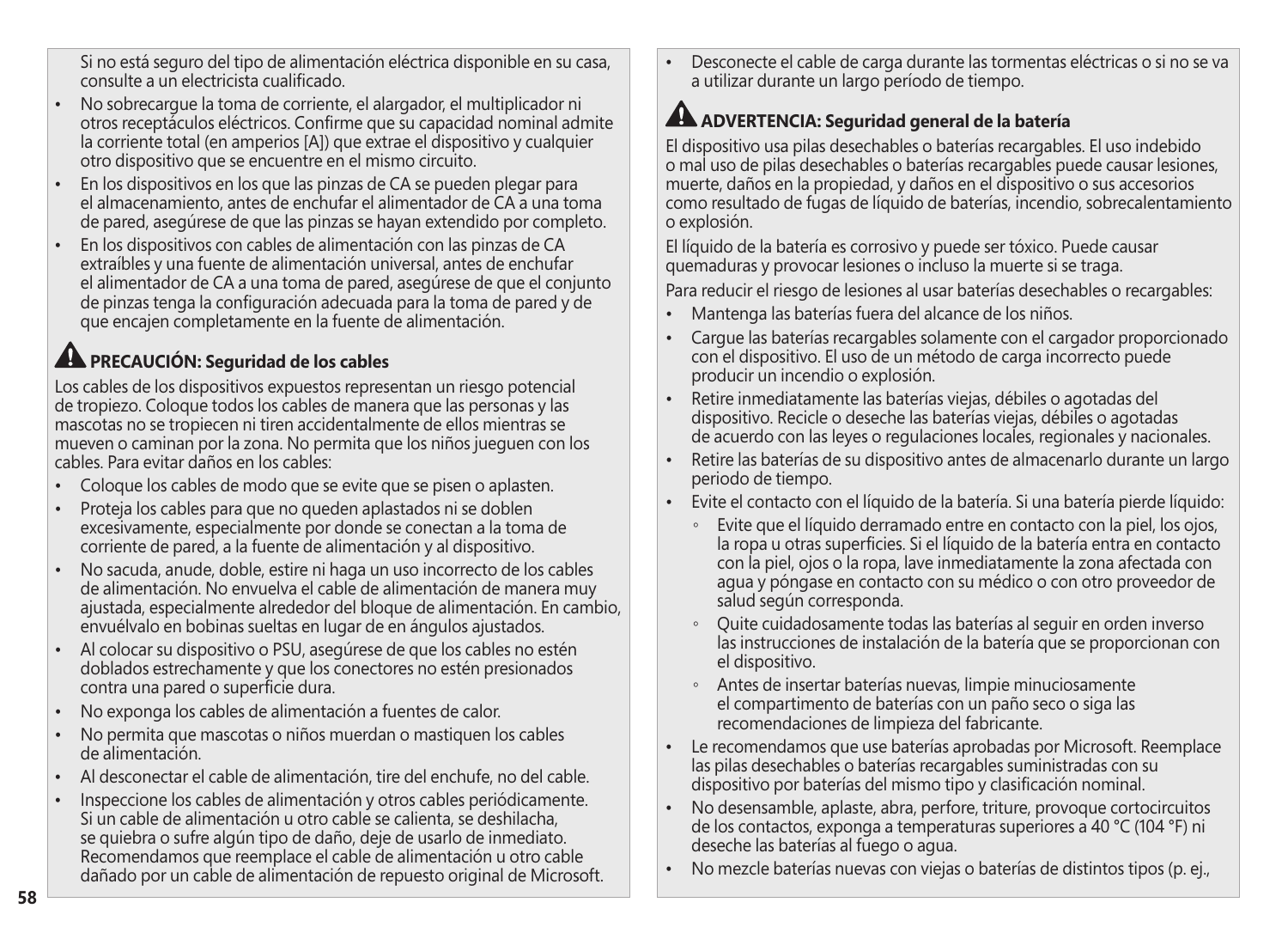de carbono-cinc y alcalinas).

- No permita que los objetos metálicos entren en contacto con los terminales de las baterías del dispositivo; pueden calentarse y causar quemaduras.
- No transporte ni coloque pilas o baterías juntas con otros objetos metálicos.
- No deje bajo la luz directa del sol dispositivos que funcionen con batería durante periodos prolongados.
- No sumerja las baterías en agua o permita que se mojen.
- No use baterías si se han mojado. No intente secar una pila o batería con un secador de pelo, en un horno convencional o en un horno de microondas.
- No conecte las baterías directamente a las tomas de corriente ni en rejillas de encendedor de cigarrillos del auto.
- No golpee, deseche ni pise las baterías ni las exponga a choques físicos fuertes.
- No modifique ni refaccione la batería, ni intente insertar objetos foráneos en ella. No sumerja la batería ni la exponga al agua u otros líquidos, fuego, explosiones u otros peligros.
- No recargue las baterías cerca del fuego o en condiciones de temperaturas extremadamente altas.
- Si deja caer el dispositivo o su batería, especialmente sobre una superficie dura, puede dañar el dispositivo y su batería. Le recomendamos que busque asistencia de un profesional para inspeccionar el dispositivo si cree que se ha dañado.
- Nunca use una batería dañada. Si la batería parece estar rayada o fragmentada, retírela inmediatamente y deséchela de la forma adecuada. El uso de una batería dañada puede provocar cortocircuitos, sobrecalentamiento y otros errores de funcionamiento de los componentes.

### **ADVERTENCIA: Reemplazo de la batería y reparaciones del dispositivo (baterías reemplazables por el usuario)**

Las baterías de los dispositivos con baterías reemplazables por el usuario se pueden cambiar abriendo el receptáculo de la batería y siguiendo las instrucciones de reemplazo de la batería recogidas en la Guía de inicio rápido. Microsoft recomienda que solicite la ayuda de un profesional para todas las reparaciones de dispositivos y que tenga cuidado si lo hace usted mismo. La apertura o reparación del dispositivo podría provocar descarga eléctrica, daño en el dispositivo, incendio y riesgos de lesiones y otros peligros.

## **ADVERTENCIA: Riesgo en las reparaciones**

La apertura o reparación del dispositivo podría provocar descarga eléctrica, daño en el dispositivo, incendio y riesgos de lesiones y otros peligros. Microsoft recomienda que solicite la ayuda de un profesional para reparar el dispositivo y que tenga cuidado si lo hace usted mismo.

# **AVISO: Manipulación**

Manipule el dispositivo de Microsoft con cuidado. Está hecho de metal y plástico, y tiene componentes electrónicos sensibles en su interior. El dispositivo se puede dañar si se cae, quema, perfora o aplasta, o si entra en contacto con líquidos. Si sospecha que el dispositivo o la batería están dañados, deje de usar el dispositivo, ya que puede causar sobrecalentamiento o lesiones.

### **AVISO: Compatibilidad con productos de otros fabricantes**

Es posible que algunos accesorios de terceros no sean compatibles con el dispositivo o que sean potencialmente falsos. El uso de accesorios, baterías y cargadores no compatibles o falsificados podría dañar el dispositivo y supone un riesgo de incendios, explosión o fallo de la batería, lo que podría provocar heridas graves, daños al dispositivo y otros perjuicios importantes.

## **ADVERTENCIA: Limpieza**

El riesgo de incendio, descarga o daño al dispositivo Microsoft durante la limpieza podría reducirse tomando las precauciones siguientes:

- Desconecte todos los cables y apague el dispositivo antes de realizar la limpieza.
- Solo limpie la parte exterior del dispositivo.
- Limpie el dispositivo con un paño seco.
- Dispositivos con ventiladores, rejillas de ventilación, puertos o aberturas similares:
	- $\circ$  Limpie suavemente la superficie exterior del ventilador, las rejillas de ventilación u otra abertura para eliminar cualquier acumulación de polvo.
	- - No inserte objetos en el ventilador, las rejillas de ventilación, los puertos u otras aberturas.
	- - No intente limpiar los conectores mediante la inmersión en líquidos. Solo limpie y seque suavemente con un paño limpio.

# **ALA ADVERTENCIA: Uso**

Para reducir el riesgo de incendio, descarga eléctrica o daños en el dispositivo,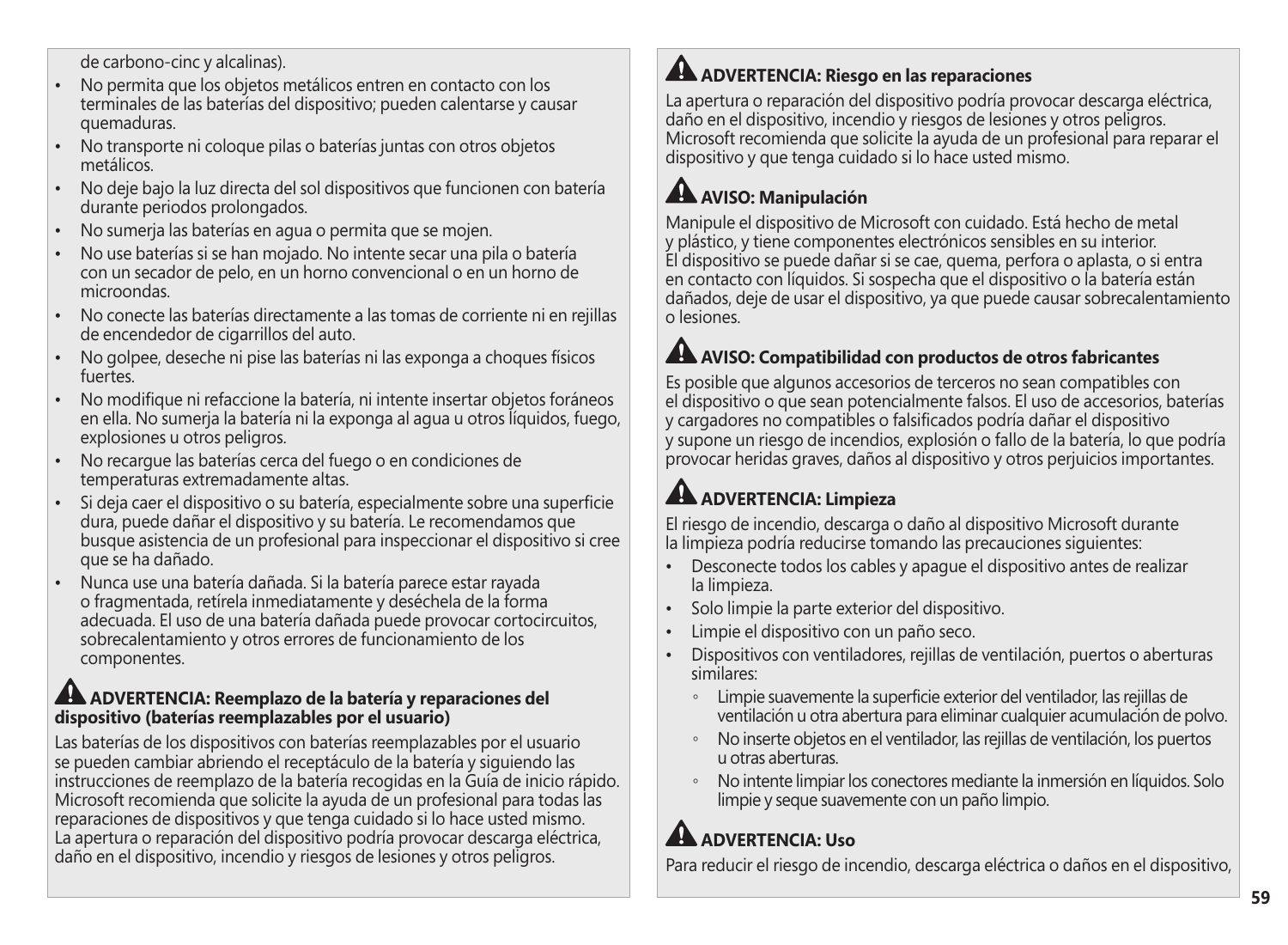no exponga el dispositivo a la lluvia, nieve ni otros tipos de humedad. No use el dispositivo cerca del agua o en una ubicación excesivamente húmeda (por ejemplo cerca de una ducha, bañera, fregadero o pileta, o en un sótano húmedo). Para mantener el funcionamiento óptimo del dispositivo:

- No use el dispositivo cerca de fuentes de calor, alimentos, suciedad excesiva, aceite, productos químicos o bajo una fuerte luz solar directa.
- No coloque objetos encima del dispositivo.
- Use únicamente accesorios o aditamentos especificados por Microsoft.
- Dispositivos con ventiladores, rejillas de ventilación, puertos o aberturas similares:
	- No cubra ni introduzca objetos en el ventilador, las rejillas de ventilación, los puertos u otras aberturas.
	- - No permita que se acumule polvo en el ventilador, las rejillas de ventilación u otras aberturas.
	- · No coloque el dispositivo en espacios estrechos.
- No seque el dispositivo con un secador de pelo, una secadora de ropa, un horno convencional, una tostadora o un horno de microondas. Si el dispositivo se moja, limpie suavemente el exterior con un paño limpio y seco.
- No use aire comprimido.
- No use dispositivos de limpieza de cabezales de DVD.

#### **AVISO: Uso del disco**

Para evitar atascar la unidad de disco y posiblemente dañar los discos o dispositivo:

- Siempre extraiga los discos antes de mover el dispositivo.
- No use nunca discos agrietados. Pueden romperse y atascarse o dañar partes internas dentro de su dispositivo.
- Siempre vuelva a colocar los discos en sus contenedores de almacenamiento cuando no estén en la unidad de disco. No almacene discos a la luz directa del sol, cerca de una fuente de calor o en su Xbox Series X. Siempre manipule los discos por los bordes. Para limpiar los discos de videojuegos u otro tipo de discos:
	- Sostenga los discos por los bordes. No toque la superficie del disco con los dedos.
	- Limpie los discos con un paño suave, frotando ligeramente desde el centro hacia afuera.
	- No use solventes, ya que pueden dañar el disco. No utilice dispositivos limpiadores de discos.

#### **Evitar el humo y el polvo**

No utilice la consola en lugares llenos de humo o polvo. El humo y el polvo pueden dañar la consola, especialmente el disco duro óptico.

#### **Objetos metálicos y adhesivos**

No coloque elementos metálicos o adhesivos cerca o sobre la consola Xbox, ya que pueden interferir con el control, la conexión de red y los botones de expulsión y encendido/apagado.

Las imágenes fijas en los videojuegos pueden "quemarse" en algunas pantallas de TV, creando una sombra permanente. Consulte el manual del propietario o fabricante de su televisor antes de utilizar los juegos.

### **ADVERTENCIA: Epilepsia fotosensitiva**

Algunas personas pueden experimentar una convulsión cuando se exponen a luces o patrones parpadeantes en imágenes en movimiento o videojuegos. Incluso las personas que no tienen antecedentes de convulsiones o epilepsia pueden tener una afección no diagnosticada que puede causar "convulsiones fotosensibles" mientras ven imágenes en movimiento o videojuegos.

Estas convulsiones pueden darse con una variedad de síntomas, incluyendo mareos, alteración de la visión, espasmos en los ojos o la cara, sacudidas de brazos o piernas, desorientación, confusión o pérdida momentánea de la conciencia. Las convulsiones fotosensibles también pueden causar pérdida del conocimiento o convulsiones que pueden provocar lesiones por caídas o golpes a objetos cercanos. Si nota alguno de estos síntomas, deje de jugar de inmediato y consulte a su médico. Los padres deben estar atentos o preguntar a sus hijos por los síntomas mencionados anteriormente; los niños y adolescentes son más propensos que los adultos a experimentar estas convulsiones. El riesgo de convulsiones fotosensibles puede reducirse si se adoptan las siguientes precauciones:

- Siéntese más lejos de la pantalla de vídeo.
- Use una pantalla de vídeo más pequeña.
- Juegue en una habitación bien iluminada.
- No juegue cuando tenga sueño o esté cansado.

Si alguno de sus familiares o usted mismo ha sufrido algún tipo de ataque o crisis de epilepsia con anterioridad, consulte a su médico antes de jugar.

### **ADVERTENCIA: Trastornos musculoesqueléticos**

El uso de dispositivos de entrada electrónica puede estar vinculado a lesiones o trastornos graves. Cuando utilice un ordenador, al igual que sucede en muchas otras actividades, es posible que experimente molestias ocasionales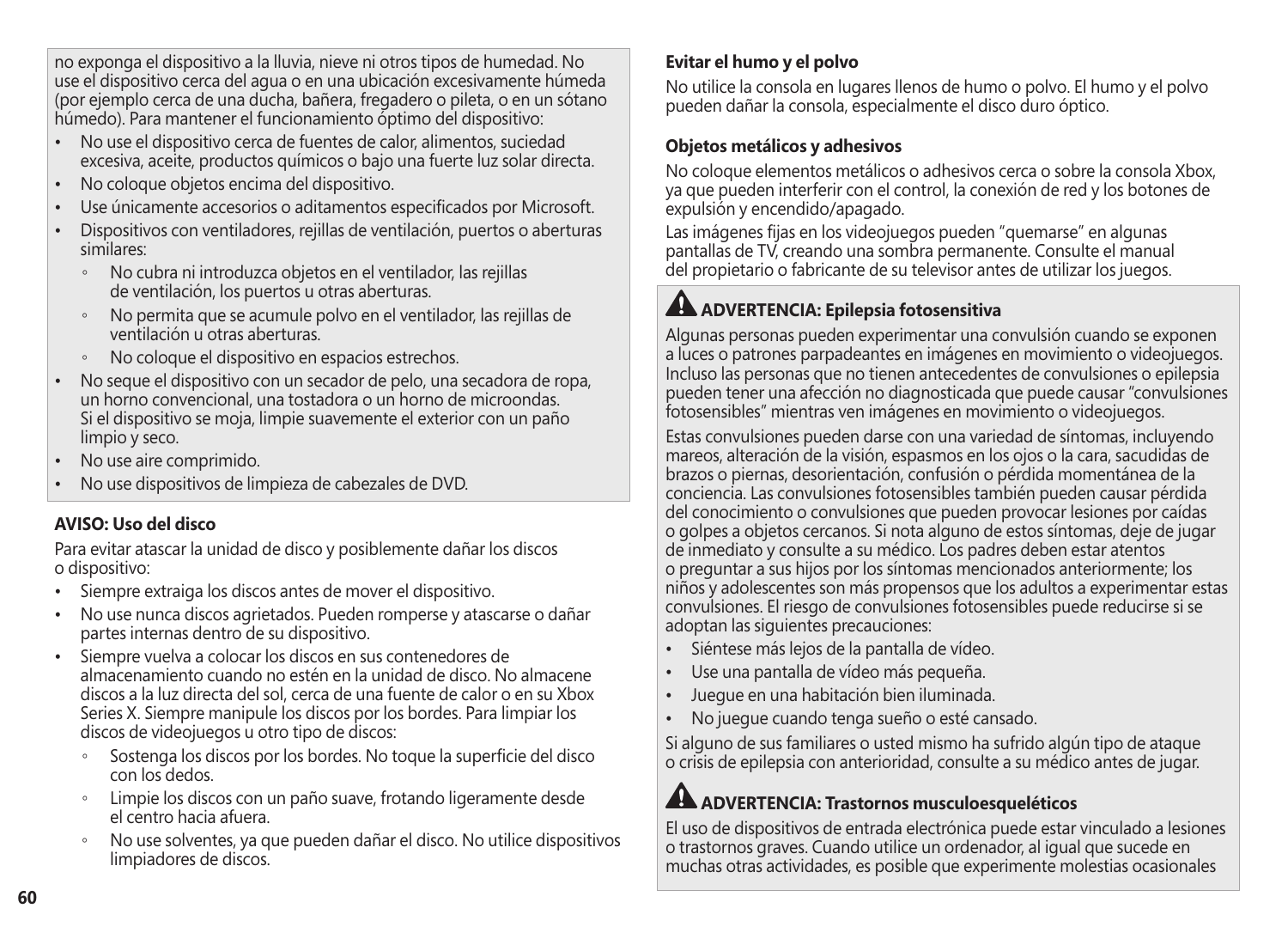en las manos, brazos, hombros, cuello u otras partes del cuerpo. No obstante, si padece de forma persistente o periódica síntomas como molestias, dolor, punzadas, cosquilleo, adormecimiento, quemazón o agarrotamiento, NO PASE POR ALTO ESTAS SEÑALES DE ADVERTENCIA. ACUDA DE INMEDIATO A UN PROFESIONAL DE LA SALUD CUALIFICADO, incluso si los síntomas ocurren cuando no está trabajando en su ordenador. Estos síntomas pueden asociarse con lesiones dolorosas que en ocasiones pueden ser incapacitantes, permanentes y graves, o trastornos nerviosos, musculares, de los tendones y otras partes del cuerpo.

Entre estos trastornos musculoesqueléticos (TME) se encuentran el síndrome del túnel metacarpiano, tendinitis, tenosinovitis y otras dolencias. Aunque los investigadores aún no han sabido responder muchas preguntas sobre los TME, existe un consenso general de que muchos factores pueden estar vinculados a su incidencia, incluidos: salud general, estrés y la forma de enfrentarse a este, estados físicos y médicos, y la forma en que una persona se coloca y usa su cuerpo durante el trabajo y otras actividades (incluido el uso de un teclado o un ratón). El tiempo que una persona dedica a realizar una actividad también puede ser un factor determinante.

Encontrará directrices que pueden ayudarlo a trabajar más cómodamente con su dispositivo y posiblemente reducir el riesgo de experimentar TME en support.microsoft.com y https://support.microsoft.com y xbox.com/playhealthy (Guía de juego saludable).

# **ADVERTENCIA: Peligro de asfixia**

Este dispositivo puede contener piezas pequeñas que pueden representar un peligro de asfixia para niños menores de 3 años. Mantenga las piezas pequeñas alejadas de los niños.

### **ADVERTENCIA: Usar accesorios para videojuegos**

Asegúrese de que los niños que usan accesorios para videojuegos con su consola Xbox jueguen de una manera segura y dentro de sus limitaciones, y compruebe que saben cómo usar correctamente la consola y los accesorios.

# **PRECAUCIÓN: Estabilidad del dispositivo**

No coloque el dispositivo sobre superficies irregulares o inestables. Asegúrese de sujetarlo firmemente cuando lo transporte y no a través de un accesorio o cable. Si no sujeta el dispositivo de forma segura, podría caerse o golpear a una persona u objeto, lo que podría dañar el dispositivo, dañar otra propiedad o causar lesiones personales.

### **Establezca la posición de su Xbox**

La consola puede usarse en posición vertical u horizontal (tenga en cuenta las patas pequeños en la consola que se aplican a cada posición). Al cambiar de posición, apague la consola (y si la consola contiene una unidad de disco óptico, extraiga los discos). Si necesita cambiar la ubicación de la consola, extraiga los discos, apague el sistema y quite todos los cables antes de mover la consola.

#### **Evite el sobrecalentamiento de la consola:**

- No bloquee ninguna abertura de ventilación en la consola. No coloque la consola en una cama, sofá u otra superficie suave que pueda bloquear las aberturas. No coloque la consola en un espacio reducido, como una estantería, estante o mueble de equipo de música, a no ser que este espacio esté bien ventilado.
- No coloque la consola cerca de una fuente de calor, como radiadores, rejillas de calefacción, estufas o amplificadores.
- El uso de la consola Xbox en un entorno donde la temperatura externa puede variar considerable y rápidamente podría dañar la consola. Si cambia a un lugar con una diferencia de temperatura de 11ºC (20ºF) o más con respecto al lugar anterior, debe dejar que la consola se aclimate a la temperatura ambiente antes de encenderla. La temperatura de funcionamiento de la consola es de entre +5ºC (41ºF) y +35ºC (+95ºF).

# **PRECAUCIÓN: Seguridad auditiva**

La exposición frecuente o prolongada a ruidos o sonidos fuertes cuando se utilizan cascos o auriculares puede causar una pérdida auditiva temporal o permanente. La susceptibilidad a la pérdida de audición y a otros posibles problemas de audición varía de una persona a otra. Además, el volumen de sonido producido por un dispositivo puede variar según la naturaleza del sonido, la configuración del dispositivo y los cascos o auriculares utilizados. Como resultado, no hay una configuración de volumen única que sea adecuada para todos o para cada combinación de sonido, configuración y equipo.

Aquí hay algunas recomendaciones de sentido común para minimizar la exposición a ruidos o sonidos fuertes cuando use cascos o auriculares con el dispositivo:

- Minimice el tiempo de escucha con un volumen alto. Todo el sonido al que esté expuesto cada día se acumula. Con el volumen máximo, escuchar música u otro contenido en el dispositivo con cascos o auriculares puede dañar su audición de forma permanente en 15 minutos. Si también está expuesto a otros sonidos fuertes, escuchar a un volumen alto causará daños auditivos en menos tiempo.
- Cuanto más tiempo pase expuesto a los sonidos fuertes, más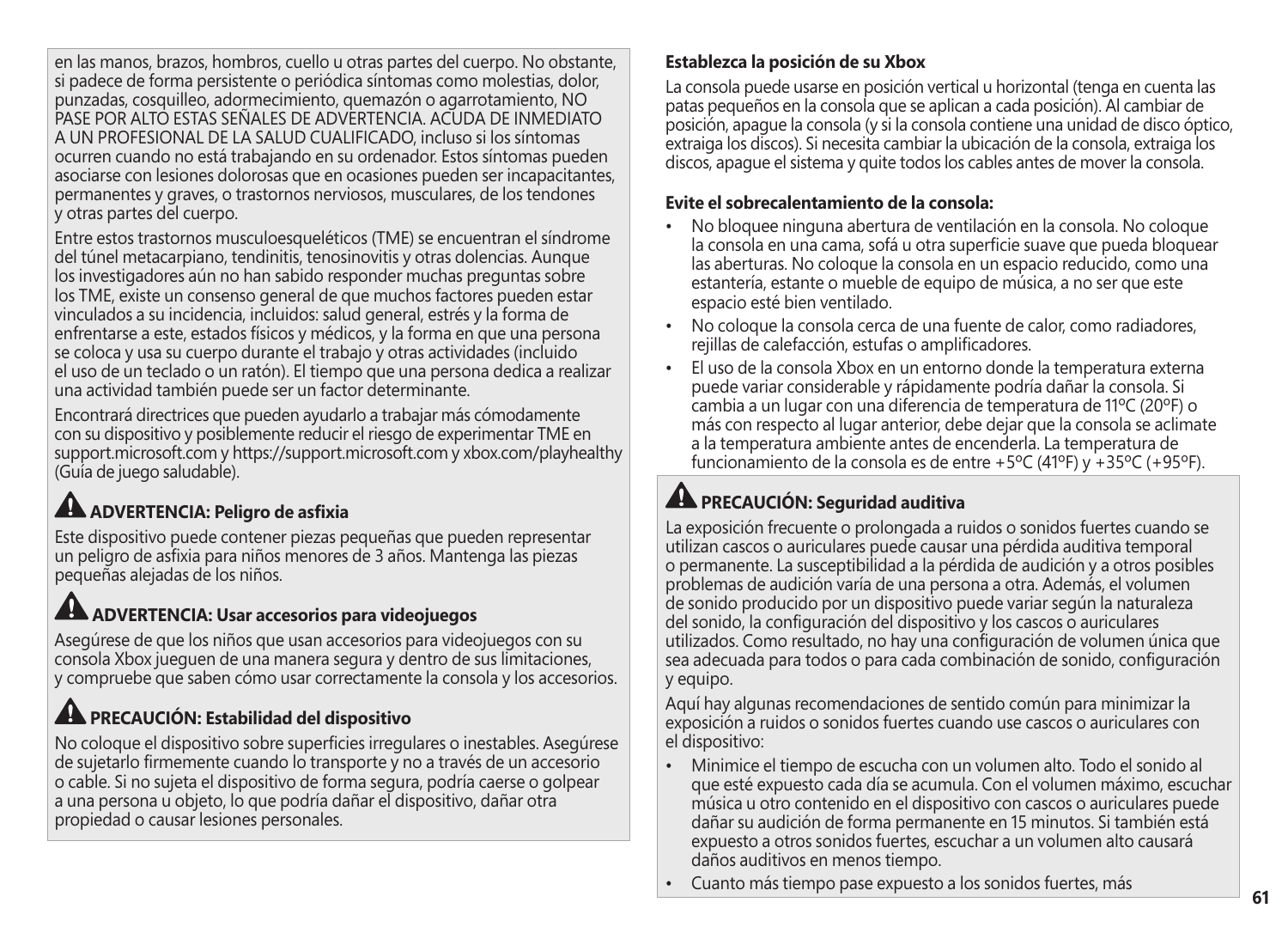probabilidades tendrá de que su audición resulte dañada. Cuanto más alto es el sonido, menos tiempo se precisa para provocar daños en la audición.

- Baje siempre el volumen del dispositivo antes de conectar unos cascos o auriculares. Ajuste el volumen lo suficientemente alto para escuchar claramente en un entorno tranquilo, no más alto.
- No suba el volumen en cuanto empiece a escuchar el dispositivo. Los oídos pueden adaptarse con el tiempo a que un volumen alto suene normal, pero ese volumen alto puede dañar su audición.
- No suba el volumen para bloquear el ruido externo. La combinación de ruido externo y sonido de sus cascos o auriculares puede dañar su audición. Los auriculares con sellado o sistema de cancelación de ruidos pueden reducir el ruido externo para que no tenga que subir el volumen.
- Si no puede entender a alguien que se encuentra cerca y habla normalmente, baje el volumen. Si el sonido ahoga una conversación a un volumen normal, su capacidad de audición podría verse afectada. Incluso con auriculares completamente cerrados o con sistema de cancelación de ruidos debería poder oír la conversación de una persona que está cerca.
- Para minimizar el potencial de daños de audición, mantenga el volumen lo suficientemente bajo como para poder tener una conversación con personas cercanas.
- Los cascos y auriculares pueden atraer objetos peligrosos, como grapas y clips. Revise siempre los audífonos o auriculares antes de usarlos.
- El uso de cascos o auriculares mientras maneja puede estar prohibido o restringido en su zona. Consulte las leyes y normativas locales para obtener más información.

Por último, esté atento a los síntomas de pérdida de audición. Conviene que un audiólogo le revise la audición periódicamente. Deje de usar cascos o auriculares con el dispositivo y revise su audición si:

- Sufre cualquier síntoma de pérdida de audición.
- Oye un zumbido en los oídos.
- Su voz suena ahogada, apagada o plana.

## **ADVERTENCIA: Exposición a la energía de radiofrecuencia (RF)**

Los dispositivos que tienen transmisores de radio Wi-Fi y Bluetooth® se han diseñado, fabricado y probado para cumplir las directrices de la Comisión Federal de Comunicaciones (FCC), Industry Canada y normativas europeas relativas a la exposición a radiofrecuencia y la tasa de absorción específica.

Para garantizar que la exposición a la energía RF generada por las radios Wi-Fi y Bluetooth no supera los límites de exposición que establecen estas directrices, oriente el dispositivo con pantallas que modo que el lado de la pantalla no esté en contacto directo con su cuerpo, como colocar el lado

de la pantalla boca abajo en el regazo o en la parte superior del cuerpo. Puede encontrar información adicional sobre la seguridad de radiofrecuencia en el sitio web de la FCC en

http://www.fcc.gov/oet/rfsafety y en el sitio web de Industry Canada en http://www.ic.gc.ca/eic/site/smt-gst.nsf/eng/sf01904.html.

# **ADVERTENCIA: Dispositivos médicos personales**

Las emisiones de radiofrecuencias y los campos magnéticos de equipos electrónicos pueden afectar negativamente al funcionamiento de otros equipos electrónicos y provocar un funcionamiento defectuoso. Aunque el dispositivo se ha diseñado, probado y fabricado para cumplir con las normativas que regulan la emisión de radiofrecuencias en países o regiones como, por ejemplo, Estados Unidos, Canadá, la Unión Europea y Japón, los transmisores inalámbricos y los circuitos eléctricos del dispositivo pueden provocar interferencias no intencionadas en otros equipos electrónicos.

Las personas con marcapasos deben tomar las siguientes precauciones:

- La American Heart Association recomienda mantener una separación mínima de 15 cm (6 pulgadas) entre un dispositivo inalámbrico y un marcapasos para evitar una posible interferencia con el marcapasos.
- Si usa su dispositivo móvil con una funda o soporte, seleccione uno sin piezas metálicas.
- No lleve su dispositivo en el bolsillo del pecho.
- Si por algún motivo sospecha que se están produciendo interferencias, apague de inmediato el dispositivo.

Si usa un dispositivo médico diferente que un marcapasos, consulte con el fabricante del dispositivo o con su médico para obtener información e instrucciones sobre el uso de otros dispositivos electrónicos cerca de su dispositivo médico.

# **AVISO: Dispositivos inalámbricos a bordo de una aeronave**

Antes de subir a un avión o de guardar un dispositivo inalámbrico en la maleta para facturación, extraiga las pilas del dispositivo (si es posible) o apague el dispositivo (si dispone de un interruptor de encendido y apagado). Esté atento a los anuncios durante el vuelo que indican si está permitido usar el dispositivo durante el vuelo.

El uso de tecnología inalámbrica depende de cada aerolínea.

# **ADVERTENCIA: Interferencia de radiofrecuencia**

Aunque la seguridad y compatibilidad del dispositivo se ha probado, este dispositivo tiene una radio que puede afectar a otros equipos electrónicos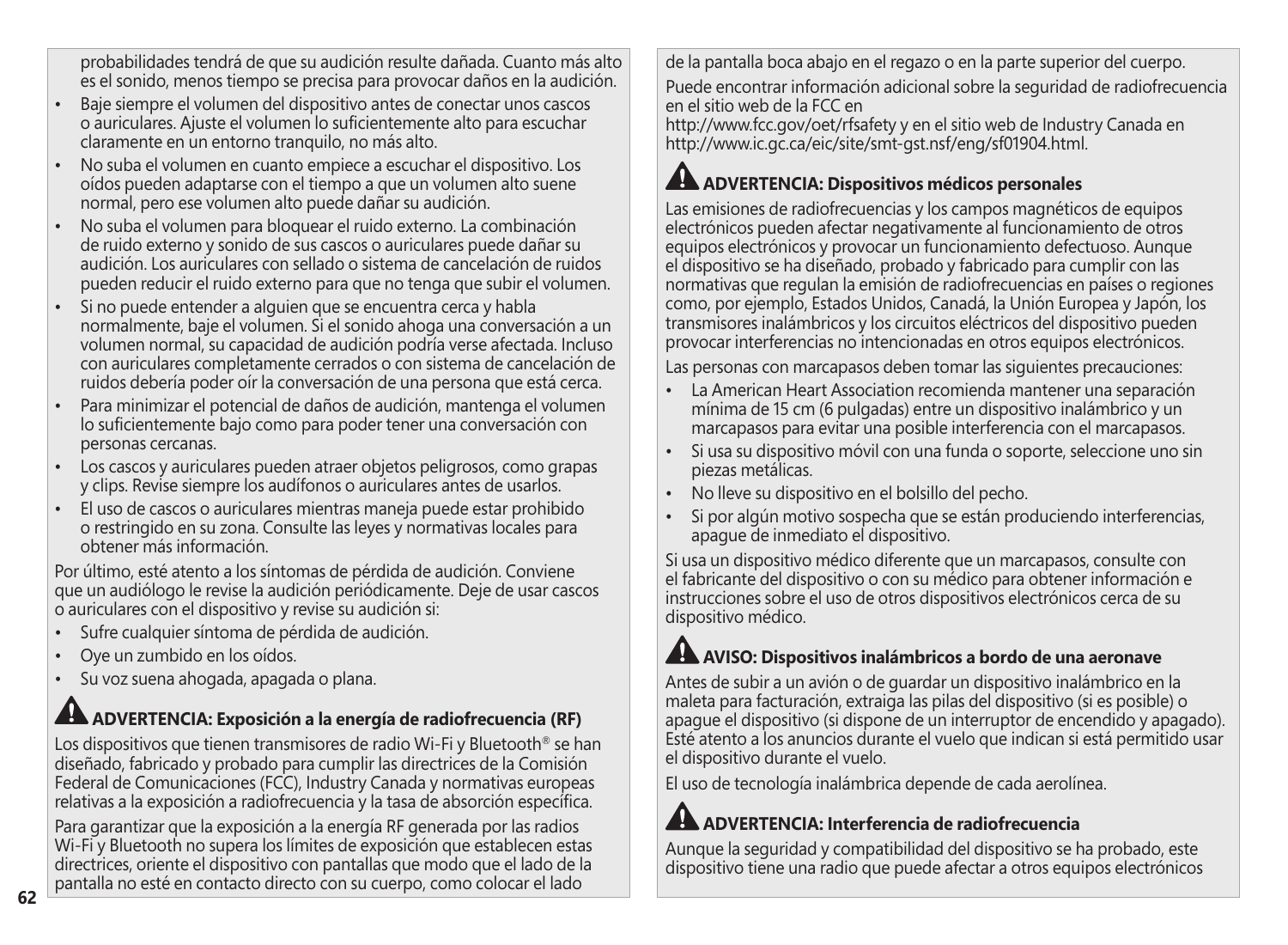o dispositivos médicos (como marcapasos) en determinadas circunstancias, por lo que se podría provocar un funcionamiento incorrecto y causar lesiones o incluso la muerte.

- Apague el dispositivo en cualquier ubicación donde así se indique.
- En un avión, siga todas las instrucciones de la tripulación. Apague el dispositivo o encienda el modo avión según las instrucciones de la tripulación, incluyendo cualquier dispositivo inalámbrico que lleve en su equipaje. Consulte al personal de la aerolínea o a la tripulación sobre el uso de su dispositivo en vuelo.
- Siga todas las normas de la instalación y las instrucciones publicadas en las zonas donde está prohibido el uso de redes de telefonía móvil o inalámbricas.

#### **RESUMEN DE LA GARANTÍA LIMITADA DEL FABRICANTE**

Lea íntegramente la Garantía limitada en support.microsoft.com/warranty. Al comprar o utilizar el Producto de Microsoft, usted acepta sus términos.

Microsoft garantiza que el Producto de Microsoft no funcionará mal en condiciones de uso normales durante **un año (90 días para los accesorios de Xbox)** desde la fecha de compra original a un minorista autorizado. La garantía excluye el desgaste y deterioro normales, daños estéticos, daños causados por causas externas, como la caída, exposición a líquidos, ventilación inadecuada, uso no conforme a las instrucciones de Microsoft, piratería, virus u otro malware, y daños causados por reparaciones o modificaciones efectuadas por otra persona distinta de Microsoft o un proveedor de servicios autorizado por Microsoft. **Si su legislación local le concede una garantía implícita, incluida una garantía de comerciabilidad, su duración es la misma que la de esta garantía. Algunos estados, provincias o países no admiten limitaciones en cuanto a la duración de una garantía implícita, por lo que es posible que la limitación anterior no sea de aplicación en su caso.** Para obtener el servicio de garantía, utilice primero los consejos de solución de problemas disponibles en support.microsoft.com. Si no resuelven su problema, siga el proceso en línea en support.microsoft.com.

Se aplican otras exclusiones y limitaciones.

**Esta garantía le otorga derechos contractuales específicos y se añade, sin sustituir, a cualquier derecho legal que pueda tener en virtud de las leyes locales de consumo y demás normas que le sean aplicables. También puede tener otros derechos que varían según el estado, la provincia o el país. Aparte de lo permitido por la ley, Microsoft no excluye, limita ni suspende otros derechos que puedan corresponderle a usted, incluidos aquellos que se deriven de la ausencia de conformidad de un contrato de venta.**

### **INFORMACIÓN REGLAMENTARIA**

- No está indicado para su uso en aplicaciones de maquinaria, médicas o industriales.
- Este producto debe usarse con equipos informáticos incluidos en la lista de NRTL (UL, CSA, ETL, etc.) o que se ajusten a la normativa IEC/EN 60950-1 o IEC/EN 62368-1 (con la marca CE).
- No se incluyen piezas reparables.
- Temperatura de funcionamiento: de 5ºC (41ºF) a 35ºC (95ºF).

### **Exposición a la energía de radiofrecuencia (RF)**

Modelos 1882, 1883, 1914: este dispositivo contiene transmisores de radio y se ha diseñado, fabricado y probado para cumplir las directrices europeas, de la Comisión Federal de Comunicaciones (FCC) e Innovation, Science and Economic Development Canada (ISED) relativas a la exposición a radiofrecuencia y la tasa de absorción específica.

Modelos 1882, 1883: este equipo se debe instalar y usar con una distancia mínima de 20 cm entre el radiador y el cuerpo.

Hay información disponible sobre la Tasa de Absorción Específica (SAR) del producto en sar.microsoft.com.

Sitio web de la ECC: https://www.fcc.gov/general/radio-frequency-safety-0 Sitio web de ISED: https://www.ic.gc.ca/eic/site/smt-gst.nsf/eng/sf01904.html

Las bandas de radiofrecuencia de funcionamiento del modelo 1882, así como la potencia de transmisión nominal máximas asociadas son las siguientes:

Modelo 1888 WLAN 2,4-2,483GHz, 20,5 dBm EIRP WLAN 5,15-5,25GHz, 24 dBm EIRP WLAN 5,25-5,35GHz, 24,5 dBm EIRP WLAN 5,47-5,725GHz, 25,5 dBm EIRP WLAN 5,725-5,85GHz, 14,5 dBm EIRP

Modelo 1889 WLAN 2,412-2,462GHz, 12,5 dBm EIRP WLAN 5,15-5,25GHz, 16,5 dBm EIRP WLAN 5,725-5,85GHz, 15 dBm EIRP

Las bandas de radiofrecuencia de funcionamiento del modelo 1883, así como la potencia y tolerancias de transmisión nominal máximas asociadas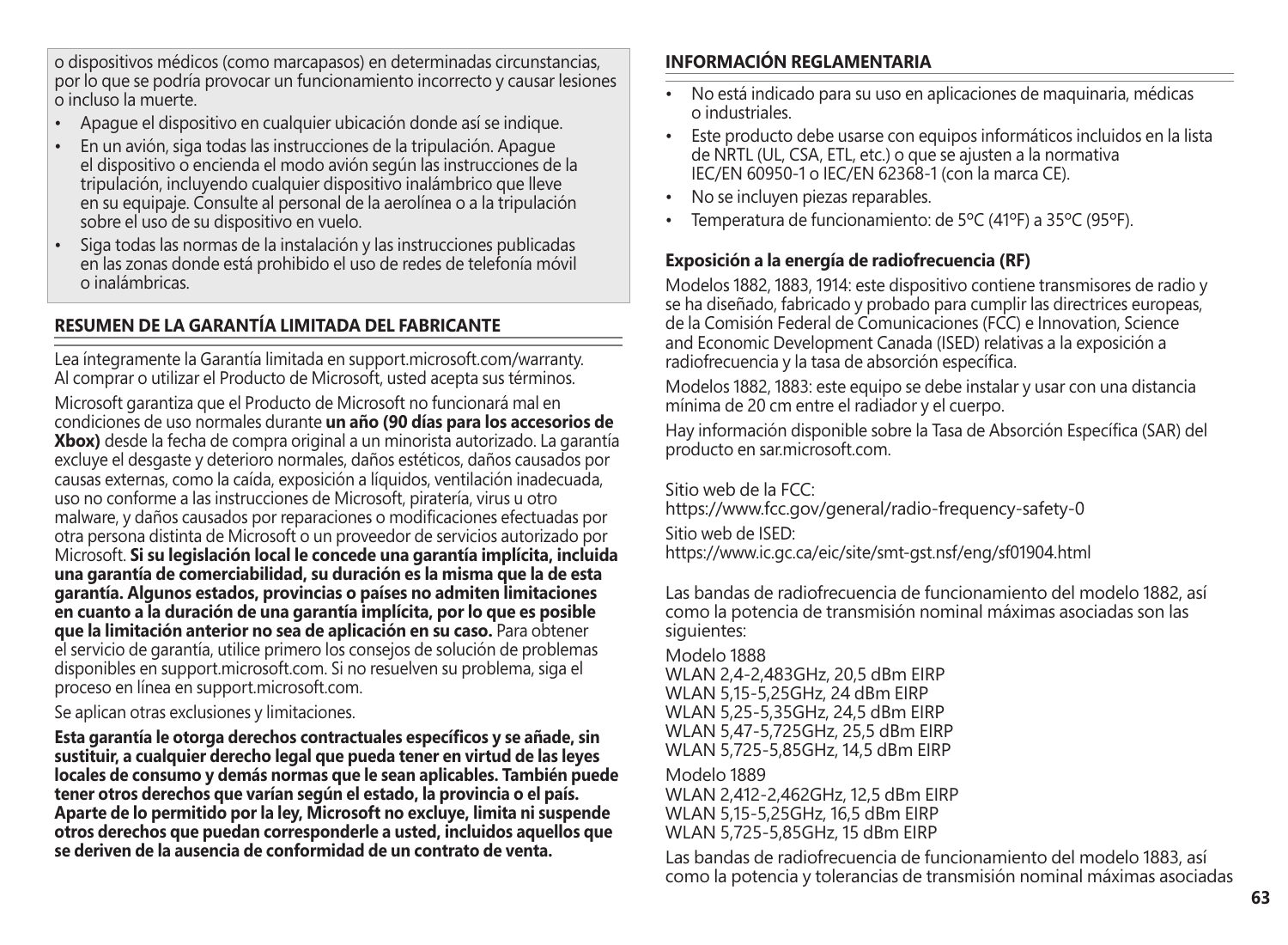#### son las siguientes:

Modelo 1884 WLAN 2,4-2,483GHz, 23 dBm EIRP WLAN 5,15-5,25GHz, 22 dBm EIRP WLAN 5,25-5,35GHz, 21.5 dBm EIRP WLAN 5,47-5,725GHz, 22 dBm EIRP WLAN 5,725-5,85GHz, 13,5 dBm EIRP

#### Modelo 1885

WLAN 2,412-2,462GHz, 15,5dBm EIRP WLAN 5,15-5,25GHz, 17 dBm EIRP WLAN 5,725-5,85GHz, 14,5 dBm EIRP

Las bandas de radiofrecuencia de funcionamiento del modelo 1914, así como la potencia de transmisión

nominal máximas asociadas son las siguientes:

WLAN 2,400 to 2,4835 GHz : 8,2dBm EIRP WLAN 5,15-5,25GHz : 13,27dBm EIRP WLAN 5,25-5,35GHz : 13,9dBm EIRP WLAN 5,47-5,725GHz : 13,43dBm EIRP Bluetooth LE 2,400 to 2,4835 GHz : 7,24dBm EIRP

Empresa: Microsoft Irlanda Operations Limited

Dirección: One Microsoft Place

South County Business Park

Dublín D18 P521

País o región: Irlanda

Número de teléfono: +353 1 295 3826

Número de fax: +353 1 706 4110

| $\epsilon$<br>W<br>t. |    |           |           |                |
|-----------------------|----|-----------|-----------|----------------|
| BE                    | DK | GR        | <b>FS</b> | FR             |
| IF                    | IT | ΠП        | ΝI        | AT             |
| PT                    | FI | <b>SE</b> | GB        | N <sub>O</sub> |
| DE                    | CH | PI        | HU        | <b>SK</b>      |
| CZ                    | CY | ΙŚ        | <b>RO</b> | SI             |
| FF                    | IV | IT        | MT        | П              |
| BG                    | TR | <b>HR</b> |           |                |

5,15-5,35 GHz solo para uso en interiores.

### **Declaración de conformidad simplificada para la UE**

Modelos 1882, 1883, 1914: Por el presente, Microsoft Corporation, declara que este producto cumple con la Directiva 2014/53/UE.

El texto completo de la declaración de conformidad de la UE está disponible en la siguiente dirección de Internet: aka.ms/eucompliancedoc.

La Declaración de conformidad completa también contiene información como el Software y los Accesorios que afectan al cumplimiento radioeléctrico con la directiva anterior.

#### **Eliminación de pilas gastadas y equipos eléctricos y electrónicos**



Este símbolo en el producto, sus baterías o su embalaje significa que el producto y las baterías que contiene no deben desecharse junto con los residuos domésticos. En su lugar, es su responsabilidad llevarlos a un punto de recogida adecuado para el reciclaje de baterías y equipos eléctricos y electrónicos. El reciclaje y la

separación de componentes ayudarán a preservar los recursos naturales y evitará que puedan tener consecuencias negativas sobre la salud de las personas y el entorno por la posible presencia de sustancias peligrosas procedentes de baterías y equipos eléctricos y electrónicos que podría derivarse de una eliminación inadecuada. Para obtener más información sobre dónde dejar sus baterías y los equipos eléctricos y electrónicos, póngase en contacto con su oficina municipal local, el servicio de desecho de residuos domésticos o la tienda en la que compró el producto. Póngase en contacto con erecycle@microsoft.com para obtener más información sobre los desechos de equipos eléctricos y electrónicos, así como el desecho de baterías.

Este producto puede usar baterías de litio, NiMH o pilas alcalinas.

#### **Copyright**

La información y opiniones que se expresan en este documento, como las direcciones URL y otras referencias de sitio web de Internet, pueden cambiar sin previo aviso. Este documento no le otorga ningún derecho legal sobre la propiedad intelectual de ningún producto de Microsoft. Puede copiar y usar este documento con fines de consulta interna.

© 2020 Microsoft, el logotipo de Microsoft, Xbox, Xbox 360, Xbox One, Xbox Series X, Xbox Series S y los logotipos de Xbox son marcas comerciales del grupo de empresas de Microsoft. HDMI, el logotipo de HDMI y High-Definition Multimedia Interface son marcas comerciales o registradas de HDMI Licensing LLC. Dolby, Dolby Vision, Dolby Atmos y el símbolo de doble D son marcas comerciales de Dolby Laboratories Licensing Corporation. Fabricado bajo licencia de Dolby Laboratories. Fabricado bajo licencia de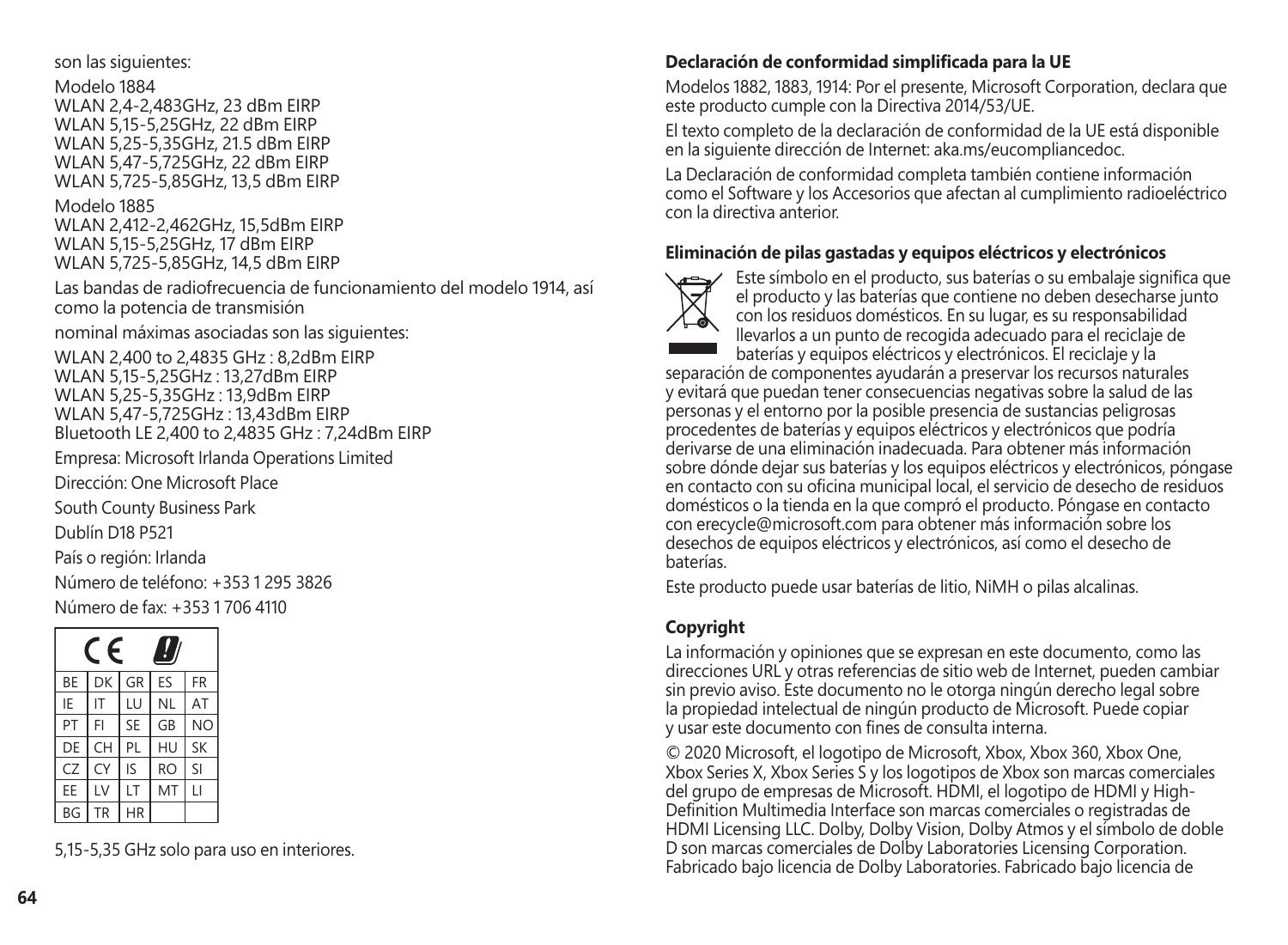DTS Inc., el símbolo, DTS y el símbolo juntos, DTS:X y el logotipo de DTS:X son marcas comerciales o marcas registradas de DTS, Inc. en los Estados Unidos u otros países o regiones. © DTS, Inc. Todos los derechos reservados. Para consolas con una unidad de disco óptico Blu-ray™: Las marcas de palabra y los logotipos Blu-ray Disc™, Blu-ray™ y Ultra HD Blu-ray™ son marcas comerciales de Blu-ray Disc Association.





Xbox Series X



Para obtener respuestas a preguntas comunes, los pasos para la solución de problemas y la información de contacto de Atención al cliente de Xbox, visite support.microsoft.com.